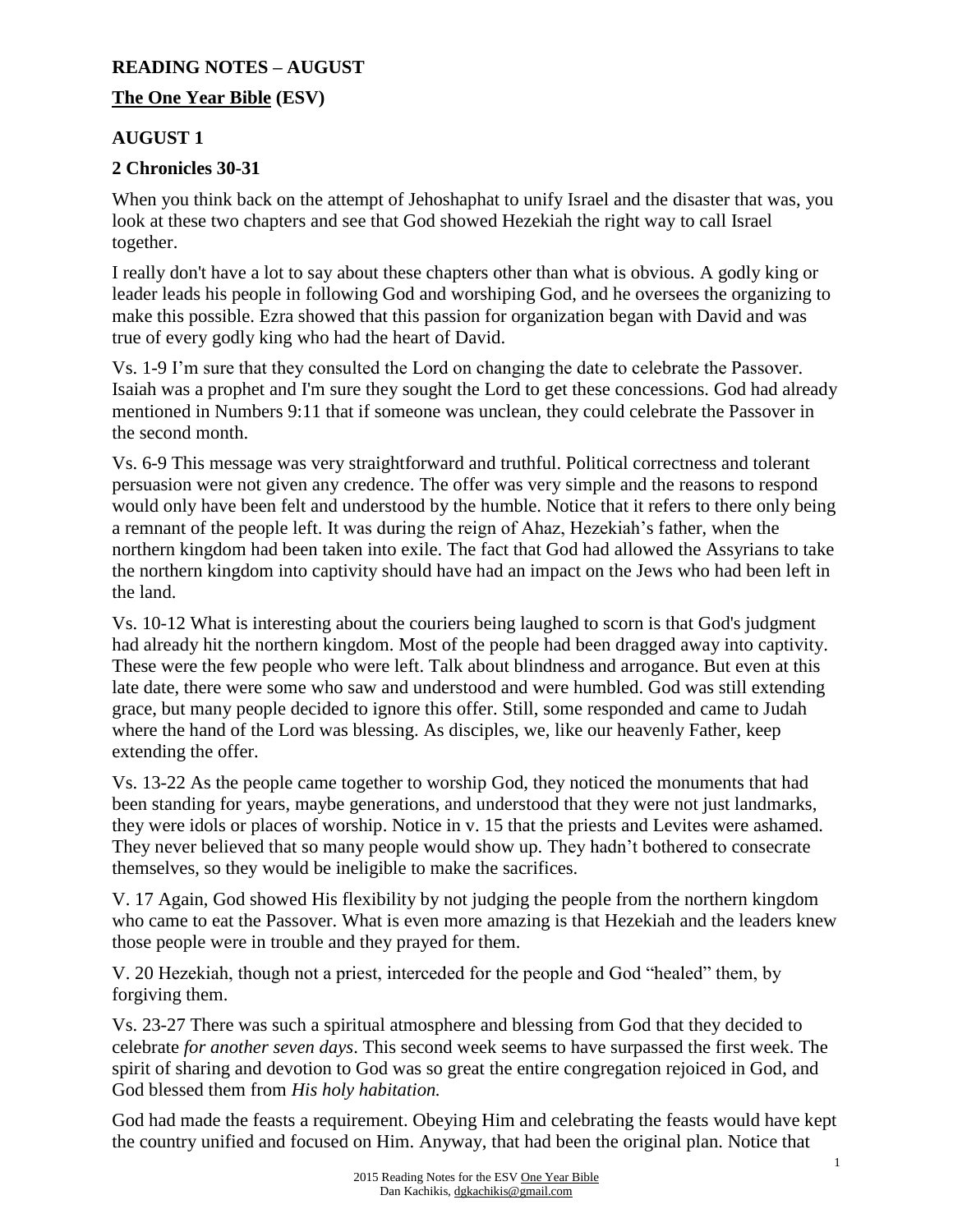nothing like this had happened since Solomon. What is in view is probably the dedication of the temple. It is very cool to see the people gathered together like this. At the same time it is kind of sad that this happened so seldom since God had made the provision for it to happen three times a year, not once every two hundred years.

## 2 Chronicles 31

This chapter shows the result of this great spiritual awakening. Hezekiah organized the worship of Israel. Ezra again is showing that political leaders do this because it is the mark of a truly spiritual leader.

V. 1 This is the response of the people as they made their way home. Cleansing had already been done, but I think the deeper the people went spiritually, the more they noticed the objects of pagan worship that had become invisible parts of their culture.

Vs. 2-10 Notice that Hezekiah made sure the tithes were brought in to feed the priests and the Levites. This was an important part of showing that the people understood the importance of the sacrifices, the worship and the presence of God among them. Later in Nehemiah, Nehemiah will set up all of this and convince the priests and Levites to come to Jerusalem. As soon as Nehemiah went back to Persia, the people stopped giving and the Levites left and went back to their farms. Tithing is not a matter of economics and return on investment (Why should I work and pay to have them sit on their hands?); it is a matter of spiritual perspective. God had commanded the people to support the priests and Levites so His work could be done, so His people would be cleansed and so that they would be unified in His love through the feasts. We have seen too that the Levites taught the people. Men and women of faith saw this and obeyed. Others didn't see the importance at all.

Vs. 11-19 Now that the people were willingly giving tithes, these resources had to be organized and stored. All of these names would have had meaning to the returned exiles. In a couple hundred years Nehemiah would be looking at these Scriptures and trying to do the very same thing in Jerusalem.

Vs. 20-21 This is a summary of Hezekiah's faithfulness, and the result was that people were seeking the Lord.

## **Romans 15:1-22**

Paul is continuing his teaching about what to do when you have people in the congregation who are weak in conscience because of their past life in paganism or in legalism. The answer will be to imitate the love of Christ and to focus on why we are left here, that is, to proclaim together the glory of God to a lost world.

Vs. 1-3 Notice that Jesus is the example. We were (are) all weak and Christ bore with us. He is our example. So, who do you suppose reproaches sinful worthless humanity?

Vs. 4-7 Verse 4 sounds very much like 1 Corinthians 10:11, *Now these things happened to them as an example, but they were written down for our instruction, on whom the end of the age has come.*

Notice that the focus of all of this is to have the unity to proclaim together the glory of God. Jesus again becomes the one we imitate. He didn't save us to be alike, but to give glory to God together. Regardless of our differences, we should all be able to welcome one another into the company of the redeemed and work together in the harvest. Right?

Vs. 8-13 How Paul and the Spirit state this is very interesting. The promise to Abe and to this nation is always being respected. Christ came one way, as a servant to the Jews (Jesus the deacon), for two purposes. First, He confirmed the promises to the Jews. He didn't fulfill them. He showed by His coming that they would one day be fulfilled. Second, in fulfillment to the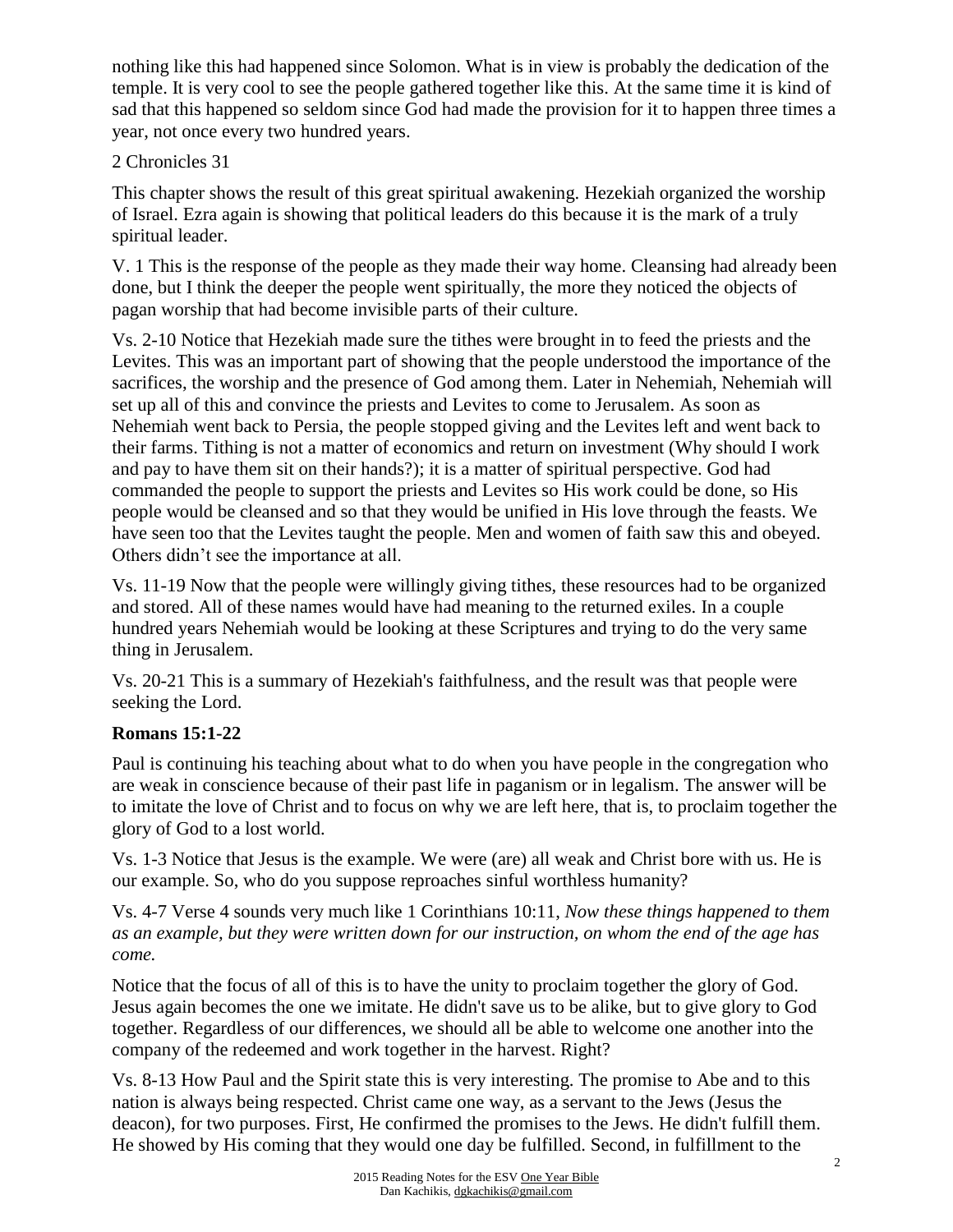promise to Abraham and using the blessing to the Jews, Jesus started a fire under the Gentiles so that because of receiving God's mercy, the Gentiles would proclaim God's glory in all the earth. That's why we were left here, to proclaim God's glory. It is another way of expressing the Great Commission.

Notice how Paul goes to the OT to show that God's plan of redemption always included the Gentiles and how reaching the Gentiles was always the mission of the Messiah.

Vs. 14-16 This is a very clear expression of Paul's commission by God. Notice that one of Paul's criteria is that they not only knew the Word, but that they were able to teach one another. That would be important if disciple-making was functioning in that church. When Jesus called the disciples as apostles, there were three things that stood out: they were to be with Him, they were to preach and they were to have authority. All of these are seen in Paul. Here Paul expresses his "authority" as his service to the Lord and to other disciples in the harvest.

Vs. 17-21 I think this is our commission also as disciples working in the harvest. This portion is worth memorizing. When I read this I think of Paul's words in 1 Corinthians 4:7 *For who sees anything different in you? What do you have that you did not receive? If then you received it, why do you boast as if you did not receive it?* 

Paul understood the grace and commission given to him. It was all a gift and there was never room to boast in anything but Jesus. I'm sure Paul was amazed and humbled by what God had done through him. Paul and the Spirit said in 1 Corinthians 15 that Paul worked harder than any other apostle, but it was the grace of God. Only Jesus could have designed a guy like Paul, and it came at a price to Paul and to many other believers for Paul to be the grateful, driven man he was. Unknown to Paul, shortly after this writing, God was going to give him at least four years of R&R in jail, with some adventures in between.

V. 22, in my thinking, should have gone with tomorrow's reading.

## **Psalm 25:1-15**

I get the feeling that David wrote this while he was still in distress, either before Ziklag or afterward in Hebron. It's interesting to me that when we are in distress, we also think back on our own sins. I guess we can't help thinking there might be a connection. Subconsciously we are always under the weight of our sin and our failures. Isn't it great to know that Christ has lifted that weight, and we are totally whole, loved and accepted in the Beloved?

The parts that speak to me are the desire to know the way of the Lord (4-5), the remembrance of, and pleading for, God's *steadfast love* (6-7), the confidence that when the Lord leads us we realize His *steadfast love* (10), and finally, David's desire for God's *friendship* (14).

Vs. 1-3 David knew he was being judged and ridiculed for waiting on the Lord. David also knew that God respected that kind of faith.

Vs. 4-5 In spite of all the criticism directed at David, David knew he was following the Lord. David wanted to know the Lord more and more. What a guy.

Vs. 6-10 This is something David learned from God. What a thing to learn. God gives love and that love is the basis for forgiveness.

Vs. 11-15 On the basis of all of this, David became a witness to the nations, glorifying the Lord for His love and greatness.

# **Proverbs 20:13-15**

This seems like another random smattering of wisdom. I guess if I were putting them together to make sense of them, I would say that diligence (13) and craftiness (14) can get you what you need, because there is an abundance of gold and costly stones to be had (15); but lips of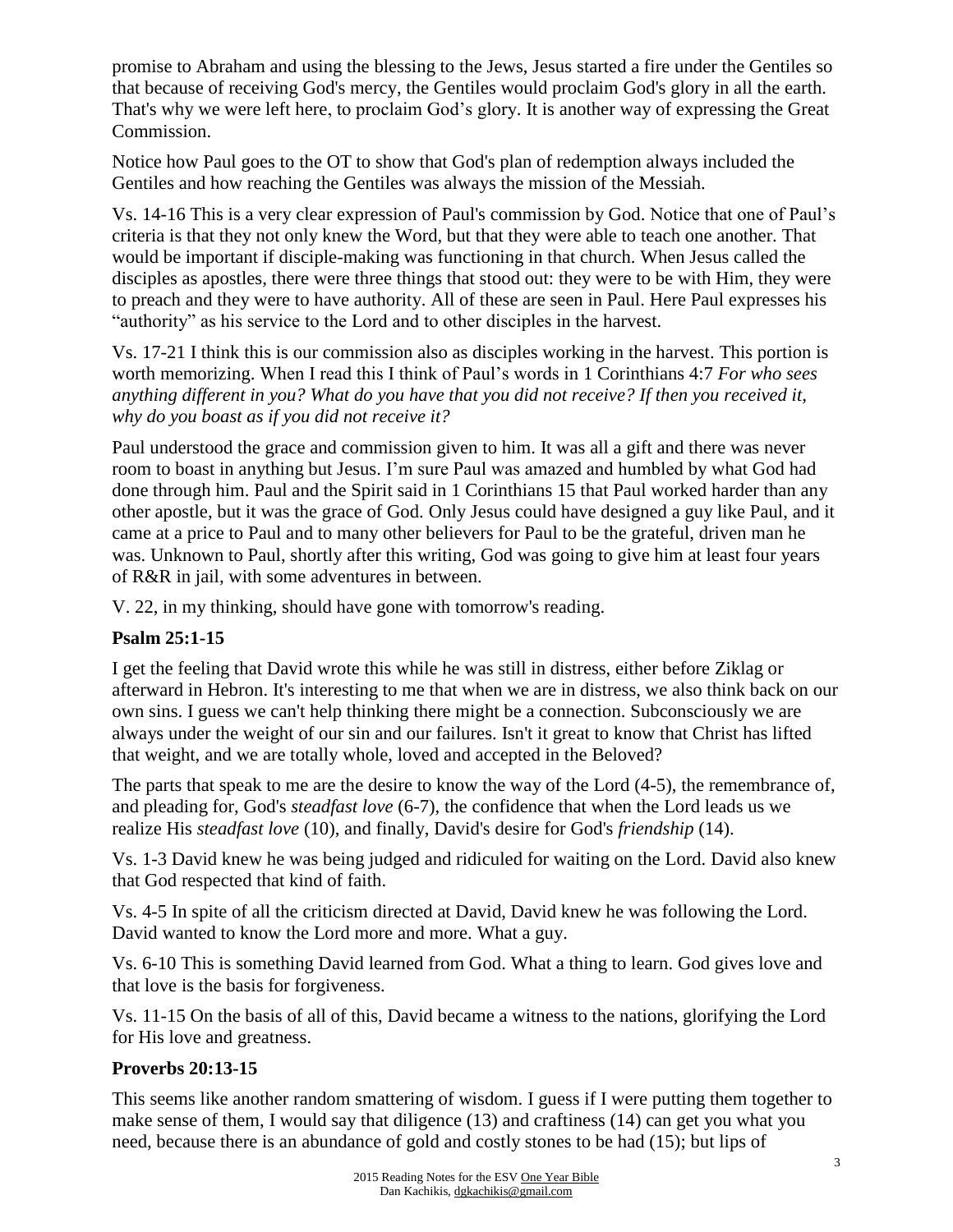knowledge (of the Lord) are rarer, more valuable, and you only get them one way. We have to seek the Lord and stay alert for His leading (13). The people in the ruined northern kingdom figured this out when they received Hezekiah's offer to celebrate the Passover in Jerusalem. They humbled themselves, saw the opportunity, sought the Lord and went to Jerusalem.

# **AUGUST 2**

# **2 Chronicles 32:1-33:13**

These are two chapters full of observations and lots to think about. Basically we'll see Hezekiah's greatest challenge and God's amazing deliverance. Hezekiah will be shaken and will stumble. Manasseh will royally ruin Judah; he will be humbled, repent and be restored. It is all quite an adventure and it all happens today.

### 2 Chronicles 32

Vs. 1-8 A couple of things are of note here that were not covered in 2 Kings 18. First, Hezekiah hid all the streams around Jerusalem and created a tunnel under the city, and was able to draw water from it during the siege. Hezekiah's tunnel was an engineering feat; because they began at opposite sides of the mountain on which Jerusalem is built, tunneling about 1700 feet through rock and met in the middle under the city. Second, vs. 7 and 8 show that Hezekiah gave a lot of leadership in preparation for the coming of the Assyrian army. He strengthened them and gave them confidence. Although they prepared, they knew their real hope was in the Lord.

Vs. 9-15 Some of this we've read; some is summary, and some is brand new. Hezekiah's spiritual leadership was really under fire in what was said. It is interesting that Sennacherib thought that Hezekiah had given the people confidence in his leadership and the preparations. Hezekiah had given them confidence in the Lord. Verse 15 was the height of arrogance. I'll bet he remembered these words.

Vs. 16-19 Although this is in summary form, Ezra is trying to show his readers that being scorned for following God was nothing new. The returnees were ridiculed and encouraged to abandon the rebuilding of the temple.

Vs. 20-23 What is interesting to me is that it mentions that Isaiah also prayed and cried out to God. We didn't see that in 2 Kings. Notice that both God and Hezekiah were honored by the surrounding nations.

Vs. 24-33 This is also in summary form, although some significant stuff is added by Ezra. You might want to read the account of this in 2 Kings 20 to compare.

V. 31 Notice that the envoy from Babylon came because of the sign, that is, the sun going back on the sundial. It is interesting that they knew where to come and inquire, and it is interesting that Hezekiah showed off the glory of Israel more than he did the glory of God.

It seems that Hezekiah was shaken by the prospect of an early death. He was only 39. He felt like he deserved more. After he was given the additional 15 years, he became proud about his reputation and flaunted all the Lord had given him, as if it were his doing. This pride was already in place when Hezekiah acted proud before the envoy from Babylon. Verse 31 is a very scary commentary on what happened here. I think the Lord does this to us too; and in my case, when it happens, it probably doesn't show the kind of stuff that is glorifying to God. It is hard to say when God rebuked Hezekiah. It might have been before the visitors from Babylon, but Kings and Chronicles both mention the envoy, so maybe this was when Isaiah spoke and told him that everything the envoy saw would someday become theirs.

When you see this all in the perspective of time and the drama on earth, you wonder if it was worth it. Hezekiah, even with 15 more years, only lived to be 54. And his last 15 years were a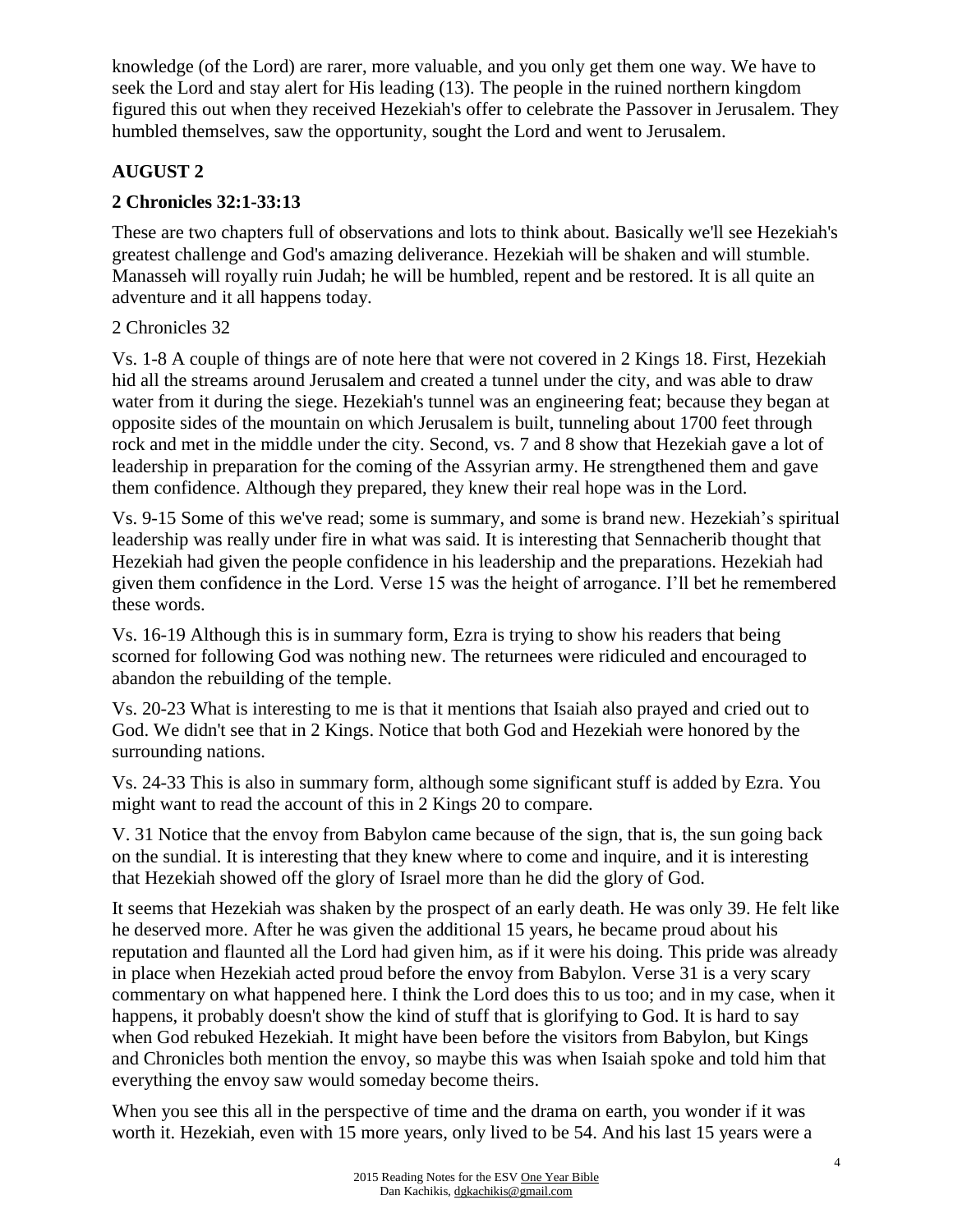disaster in his relationship with God. Do we really consider it "death" and the loss of everything good to go to be with God and get off this rotting rock? Even when Isaiah came with God's rebuke, Hezekiah's only thought was, "At least there will be peace during my life," as we read in 2 Kings 20. And with this thought and his newly found pride, Hezekiah decided to "slide for home," and the next generation of Israel was lost. The next godly king, Josiah, will hear the same message from God (judgment is coming, but you will have peace); and his response to that news will be used to save Israel.

### 2 Chronicles 33

Vs. 1-9 Manasseh was a piece of work. He was the child born in those extra 15 years that God gave Hezekiah. I assume that Hezekiah had other sons who could have reigned. This was the son then that Hezekiah selected to continue his legacy. Manasseh was the king who reigned the longest, 55 years, and he was the worst king either kingdom, north or south, had ever known. God vowed to bring punishment against Judah because of this guy.

Notice the references to David. The promise to David is now in conflict with the desecration of the temple and Jerusalem. Ezra will show that in spite of the great evil of this man, God would still hold true to the promise to Abraham, David and Israel.

V. 10 Not only did they pay no attention to those sent by God, but they killed them. What brought irrevocable judgment against Judah was that Manasseh filled Jerusalem with innocent blood. (2 Kings 21:16 and 24:4) Manasseh ruled for 55 years by killing the competition and silencing all the servants of the Lord. Tradition has it that Manasseh sawed Isaiah in two.

Vs. 11-13 I wish they hadn't ended this portion here, so read ahead to v. 20. This is completely new information given to us from Ezra and the Spirit. It is ironic that though captured by Assyria, Manasseh was led to and imprisoned in Babylon. Manasseh would be responsible for Judah being taken there in exile. Notice too that they captured him with hooks. The Assyrians had a brutal way of leading people captive. They would put a hook through the flesh of the chest (or in the nose) and connect it by a rope to a wagon or horse. This not only struck fear into the people who saw what Assyria did to those who opposed them, but it motivated the person who was "hooked" up, to keep up. Also, all the people of other lands would see these processions of prisoners and decide they didn't want that to happen to them.

If you know the story here, v. 13 has to be one of the most amazing verses in the Bible. Who says God doesn't show grace and love in the Old Testament? Who says there is no hope for those who have fallen the deepest? Ezra is showing that the returned nation can find grace and restoration. He is also showing that those who returned and fell into sin could turn to the Lord and find forgiveness.

For us in the harvest, we need to remember that we cannot "convince" people to come to Christ or follow Him in the harvest. Only God can humble a heart. It is enough for us to know that even the worst person can come to Christ and receive forgiveness, even in the 11th hour.

## **Romans 15:23-16:7**

Romans 15:23-33

Vs. 22-23 So the reason that Paul never visited was that he was being urged on by the Spirit to complete his mission in Asia Minor.

V. 24 No one knows if Paul ever went to Spain.

V. 25 This is the collection mentioned in 1 Corinthians 16.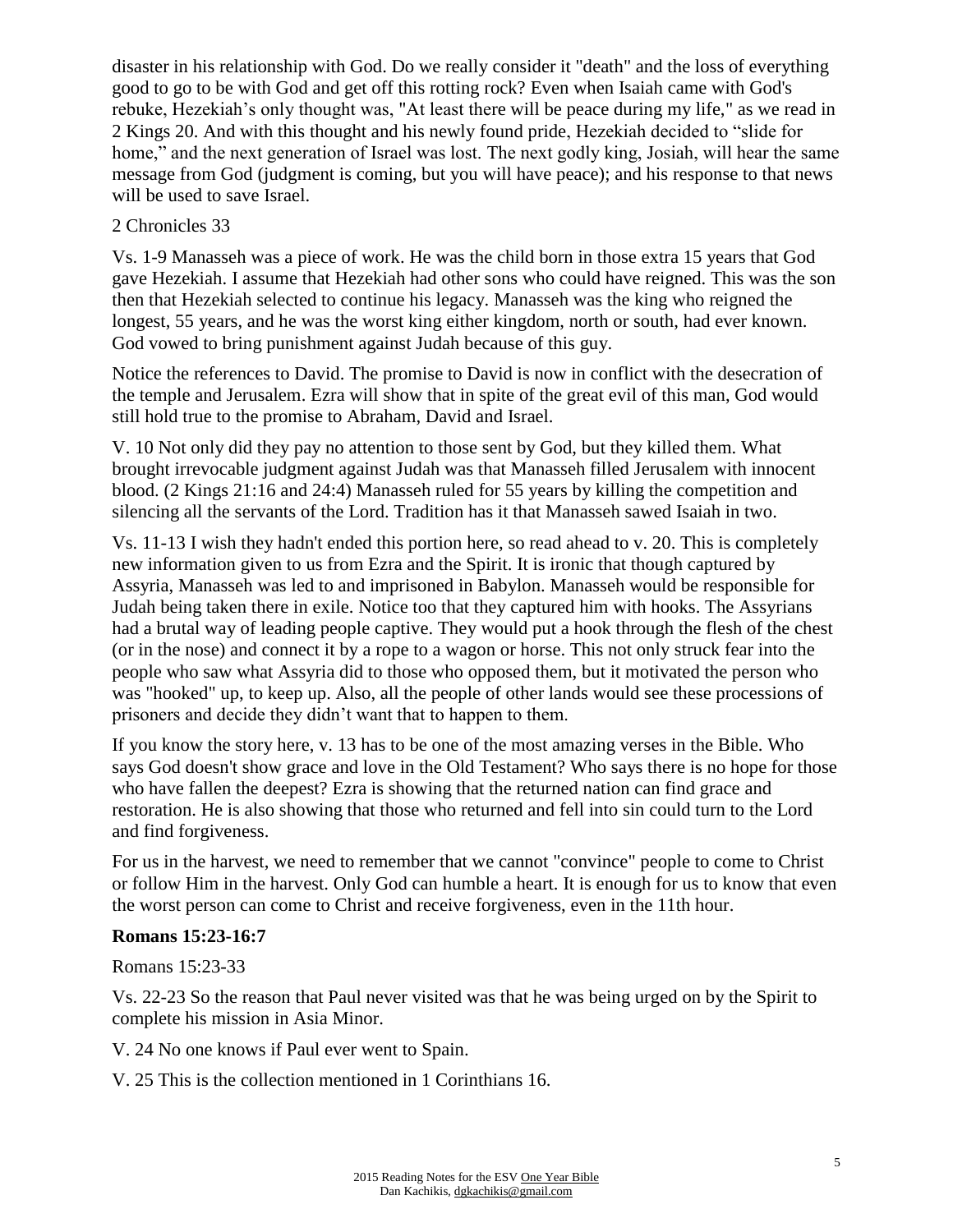Vs. 26-27 Notice that Paul was very much focused on the interaction between God's plan for the Jews and His plan for the Gentiles. Salvation was from the Jews, and the Gentiles were allowed to become partakers.

Vs. 28-29 These were Paul's plans, but we'll see in v. 32 (also Rom. 1:10) that there was an "if God wills," attached to this.

Vs. 30-33 Paul appealed to them for their prayers, knowing that he was walking into danger. In fact, this prayer was answered with a "sort of." We've read Acts and know that Paul was arrested in Jerusalem and sat under house arrest for the next 4-5 years. God had another plan for Paul not envisioned in this prayer. However, Paul did make it to Rome and was there in peace with freedom to preach.

Romans 16:1-7

Vs. 1-2 The word *servant* is the word deaconess. Cenchreae was a port suburb of Corinth. Phoebe was probably on her way to Rome to do something for her church, maybe to extend some kind of aid to a relative of someone in the church in Corinth. It is suggested that when Paul found out she was heading to Rome, he "whipped off" this letter and sent it with her to save postage.  $\odot$ 

Vs. 3-4 This couple was very close to Paul. They were not just friends and very devoted workers, but they were well known, sort of like heroes of the early church. If there were action figures for the people in Acts, there would be one for Prisca and one for Aquila. It is quite an honor for Paul to say that all the churches of the Gentiles were thankful for them. In Acts 18 we met P&A after all the Jews got kicked out of Rome. By divine appointment and displacement, they met Paul in Corinth and we see them again in Ephesus. Apparently they did some traveling with Paul. What is interesting here is that they were now back in Rome.

V. 5 Did you know this guy was the first convert in Asia?

V. 7 Apparently these guys were relatives of Paul who were believers before he was.

Tomorrow we get some more names, a great conclusion, and you will have finished Romans. When's the last time that happened?

# **Psalm 25:16-22**

This is like a summary of the psalm. It is interesting to me that all of the sweat and fear and tears and hope and love and yearning are mixed together by God to help us know and understand Him.

Vs. 16-18 It is interesting that David couldn't calm his own heart. He knew that only the Lord could give him the peace and rest he sought. Part of this was giving David a sense of being forgiven for his fears and lying. Remember that when David first ran from Saul, he acted pretty badly. He lied to the priests, which resulted in the death of the priests and their families; and David went to Gath seeking refuge and had to act crazy to get out of it. These were not David's finest moments. His own efforts didn't bring him peace. David needed peace, knowing that God would continually rescue him.

Vs. 19-21 It is hard to depend on the Lord when the threat is very real and physical. God doesn't always seem physical and present. In danger, if it came down to relying on God's invisible presence or grabbing a baseball bat, most people would go for the Louisville Slugger. Yet David's hope was in the Lord, and he was willing to be looked upon as a fool.

V. 22 I think that David saw all of the events around him as not only pertaining to Israel, but as a part of Israel's troubles. But through the Son of David, all of David's shame will be put to rest and Israel will be established.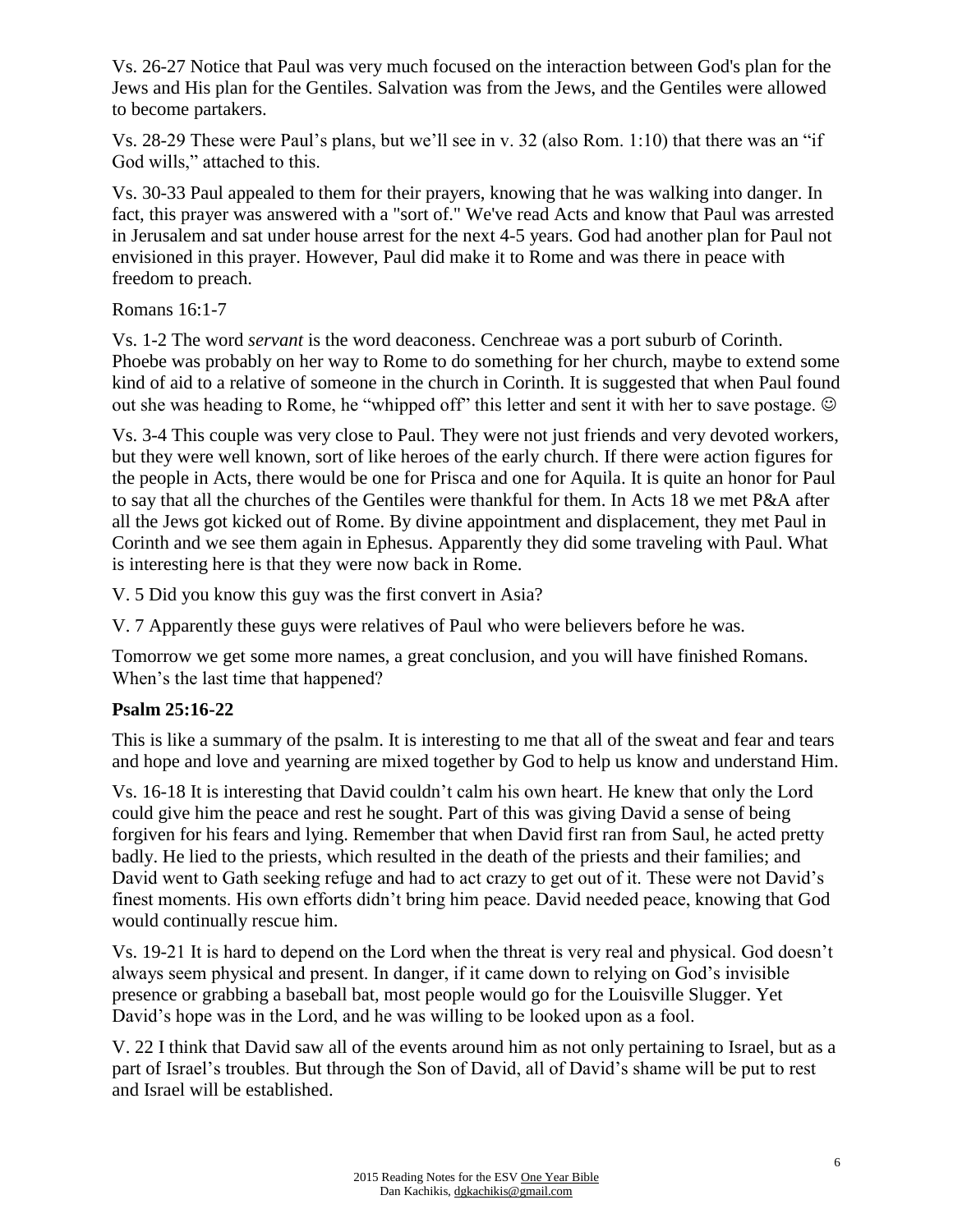### **Proverbs 20:16-18**

Vs. 16 and 17 are actions with regrets that did not come from v. 18, wise counsel.

## **AUGUST 3**

### **2 Chronicles 33:14-34:33**

2 Chronicles 33: 14-25

Vs. 14-17 How in the world did God arrange it that Manasseh repented, was released and returned to be king? This is a miracle all the way around. Not only that, but God had already begun bringing punishment against Judah that would not stop. So here comes Manasseh back to Israel, working against all hope to make up for some of the damage that he had done. Notice that he stopped idol worship in Judah. My theory is that he did more good than we realize or that is mentioned in the text. Ezra's message is, "Never, never, never give up."

Vs. 18-20 This is a somewhat bland summary on his horrible reign. In 2 Kings it says that he filled Jerusalem with innocent blood. And regarding the prophets, tradition says that he killed Isaiah.

Vs. 21-25 It is interesting here that Amon was evil like his father, but Ezra mentions that he didn't humble himself as his father did. Apparently any "father-son" talks that took place didn't work. Both the Lord and Ezra are putting the focus on humility. Everyone sins, but sin without repentance and humility is fatal. The key element in repentance is humility both in heart and in action, submitting to God.

#### 2 Chronicles 34

V. 1 Notice that Josiah was eight when he began to reign. That's kind of young. This would mean that when Josiah's father became king, and when Manasseh died, Josiah was six. My theory is that the repentant and humbled Manasseh couldn't change the heart of his son Amon, but he was able to influence the heart of his grandson Josiah. I'll bet there were a lot of grandfathergrandson talks that went on. Amon was busy taking the reigns of control, and Manasseh was basically retired. Manasseh would have had lots of time with Josiah during all of those young years. I've done a lot of work with kids and those first six years can be incredible. I think that the humbled and godly Manasseh made an impact on the boy who would become one of Israel's greatest kings. Never, never, never give up.

Vs. 1-2 Notice the comparison to David and seeking after God. This will be an amazing king with a hopeless task. Verse 2 is incredible. We will not find anything bad in Josiah. He served the Lord and Israel with a burning intensity until he died.

Vs. 3-7 We have a progression in Josiah's walk with the Lord. When he was 16 he began to seek the Lord. Actually, he sought the Lord according to the promise to David. This would also have held the redemptive promise of the Christ, the Son of David. He would have been trained by the priest and Levites, but he, himself, had a thirst and passion to seek God. We'll see that whatever was taught to Josiah was basically all oral tradition, history and the writings of David and Solomon. They didn't have the first five books of the Bible, the law.

When Josiah was 20 he began cleansing Jerusalem and Judah. This may have been in preparation to restore the worship in Jerusalem. Notice that Josiah took ownership for the entire country. The northern areas still had some Jews in them but were largely vacant or populated by a mixed race of people. Josiah went into all the land west of the Jordan and up to the Sea of Galilee. These were a very "religious" people back then. If you burned a man's bones on something you made it cursed. We don't have this sense of the spiritual at all. We'd just get our power washer and make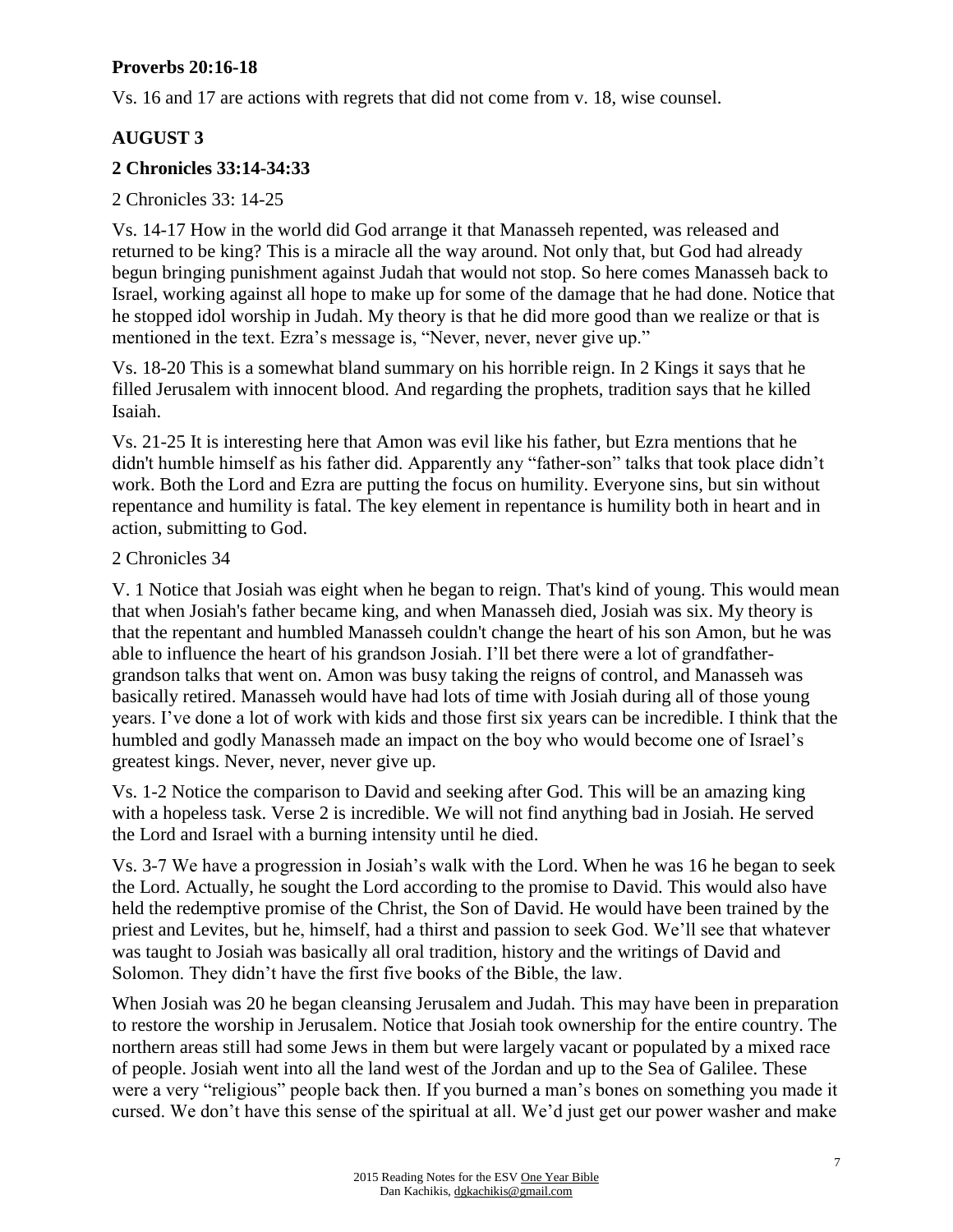it "clean" again. These people may have been superstitious, but they held a pagan awe for the spiritual. For us, if we can't see it, it doesn't exist.

At this point, I think Josiah and his leaders thought they had done a great job and had honored the Lord. They had, but they only had their perspective on the matter. God's perspective was about to come.

Vs. 8-13 We've seen this before. Josiah was now 26 years old. Remember, Hezekiah was 25 when he began to lead Israel spiritually. Josiah now led in restoring and organizing the worship of Israel. Ezra's point?

Apparently the temple was wrecked and needed tons of repair. It's interesting that the song leaders were also overseers of the work. I wonder if they played during breaks.

Vs. 14-21 I am still awed by the fact that Josiah didn't have a copy of the OT until now. Manasseh must have had them all destroyed. I'm humbled by Josiah's immediate understanding and emotion. They had done well in trying to restore Israel, but when they heard the law and the curses in Deuteronomy, they realized that God had planned for the entire removal of Israel from the land as a punishment. Josiah understood and was humbled.

You will notice that this account is not a summary of what happened in 2 Kings. That this entire story is retold here is like God underlining it ten times. What Josiah did is not only to be an example; it is a vital understanding and response to God's truth. It was vital not only for the nation of Israel, but I think it is vital to us as disciples following in the harvest making disciples. The storm is approaching.

Vs. 22-25 God tells Josiah his task was "hopeless." Nothing is said here of the guilt from the innocent blood that Manasseh shed, but we find that mentioned in other places.

Vs. 26-27 I think these are some of the greatest discipleship verses in the Bible. I wonder what God heard from this man's heart. Notice the role of humility.

V. 28 While this seems to be God's response to Josiah's sincerity, God will now accomplish something amazing through Josiah. The promise of peace during his time motivated Josiah. Instead of sliding for home like Hezekiah did, Josiah burst into action. In spite of certain punishment, he sought to see the people and country honor God.

Vs. 29-33 Not only was Josiah sincere and intense, but he also led and modeled. Hezekiah had the people make a covenant with God. Josiah, himself, read the law out loud to the people and made a covenant with God; and the people followed. What a heart and what a man of God. I'm willing to bet that Josiah made his own copy of the law and read from it daily, exactly as it says in Deuteronomy 17:19.

V. 33 You don't read this about any other king. The people totally followed him.

I wonder if those who survived the exile and if those who came out of it realized how much grace God showed them through this amazing king and his hopeless reform. It was God's grace to save Manasseh, provide a godly king like Josiah and energize this incredible revival before the coming storm that would sweep Israel out of its land. We'll see why it was grace and how it worked when we get to the book of Daniel.

It makes me think that if our hearts are focused on following our Lord in the harvest, our expectations and emotions do not have to be subject to the events of our times. Our goal is making disciples as a storm approaches. Within that coming storm God is working. Abiding in Christ means we confidently know He is leading and therefore we are always looking for His direction. In disasters He guides us into hand-crafted opportunities to share with the lost and make disciples. Sometimes disasters and disappointments get the adrenaline flowing and open up big "unopenable" doors.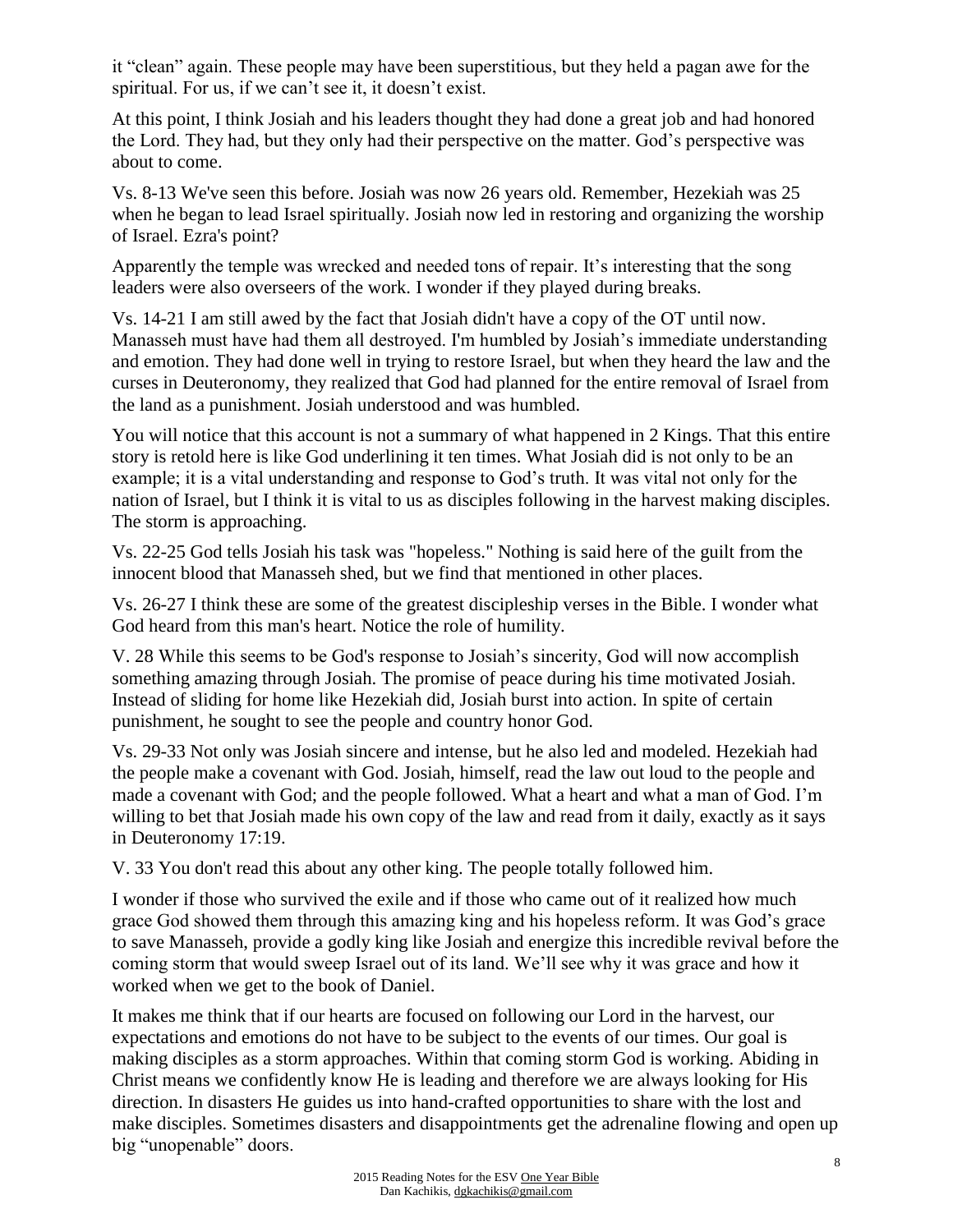#### **Romans 16:8-27**

Vs. 8-16 The only thing in particular that stands out to me here is that Paul had another relative mentioned. It should be noted that although Paul had never been to Rome, he sure knew a lot of people there.

Vs. 17-20 After everything that Paul wrote about unity in chapters 12, 14 and 15, he now issues a command to avoid those who destroy unity. And again, this is a command.

V. 20 Notice that if they obeyed God and avoided these people, the *God of peace* would *crush Satan* under their feet. There is a correlation between Satan's work and the absence of God's peace in a church. We need to deal with those who cause problems and divisions, although we seldom do.

Vs. 21-23 These were the people in Corinth with Paul. Paul had a great group of workers with him.

Vs. 25-27 There's a 3-point sermon in here somewhere. Look at where the harvest is present in this benediction. This would make a good message on being a disciple in the harvest.

V. 25 How does this strengthen you? What was Paul's gospel? Look at Romans 1.

V. 26 What impact does this verse have on you? What is *the obedience of faith*? You'll find this phrase also in chapter 1.

V. 27 Of all the things Paul could have said about God's irresistible sovereignty, he says that God is wise. When we read Job, the only thing God really says about Himself has to do with the infinite depth of His wisdom. He is righteous, and He is loving, and we can absolutely trust Him and His plan.

As a disciple, what do you think about Romans and how these last verses are meant to motivate you in the harvest?

## **Psalm 26**

Vs. 1-3 It is interesting that the confidence David had in his integrity was that he had kept God's *steadfast love* before his eyes.

Vs. 4-5 This seems like a "no brainer," but we are actually surrounded by people like this, often in church. These are like the people Paul just warned the Romans about. They appear godly and are knowledgeable, but they bring unrest. They also keep the church from its work in the harvest.

Vs. 6-8 You almost wonder if David used to sneak into the tabernacle at night and pray there and walk around the altar and sing to God. I know people who do stuff like that.

Vs. 9-10 Apparently David was presently in the company of some of these people. Joab, the commander of his army, was a man like this. When David was married to Saul's daughter, before he had to run for his life, he was surrounded by people like this. Sometimes we can't get away from them. But we can live for the glory of God.

Vs. 11-12 Our obedience should never be an if-then proposition; that is, "if I obey, then you are obligated to bless me." Our obedience is the very least we can give. It is normal behavior, not something extraordinary. And knowing God's love, whether He blesses us with life or death on earth, still means we will live forever with Him, enjoying the kindness of Christ and the riches of His glory. We know that what's coming next is better than this, so we work in the harvest, leaving it all on the planet, because of who Christ is.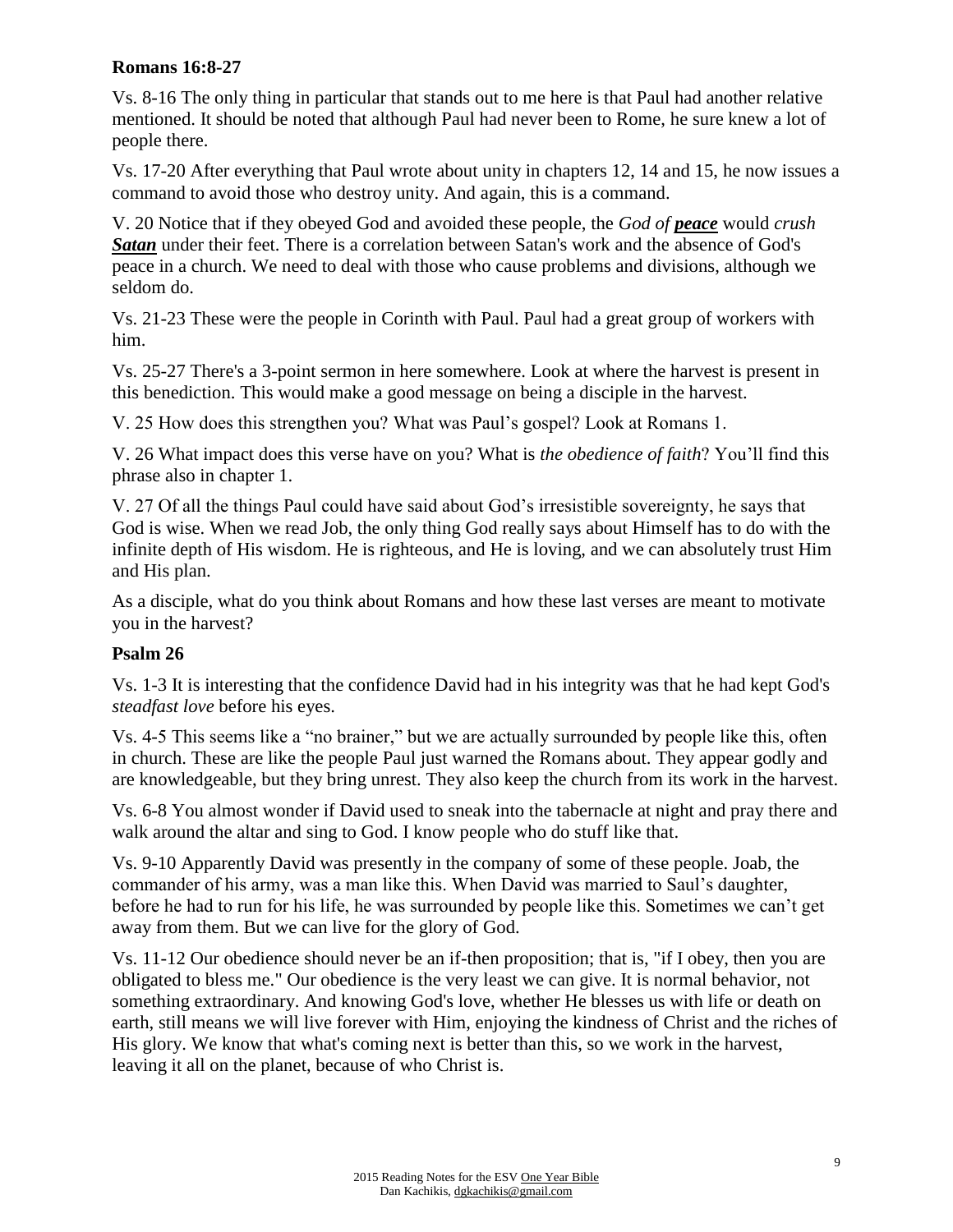### **Proverbs 20:19**

A lot of us fall into this one. This is interesting. You have a note that says, "simple in his lips." As in all the proverbs, we can be wise in 47 areas in our lives, but still be a fool and simpleton in a few areas. The point for us, from God's perspective, is that if He puts His finger on something we need to work on, we should take it to heart, humble ourselves and submit to His wisdom.

## **AUGUST 4**

This is another "red letter," "go-out-and-get-yourself-a-Frappuccino" day. You are finishing 2 Chronicles and beginning 1 Corinthians.

#### **2 Chronicles 35-36**

Believe it or not, Ezra is wrapping up 2 Chronicles. You look at the amount of space he is giving Josiah and how little he will give the kings after Josiah and realize that Ezra is trying to make an important point to the people reading this history. The revival under Josiah came by God's grace. As spectacular as it was, it only took one generation to reverse all of the positive influence that the Lord had brought in under Josiah. Hope is always found in following the Lord, not in following men.

#### 2 Chronicles 35

Vs. 1-6 In putting the worship of Israel in order, notice that Josiah had given the Levites the task of teaching all of Israel, as God had meant them to do. All of the priests and Levites were ready to serve the people at the Passover. Josiah followed all that David and Solomon had set in order, and now he had Exodus through Deuteronomy to guide him in the preparation. Notice the reference to the ark of the covenant. This will be the last time we will hear of it. Apparently it had been moved out of the Holy of Holies. It was put back by the Levites, and they were told not to carry it in the procession that was part of the Passover feast. Sometime after this the ark was taken or destroyed.

Vs. 7-9 Josiah led by example and others willingly followed. Not only that, but Josiah gave of himself and his resources, not just to be an example, but to enable the people to come to the Lord in worship and devotion. Judah was in decline, and the chaos caused by the Assyrians brought enough instability and lawlessness, that the people began migrating to Jerusalem and no longer were supporting themselves from their lands. By this time most of the people would have been pretty poor. Josiah's generosity was infectious.

Vs. 10-14 The Book of Moses was Genesis-Deuteronomy. Josiah had this and they followed it. Notice the references to *the sons of Aaron*. They considered those books to be precious and they respected and obeyed what was written in them. We need to have that same wonder for the Word, and particularly for the Gospels and Acts, our first five books.

Vs. 15-19 Just as David had designed it, Josiah had the singers and gatekeepers participating in worship. The sincerity and power of this Passover is expressed here. Imagine this, no other king, not even David or Solomon or Hezekiah, had honored God this way.

Vs. 20-27 Ezra is skipping ahead now 13 years after this Passover to continue the story and get Josiah killed. Ezra's point in the book has now been made regarding leadership and regarding God's grace to this nation. Now it's time to end the story. This morning I was reading about John the Baptist, and it made me think the same thing about Josiah. God just wanted him out of the way so He could continue His plan.

V. 21 In a way this was unnecessary. Josiah was not a fighting king. As the Egyptian army went through his land they would have looted and pillaged the towns along the way. It must have been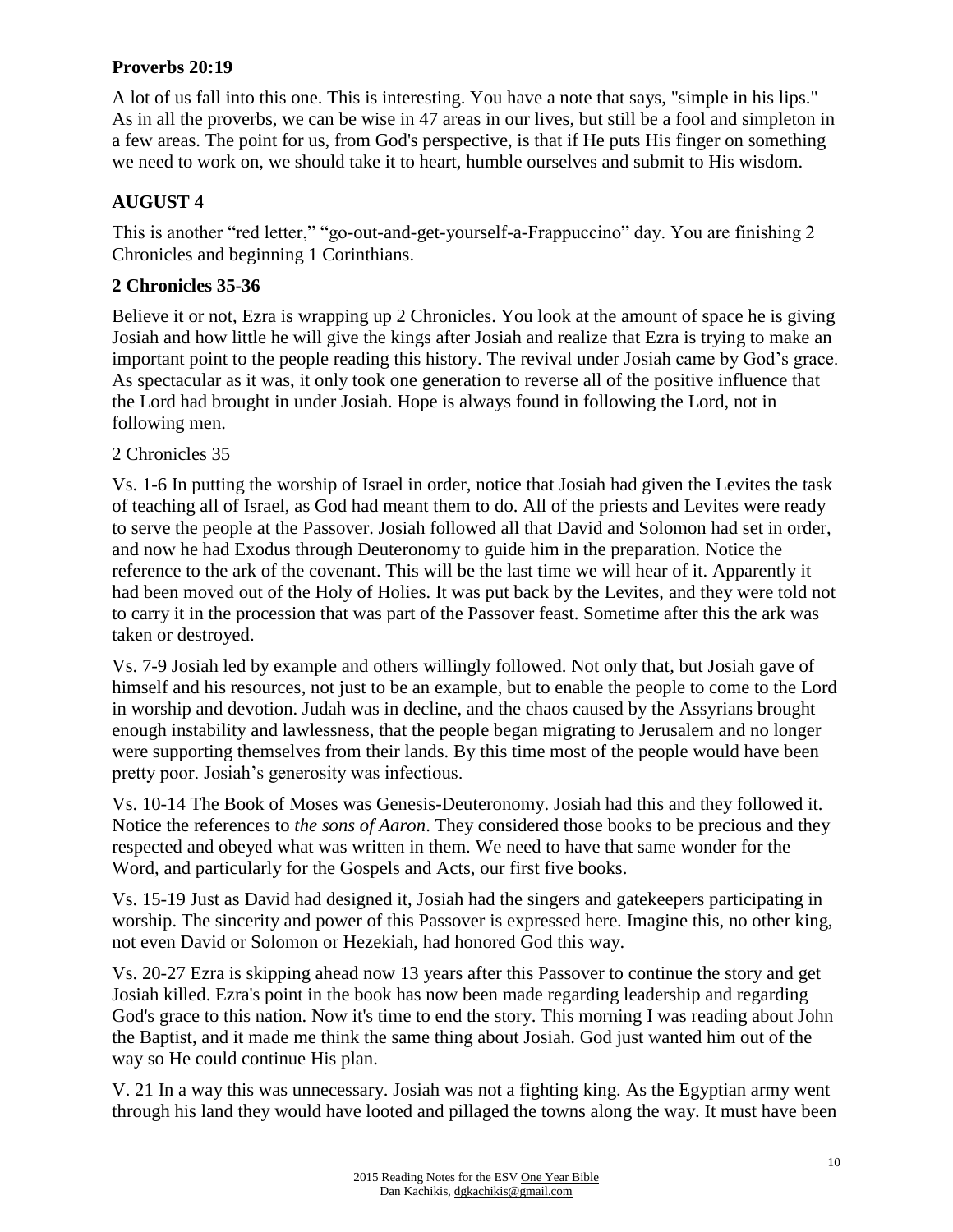that Josiah had seen God blessing so much of his work that he thought he would be blessed by God in fighting Egypt. I wonder if he asked God about this.

V. 22 How would Josiah have known Pharaoh's words were from God? I guess he should have asked a prophet. He had Jeremiah standing there and could have asked him. Also, it wasn't a good idea to imitate Ahab's trick, especially since it didn't work for Ahab. Actually, it was probably a common ploy among kings. But if God is with you, why bother?

V. 25 This was a huge loss and major event for Israel. We never hear of them singing of the loss of David or anyone else. Not only that, Jeremiah was inspired by the Spirit to write a lament and sing it. Not only that, *to this day* means it was sung all the way through the 70-year exile and up to the time Ezra was writing this, 100 years after the first return of the people. That is a great honor to Josiah.

Vs. 26-27 Josiah doesn't have anything said negatively about him. In reading this, I think his time was over. He had done what God put him on the earth to do, and now it was time for God to retire Josiah and bring judgment on Judah. As an act of grace, although the kings who follow Josiah are bad kings, during Josiah's revival of Israel, God was making a way to save Israel during their exile in Babylon. The national revival seems to have ended, but it just went underground and was deported. God would fan it to life again through the hearts of four teenage boys and a very unusual prophet named Ezekiel. And too, Jeremiah was also a product of Josiah's revival.

### 2 Chronicles 36

Vs. 1-4 We've seen this before in 2 Kings. To show that he was in charge, the Pharaoh removed the king appointed by the people and appointed Jehoiakim to be king.

Vs. 5-8 This began the Babylonian exile when Daniel and his friends were taken. This is the first deportation. Thankfully Jehoiakim was obedient to Neb for three years, giving the Lord time to establish Dan & Co. in Babylon. We get some new information here. Somehow Jehoiakim was captured, without Jerusalem being approached by the Babylonian army. Maybe he was on vacation. Jehoiakim was either released or escaped and returned to Jerusalem where he died and was given the burial of a donkey. Nebuchadnezzar was mad and came to Jerusalem again, but even Neb knew the fear of God by this time.

Vs. 9-10 This was the second deportation when Ezekiel was taken along with 12,000 skilled workers. Now there was no tech support in Israel. This left the country destitute. Neb also took more out of the temple. It could be that he took the ark. As we saw in Kings, Jehoiachin's surrender of the city was in obedience to Jeremiah's preaching. His obedience would be rewarded later.

Vs. 11-14 Zedekiah was the final king of Judah; and because of this rebellion, the city and temple were destroyed. He was not only ungodly, but he was also a coward. His nobles led the kingdom. Notice that in spite of all the bad things that were happening, Zedekiah would not humble himself before the Lord. In Jeremiah we will see the personal conversation that Jeremiah had with this wimpy king.

Vs. 15-16 This is Ezra's commentary. The returnees needed to watch their hearts too.

Vs. 17-21 This is a summary of Nebuchadnezzar's final visit to Jerusalem. The destruction was total and the violence done to the people was shocking. Yet God had warned them that this would happen. The fact that Neb found and released Jeremiah shows that he understood that God was using him to bring judgment to Israel. It is likely that Neb had Daniel advising him.

V. 21 Apparently no king of Israel ever gave the land its Sabbatical seventh year when there would be no sowing or reaping. The 70 years of the exile were designated by God for every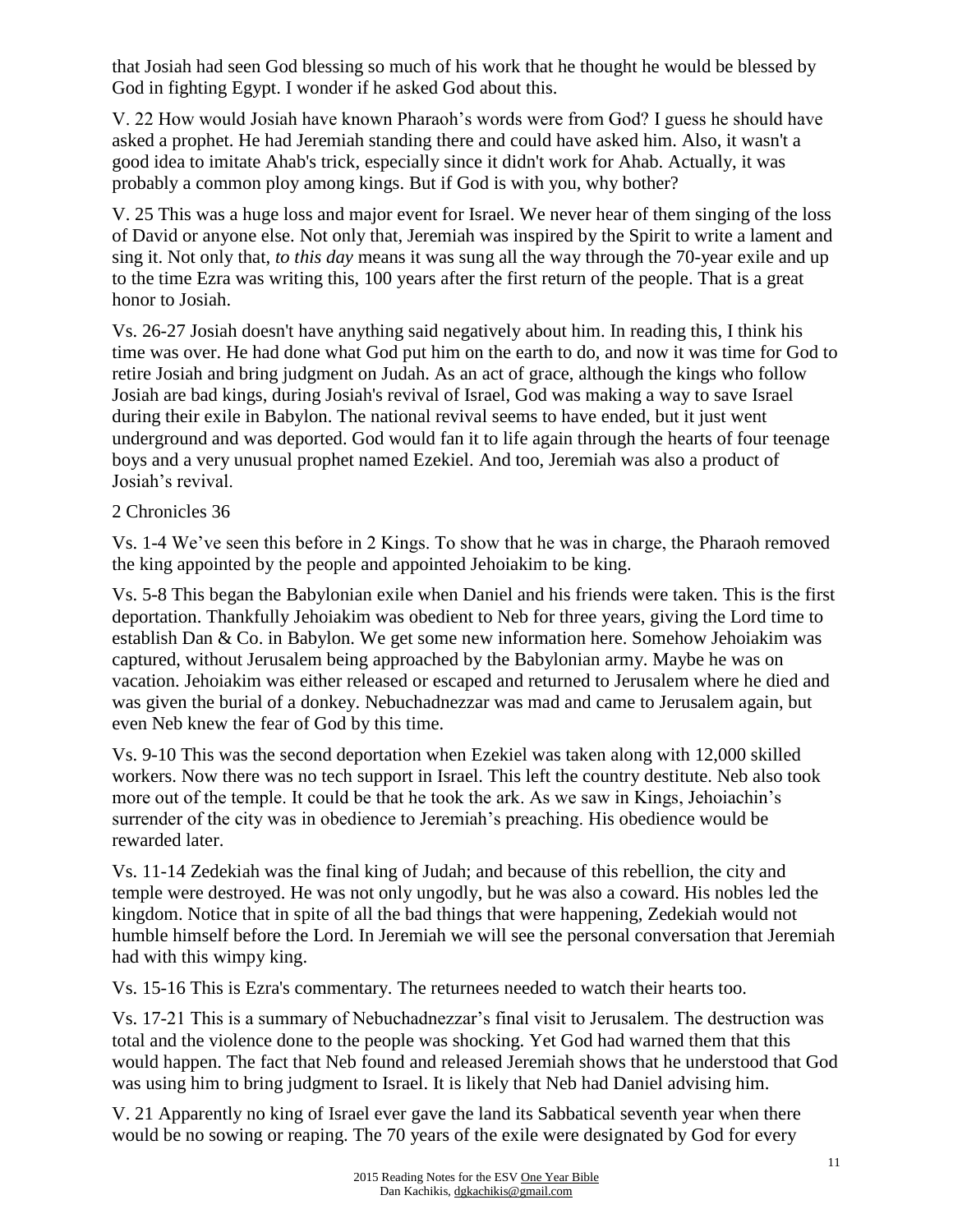Sabbath year that was missed. This means that Israel had gone 490 years without giving the land its Sabbath. They had never obeyed God in this. That ought to be shocking and make us think about what we might be neglecting. It is probably something very simple, something we might think we're actually doing and something totally indispensible in our devotion to Jesus.

Vs. 22-23 Years before this, while Hezekiah was king, Isaiah had predicted that a king named Cyrus would send the people back to Israel out of exile. (Isaiah 45:1) This is great grace on God's part to preserve His people during their exile. Even in Deuteronomy, the Lord already knew the people would rebel; and He knew how He would save and preserve them in exile.

After 2 Chronicles the Hebrew Bible has the books that naturally follow the end of the exile: Ezra, Nehemiah and Esther. All three of these people lived after the return of the people and during the Persian Empire. But what Ezra doesn't mention here is the event that happened just before Cyrus told the Jews they could go home. It's the purrrrfect kid's story (Daniel 6) and it is much deeper than anyone realizes.

## **1 Corinthians 1:1-17**

Back in my first year of marriage with Beth, sometime before Easter, she came up with the idea to memorize 1 Corinthians 15:51-58, so that by Easter of 1979 we would have it memorized and could say it to each other. You do lots of crazy things your first year of marriage. During that time, I was driving from Waukegan to Kenosha every day for school, 45 minutes there and 45 minutes back. This was in the days before smart phones and texting. So I memorized. I really enjoyed those few verses, and so I set a goal to memorize all of 1 Corinthians 15 by Easter. And I did it. Now, I was becoming a memorizing junkie; and I still had that long drive every day, so by the time I graduated from Parkside in May 1981, I had memorized all of 1 Corinthians. What a blessing that has been in my ministry and personal life. That was over 30 years ago, and Beth has been with the Lord since 2002. Yet every couple of weeks when I go over 1 Corinthians, I think that this was all because of the suggestion and encouragement of the girl God gave me who was my dearest friend on earth. Thanks, Beth.

V. 1 Notice Sosthenes. Last time we saw him was in Acts 18:17 as an unbeliever getting beaten up. Now he is a brother, and it is important that Paul is mentioning his name here because he was a respected person and could validate the issues mentioned in this letter. Probably, when some of the Corinthians heard his name being mentioned by Paul in this letter, they said, "oh, oh."

V. 2 *All those who in every place call upon the name of our Lord Jesus Christ* is an important message and connection for this very "elite" church. Paul will use words like this to bring them back to earth several times. Paul will show them that "they" are out of step in their pride and arrogance. Behind their criticism of Paul might be the suspicion that he gave this church harder instructions than he had given other churches. This church certainly thought they were better than other churches because of the spiritual gifts they had received. Paul will address all of these things.

Vs. 4-9 This church burst into life with all sorts of manifestations of the Spirit. In chapters 12-14 Paul will "minister" to them to give the right perspective on these gifts, especially tongues. The main church in Corinth was directly next door to the synagogue, and I think this accounts for the outpouring of tongues and the other sign gifts.

Vs. 10-16 The problem Paul begins to address here will continue until the end of chapter 4.

V. 11 *Chloe's people* probably signifies a church that met at this person's house. Chloe's people were "snitches." Sosthenes might have been a part of that group or he was the messenger telling of issues in the church. He also brought with him a list of questions the leaders/people had for Paul.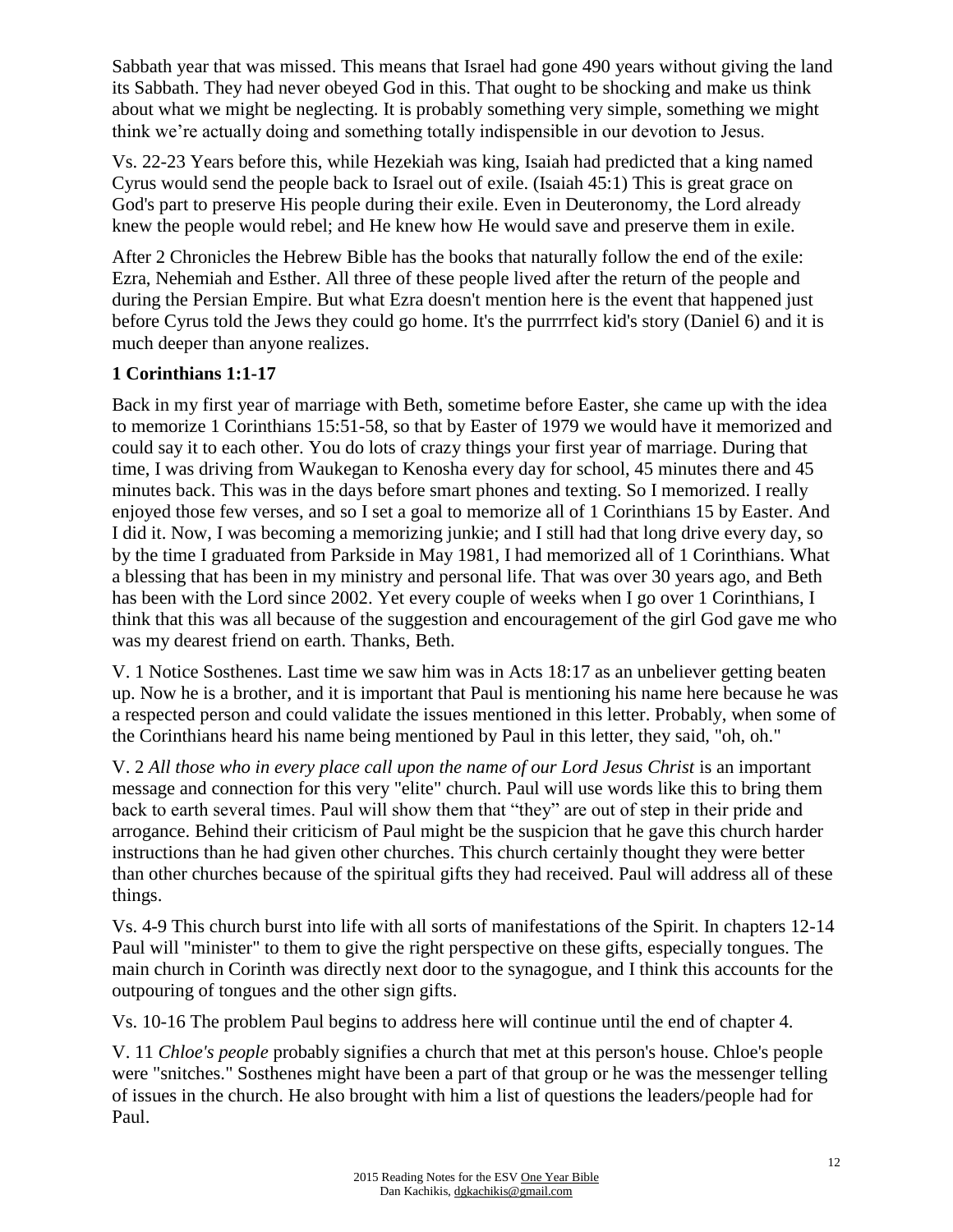Vs. 12-13 The Corinthians were focusing on names and purity of teaching. We'll see in 2 Corinthians that they had self-appointed "super-apostles," who were causing people to focus inward. We'll see that they had not only lost sight of the harvest, but some of their groups were a horrible testimony for Christ in Corinth.

Vs. 14-17 It is hard to read these verses and think, as some people do, that baptism is necessary for salvation. Paul didn't think it was. It is the preaching of the gospel that is vital for salvation. Baptism is a sign of devotion to Christ and is important, but not vital to salvation.

What we'll see from Paul is that our message and walk in the harvest always remain simple and focused, if we are following our Lord and living only for Him, doing His work and reaching out to the lost.

## **Psalm 27:1-6**

Laura already had the last verse of Psalm 27 memorized, so she encouraged me to memorize the whole thing with her and we did. Surprisingly, this has been a major blessing and a help during a very crucial time of our lives. Once again, I've been blessed by the suggestion and encouragement of the girl God has given me to be my dearest friend on earth. Thanks, Laura.

If you're going to memorize this, look at a couple of different translations. We memorized it in the KJV; and I like the sense of the psalm better there, particularly the last verse, than in the ESV. It's too bad they split the psalm over today and tomorrow because David is driving toward the proclamation at the end...*Wait on the Lord*. I'd suggest reading the entire psalm today and tomorrow.

V. 1 This is the statement of what God had become to David in all of his years of trouble.

V. 2 This is something David had seen over and over again during these years of running.

V. 3 Imagine what it would be like to have this kind of strength of heart and confidence. This is peace that knowing and abiding in our Lord can give us.

V. 4 This became the great passion of David's heart. This is why David had to have the ark of the covenant in Jerusalem, why he wanted to build a temple for the Lord, and why even when he was told he couldn't build the temple, he still sought the Lord for the temple plans and amassed materials for its building.

V. 5 This is the first indication that David is still experiencing troubles. He knows the Lord will save him.

V. 6 Another passion of David was to give testimony to God's deliverance and mercy.

## **Proverbs 20:20-21**

V. 20 I'm sure there are different ways to understand what *lamp* means, but if it is "understanding," then I think I get this. Jesus said, "*The eye is the lamp of the body. So, if your eye is healthy, your whole body will be full of light,* <sup>23</sup>*but if your eye is bad, your whole body will be full of darkness. If then the light in you is darkness, how great is the darkness!"* (Matt. 6:22- 23) Jesus was talking about our ability to understand.

So many people are taught to blame and "curse" their parents, without ever noticing that we are on a dying planet where every one of us is diseased and dying. I recently had to go back through some photos of my grandparents and great grandparents and even beyond. It is all so sad. One lost generation behaved like lost people influencing the next lost generation. Someone who was dear to me in all of that mess began cursing those around her early in life, and you could say that her light went out a long time ago. Understanding God's Word and his compassion for a dying world gives us compassion and understanding and keeps our lamp seeing clearly.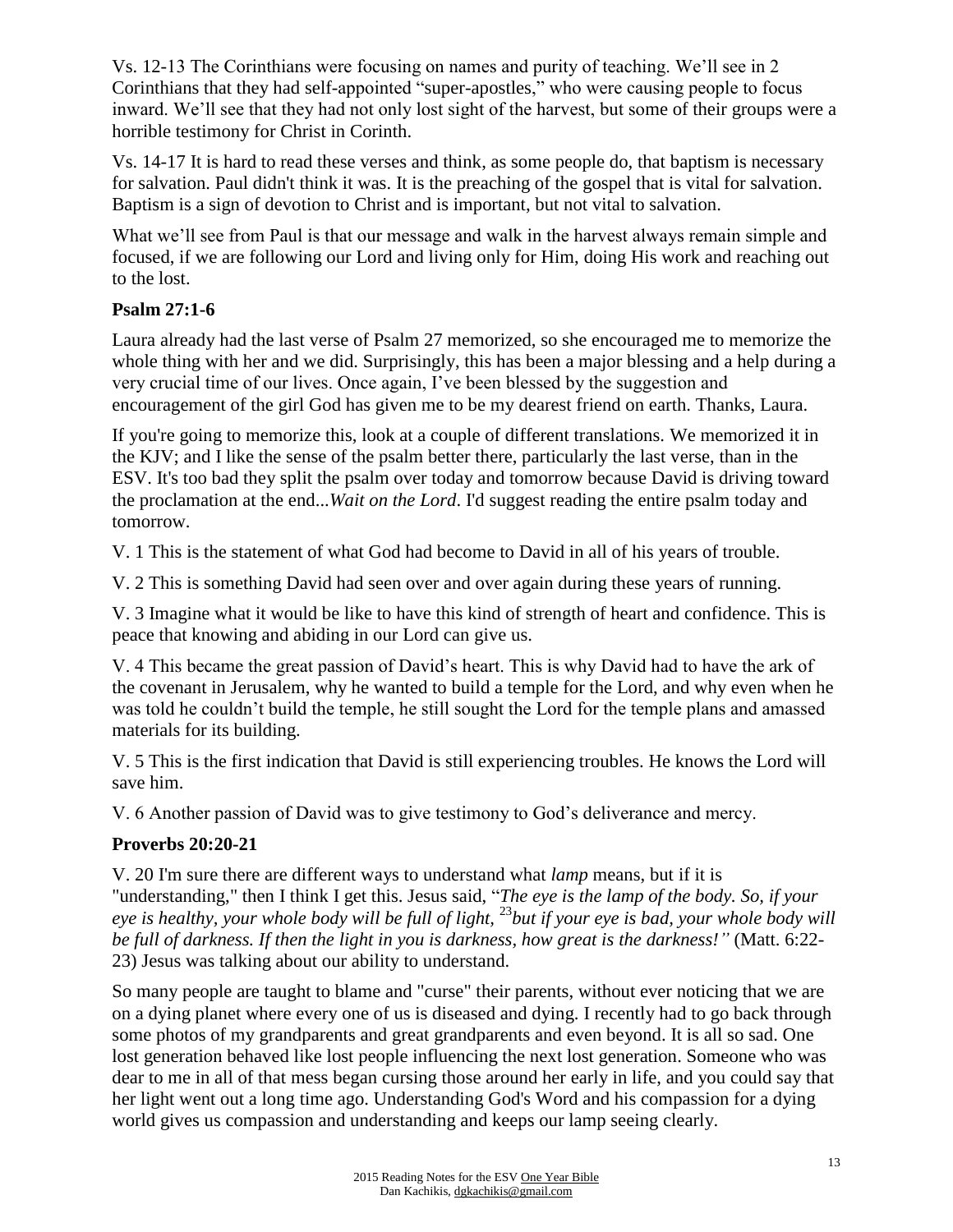V. 21 This is another one of those "understanding" kinds of proverbs. Just like those who curse their parents, these people don't have enough understanding to know that what comes to us too easily won't be appreciated.

# **AUGUST 5**

We have now read 21 books of the Bible. For most people, that is a couple more than last year. What I'm really hoping is that after reading about so many people, you are beginning to see the stream of life we are a part of as we follow the Lord on this planet. But in Christ, our lives fit into the redemptive purpose of God, not just into the mass of humanity that has lived and died. I had a professor at DTS who told students who were really bummed out to begin reading the Bible in Genesis and keep reading until everything made sense again. I've done this and it really works. The reality is that our lives fit, but they only fit and make sense when we are close to the Lord, in His Word daily and somehow involved in what He is involved in: Redeeming lost people and making disciples, who make disciples until this harvest is over and He returns. Then we'll all celebrate, and real life begins. Does that make sense?

# **Ezra 1-2**

These charts are from the Bible Knowledge Commentary-OT, and will help you see where Ezra, Nehemiah and Esther fit in. These are located at the end of the document.

"The Three Returns from Exile," Bible Knowledge Commentary-OT, p. 652.

"Chronology of the Postexilic Period," Bible Knowledge Commentary-OT, p. 654.

I'm going to be restating the historical connections between people and events several times. For many of you, myself included, you have never fully understood how all of this fits together. Briefly, when Babylon fell, Cyrus became the king in Persia; and Darius the Mede, Cyrus' general, became a co-ruler with him. Cyrus ruled from the capital of the empire in Susa, in modern-day Iran. The city of Babylon became Darius' home and he co-ruled the empire for some brief years. Babylon was where Daniel was; and through an amazing miracle, Daniel, the last ruler of the Babylonian Empire, became Darius' top governor. The book of Daniel is key to understanding what events led up to Cyrus allowing the Jews to return, but you'll have to wait until we read Daniel to put it all together. Daniel 6 is not only key to understanding Cyrus' decision, but to understanding why there is this emphasis on rebuilding the temple. Darius and Cyrus were awed by God and fearful of Him.

Cyrus sent about 50,000 people back to rebuild the temple in 538 B.C. Zerubbabel, in the line of David, was the governor. It took them 23 years to build the temple amid a lot of protest and opposition. In 520 B.C. Darius I, the king of Persia (named in honor of the Darius from the Book of Daniel), commanded the completion of the temple; but they couldn't touch the city to rebuild it. Anti-Jewish sentiment was strong. In the final years of King Xerxes (Ahasuerus, Esther's future husband), he installed his son, Artaxerxes, as co-regent to take care of local business while he tried to lift the sinking empire by starting a war with the Greeks. Xerxes held a huge party bringing in all of the clans, and wined and dined them for 180 days, getting them to sign on the line to fight against Greece. During that time he tried to bring in his wife to dance for the leaders, but she refused. They removed her as queen. While Xerxes was having this party, thinking the Greeks were just sitting around eating gyros (pronounced Gi-Row in Chicago), the Greeks were all organizing, especially a guy named Leonidas (Gerard Butler) who, with his 300 (digitallyenhanced) muscled friends, were doing one-arm push-ups just for fun and preparing for glory.

In the meantime, Artaxerxes got a letter on his desk regarding these pesky Jews in Jerusalem trying to rebuild the city; and he told them to stop the Jews from restoring the city, with force if necessary.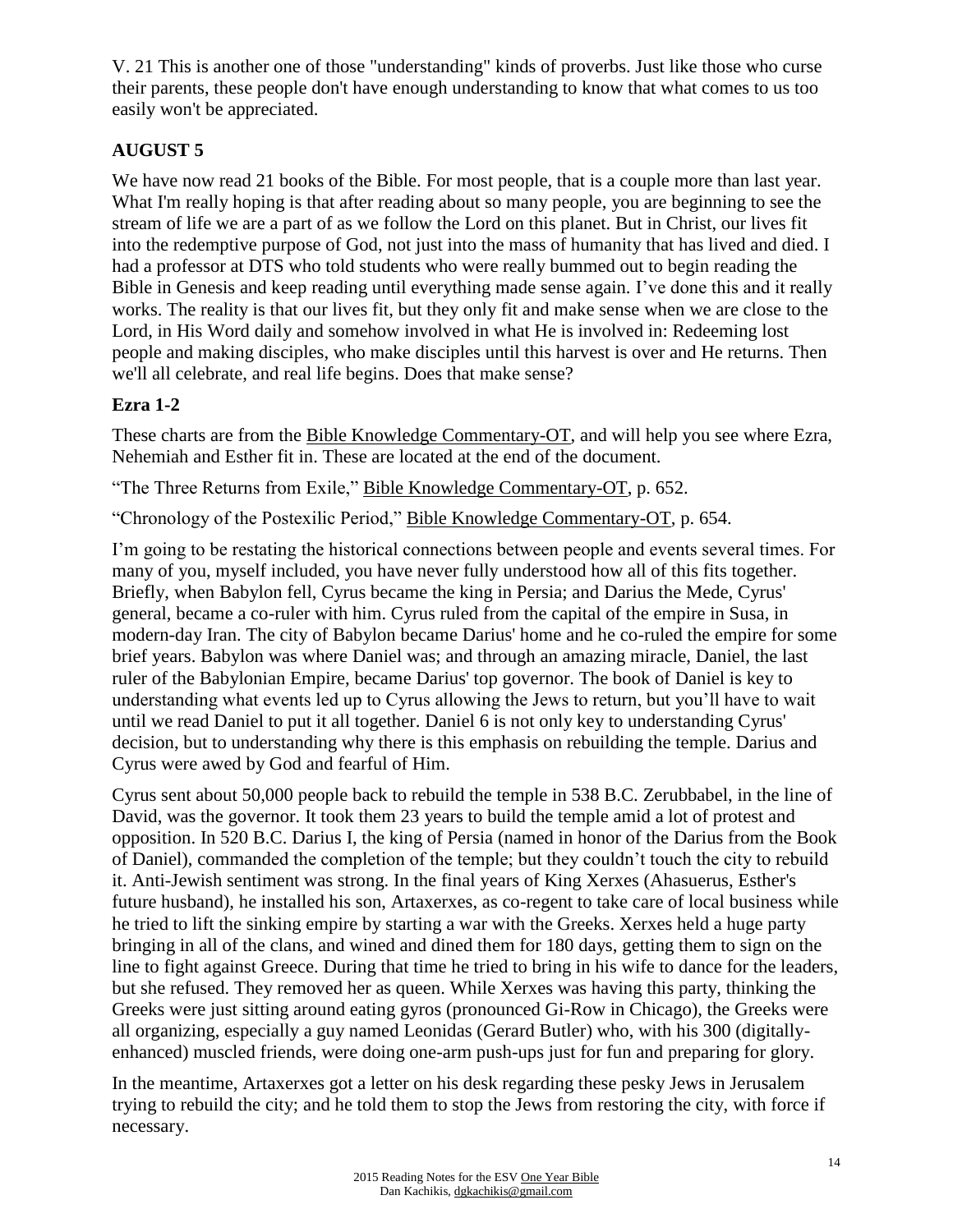The Persians arrived in Greece with 2 million men, and the guys in skirts (the Greeks) sent them home with 5000 and Xerxes didn't feel like having a party. In fact, now that he didn't have a main queen, he was feeling kind of lonely. So his leaders decided to hold a contest called "Persia's got Babes" to find a wife for the king, and cheer him up. Esther was the winner and married Xerxes. During that time the anti-Jewish sentiment built to an explosion and God saved the day. Esther's uncle, Mordecai, became Xerxes' right-hand man and now all was well.

Artaxerxes became the sole king of Persia. It was now 57 years since the temple had been finished in Jerusalem, and now the Jews are once again a favored people in the Persian Empire. Artaxerxes sent Ezra back to Israel to show how much he liked the Jews and to garner the favor of God. Ezra went back and found a mess and worked hard for the next 14 years to get the people to read their one-year Bibles every day and to have quiet times (and other stuff). Finally Artaxerxes noticed one day, 14 years after sending Ezra away, that the chief of his butlers, the master of his palace and house security, was crying. Art loved and trusted Nehemiah so much that he sent him back to Israel to rebuild Jerusalem. Nehemiah got there and found the worship in order, but the city and politics were a mess. Together with Ezra, he got the worship in order and Nehemiah dealt with the corruption of the leaders.

Got that? Good!

Ezra 1

V. 1 This verse isn't as "mystical" as it seems, but it is totally miraculous. If you really want to know what happened that stirred Cyrus, you have to read Daniel 1-6. When we get there, this connection will be made very clear. The immediate event was Daniel, chapter 6. Notice that this command was sent out to the entire empire.

Vs. 2-4 This is a continuation of what we just read at the end of 2 Chronicles 36. Ezra was going back and is now telling us what happened about 70 years earlier. Notice what the focus of Cyrus' command was. This was not commanded out of respect for the Jews. It was done out of respect for Yahweh, the God of the Jews. The events of Daniel 1-6 will show us how God moved Cyrus to feel this way.

Vs. 5-11 Keep in mind that Ezra would follow about 80 years later, leading the second return of people to Jerusalem. Ezra was probably born after the first wave of Jews returned. As a young priest, understanding the challenges of the Jews reestablishing themselves in Judea, God put it on his heart to write a history for the returnees and to keep track of the genealogies and the historical records like these. Also, remember that the focus of the prophecy, the focus of the command of Cyrus, and the focus of the first people who returned was to rebuild the temple, not the city.

V. 8 There is some thought that this Sheshbazzar is the Babylonian name of Zerubbabel of 2:2.

#### Ezra 2

Vs. 1-2 We know by now that some names were very popular, and people were fond of naming their kids after great men or people in their own family. This Nehemiah is not *our* Nehemiah from the book of Nehemiah. This Mordecai is not Esther's uncle in the book of Esther. The chart at the end of this document might help you see when events occurred. Also, Jeshua is actually a different spelling for Joshua the priest who will be accused by Satan in the book of Zechariah.

Vs. 3-35 This is a listing of the people of the first wave of returnees, most of whom came from the area around the city of Babylon. These would have been people who would have been exposed to the influence of both Daniel and Ezekiel.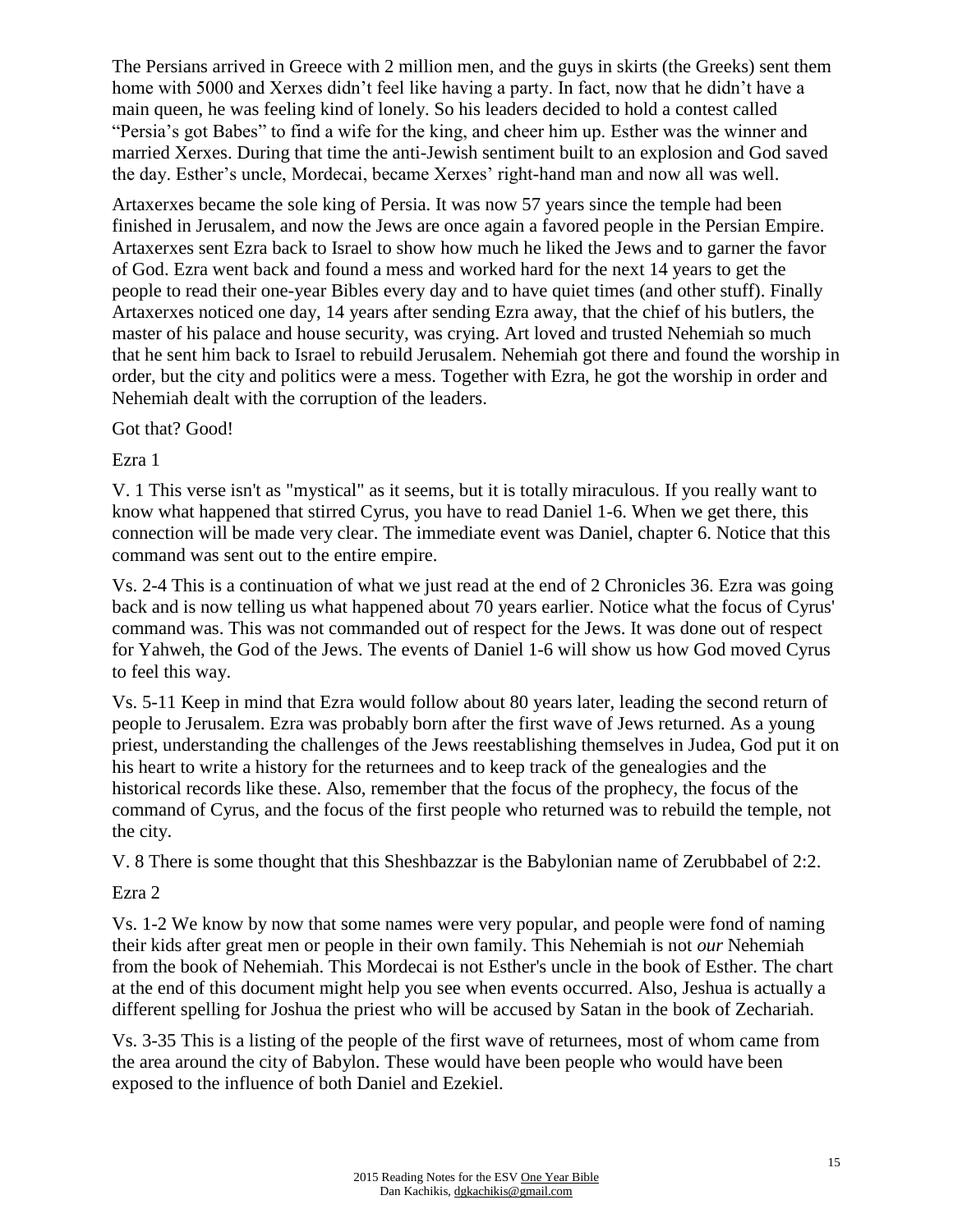Vs. 36-58 Because the temple and the worship are the focus of Ezra, he is taking particular care regarding the genealogies of these people. Without being able to prove their lineage, no one could serve as a priest or as a Levite.

Vs. 59-63 You see how important the register was. This is why the first nine chapters of 1 Chronicles were nothing but family registers. It was important that the priests and Levites could prove their origins.

V. 63 It is interesting that the governor, Zerubbabel, a descendant of David, became involved in the building of the temple, the establishment of the worship and the enforcing of this register. Remember in Chronicles that Ezra showed that a godly king and godly leaders involved themselves in ordering and leading the worship of Israel. It was interesting that even when there was no genealogy, they could use the *Urim and Thummim* to determine from the Lord who the legitimate priests and Levites were.

After the building of the temple and the mention of Zerubbabel in Zechariah, we won't hear much of him anymore. FYI, Zerubbabel is the son of Jehoiachin, the king that was taken into captivity after obeying God to surrender Jerusalem.

Vs. 64-66 In short, there weren't many people and they didn't concentrate in Jerusalem. Remember that in 1 & 2 Chronicles Ezra was trying to give the people a sense of the calling and glory of Israel in the redemptive plan of God. At the point of this return to Israel, Israel was a wasteland and the city of Jerusalem, a ruin. Why would you want to leave the glory of the city of Babylon and the richness of Persia to go to a land with no indoor plumbing, Walmart or McDonalds? Nationalism and reclaiming family property would only take you so far. The people needed a glimpse of God's glory and the calling/mission of Israel.

Vs. 67-69 They gave toward the rebuilding of the temple, but most of the people lived miles away.

V. 70 Until Nehemiah got there almost 100 years later, Jerusalem was really still a wrecked city. Most people went back to their family lands from before the exile. It would take the leaders from Zerubbabel, to Ezra, to Nehemiah, to convince the people to come to Jerusalem and rebuild the temple and then the city.

One of the things that comes out of this history, plus the books of Haggai and Zechariah, is that if we lose the focus of our mission and try to live life ignoring why we are here, life itself begins to look pretty bland. These people were about to forget their mission, and the result would be increased work and decreased satisfaction in life. As disciples, our greatest satisfaction comes from following the Lord in the harvest, reaching the lost and making disciples, who make disciples. That is why we have been left here. Heaven is in heaven, not on earth. Now is the time for work in the harvest. Doing what God commands now will give us more joy and satisfaction than any pile of earthly baloney ever could. But we still go for the earthly baloney. Why?

## **1 Corinthians 1:18-2:5**

Well, this is just great stuff. If this doesn't get your gooses bumping, then your wood's wet or your goose is dead or something. Just take note of everything that stands out to you.

1 Corinthians 1:18-31

Notice how integrated the gospel and the harvest is in all of Paul's thinking. There is no difference in Paul's mind between doctrine, theology, the harvest, or the commission for Christ. It is all one thing.

Vs. 18-20 The gospel doesn't just look silly to the world because of its content, but because God planned it that way. It doesn't matter how smooth we get in our presentation or how politically correct we become, God wants unbelief to have an allergic reaction to His truth. That is why it is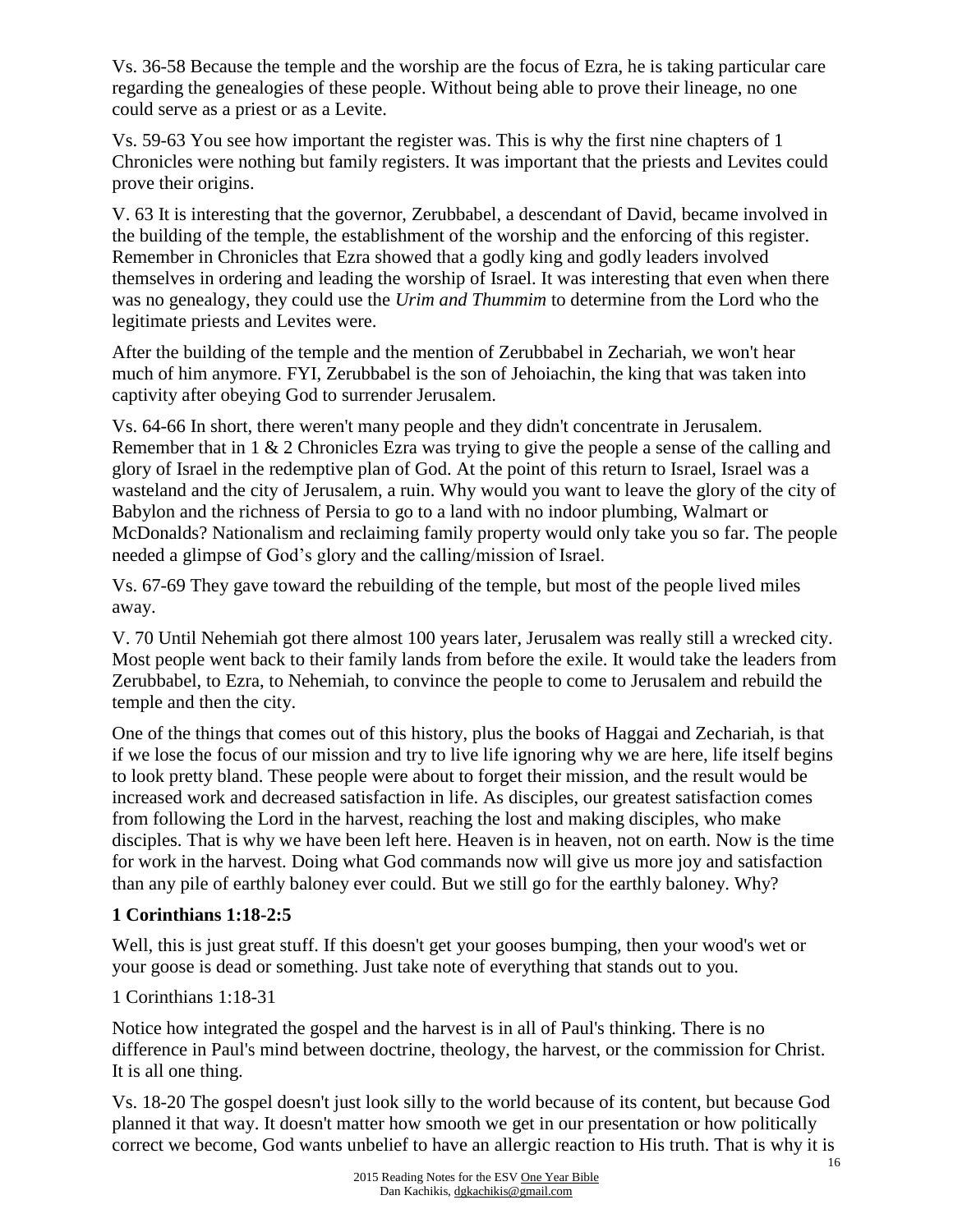foolish and disobedient to tamper with the message of the gospel to make it more acceptable to people. God doesn't want that. He wants the plain truth of heaven, hell and redemption to make people show who they truly are. We are not to be unloving and abusive, but neither are we to become so vague and mealy-mouthed that we speak and say nothing. The message will always be accepted by the seeking and rejected by the disobedient. God said so.

V. 21 This is God's wisdom. We are not wiser than God, so we don't need to adjust His truth. Jesus said something like this in Matthew 11:25 after His discourse on John the Baptist, *"I thank you Father, Lord of heaven and earth, that you have hidden these things from the wise and understanding and revealed them to little children; yes, Father, for such was your gracious will."*

Vs. 22-24 Notice that v. 23 says that we are not to give unbelief what it desires. Our message seeks faith in the heart of the hearer. We can give answers to honest questions but we don't have to dwell there, trying to convince the unbelieving. Jesus didn't, Paul didn't, and none of the apostles did. They simply preached the gospel, and God used it to turn the Roman world upside down. We may be too wise for our own good. The message in the harvest is simple, simply following Jesus' example. And this message holds the amazing power of God.

V. 25 What a powerful statement of reality.

Vs. 26-29 Is this why I am the way I am??? If so, I'm cool with it. Look at the last verse of Isaiah 55. God transforms us to make a name for Himself and an everlasting sign pointing to His truth and glory that will never be removed. Amazing! You also hear Ephesians 2:8-9 in here.

Vs. 30-31 What great verses. You might want to find another version that reads smoother, like the RSV. Compare this to Romans 15:17-21. The boasting is not just in the Lord, but in what the Lord does in us in the harvest.

1 Corinthians 2:1-5

Vs. 1-2 Apparently Paul didn't do any market research, demographics or studies before he showed up. That is sort of "opposite" of today's church planting strategies and methods. Oh well, it must have been God who made it work for Paul.

Vs. 3-5 In 2 Corinthians we'll hear that Paul's opponents criticized him for his "weak" presence. God humbled Paul through his weakness, and the gospel exploded to life. The message and the Spirit were all he needed. For our work in the harvest, the message and the Spirit are all we need. We need to abide in Christ, looking for what He is doing around us in the harvest and be ready to give the very simple message of the gospel.

## **Psalm 27:7-14**

It is interesting in memorizing this psalm how the thought of one verse flows into the next, just like when you are pouring out your heart to the Lord.

Vs. 7-10 David was told to seek the Lord and to cry out and he did. Yet in cultivating David's heart and his faith, God didn't quickly answer David's cries. I find v. 9 easier to feel in my heart than to comment on. It is how you feel when you have resolved to find hope in nothing or no one else. All you want as you wait is the Lord.

Vs. 11-12 Following the Lord with simple uprightness and sincerity of heart was David's desire. He knew this only came from being taught by the Lord and having the faith to follow rather than hide in fear, lies, or one's own resources. David's enemies were very wise and powerful. He knew only God could protect him.

Vs. 13-14 What a great testimony from a man who was still in the process of learning. These words are God speaking to us too, telling us not to doubt Him, but to wait on Him.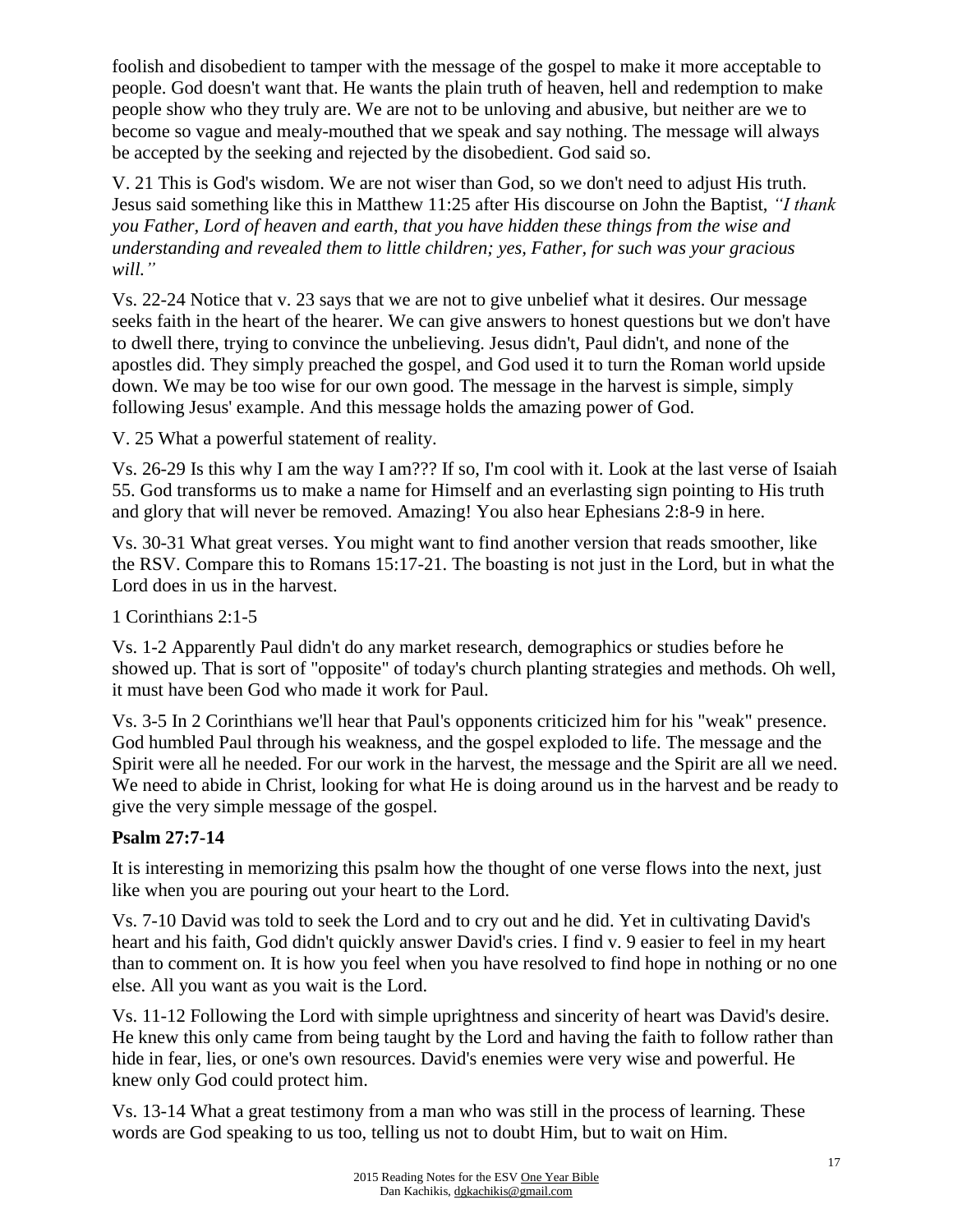# The ESV has a lot of things going for it, but the heart of the KJV wins here. **<sup>13</sup>***I had fainted, unless I had believed to see the goodness of the LORD in the land of the living.* **<sup>14</sup>***Wait on the LORD: be of good courage, and he shall strengthen thine heart: wait, I say, on the LORD.*

### **Proverbs 20:22-23**

V. 22 is so much like a couple of verses out of Romans 12. Paul not only says not to repay evil for evil, but when it comes to "waiting" he raises the bar in Romans 12:19-21, <sup>19</sup>*Beloved, never avenge yourselves, but leave it to the wrath of God, for it is written, "Vengeance is mine, I will repay, says the Lord."* <sup>20</sup>*To the contrary, "if your enemy is hungry, feed him; if he is thirsty, give him something to drink; for by so doing you will heap burning coals on his head."* <sup>21</sup>*Do not be overcome by evil, but overcome evil with good.*

V. 23 Injustice and being cheated are some reasons to feel like you don't want to wait and don't want to rely on the Lord. You want to sue and avenge yourself. Again, Jesus raised the bar on that one too.

*Luke 6:27-30 But I say to you who hear, Love your enemies, do good to those who hate you,* <sup>28</sup>bless those who curse you, pray for those who abuse you. <sup>29</sup>To one who strikes you on the *cheek, offer the other also, and from one who takes away your cloak do not withhold your tunic either.* <sup>30</sup>*Give to everyone who begs from you, and from one who takes away your goods do not demand them back.*

Personally, I think this is only possible if you are a disciple, living only to follow Jesus in the harvest, making disciples, who make disciples. Every other "version" of Christianity lacks this power and perspective. It may look foolish in the eyes of the world, but we live before the eyes of Him who searches the earth to strongly uphold those whose hearts are fully His. (2 Chron. 16:9)

## **AUGUST 6**

## **Ezra 3-4**

One thing to keep in mind as we read Ezra is that Ezra, Nehemiah, and Esther lived during the same time period. In the Hebrew Bible, Ezra and Nehemiah are one book. Because of challenges of the Jews returning to Israel and reclaiming the land, much like what we see in Palestine today, there was conflict. The conflict spread over many years and over many Persian rulers. For reasons you can't see now, the Jews had been an honored people in the Babylonian Empire (and now in Persia), creating deep jealousy. Some of this new animosity was from the building of the temple, and much of it was anger at the Jews who were trying to make Jerusalem safe to live in. Particularly today in chapter 4, there will be an example of this anger shown by letters sent to Persia. When we get to chapter 4, you'll see that Ezra lumps all of the opposition together. Much of chapter 4 has to do with events that happened shortly before Ezra and Nehemiah entered the story. Most of the animosity was toward rebuilding the city, not the rebuilding of the temple and the reestablishment of the worship of Israel. Actually, not stated here, the command to rebuild the city is a major biblical event. That command begins the 70 weeks of Daniel, 69 weeks of which were completed when Jesus entered Jerusalem, sitting on a foal.

The following charts from the Bible Knowledge Commentary might be helpful. They are located at the end of this document:

"The Three Returns from Exile," Bible Knowledge Commentary-OT, p. 652.

"Chronology of the Postexilic Period," Bible Knowledge Commentary-OT, p. 654.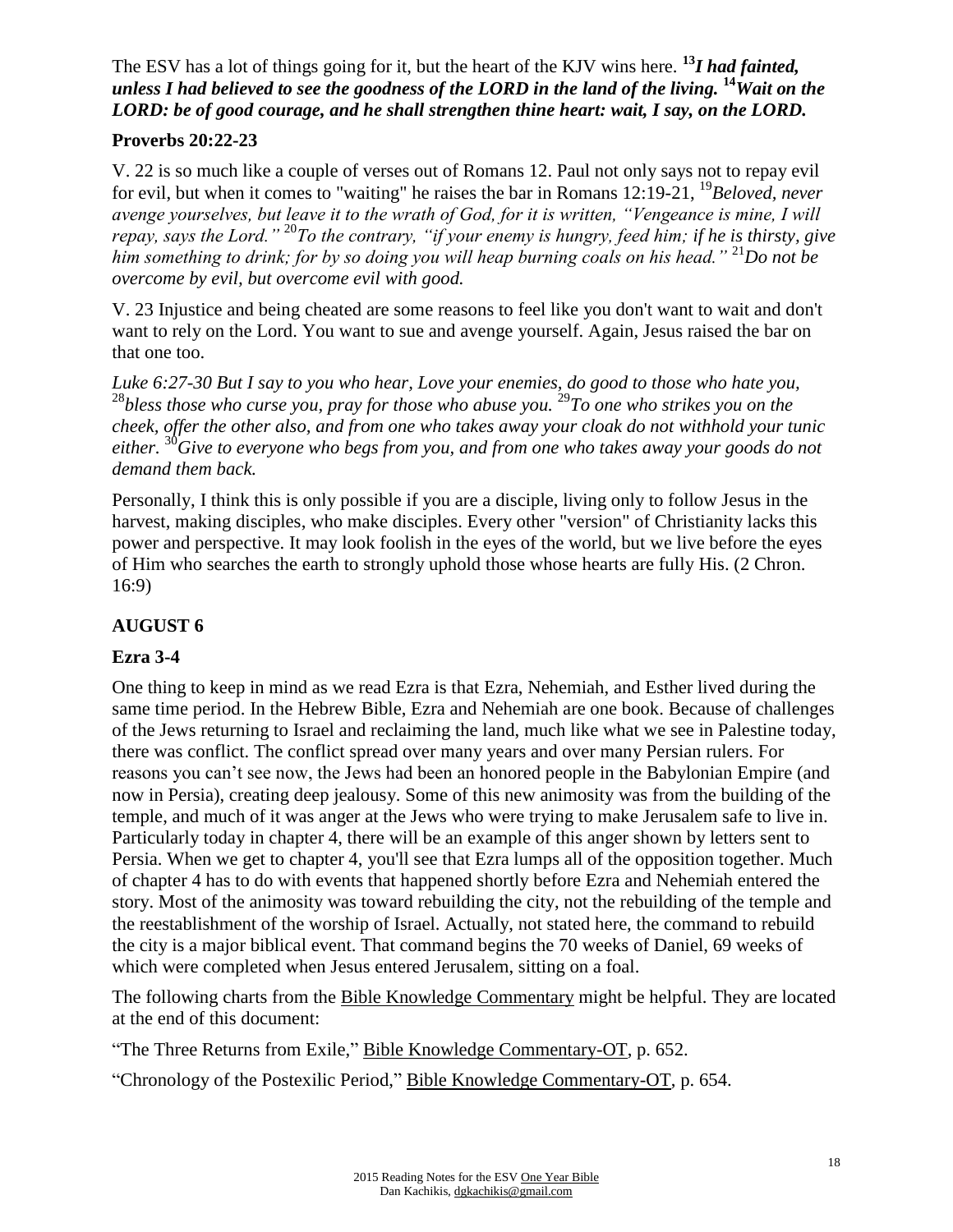### Ezra 3

Vs. 1-7 This is probably the seventh month of the Jewish calendar and time for the Day of Atonement and the Feast of Booths. The temple was still a ruin, but they got the altar up and working. We don't know how long they were in the land before they came together to worship, but it might have been pretty soon thereafter. The people who returned were in danger and were fearful. They may have faced some uncertainty in Babylon and Persia, but it had been comfortable and home to them. Israel was rustic, raw, and on the edge of these empires.

V. 7 This was a lot of preparation. Apparently the very foundation stones of the temple, cut in the mountains by Solomon, had been removed and taken away and used by others. They did this back then, because it was easier to take stones already cut, than to cut new ones.

Vs. 8-9 So now, a little over a year and a half had gone by, and they were ready to build the foundation. This was about 536 B.C., roughly 70 years after the first deportation. It would still be another 21 years before the temple was completed, in 515 B.C.

Vs. 10-13 In organizing the celebration, look at the song they sang in v. 11.

V. 12 Although the Jews had progressively been in exile for 70 years, some of these people were removed from Jerusalem only 50 years earlier and remembered what the temple had looked like. So you had crying for joy for those who had never seen the temple, and crying for sadness from those who had seen it before it was destroyed.

Ezra 4

In this chapter Ezra is showing the intensity of the opposition to the Jews. Some of this opposition stopped the building of the temple. The fiercest opposition stopped them from rebuilding the city walls and closing the gates, leaving the Jews defenseless in Jerusalem.

If you haven't looked at this chart yet (located at the end of this document), now would be a good time. "Chronology of the Postexilic Period," Bible Knowledge Commentary-OT, p. 654.

Vs. 1-5 Notice that this opposition is against the rebuilding of the temple. Notice, too, who the Persian kings are who are mentioned. This is what initially stopped the temple from being rebuilt. In Haggai and Zechariah we find out that once the Jews met this opposition, they gave up and focused on themselves. Led by these prophets and the courage of Zerubbabel and Joshua, they began working again under Darius 1, who checked and saw that the Jews were commanded by Cyrus to rebuild the temple.

Vs. 6-23 This is a parenthesis. Ezra is now including the violent opposition to working on the city. The anti-Jewish sentiment in the Persian Empire is visible to us in the book of Esther. This is the information that gives us some understanding as to why Nehemiah's mission was so important and why it was a miracle that he was able to rebuild the wall of Jerusalem.

This is confusing for us; but for Ezra's readers, they understood the timing in all of this, because of the names of these kings. For those in the States, it would be the same as mentioning the names of the recent presidents. Reagan and Bush and Clinton not only signify different times, but also different events in world politics. And if you said, "Bush," you'd want to know if it was George Herbert Walker Bush, or "Dubbya" (W, from George W. Bush). So, have fun using the chart.

V. 6 Ahasuerus, is Xerxes, Esther's husband and the Persian king from "300," the movie. By the time this letter was sent, the temple was already finished.

V. 7 Artaxerxes was the guy who sent Ezra and who Nehemiah worked for. Art eventually sent Nehemiah, almost 70 years after the temple was finished. Apparently while his father Xerxes was losing to those skirted, gyro eaters and looking for a new queen, Artaxerxes was taking care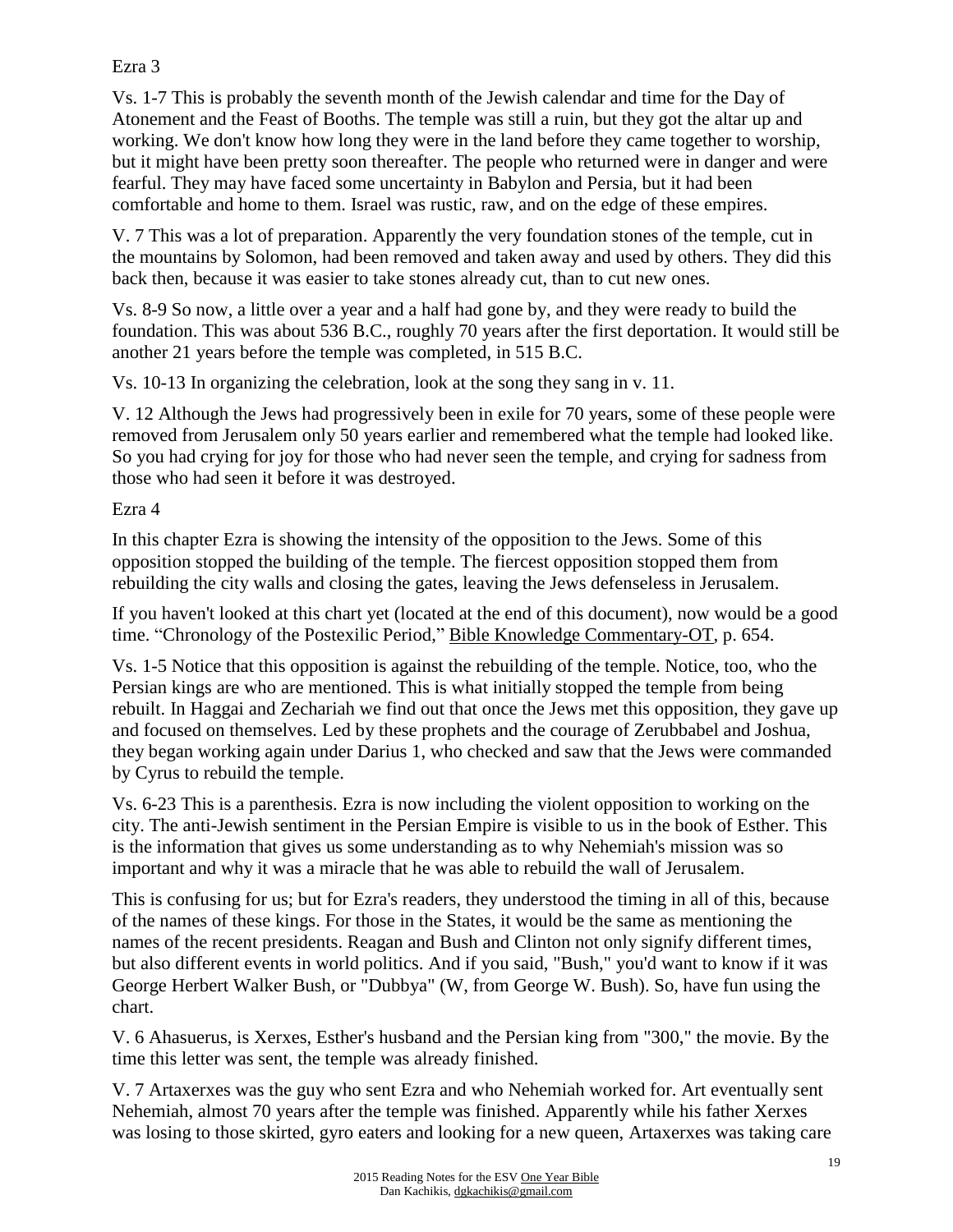of affairs of state. When we read Esther we'll notice that Xerxes had no clue as to what was happening in his kingdom. His son, Artaxerxes was a more capable administrator. I would guess that during this time Artaxerxes stopped the building of Jerusalem, but when all the events of Esther played out, he changed his attitude regarding the Jews. When he became full king of the Persian Empire, he showed great kindness to both Ezra and Nehemiah. After all, the Queen Mother and his father's top advisor, Mordecai, were Jews and very good people to boot.

V. 24 NOW, we are back to Ezra's narrative about the temple. Verses 6-23 were a full description of the conflict the Jews faced trying to rebuild Jerusalem over the next 80-90 years. Verse 24 follows v. 5 in the story about the temple. The foundation was laid in 536, and for the next 15 years nothing would be done until Haggai and Zechariah prophesied and Darius I ordered the Jews to finish the temple.

How often have we seen this, that we think God just did one thing after another? There is a lot more "waiting on the Lord" in following God than we might have realized. This means that following Christ in the harvest and learning how to abide in Christ and grow in faith will mean waiting too. In Jesus' explanation of the seed sown on the fertile ground, He said those people bore fruit with *patience*.

## **1 Corinthians 2:6-3:4**

Since the Corinthians apparently made an issue of "wisdom," Paul tells them of the wisdom we get from following the Spirit. The thing about the wisdom of the Spirit is that it isn't *obvious* wisdom that would be acknowledged by most of mankind.

1 Corinthians 2:6-16

Vs. 6-8 I take these rulers to be spiritual rulers of this present darkness.

V. 7 Just as in Ephesians 3, the spiritual powers are finally understanding God's plan of redemption which God kept *secret and hidden*. Imagine that this plan was kept secret but decreed for our glorification. Where we shine before the spiritual world and before the unbelieving world is when we are following Christ in the harvest.

The point here is that we can have this wisdom. Notice that it is not only from the Spirit, but that it has to do with God's plan of redemption. If we're not into God's plan in this world, in the harvest, then even as believers we won't be open to this wisdom. Why would we need it?

Vs. 9-13 This is a pretty big promise. I don't think we believers even scratch the surface of what is available to us. If you look at the way Jesus lived, following the Father and the Spirit, He was given wisdom in situations that developed in front of Him. Jesus explained this as abiding in the Father and observing what the Father was doing. I think that when we abide in Christ, the Spirit gives us that same wisdom and insight into the things happening around us. This wisdom is not for winning game show questions, but rather for working in the harvest, reaching the lost and making disciples, who make disciples.

Vs. 14-16 Now, the question is who the *natural person* (unspiritual man, RSV) really is. The sad reality is given in chapter 3. The unspiritual man can also be a believer.

## 1 Corinthians 3:1-4

Here is the deal, I think. The more we are involved with anything other than Jesus and the harvest, the less we see or understand the Spirit and spiritual wisdom. Jesus told all sorts of parables about seeking the kingdom, where our treasure should be, and what happens if you mix the Word and cares, desires and riches. It is like living in the city and trying to see the stars. You see a few bright ones, but the light of the city blinds you to what is really up there. You need to get away from the city to see the stars. In the same way, the more comforts and stuff and agendas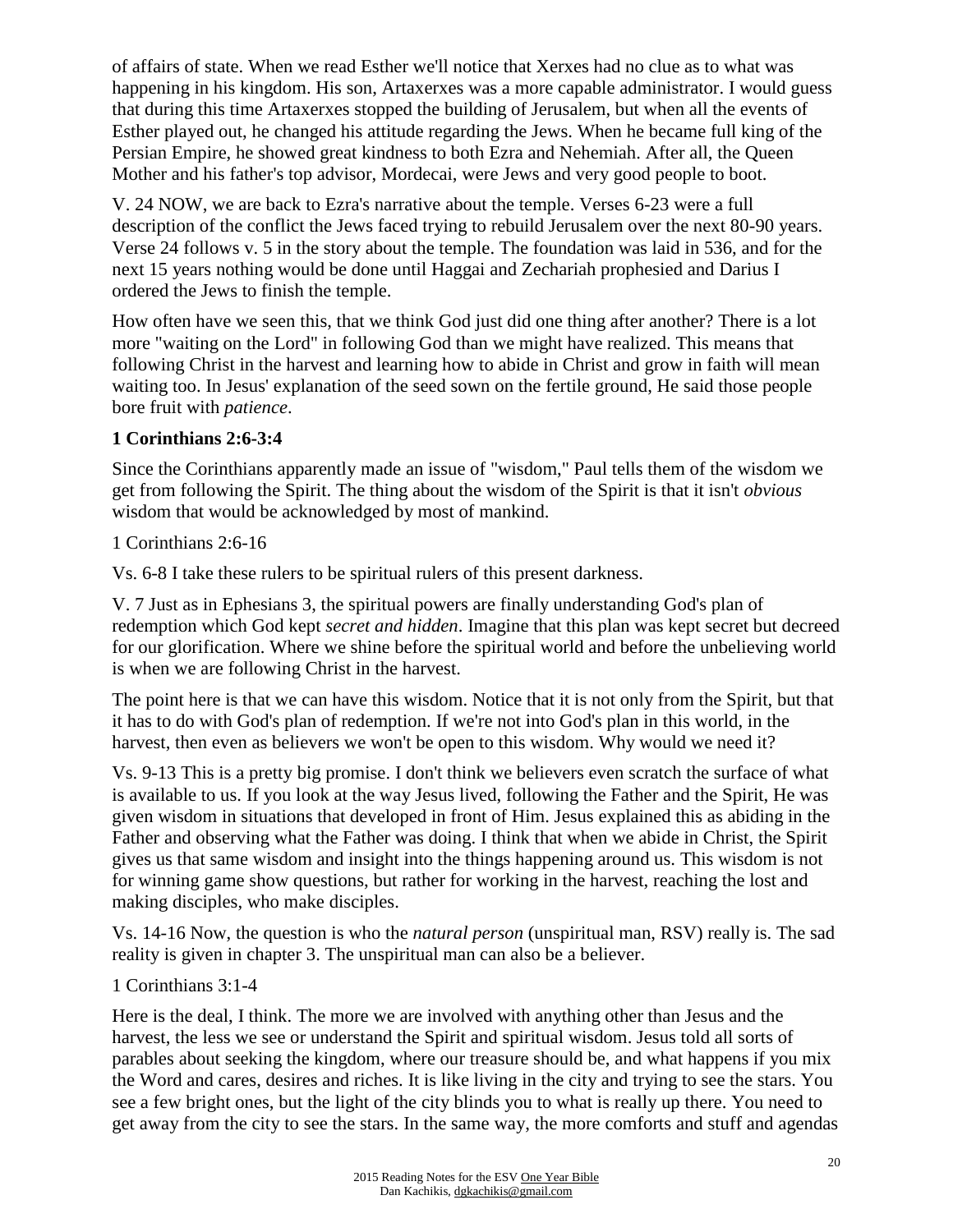and expectations we gather around us, that are important to us, the less we are able to see spiritually.

Paul is just giving one illustration here of what was keeping the Corinthians infantile. Of course, we don't get into personality cults in modern day Christianity, do we? The list of things that keep us immature is larger than the diversions the Corinthians were experiencing, and we've all got some of these things in our lives. What is interesting is that this is the church with all the manifestations of the spiritual gifts, and it was one of the most sinful and childish churches. How ironic and tragic was that? Knowing Christ isn't a guarantee of spiritual growth. In a nutshell, what Paul is explaining here is why we are not all disciples or following Christ in the harvest. Sometimes we can make faith and church all about us and our needs and desires.

### **Psalm 28**

You can sense the ebb of David's thoughts. In so much of what we've read in the OT and in Acts, you can guess that this kind of prayer was the model for many, many people. Here, David put it to music to teach Israel.

Vs. 1-2 David cried out. Notice David's mention of the *sanctuary*, just as in Psalm 27. David's heart sought this place because that is where God was said to dwell among Israel.

Vs. 3-5 David prayed for justice to fall on those who disregarded the Lord and lived as if there were no judge. While David was being chased by Saul, Saul was allowing the country to fall into decay and guilt. Saul had the priests killed. Judgment from God would come. David didn't want to be swept away in God's judgment on others, so he asked the Lord to judge each man individually. At this time, David was walking very closely to the Lord.

Vs. 6-7 David remembered what the Lord had done for him. David lived seeing small, constant deliverances. He knew that the Lord was with him. Notice that David dedicated himself to singing the praise of God for all to hear.

Vs. 8-9 David blessed the Lord for His faithfulness to His heritage as promised to Abraham. Based on God's faithfulness to His promise to Abraham, David knew he could ask for God's continued help.

Now that we have the wisdom of the Spirit and know what's going on in this life and on this planet, not only should we be crying out quicker, we know who we need to cry out to. We need to cry out to Jesus.

#### **Proverbs 20:24-25**

V. 24 I think Paul answered this for us.

V. 25 And that same spiritual wisdom makes us quick to hear and understand, and slow to speak.

## **AUGUST 7**

## **Ezra 5-6**

As you read today, look at the charts at the end of this document. Ezra doesn't enter the story "real-time" until chapter 7, almost 60 years after the temple was completed. Pretty interesting, huh? Ezra appears to be showing the Jews that in spite of the opposition, God has remained true to His promise through Abraham to preserve them.

#### Ezra 5

Vs. 1-2 According to the Bible Knowledge Commentary-OT (BKC-OT), p. 662, both Haggai and Zechariah began speaking to the leaders in 520 B.C. Although Ezra says that the reason the people stopped building the temple was the influence of the hostile neighbors, the prophets point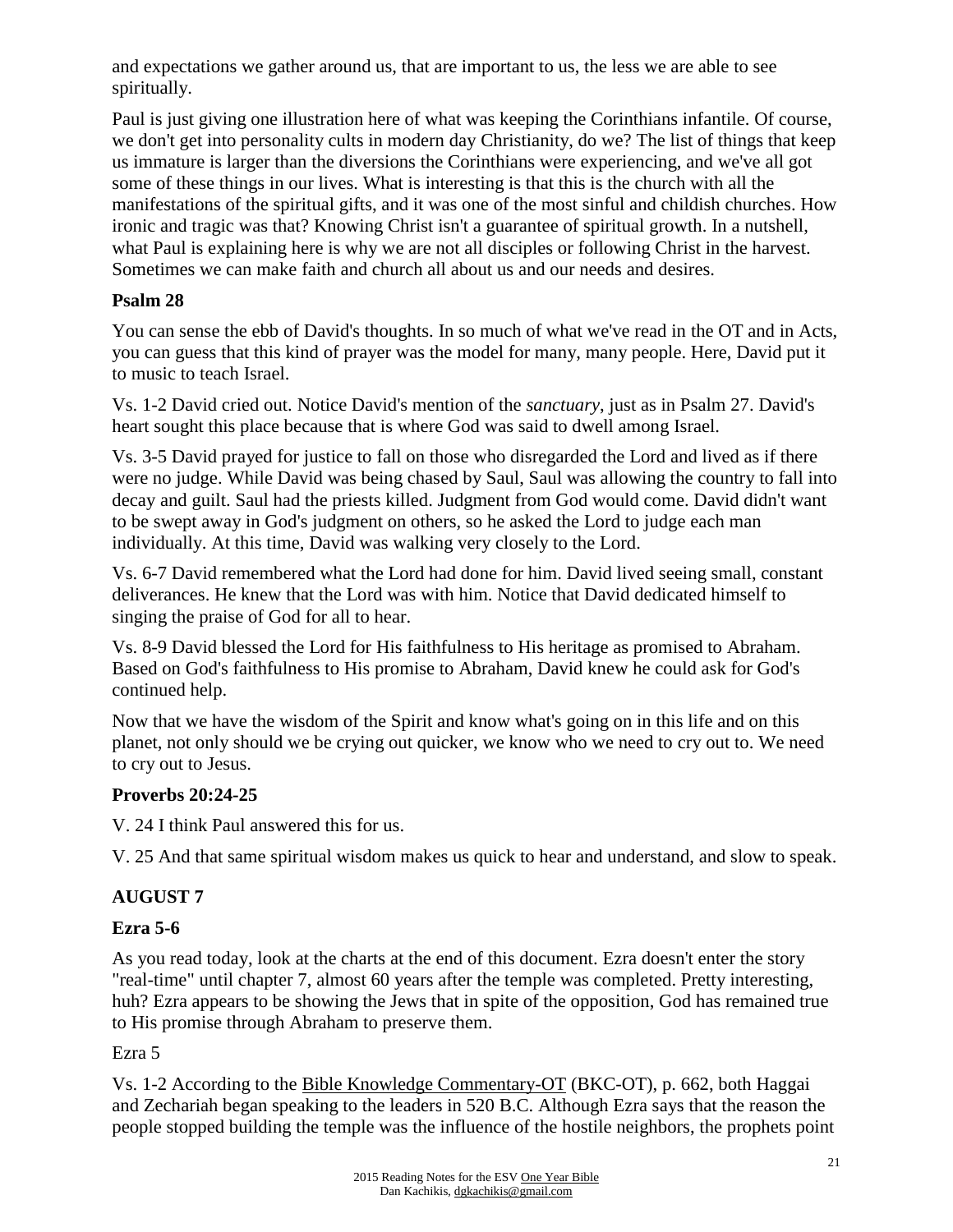to the people settling into comfort. The droughts they were experiencing were because they were taking care of themselves and not completing the temple. One very interesting note is that the message of the prophet Zechariah was almost entirely prophetic, pointing to the end of the age. The book of Zechariah reads like the Revelation of the OT. Part of the Lord's motivation to these people was to lift their eyes to the close of the age and Israel fulfilling its redemptive mission for mankind. God used both of these prophets to give people the courage and vision they needed.

Besides the general resistance of sin to obeying God, remember that these people who returned had worshipped God in Babylon without a temple. The synagogue system came out of Babylon. A school of scribes and copies of the Bible came out of Babylon. God blessed them in Babylon. So, why did they need a temple, especially when the Persians didn't think it was a good idea?

When you think of this, remember how much emphasis Ezra put on David planning for the temple in 1 Chronicles. There was a method to Ezra's madness. He wanted the leaders and people to model David, the king of God's blessing, through whom would come the Messiah.

Vs. 3-17 This is the opposition to Zerubbabel and Joshua building the temple. Tattenai wrote this letter, and I wonder how they got the copy of it. Tattenai seems like a very conscientious administrator. Notice that he didn't make them stop, while he was waiting for an answer. The Lord was in this.

Vs. 11-12 In the Jews' self confession, they saw themselves as servants of God; and they understood that God had deported them because of their disobedience.

V. 14 That these vessels were there with them would have been a reason for Tattenai to go slowly and check out this claim. Also, since Tattenai didn't mention Zerubbabel, it appears that Sheshbazzar might be Zerubbabel's Babylonian name.

V. 17 It is interesting to me that Tattenai had a suggestion for a fair process in this dispute. The records from Cyrus would, and did, settle the matter.

Ezra 6

Vs. 1-5 Cyrus was in his summer palace when he wrote the decree and it is amazing that they found it. They didn't even have Google. Ecbatana in northwestern Iran was the capital of the Assyrian, Persian, Median nation after the destruction of Nineveh. Ecbatana was the summer palace, and Susa, near Babylon, was the winter palace.

V. 3 This is interesting. Cyrus also gave plans or instructions for rebuilding the temple. This is new information, and we also have to account for the reaction of Darius I when he received these records. I'm willing to bet it goes back to Daniel. The history of what God had done to Nebuchadnezzar would have been well known to both Darius the Mede and to Cyrus. Darius the Mede and Prince Cyrus would have been regular guests in Babylon. The history of what had taken place in Babylon the night that Darius took the city would have been known. The event with the lions led to an empire-wide law and command. There was a fear of Yahweh. I think Daniel was asked regarding the size and needs of a rebuilt temple. I think that Darius I probably knew of the reverence of his namesake, Darius the Mede, for Daniel and His God, Yahweh, and responded with that same sense of awe and fear.

Vs. 6-12 There is warning and threat in this command. If you want to see the warning of v. 11 spoken by another Darius, read Daniel 6.

Vs. 13-15 This again is a summary statement, not only to the completion of the temple, but also the completion of the city. Verse 14 mentions Artaxerxes who would become king twenty years after the death of Darius I. God was still in the business of causing Gentile kings to bless Israel. The Jews needed to see they could follow the Lord by faith.

V. 15 This is when the temple was finished.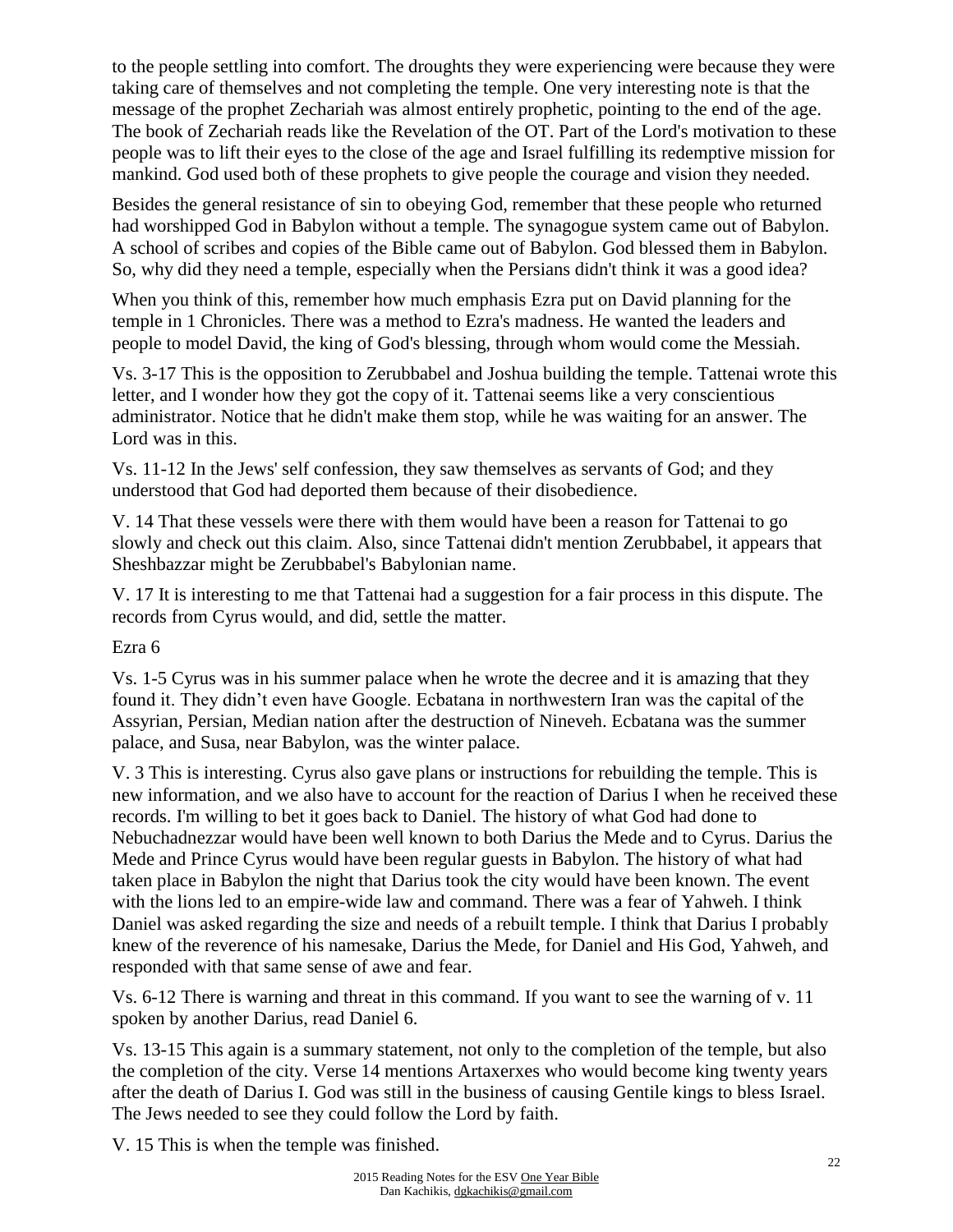Vs. 16-18 We have seen this before. Before they could dedicate the temple and hold the Passover, the priests and the Levites had to be organized and consecrated.

Vs. 19-22 They had been back in Jerusalem for 23 years when they dedicated the finished temple. According to the BKC-OT, p. 665, this Passover was 900 years after the first Passover in Egypt.

V. 22 shows that the people understood that God was working among them. Darius I was referred to as the King of Assyria since the Persian Empire was actually a result of a civil war gone wild. The Persians, Medes and Assyrians were all related; and when Cyrus and Darius the Mede revolted against Cyrus's grandfather, who reigned over the Medes and Persians from Assyria, they not only won the revolt, but decided to carry it further against the decaying Babylonian Empire.

The points that seem to be important for Ezra have to do with the faith and obedience of the people hearing and responding to the Word of God. God had shown that He would favor them before the Persians and that it would lead to the reestablishment of the temple worship of Israel. They only needed to obey.

Returning to the Word and following the Lord seems like a good idea for us too. As we work in the harvest, doing what the Lord has commanded and fitted us for, we find opportunities and conflicts too. And there will be occasions when the Lord opens doors of favor to give us unexpected fruit. But first, we have to follow Him and His Word. Then, as the prophet Zechariah reminded the returnees, we need to remember His coming and the plan being worked at now so that we will follow our Lord into the harvest, reaching out to the lost and making disciples, who make disciples.

### **1 Corinthians 3:5-23**

Vs. 5-9 So, here is a "spiritual" understanding of the workers in the harvest. Notice that God's goal is not the glorification of the servants, it is the building of the church. Notice too that there are two images here: a field and a building. One refers to the harvest and bearing fruit, and the other to God dwelling within us. And even in the building of the church there is the purpose of the harvest; that is, to reach the lost and bring them into the church as disciples, who make disciples. Paul's point here is that the exalting of God's servants shows that the Corinthians have missed the point of what is happening now on this planet.

Vs. 10-15 Here is a spiritual perspective on our work on this earth, on the foundation of Christ. This ministry of building upon the foundation applies to "anyone;" that is, everyone who knows Christ. It not only means how we personally build on what the Spirit has done in our lives, but it also applies to building into the lives of others. In this letter we will see that all things are to be done for the building up of one another. We saw this ministry to one another in Romans 12-15, and we'll see it again in Ephesians 4.

The word that is translated *suffer loss* is also familiar to Jesus' teaching on discipleship. Of the times this word is used besides here, it is found twice in Acts 27 for throwing the ship's cargo overboard and losing it. Once Paul uses it in 2 Corinthians saying that he had to grieve the church through his rebuke so they wouldn't suffer loss, but instead be fruitful. And then it is used in Matthew 16:26, Mark 8:36 and Luke 9:25 as Jesus taught His disciples saying, *For what does it profit a man if he gains the whole world and loses or forfeits himself?* Jesus directed this warning to His disciples. It clearly doesn't mean they would lose their salvation, but that they would suffer loss. Putting everything together, if we live for ourselves in Christ, we damage our souls/lives now; and we "suffer loss" when we enter His presence, seeing that our life's activity and what we built on Christ was worthless to Him.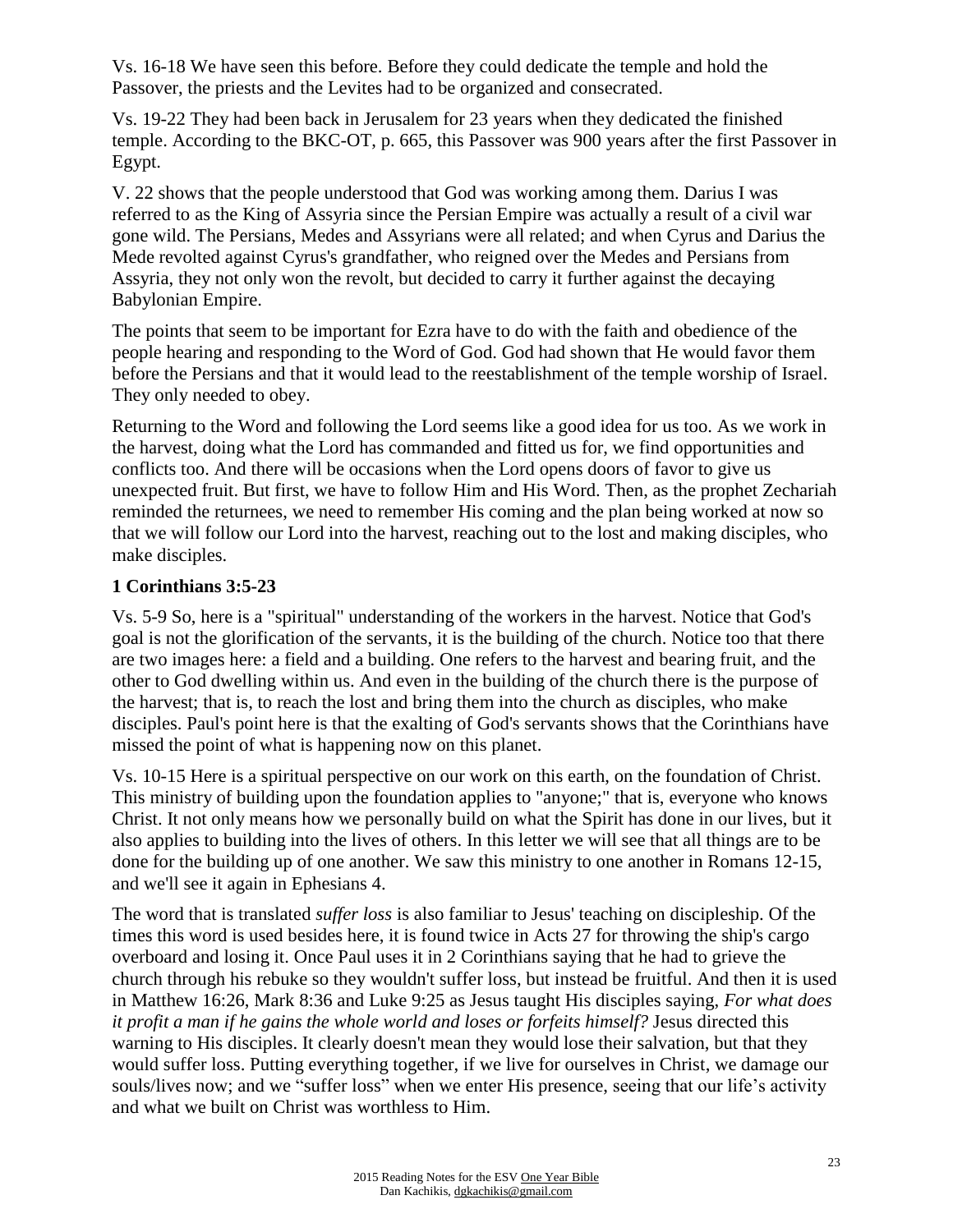Whatever that "burning up" looks like, it will not be trite. We think that this judgment won't matter or be important, because we will be saved eternally and be somewhat invulnerable spiritually. How bad could it be? Besides, we'll be in heaven. Jesus used very severe images when referring to followers who slept or supposed their master was delayed. Some of those images have made Bible teachers squirm and perform interpretive acrobatics, because the punishment sounds similar to what happens to those who reject Christ. We can't lose our salvation, but we can experience punishment. Even here in these verses, what does it mean to be *saved, but only as through fire*? I don't think that will be a "fire" experience we will "yawn" our way through.

Positively spoken, we need to remember who our master is. We are here to follow Him into the harvest, reaching out to the lost and making disciples.

Vs. 16-17 Here is a spiritual perspective on who and what we really are, temples of the Holy Spirit. Keep in mind that the temple was a place for people to find forgiveness and fellowship with God. The temple was only valuable because of who lived in it. It wasn't a shrine. God lives in us, but He keeps us on this planet to work in the harvest so that others can find Him. In the next letter to these same people, Paul will say in 2 Corinthians 4:7 (RSV), *"But we have this treasure in earthen vessels, to show that the transcendent power belongs to God and not to us."*

Vs. 18-23 Here is a spiritual perspective on where our focus in life should be, on Christ and the redemptive plan of God. Notice how v. 18 sounds a little like Jesus saying in Mark 8:35-36, *For whoever would save his life will lose it, but whoever loses his life for my sake and the gospel's will save it. For what does it profit a man to gain the whole world and forfeit his soul?* Again, this was said to the disciples.

Vs. 21-23 This is a tremendous statement, but only if we value these things. If our treasure is in heaven and we are here to serve Christ in the harvest, this is an amazing reality that opens doors of blessing and fulfillment. If our treasure is here and we are reserving heaven for when we can't enjoy this stuff anymore, what Paul has just said seems like being promised oatmeal, with nothing on it, three times a day.

## **Psalm 29**

It is suggested that the occasion for this psalm was David sitting on a mountain, watching a thunderstorm sweep over the land. The view of God's power and majesty might have inspired these words.

Vs. 1-2 In the greatness of this storm, it seems like David caught a glimpse of God's spiritual command and holy power over all creation. Notice how vocal these verses are and that they end in worship.

Vs. 3-9 This section is easy to follow because of *The voice of the Lord.* You can sense the power of the storm in these images. Notice again how vocal this is. God still speaks to those who can hear Him.

Vs. 10-11 All of this gave David a sense of God's power and majesty. Even today, for all of the glory and splendor of humanity, it only takes one good tornado, hurricane, flood or earthquake to show us how puny we are and how needy we are of God's help and power.

Notice that verse 10 is a declaration of reality, spiritual and physical. Verse 11 is the prayer or petition of the psalm. Amen.

#### **Proverbs 20:26-27**

The common element in both verses is the searching and winnowing. I'm challenged by Paul and the Spirit's emphasis on being more tuned to the Spirit, winnowing through the events of life and the words and actions of others, searching to see what the Lord is doing around us in the harvest.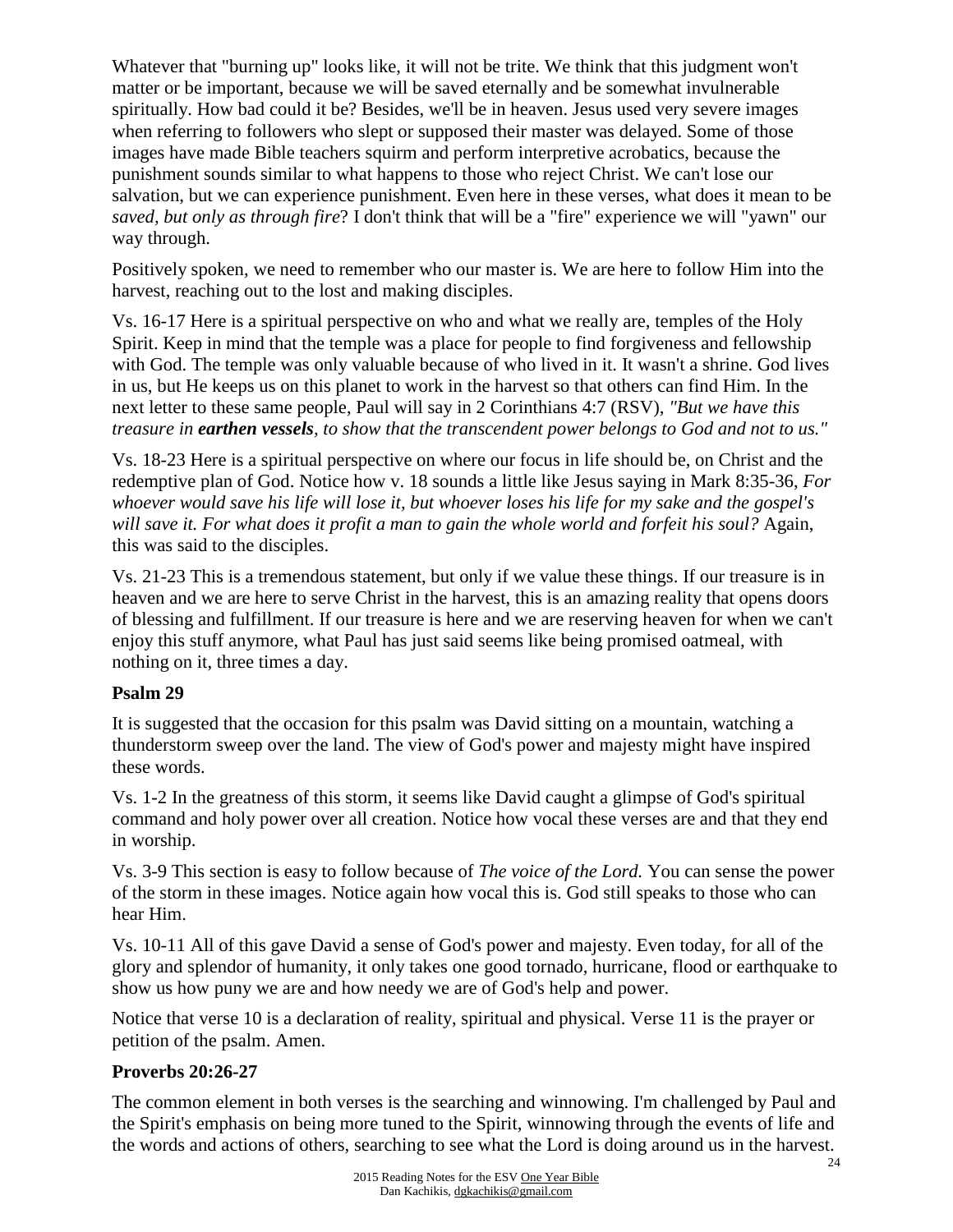## **AUGUST 8**

### **Ezra 7:1-8:20**

Finally, Ezra enters his own story today. Just as an overview, let me remind us of a couple of things.

First, Ezra will be leading a second "return" of people to Jerusalem, but this is a full 80 years after the first return under Zerubbabel and 57 years after Zerubbabel finished building the temple. Everything Ezra has written up until now is review. Ezra will never meet Zerubbabel in Jerusalem or on earth.

Second, Artaxerxes is the son of Xerxes (Ahasuerus). Xerxes is the guy who married a young Jewish girl named Esther. Esther probably wasn't Artaxerxes' mother; but Artaxerxes knows her and Mordecai well, and he has lived during the time God saved the Jews through Esther. Xerxes, the father, issued a decree in all of Persia that the Jews would be a favored people. This might explain some of his upcoming actions.

Third, Ezra's king, Artaxerxes, had commanded that the work on the city be stopped. It was stopped by force. I've speculated that this might have been during the time that Xerxes, his father, was warring against the Greeks and Artaxerxes was in charge of domestic affairs. Artaxerxes now seems very favorable toward Ezra and allowing the Jews to worship in the temple, but not to rebuild the city. Still, he seems impressed by Ezra. In fourteen years, Artaxerxes will have a very dear and trusted cupbearer (probably like the head butler of his palace and household security). Because of his love and trust for Nehemiah, he will send him to rebuild the walls of Jerusalem.

Fourth, Ezra's main purpose for the book is about to begin. He has recapped the grace of God in rebuilding the temple, now he will tell of the grace of God in saving the people from corruption and enabling them to actually worship God at the temple. In every generation, even today with us, God raises up leaders to refocus His people on following Him in His purpose.

Remember to look at the charts.

#### Ezra 7

Vs. 1-6 This is Ezra's genealogy. Notice the phrase regarding the hand of God, and see how often you find it. Ezra was apparently a man of note. Notice that Ezra was from Babylon. This might be important since Daniel and his friends were key spiritual leaders in that area. Ezra would not have known Daniel, but he would have been raised in the schools that Daniel and his friends brought into being.

Vs. 7-10 This is a summary of the trip. You can tell by the tone of what is said, that the emphasis of this movement of people to Jerusalem would have very strong spiritual overtones.

It is hard to say when Artaxerxes actually stopped the rebuilding of Jerusalem. It was certainly before this event with Ezra, since this was in his seventh year. Actually, he also seems strangely and amazingly "favorable" to Ezra and to the Jews and the spiritual emphasis of this mission. You wonder how Artaxerxes came to hear of Ezra.

I'm just speculating here. Usually a king co-reigned with his son, often for a decade or more. Since Xerxes (Ahasuerus), Artaxerxes' father, was busy holding parties and losing 2 million men to the Greeks, Artaxerxes was probably taking care of domestic matters. He could have issued the decree to stop the rebuilding of Jerusalem during the Persian invasion of Greece and before all the problems of the book of Esther. Then, when the events of Esther took place, this would have been a major event in the entire Persian Empire that brought an end to Jewish animosity and also brought great national favor to the Jews. After Esther, the Jews became an honored people in Persia; and Mordecai, Esther's uncle, became a very important and trusted aide to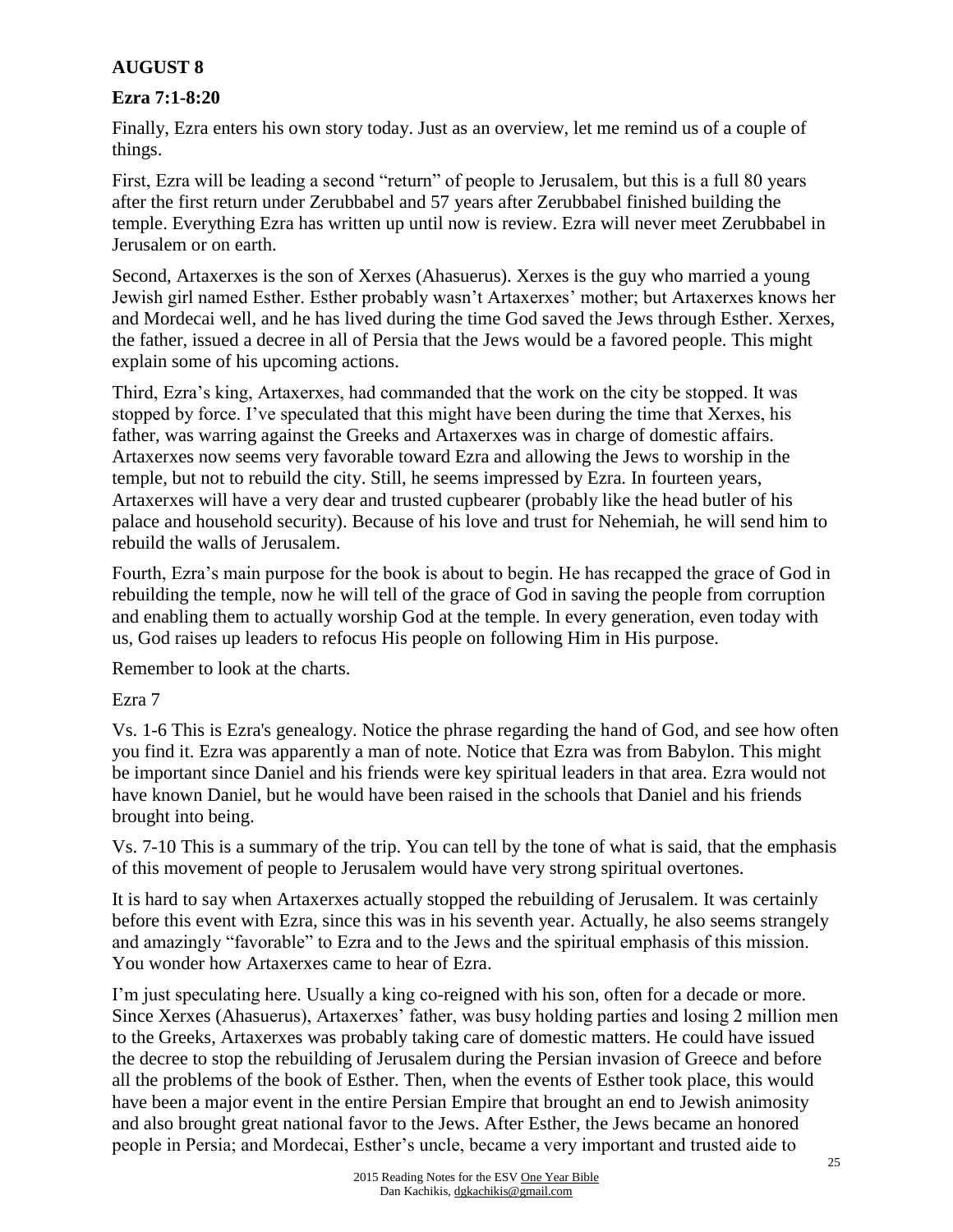Xerxes in Susa. I would think this would account for the change in Artaxerxes's attitude. It was probably someone like Mordecai who brought Ezra to the king's attention. Later, Artaxerxes will be unusually kind to Nehemiah.

Vs. 11-26 This letter is a testimony to the grace of God. Once we read Daniel, a letter like this will make much more sense. Verse 11 seems like the king's estimation of Ezra. This entire letter was a binding, legal document in the Persian Empire and could not be altered.

Vs. 21-24 All of this provision would be necessary to accomplish what Ezra had to do. If the priests and Levites were to serve the people, they needed to be supported with food and money. Notice that there were no taxes levied against the priests or Levites. Their service and leadership in Israel was necessary, so they would not be burdened. We'll see in the book of Nehemiah that supporting these men was a major challenge.

Vs. 27-28 The question to ask is, "How did God put this into the heart of the king?" Again, reading Daniel will give us some perspective on how active God was in that mid-eastern world on behalf of His people. And too, the events of Esther had occurred just before this. Through all of this history, the spiritually perceptive saw the *steadfast love* of the Lord guiding them through this time. Notice here that Ezra is now writing himself into the narrative in the first person.

Ezra 8:1-20

Vs. 1-14 These are the people who went with Ezra. At this point, very few were Levites. There would be about 4-5 thousand people going with Ezra. Notice that Ezra was clearly the leader of this venture.

Vs. 15-20 Ezra had the company of travelers gather and camp north of Babylon. This way they could organize and see who would be going, even to the point of checking their genealogies. At this point, Ezra noted that there weren't many Levites. The Levites had no possession in Israel and their primary ministry revolved around the temple. They would be utterly dependent on the Lord and the generosity and spiritual focus of God's people. For the Levites, poverty was always around the corner. Following the Lord always takes faith.

For us as disciples reading this, we need to be alert to the fact that God is always working. In that ancient world, God was doing huge things behind the scenes. In our world, in our lives, where we live, God is still working and doing things we can't see; but we should be looking for these things and expecting His working as we follow Christ in the harvest. I think this is what abiding in Christ means.

## **1 Corinthians 4**

This is a pretty cool chapter, especially when Paul "vents." (No pun intended)

Vs. 1-5 Notice that Paul was being criticized and judged. Do you see how Paul politely "fires back" at his critics? The critics were pointing out problems with Paul's service and poisoning the minds of the Corinthians.

Vs. 6-7 Apparently Paul and Apollos had already discussed these matters of comparisons. In chapter 16 Paul says that he tried to convince Apollos to visit Corinth, but Apollos wasn't for it. Both of them seem to have understood what the false apostles were trying to do by creating pride in the hearts of the church people.

What are the things that are written that we *go beyond*, that are meant to keep us from pride? Look at Romans 12:3. God assigns us our faith and our gifts. The church in Corinth had lots of pride because of the gifts, thinking they had superior insight. This pride affected all areas of the life of the church.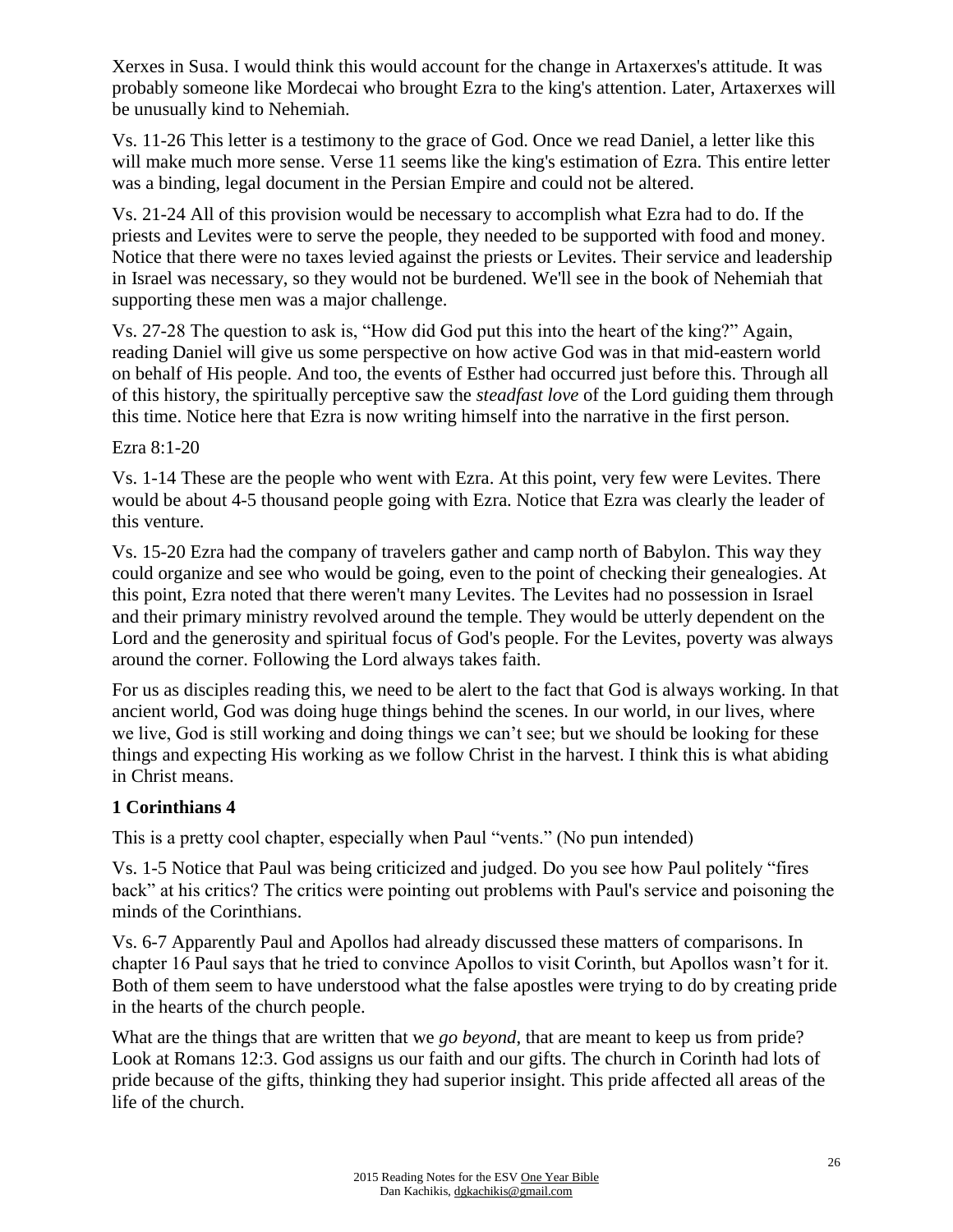Vs. 7-13 These are fantastic verses where, I think, Paul gets a little emotional. If you want to try this, read the verses out loud several times and sort of act them out, like you were in a movie. After a few times you get into them and get some understanding for how Paul might have dictated them.

Apparently the Corinthians were being told they were complete and no longer needed someone like Paul. Paul wasn't ready to give up.

V. 9 The *spectacle* in view here is when Roman soldiers marched their victims through the streets of Rome and led them into the coliseum to their death for the entertainment of the spectators.

Vs. 11-13 This is a fantastic recruitment ad for becoming a disciple, following Christ in the harvest. This is very close to what Jesus said His disciples would need to live through. Although all of the eleven who were with Jesus are said to have suffered martyrs' deaths, Paul is the only one we see living the life of suffering in following Christ. Much of Jesus' teaching to His disciples became true and visible in Paul.

Vs. 14-21 You could read these verses out loud too.

V. 15 is sort of sarcastic. Paul had begun this church and led many to Christ. These other teachers put themselves forward as *guides*, who were improving on what they said Paul had ineptly begun. They had *countless guides in Christ*, but only one father. In a perfect world, no one cares for you like your father. Paul was their "father" as in the worker who God used to bring the church to life, not in the sense of being their priest. All believers were directed toward the Father, the Son and the Spirit.

V. 16 This is one of two places in the letter where Paul will tell the people to imitate him (11:1). As disciples, who make disciples, this should also be our charge to those we lead. Our responsibility is to be mature in Christ and become imitators of Christ.

V. 17 The critics apparently went after Timothy. Notice the words, *everywhere in every church*. Back in chapter 1 Paul says something like this, and there will be a few other mentions of churches everywhere. This must have had something to do with an accusation against Paul, that he was teaching them things he wasn't teaching elsewhere. The implication was that Paul was holding them back. This is what the serpent told Eve in the garden, that God was holding them back from being all that they could be.

Vs. 18-21 I wonder what that fight would have looked like. I'm sure writing this was no fun for Paul.

Unfortunately, what we are reading here is the "norm" for following our Lord in the harvest. Most of the resistance and hindrance that I have seen has come from within the church, not from outside. Part of being a proven disciple requires dealing with the resistant and immature in the church, working through the church to reach the lost and make disciples, who make disciples. Since the Lord doesn't give us the option of giving up on church, we need to allow our love for Christ and obedience in following Him, to take us through the conflicts. We need to come to the place where we find likeminded believers who we can work with to see people saved and see disciples made.

## **Psalm 30**

A couple of things are interesting in this psalm. Notice that David alternates between crying out to God and his desire to praise the Lord.

Vs. 1-3 This was probably written by David at the end of his life to be sung at the dedication of the temple. David did a lot of preparation for the temple, so having his praise heard at that event meant writing this song of testimony. In his long years as king he had many remembrances of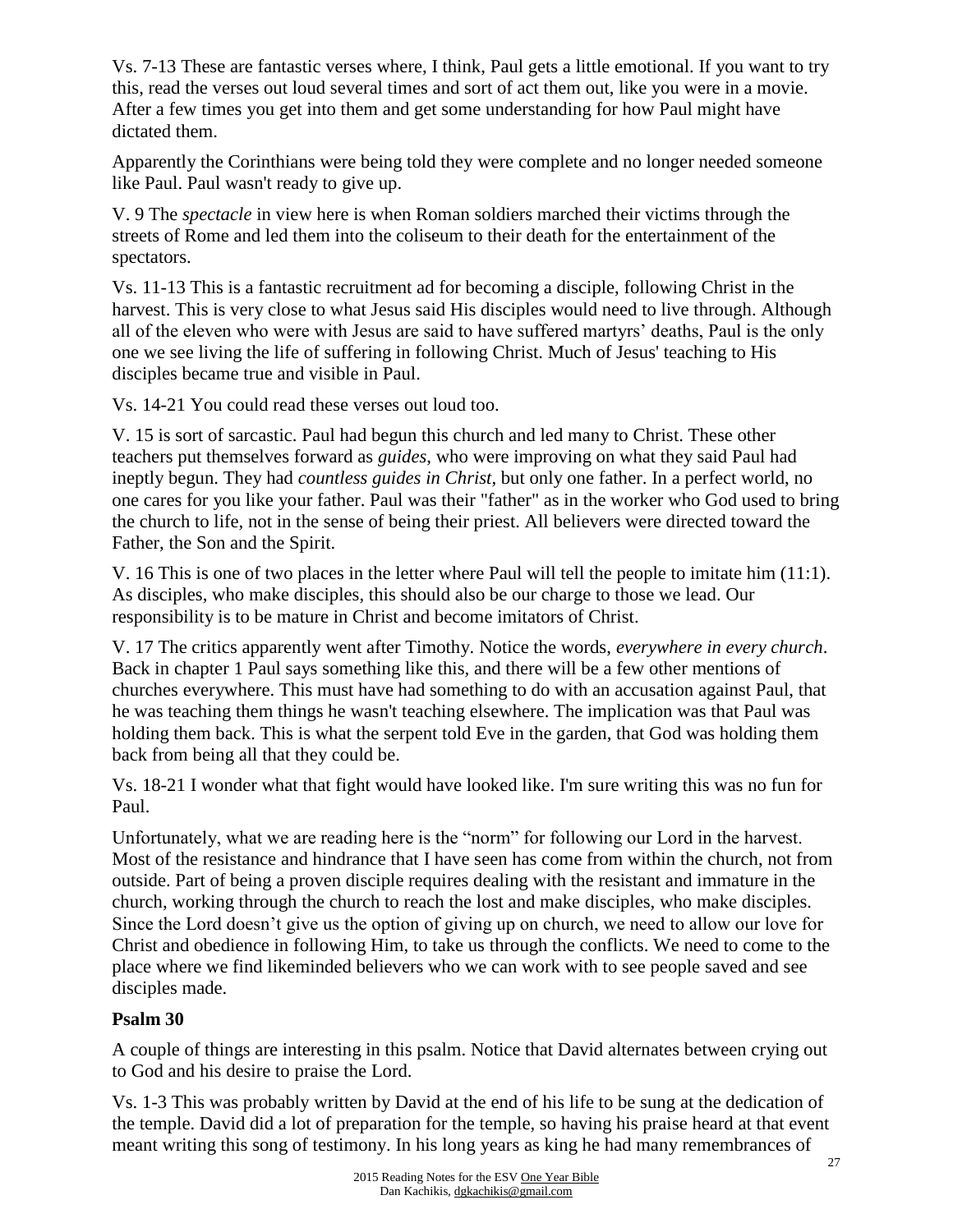God's deliverance during the long years of running and hiding. David had sinned and failed people around him, yet his heart's passion was to exalt and praise God publicly.

Vs. 4-5 This is the summary of David's life with the Lord, waiting for His deliverance and learning of His steadfast love.

Vs. 6-10 David did become comfortable. The last instance of this led him to number the people and bring judgment down on his people. Yet through all of his problems, God forgave and saved him.

V. 9 This "logic" is used several times in Psalms. It's like, "How can I praise your name among men when I'm dead. You wouldn't want that to happen, would you? So save me!"

Vs. 11-12 are the high point and v. 12 really should be at the heart of every disciple. Our glory is to sing His praise for His mercy, steadfast love and deliverance.

## **Proverbs 20:28-30**

How would you put all three of these verses together?

I see *steadfast love* as something that is proven to us by God over all the years of our crying out and learning to wait on Him. That comes with experience, time, and maturity, and hopefully with age. Young men can glory in their strength and endurance, but maturity with Christ brings a different kind of strength and endurance. We learn to appreciate the rebuke and allow it to tame our rebellious hearts and the body of death so that we can follow Christ better.

# **AUGUST 9**

### **Ezra 8:21-9:15**

Ezra 8:21-36

This section is pretty straightforward. What things do you see here? There was real danger traveling in those times, but then it wasn't the James gang, it was more like Ali Baba. The worry was heightened by the value of what they were carrying. They literally had tons of stuff.

Vs. 21-23 Notice that the fasting wasn't just for the trip. It also had to do with the heightened sense of danger and putting God on the line to protect them. Fasting is very specific to what a person is seeking from God, and it involves humbling oneself. Being proud in fasting sort of cancels itself out. Isn't it interesting what Ezra told Artaxerxes in v. 22? That message of accountability before God is a part of the gospel. Ezra wanted to fully trust the Lord as a testimony to Artaxerxes. When Nehemiah came, albeit on a different kind of mission, he took soldiers. He knew he would need the muscle and Persian presence in Jerusalem to rebuild the wall. Ezra's mission was about honoring God and showing He was sufficient.

Vs. 24-30 This would have been a huge caravan with big wagons carrying tons of stuff. It is interesting that Ezra divided the gold and vessels among the 12 families of priests. They counted it out before they left, and they counted it again when they arrived. I guess Ezra's motto was, "In God we trust, all others get counted twice."

Vs. 31-34 According to Ezra 7:9, the trip took four months. You couldn't travel straight west because of the desert, so you had to follow what they called the "fertile crescent;" that is, you went north and west along the rivers and then headed south into Israel. It is interesting that they rested for three days before getting down to business. I imagine that those who walked were tired, but in great shape.

Vs. 35-36 This had to have been a very special and solemn experience for many of the returnees. It was the first time in their lives they were in Israel. This would have been true of Ezra. Their sacrifice mirrors their devotion and thanks to the Lord.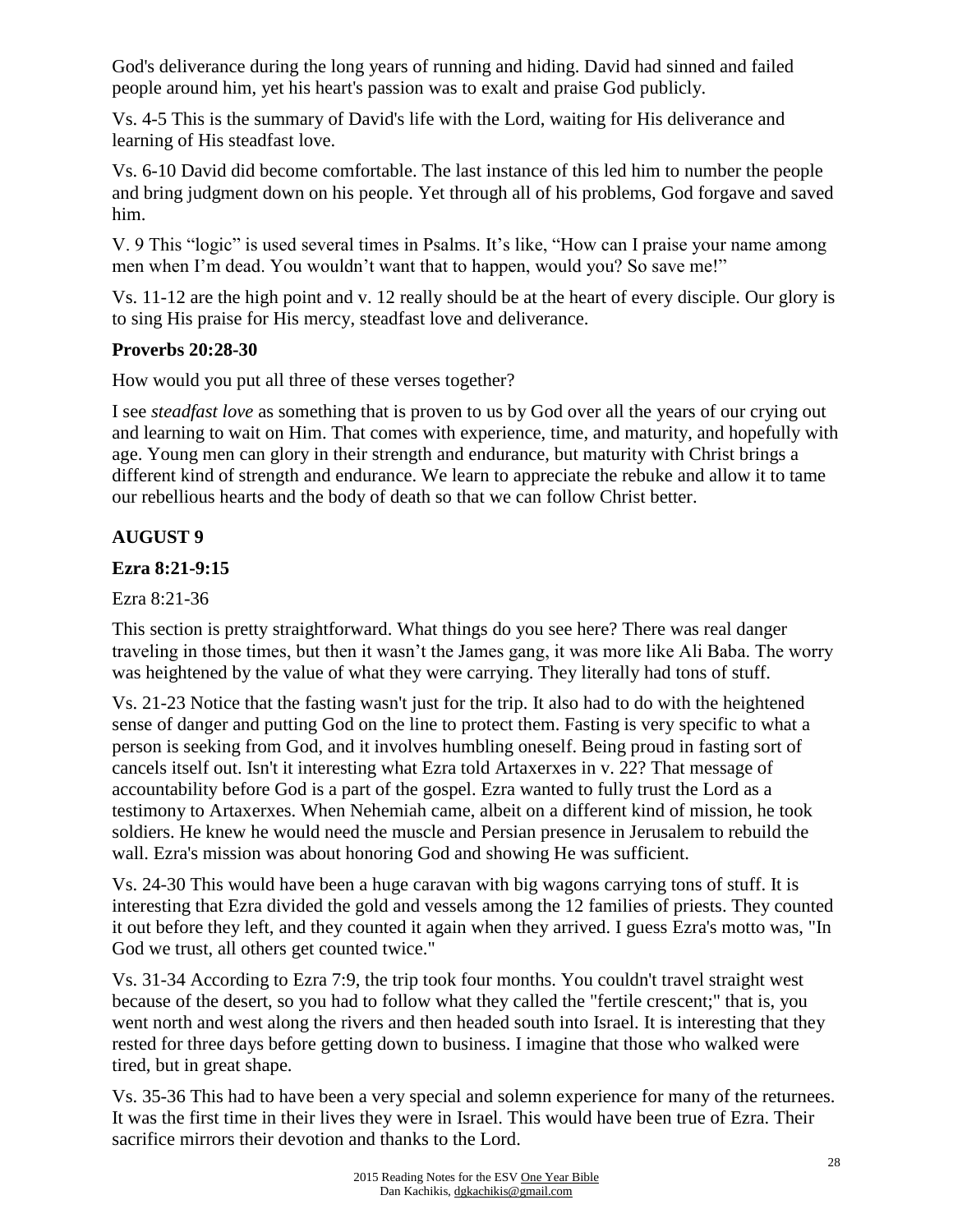V. 36 Then they handed over the official papers to the Persian governors. These papers would have contained the letter from Artaxerxes with the commands that provided materials, money and food. Also, Ezra was given a lot of power.

### Ezra 9

Vs. 1-2 It sort of makes you wonder why, if the officials knew there was a problem, they didn't take care of it themselves. The message of 1 and 2 Chronicles showed that godly leaders organized and led the people in worship. After Zerubbabel and Joshua were gone, the next generation hadn't continued to focus on remaining devoted to God. But now Ezra came on the scene. Not only did he have the authority of God and the willingness to go to the wall over this issue, but he also had the authority of the Persian king behind him. If the chief men had not agreed, Ezra could have appealed to the king and forced the Jewish leaders to comply.

Regarding this intermarriage, it is good to note that Israelite men could marry outside of Israel; but those women had to give themselves to worship Yahweh only, like Ruth did. When you see all the foreign women who "ruled" Solomon, you realize that they only *added* Yahweh to their list of "gods to worship." They continued to worship pagan gods. Verse 1 indicates that these women were still worshiping the gods of their countries. It doesn't say that the men had worshipped with them, but the next generation certainly would have been lost.

Vs. 3-5 You have to go back to Moses and Aaron to understand this reaction. Sin isn't just personal; it affects the entire group. For Ezra, this was like watching a child walk out in front of a car. His reaction to this sin wasn't extreme; it was a proper reaction to this breach of faith, particularly knowing that the people had just returned from exile because of these kinds of sins. In a way, in our cultures our reaction to sin might be extreme in its indifference and tolerance. Sin is very serious. Anyway, Ezra might look like a nut-case, but I think he had a good estimation of the problem and its consequences.

Vs. 6-15 What a great talk with the Lord. What speaks to you in this prayer? This was a totally legitimate use of "OMG." Verses 8-9 show that Ezra had a humble, honest understanding of their situation.

V. 15 What is amazing is that this admission wasn't just Ezra's heart, but many of the people were sensing the same thing. That was a miracle.

The book of Ezra concludes tomorrow and this situation seems to be the main event in Ezra's life. God used him for this crisis in the life of Israel. We always think that success in ministry is a constantly rising peak before us. What if God's "use" for us is just one event? This idea seems to be at odds with the expectations we and others put on us, but whose expectations are we to live by? The Lord is the one we follow. If we are pleasing Him every day in the harvest, who cares what we or others think? You notice in Acts that we never hear anymore of most of the other apostles Jesus chose, like Thomas, Matthew, Phillip, Andrew, Simon the Zealot, James the son of Alphaeus, and Thaddaeus who was apparently the son of James the son of Alphaeus. How come we don't hear of these guys? Is it because they were failures? Not at all. God makes His choice in how we are used based on His purpose, not ours. We won't hear much more about Ezra. He is in the book of Nehemiah, and he was probably the guy God used to prepare the people to follow Nehemiah, but there are no more big events. Living for Christ, striving to reach the lost and make disciples, has to be our only expectation in the harvest; and really, our expectations have to be so simple and complete that they are only about Jesus.

# **1 Corinthians 5**

This is another of those great chapters. Sometimes you hear some great truth or point of Scripture mixed into a message and years later you try to remember where it was. You know it's in the Bible, but you don't know where to start looking. As you read these chapters in 1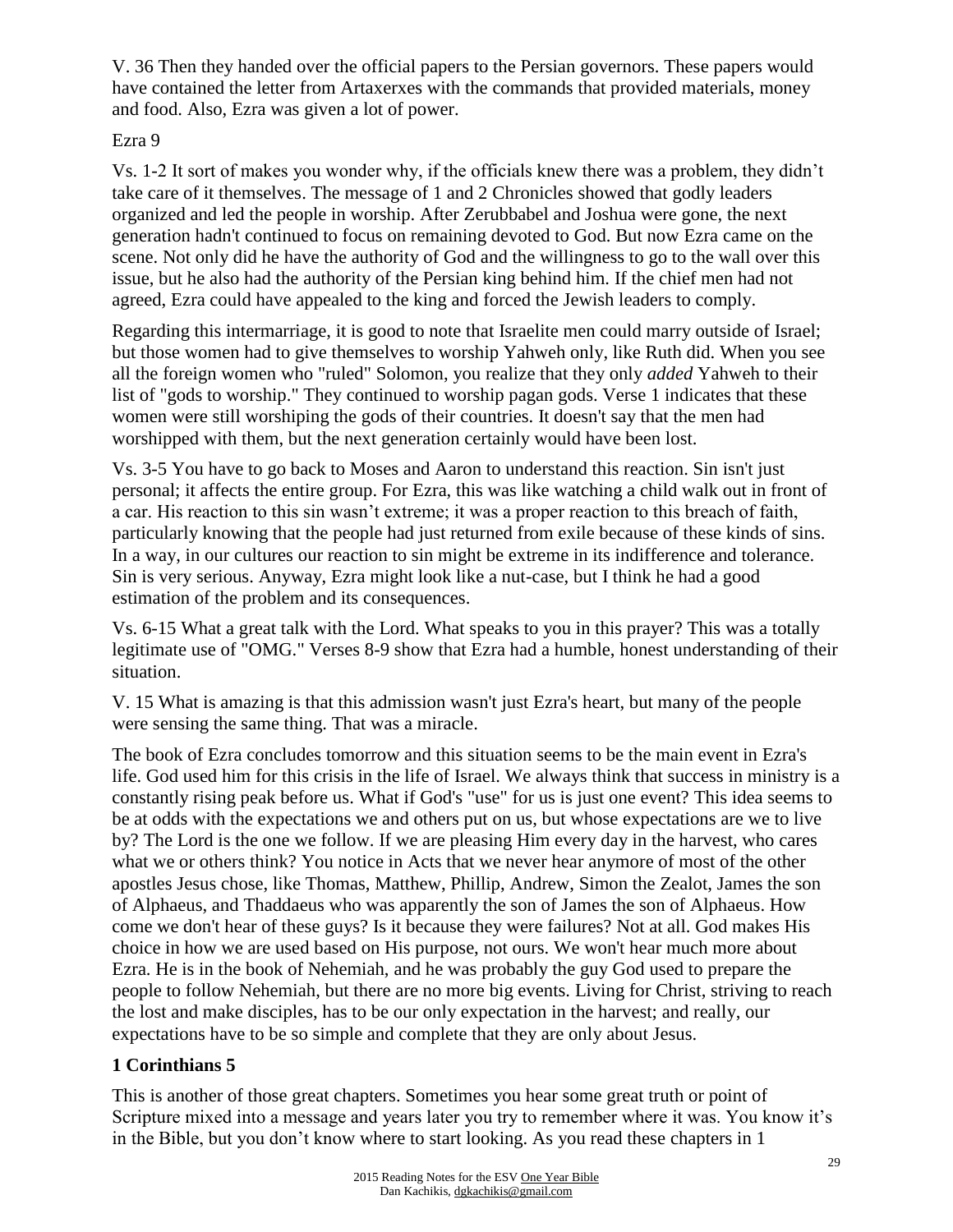Corinthians, you will find a lot of these truths hidden within the pages in their original context. Here, we not only have teaching on church discipline, but some great teaching and understanding about the Lord.

In chapter 5 you need to think of the dynamics involved here. This church was largely Jewish, meaning that most of the people had lived under the laws and traditions of Judaism and Pharisaism. When they came to Christ, many of them discarded this cultural background in an extreme way. This church was also very open to different cultures. They were located in a large cosmopolitan city. The temptation would be that without the restraints of Judaism, they would flow into the freedom of their surrounding culture. Finally, as in any group of people, it is hard to stand firm in the middle of differing opinions. Like Ezra, Paul was a trusted authority who could say a strong word on these issues.

Vs. 1-2 The "infraction" was that a man was having a sexual relationship with his stepmother. Notice it doesn't say "his father's widow." Apparently the father was alive and still married to her. What was amazing here is that the church not only didn't know how to deal with the situation, they were proud of their inaction and apparently they were proud, actually boastful, of their high-minded reasoning for their indecision. Paul wasn't so tolerant. This kind of relationship was forbidden in the law. They were free from the law because of Christ, but their moral reasoning was definitely getting messed up. And remember, these were believers.

Vs. 3-5 This is Paul's clearest explanation of "delivering" someone to Satan. The best way to understand the destruction of the flesh and the spirit being saved is an example like the prodigal son. His "flesh was destroyed," in that he suffered as a result of his sin and being away from his father's influence and protection. Suffering like this brought him to his right mind and he was saved. As we've seen before, the word "saved" has a broad range of meaning. This isn't saved as in salvation, but saved in terms of seeing truth and escaping the influence of Satan and the damage from sin.

Vs. 6-8 Since these people were Jews, Paul used the illustration of leaven, which was a big deal for them, especially around the time of the Passover. Notice that the reason to cleanse out the sin is because Christ has died for our sins and we've been saved. Paul says that every day ought to be a festival of joy and gratitude. There isn't a good reason to tolerate sin if your heart is full of gratefulness to God for His salvation.

Vs. 9-13 So, if the point wasn't clear enough, Paul explained something he wrote to them in that lost Corinthian letter. What do you think of this? The list in v. 10 seems very easy to understand, except that we don't seem to see idolatry, greed or robbing anymore. Paul is saying that if these things are part of a person's lifestyle, they are not believing. Jesus has to make a change or He is not there. As believers, we shouldn't play around with things that identify those whom God will judge.

We cannot leave the world, but we can strongly encourage people to walk with Christ. We don't need to be pharisaical in the church, but obvious sin needs to be dealt with. John also mentioned something like this in 2 John 1:7-11. It isn't the sin outside the church that is of greatest danger to us; it is what we tolerate in the church in the name of brotherhood and tolerance that can hurt us.

This might not be the "fun" stuff of discipleship, and I'm sure this wasn't the high point of ministry for Paul either. However, if we are going to glorify the Father by bearing much fruit in the harvest and so proving to be disciples of Jesus, we have to address sin, whether it is actions or attitudes, in the church. Isn't it interesting that we would have this chapter in Corinthians and the reading in Ezra on the same day?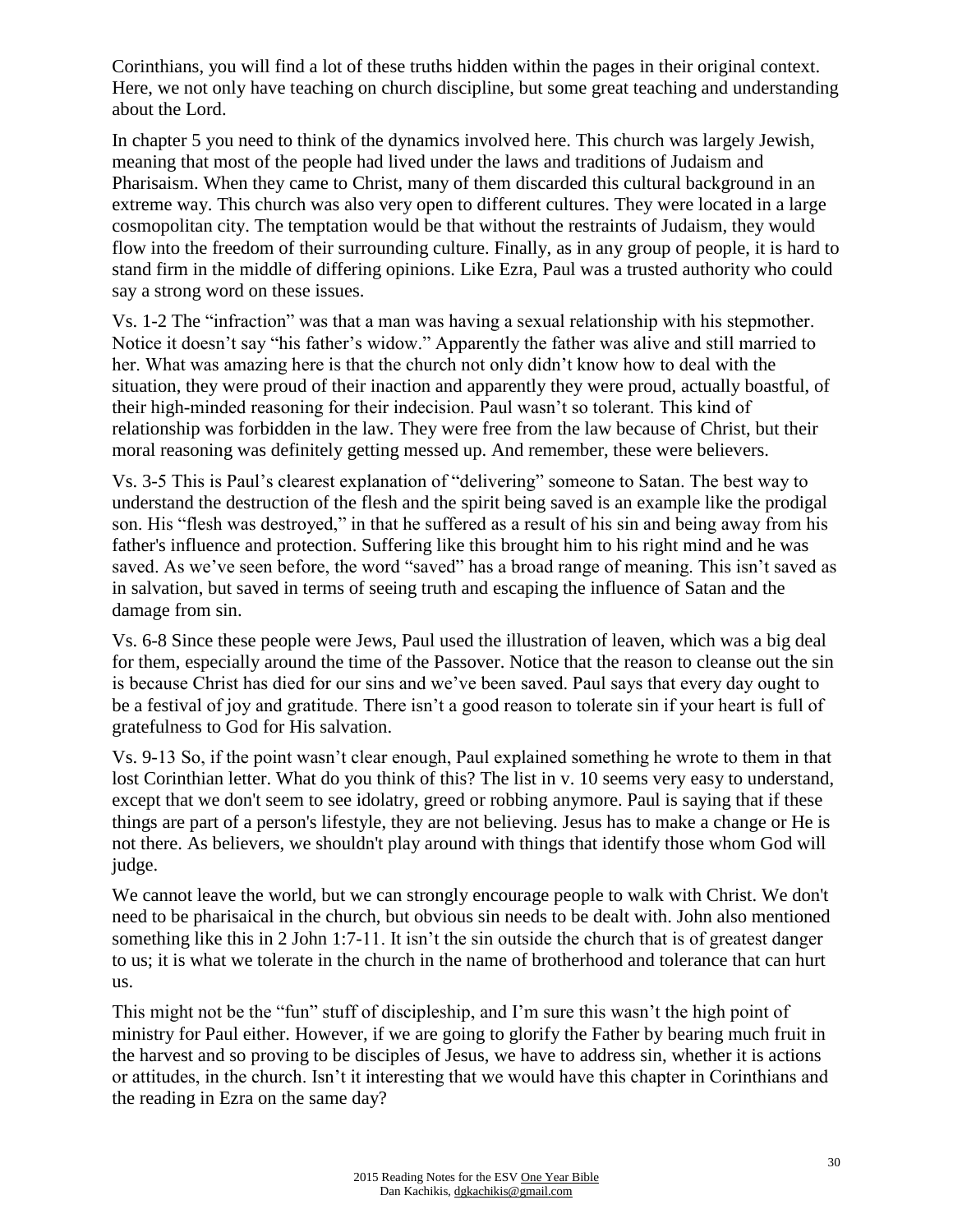### **Psalm 31:1-8**

There was an old Blood, Sweat and Tears song that had this line, "I've been down so long, the bottom looks like up." David had a lot of days like that. Imagine being on the run like "The Fugitive" (a TV show in the States) for 10 years, except Israel was much smaller. David did a lot of crying out, and over and over again the Lord assured him with small "salvations" and reminders that He was watching and helping. The "big" deliverance didn't come for a while, but in v. 7 David slowly gained total confidence. And did you notice the line that Jesus quotes when He's on the cross? It was the last thing He said.

Vs. 1-2 This desperateness was what God used to train David. Some people would have just become bitter. I notice too that this sounds a bit like Paul. In the first chapter of Philippians, Paul talks about his assurance that God would not let him be put to shame.

Vs. 3-5 David was still in danger, but the Lord had become David's only hope and salvation. Note v. 5. Did you ever think that Jesus' final words were a quotation of Scripture? I never did.

V. 6 This seems like a verse that transitions between both parts of the psalm. How could anyone put their hope in a thing, when there was a living God who heard, who made promises, and who could be trusted?

Vs. 7-8 Here again is what David learned as God allowed his heart to be tested. David learned God's steadfast, loyal love. David perceived that God was hearing his heart as evidenced by the number of times, and by the unique ways, God had rescued him.

### **Proverbs 21:1-2**

I usually understand "king" as "the spiritual person in Christ." These verses seem to be saying that even in our decisions, God is sovereignly directing us. The spiritual follower of Christ would welcome that. Thankfully, even though we think we are right, God weighs our hearts. The Spirit intercedes for us and He directs us.

## **AUGUST 10**

## **Ezra 10**

V. 1 It seems strange that Ezra made confession of his own sins, since he himself didn't do anything. We will see the ultimate example of this in the book of Daniel. There is a formula for prayer given by Moses, and reemphasized in the dedication prayer of Solomon, that says that those seeking God's grace for the nation need to confess their own sins and the sins of their fathers. It isn't just a formula for prayer, but if a person cannot sense his own need for forgiveness and doesn't understand that we are all wrecked creatures, there is pride. And pride makes prayer powerless.

Vs. 2-5 This is a miracle in itself. The people were weeping and were totally in agreement and they were repentant. When does that happen? Notice that the people were willing to submit to even the harshest remedy. Somehow their hearts were humbled before the Lord and they only needed good, godly leadership. These people encouraged Ezra to stand in the gap.

According to the law, if these women renounced their other religions and became worshipers of Yahweh, the men could marry them. The problem, of course, is that worshiping Yahweh really hadn't been important to the husbands, as evidenced by disobeying the law and marrying women who worshiped foreign gods. There was no model of what it meant to be a follower of God. There was no positive reason for the women to change. There was no example of why worshiping the Lord was important. In a case like this, the best the leaders might hope for was compliance. You can't make people believe by threatening them.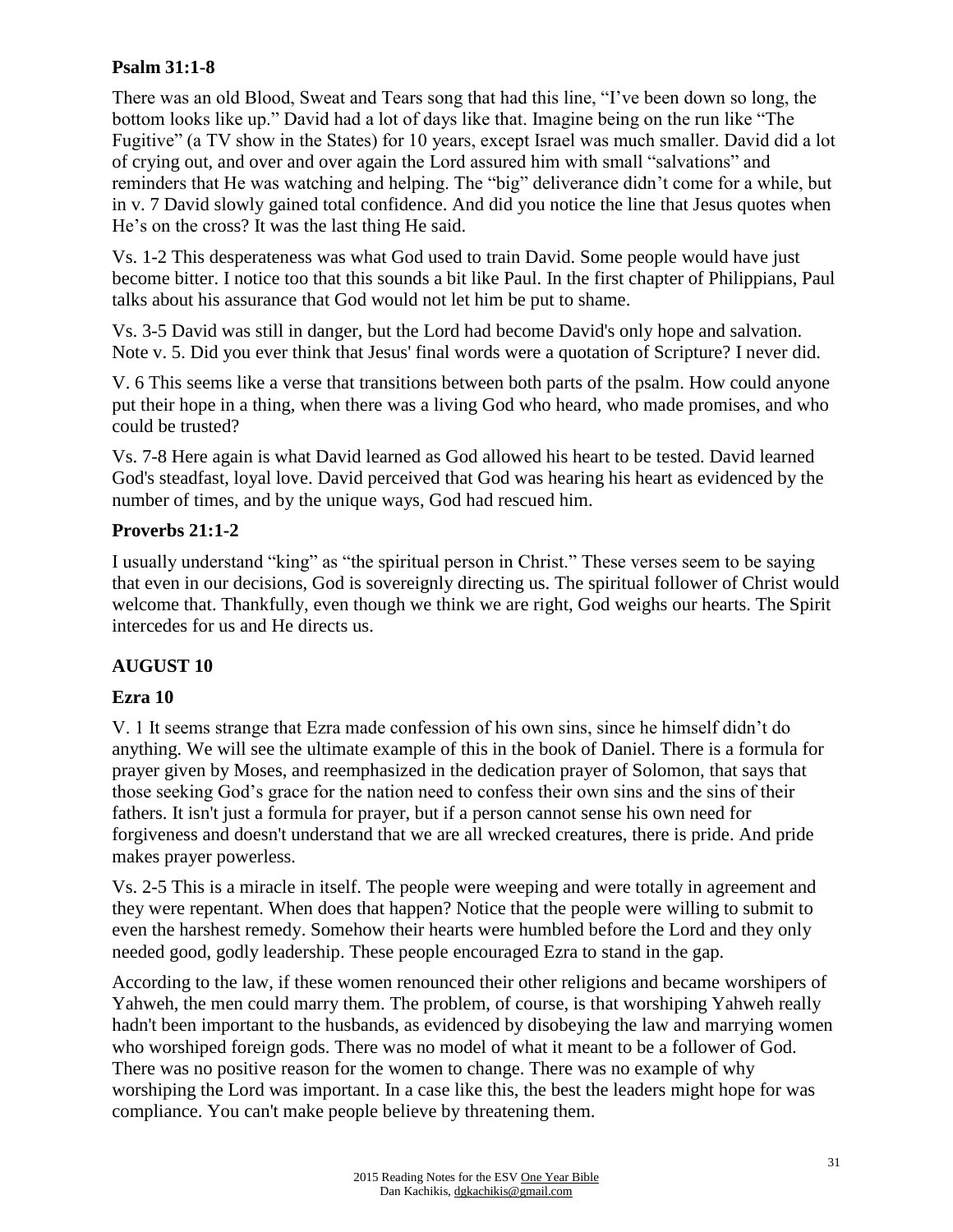Vs. 6-8 This section brings up an interesting point. All the people were to gather on the third day, or they would be banned from the congregation of the exiles. As was always true in Israel, if the people didn't like God or the law, all they had to do was move. A little to the south was Egypt. A little to the north was Syria. Or they could have just stayed in, or gone back to, Babylon or Persia. There was no need to do any of this unless someone really wanted to repent and to honor God.

Vs. 9-15 So, they left from Babylon in the first month, arrived in Jerusalem in the fifth month and now this is the ninth month. This was a major assembly of the people and it was pouring heavy, cold November rain. The people were freezing, adding to the distress of the matter, but moving them to a quick decision. Every case would be examined. This would give couples and families time to talk and make decisions. Ruth left everything to go with Naomi. I'll bet Ruth's name was mentioned more than once in those days.

V. 15 Notice that there were four leading men who opposed this. I wonder why. Jonathan and Jahzeiah were against taking action and then there were two men who supported Jonathan and Jahzeiah; one of whom was Meshullam. It might be that there was some politicking here since according to v. 29, Meshullam was guilty of marrying a foreign woman, and by extension, opening himself to being tolerant of other gods and other worship.

Vs. 16-17 Again, we have a time frame for all of this. It took them ten days after the assembly to select the men to do this. They began in their tenth month and were finished three months later.

Vs. 18-24 For the priest and Levites, because they served the Lord in the temple, they had to marry Israelite women. Now if they didn't want to be priests, all they had to do was pack their bags and move with their wives and kids. Notice at the end of v. 18, some of the sons of Jeshua and his brothers married foreign wives. This is the Jeshua (Joshua) who was high priest and a leader with Zerubbabel.

Vs. 25-44 When you read this list, it doesn't seem like so many people, so what was the problem? First, as Paul said yesterday, *a little leaven leavens the whole lump.* Second, these people were leaders and people in the leading clans, meaning that their action had a deeper impact on the entire population. Third, if these were the leaders, this probably isn't an exhaustive list for all the people.

What is even more interesting is that many of these people came back to Israel from captivity for the glory of God. Most of the people who returned with Zerubbabel were men of faith on a mission. After 80 years, the mission got mired in the stuff of life. The focus on the work of God on earth and the plan of redemption became blurry and was lost. The faith of following Yahweh couldn't compete with the wild women of Baal worship and "Why shouldn't you be able to enjoy a good pork chop with your neighbor?" Faith looks funny removed from the redemptive purpose of God on earth. That kind of faith can't compete with a life lived for having a good time on earth. There is no shopping or comparison here where we get to choose the best, most enjoyable and fulfilling life on earth. Truth is truth. This is a dying planet. We are on a sinking ship. Faith is meant to save us so we can know God and help others before they stand before God. And this faith shows us the love of the Father and of the Son who reached out to save us when we didn't care and were His enemies.

The generation that returned with Zerubbabel returned in faith. Eighty years later, they realized they had become lost on earth. Ezra was the man God sent to redirect them to honor God with their lives and to follow Him. The message for us is that our faith always has to be focused on following the Lord in the harvest, reaching the lost and making disciples, who make disciples. If Christianity is removed from its commission, it becomes merely an alternative among many lifestyles, and the sea of humanity is free to flow unhindered to judgment and to hell. We love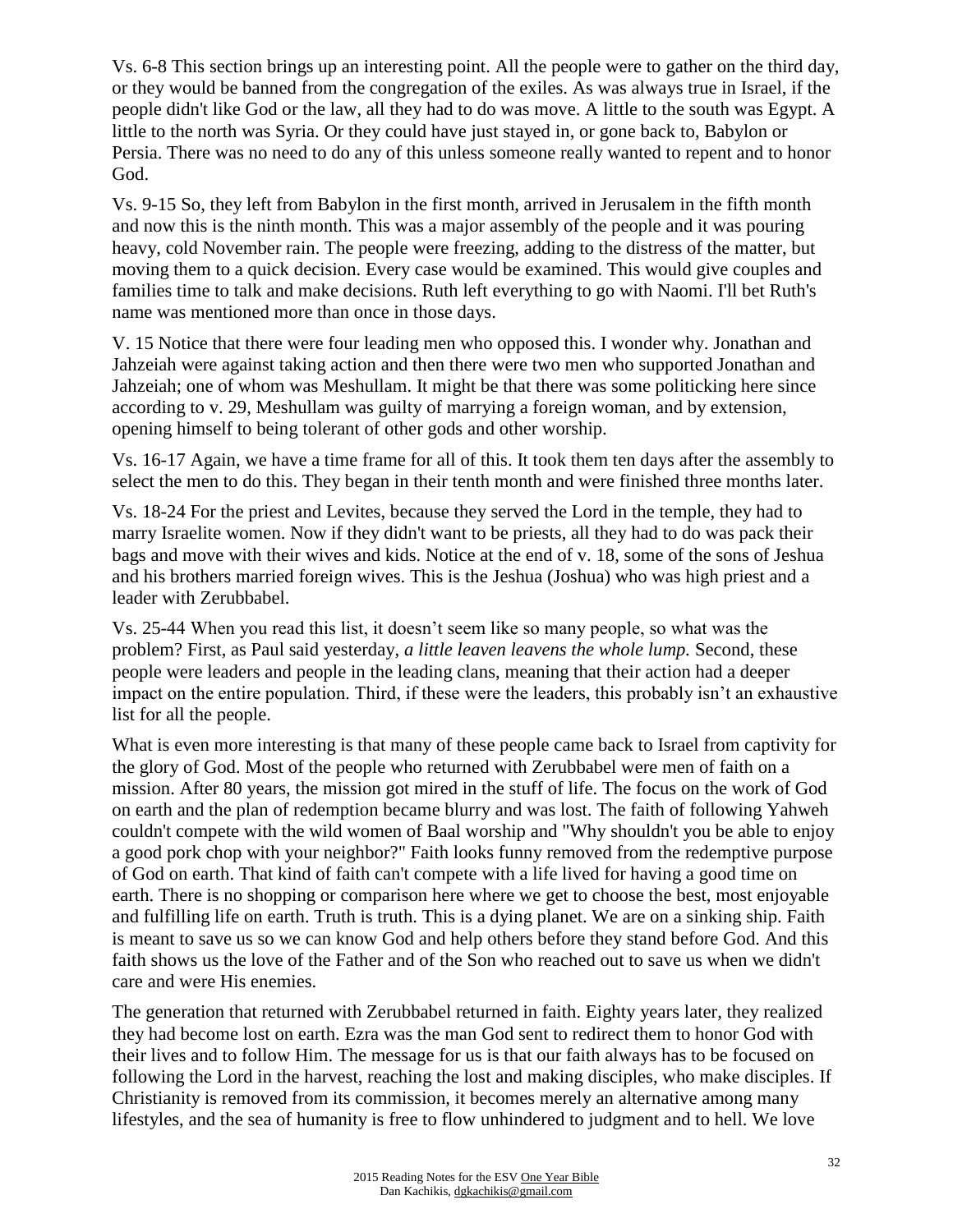and follow Jesus, who gave His life as a ransom for humanity, who came to seek and to save that which is lost. And so we follow, as our Lord led and still leads.

# **1 Corinthians 6**

This is a very interesting chapter, full of theology. It goes to show that all of our actions involve some very important theology, or the misunderstanding of that very important theology.

Vs. 1-8 Just think of all the underlying teaching that is in this section. The overt message is that Christians shouldn't sue Christians, and if there are disagreements, they should go before the elders/spiritual men. Underlying all of this is the sovereignty of God and our situation on this earth.

Vs. 2-3 WOW! If that's the case, how can we afford to follow in the sin of the world and the influence of its rulers? Not only that, it certainly means that the end of this tragic affair on earth is judgment of the lost and of those who rebel against God.

V. 7 How many of us, for the sake of Christ and His testimony, for the salvation of others, would be willing to suffer this kind of abuse? But notice, it is really a command from Jesus to anyone who is a disciple.

Luke 6:27-36 "*But I say to you who hear, Love your enemies, do good to those who hate you,* <sup>28</sup>*bless those who curse you, pray for those who abuse you.* <sup>29</sup>*To one who strikes you on the cheek, offer the other also, and from one who takes away your cloak do not withhold your tunic either.* <sup>30</sup>*Give to everyone who begs from you, and from one who takes away your goods do not demand them back.* <sup>31</sup>*And as you wish that others would do to you, do so to them.*

<sup>32</sup>*"If you love those who love you, what benefit is that to you? For even sinners love those who love them.* <sup>33</sup>*And if you do good to those who do good to you, what benefit is that to you? For even sinners do the same.* <sup>34</sup>*And if you lend to those from whom you expect to receive, what credit is that to you? Even sinners lend to sinners, to get back the same amount.* <sup>35</sup>*But love your enemies, and do good, and lend, expecting nothing in return, and your reward will be great, and you will be sons of the Most High, for he is kind to the ungrateful and the evil.* <sup>36</sup>*Be merciful, even as your Father is merciful.*

For the sake of the Lord and His gospel, it also applies to when we are being abused by other Christians. Our recourse is Matthew 18.

Vs. 9-11 So, what is the point Paul is making here? He isn't saying this to degrade the competence of unbelievers, but he is saying that they are lost and are subject to all of these things we have been freed from. By God's grace, we see more of life and reality than they do. We have the wisdom of the Spirit, and we understand the power of sin and the judgment coming against this planet. We know the love of God in Christ, and we can show them how to be saved.

Vs. 12-20 This is a separate problem in the church, but somehow related to the past problem.

Note here that when Paul quotes an opponent or false teaching, he immediately answers in a very clear way. There is some confusion in chapter 14 about women being silent in certain settings in the church. Certain people dismiss that teaching, saying that Paul was quoting an opponent; but it isn't apparent that he was quoting anyone. This example is typical of other instances we'll see where Paul quotes his opponents. Chapter 14 doesn't fit into this at all.

V. 12 Notice how the Jews had over reacted to "freedom" in Christ. Somehow they equated knowing Christ to being free from the restraints of the law and morality, as if the spiritual didn't connect to the physical.

Vs. 13-14 Someone was teaching that liberty in Christ meant liberty to be immorally sexually active. That is nothing new, but it was disturbing that Christians were accepting that. In Germany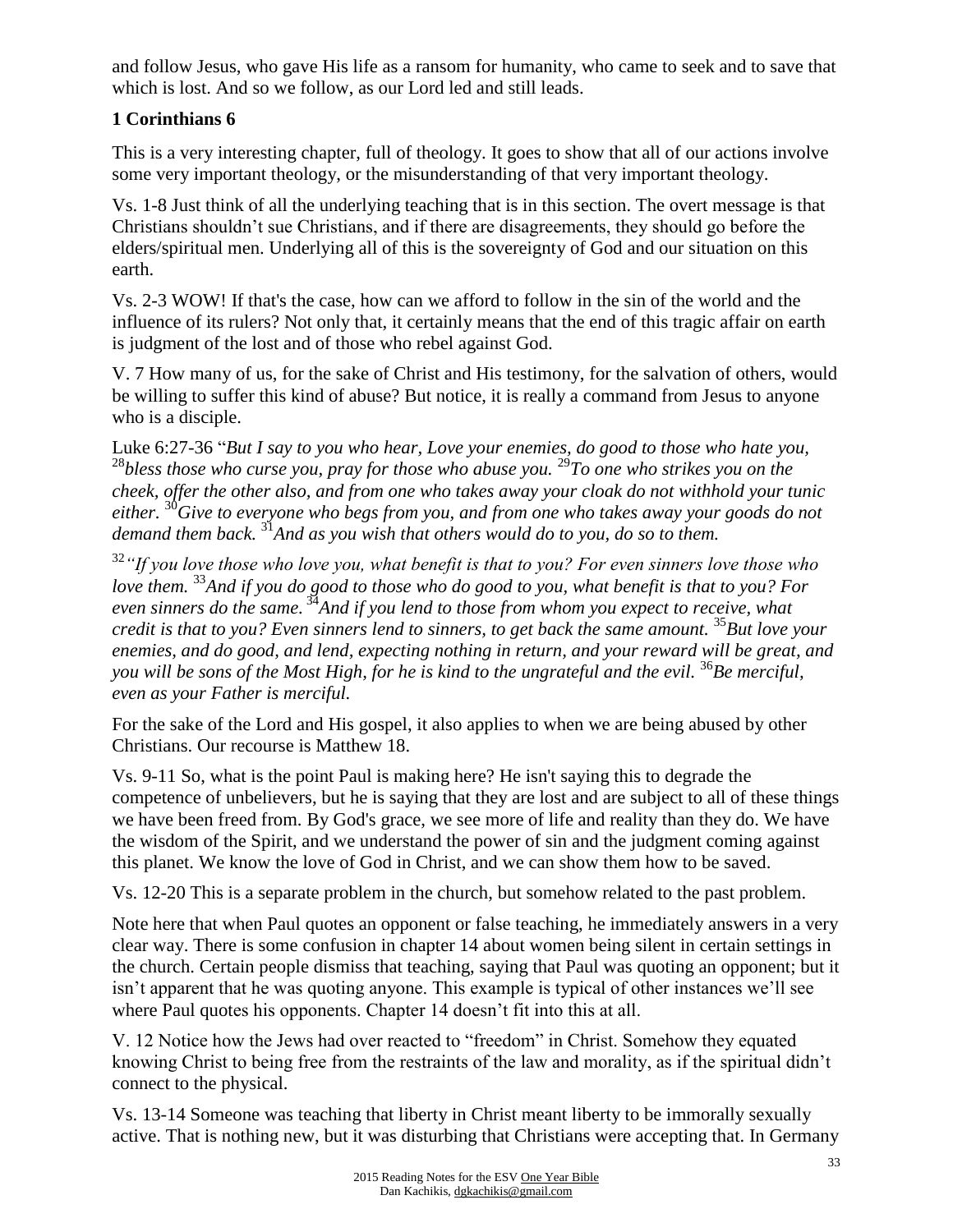I met this mindset among Christians too. The idea is that the act of sex is simply human, and besides, God forgives. I met German leaders, who when challenged to prove that sex before marriage was wrong, were speechless.

Back to the argument here: The Lord owns our bodies. If He is Lord, we need to obey and go with Him.

Vs. 15-16 Apparently some of the believing men were getting dates with prostitutes, thinking they were immune to moral requirements. Paul shows the spiritual stupidity in that view. Corinth was a very immoral city. To call someone's mother a "Corinthian Woman," was to call her a prostitute. Just like the men in Ezra's day who walked away from faith to marry foreign women, there was a sexual component here also. It was this sexual attraction that led them to disobey Christ, cleverly veneered with some spiritual reasoning. Now of course, someone would say that it was in fact immoral to do this with prostitutes, but not with someone you were planning to marry. But Paul will address that in chapter 7 and give a motto that has appeared on many wedding invitations, "It is better to marry, than to burn with passion," or the short version, "That we might not burn."

We have found a lot of ways to define *one flesh,* but the Spirit makes it pretty clear that "joining your members" is how it happens. And God is not tricked by "how far" or by definitions of words. Jesus said that if a man looks lustfully at a woman (even a computer image) other than his wife, he has already committed adultery.

V. 17 This has always been a challenge for me. Our relationship and growth in Christ aren't automatic. As we obey and follow closer, we get more of Him. Being united with the Lord is also abiding in Christ from John 15.

V. 18 When I read this I think of Joseph leaving his robe in Potiphar's wife's hands when she went for him. Many men and women are being ruined by their sexual passions, not because they have passions, but because they don't discipline themselves and keep them in check.

Vs. 19-20 What an amazing statement. The Holy Spirit is within us, and we are to live to glorify God. And this has everything to do with how we look at sexuality on this planet.

Just as an aside, notice that Paul doesn't go totally nuclear about their immorality. The Spirit doesn't write off anyone as unusable or irredeemable - not that this issue isn't important. Paul and the Spirit are saying it is, but with repentance and forgiveness, lives can get back on track. God understands our need and our weakness sexually far better than we do. As important as our sexuality is and how it permeates all of our songs and jokes and media, we are still pretty ignorant when it comes to this stuff. Chapter 7 will set some things straight for the disciples at Corinth.

#### **Psalm 31:9-18**

There are many parallels of David's experience of suffering to Jesus' suffering, Psalm 22 for example. Of course, David was a sinner and Jesus wasn't and some of David's troubles were caused by his own failing. Those parallels can't be made with Jesus, yet the Spirit has chosen to use David as an example to illustrate some of what Jesus felt on the cross. Last time we read this I mentioned imagining this as what Jesus felt as He went through His journey to the cross. If you want a good parallel to this, read Isaiah 53. For example, notice the parallel between v. 11 here, and Isaiah 53:3.

Vs. 9-10 David suffered for many years running from Saul. It was not only unfair and unjust, but David had been anointed by Samuel to be king of Israel when he was about twelve years old. Now David was in his twenties, possibly close to thirty, and this promise looked hard to believe. Was the waiting because of his own sins? It probably seemed like it at times. But we have the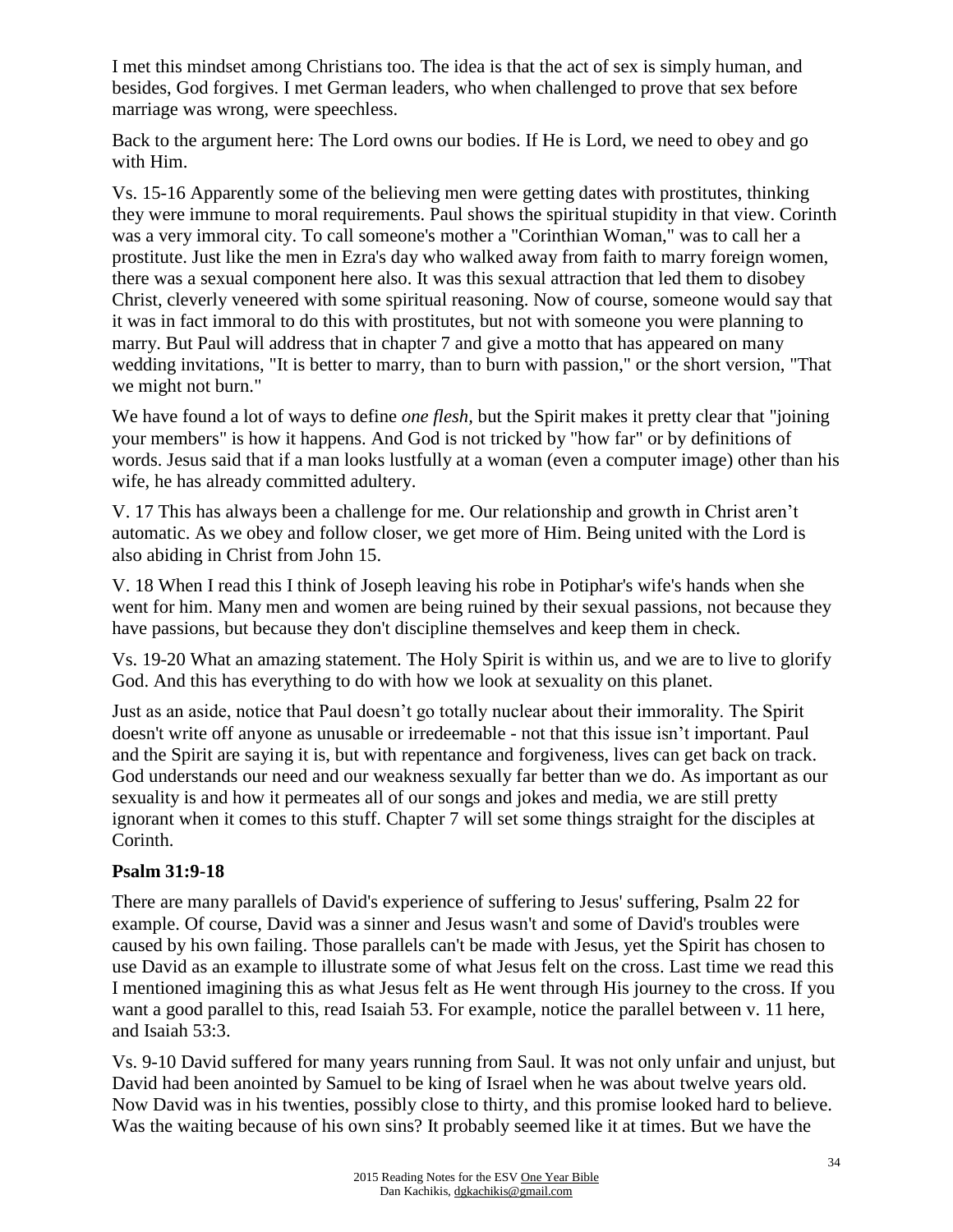benefit of knowing that God did deliver David and that these years of waiting were years where God was engineering David's heart. He does the same with us.

Vs. 11-13 David was a hunted man. There was no better way to win Saul's favor than to say you didn't like David or to tell Saul where he was hiding. David lived under that kind of disdain and pressure. And to think, this is what Jesus endured for us.

Vs. 14-18 Look at everything David learned. This is also why God allows us to wait and to suffer as we follow Him in the harvest. I don't know what speaks to you, but v. 16 is what I want more and more. And as God teaches us, people in the harvest see more of Him in us.

# **Proverbs 21:3**

Amen, and instead of *sacrifice* you could add, "or going to cool worship services." I see righteousness and justice as linked to the harvest and our work in it.

Matthew 12:18-21 "*Behold, my servant whom I have chosen, my beloved with whom my soul is well pleased. I will put my Spirit upon him, and he will proclaim justice to the Gentiles.* <sup>19</sup>*He will not quarrel or cry aloud, nor will anyone hear his voice in the streets;* <sup>20</sup>*a bruised reed he will not break, and a smoldering wick he will not quench, until he brings justice to victory;* <sup>21</sup>*and in his name the Gentiles will hope."* 

# **AUGUST 11**

## **Nehemiah 1:1-3:14**

Who were the three *shortest men in the Bible*? A: Knee-high My yah, Bildad the shoe-height (Shuhite), and the man who fell asleep "on his watch."

So, in Ezra, we read about the building of the temple and the intervention that kept the people from making themselves unable to worship God. Now we look at the building of the city and organizing of the government. Ezra will appear there too, when the wall is dedicated.

The rebuilding of the city is very important for biblical prophecy. The book of Daniel had already been written, and in it Gabriel says that the 70 weeks that lead to God fulfilling His plan with the Jews will begin with the decree to rebuild the city, not the temple. That is a small, but huge, point. What Nehemiah is about to do will start the clock ticking. The decree was issued on March 5, 444 B.C.

Don't forget the charts, "The Three Returns from Exile," and "Chronology of the Postexilic Period."

Nehemiah 1

The most striking thing in this chapter is Nehemiah's prayer. It shows that he was well read, devout and knew both the warnings at the end of Deuteronomy and Solomon's prayer of dedication for the temple. During the time in Babylon, the synagogue system and a tradition of teaching and copying the OT came into being. Nehemiah apparently was a very serious follower of God.

Vs. 1-3 This happened about 14 years after Ezra. The people had been back in Jerusalem about 96 years. It is hard to know what God had been doing in Nehemiah's heart, but this news certainly was a disappointment.

Hanani was apparently Nehemiah's brother, as in they had the same mother. We'll see him again in 7:2.

Vs. 4-11 Notice that in vs. 4-7, Nehemiah confessed his sins and the sins of his fathers. The men who interceded for Israel identified with their sin and their need. The example of someone who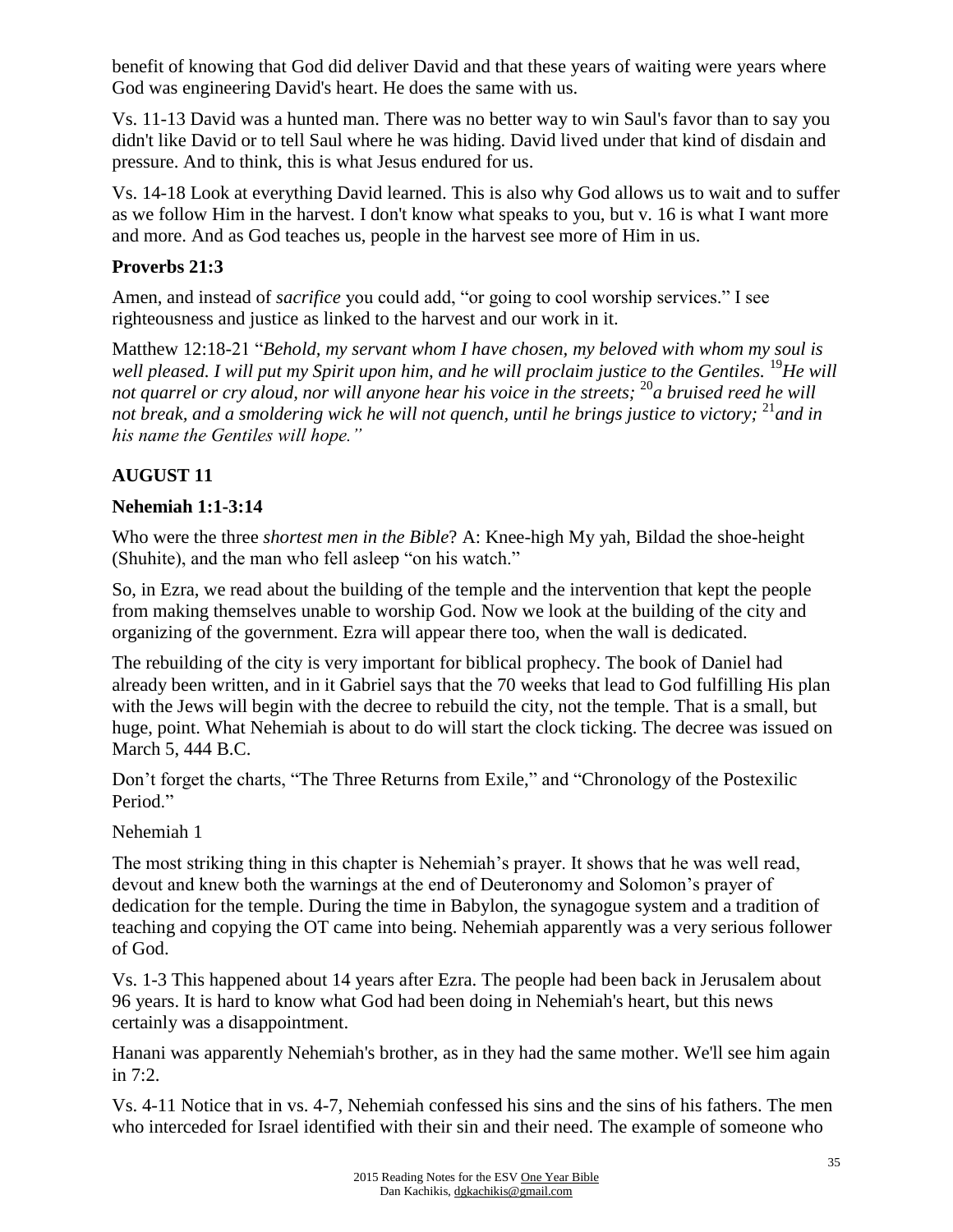actually prayed this prayer was Daniel, 100 years earlier. Today as we pray for the lost, we need to have that sense of pleading to God for them as one of them. We still have that sickness within us, but we have received grace and God's life and Spirit.

Vs. 8-11 Here Nehemiah is appealing to God's mercy on the basis of His promises. It appears that he knew Deuteronomy pretty well.

The cupbearer might have been like the chief butler/organizer of the palace. He might have been responsible for all palace staff and particularly for the kitchen and all the food and drink. When we see what Nehemiah does, it is apparent that he has skills.

### Nehemiah 2

Vs. 1-8 Since Nehemiah's prayer, four months have gone by. At this point in time, Artaxerxes had a favorable view of the Jews. He had sent Ezra to Jerusalem 14 years earlier. The prohibition to rebuilding the city had been well before that. The Persian Empire was still living in the afterglow of the book of Esther. Now, his very trusted and respected officer was asking to rebuild Jerusalem. Why all this came to a head now is only known by the Lord. In His plan, the time was right.

V. 6 It is apparently an important point that the queen was there. She would not have been invited to a public event. This might have just been the two of them eating, before they spent the rest of the night watching TV.

Vs. 7-8 Nehemiah had thought this through for four months. Since there was opposition, he would need the king's authority and provision to show the local leaders that this was sanctioned and commanded by the king.

At this point the command is made to rebuild the city. Daniel's 70 weeks begin.

Vs. 9-10 Nehemiah's first stop was to the government offices, which were apparently in Samaria. When you see all the opposition that came out of Samaria, both to the building of the temple and the rebuilding of the city, it is easy to see why the Jews had this irrational feud with the Samaritans. There is evidence that Sanballat was the governor of Samaria. There was already opposition to rebuilding the wall. They might have been impressed with the command of Artaxerxes, but I'll bet knowing Nehemiah was a cupbearer didn't impress them.

Vs. 11-16 So, this opposition is one of the reasons Nehemiah went out at night. Notice that Nehemiah waited three days before getting to work. That's the same thing Ezra did.

Vs. 17-20 Nehemiah didn't just present a vision, he presented a plan. He also showed how the hand of God was working. Gene Getz does Nehemiah in the Bible Knowledge Commentary-OT, p. 678, and he has a list of what Nehemiah did right in presenting this challenge to the leaders.

V. 18 Notice that here and in v. 8, Nehemiah mentions the *hand of my God*. Both Ezra (Ezra 7:6, 9, 28) and Nehemiah were aware that their success was a result of the Lord's prompting and working. It explains why both men were very humble and why we have no negatives recorded against them. As disciples, it is good for us to remember too, that even the promptings of heart we receive are no credit to us. They are from the Lord and we are only His servants following Him in the harvest.

Vs. 19-20 And, as normal, there was opposition from the local government in Samaria. Notice that Nehemiah seems to have addressed these men personally.

Nehemiah 3:1-14

Notice that not everyone repaired opposite his own house. What was brilliant was that the work was divided so quickly and the people dove in. It was a miracle. If we knew the city, it would probably be apparent to us that these sections are being given in some linear order, counter-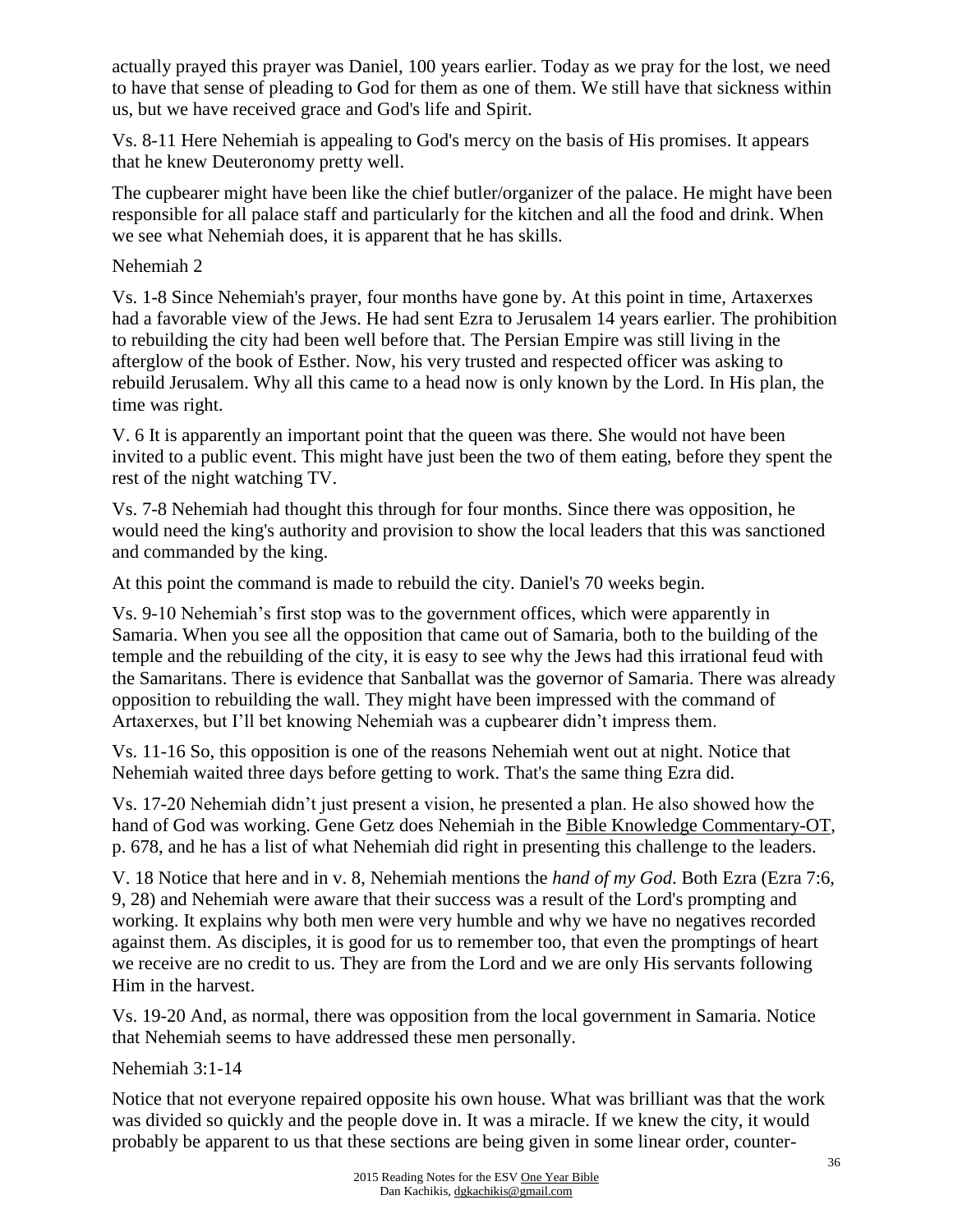clockwise. The Bible Knowledge Commentary-OT has a map on p. 679, "Jerusalem in the Time of Nehemiah." It's also located at the end of this document.

V. 1 It is interesting that the high priest began the building, and that the gate was the sheep gate. This is where they brought in the sheep from the surrounding hills for sacrifice at the temple.

V. 12 This guy and his daughters worked.

V. 14 God promised that the Rechabites (Jer. 35:19) would always have a believing man who would stand before Him.

For us as disciples motivating others in the harvest, there is a good lesson here. Vision is great. Vision with a plan is better. Sometimes people don't get involved because they don't know where to start or how their work makes a contribution to the whole.

## **1 Corinthians 7:1-24**

Now for the questions the Corinthians had for Paul.

V. 1 This is a very unfortunate translation. *Sexual relations* shouldn't be there. It is not in the Greek text and isn't necessarily implied in the text. The translator was trying to fill in the sense of the meaning, but the word is "touch." The word has a few meanings and one of them is "ignite," in the active voice, but this is the middle voice (It's Greek to me too.) and so "touch" is the better rendering. Growing up in Milwaukee, it was common knowledge that girls had cooties and if you touched them you'd get cooties too. Paul's intent may be that a guy shouldn't start anything that would begin arousing feelings.

Also, the translator makes it seem as if Paul is quoting someone. In the entire context of chapter 7, we'll see that Paul is being led to say what he says because of the distress the Corinthian church was facing.

One of the stylistic things that Paul does is seen clearly in this chapter. Often in one sentence or clause, Paul will refer to men and then women; and in the next clause begin with women and then men and so again, men and women, beginning with the person he referred to last. He did this referring to Apollos and himself earlier and he does it in 1 Timothy 2-3, when he talks about men and women again. That's just trivia for now.

Vs. 2-5 There is some interesting teaching in this passage. Notice that the answer to sexual passion was a spouse, not a partner. Marriage is God's plan. Also, there is no room here for homosexuality. Like every other sexual sin, homosexuality is a violation of God's plan, design and will.

Vs. 3-4 Since the context is talking about the sexual relationship, God appears to be saying that husbands and wives need to care for each other's sexual needs. Verse 4 adds the sense of not withholding sexual fulfillment from one another, and it adds a sense of respecting the other person. This verse has led to some funny marital conversations.

V. 5 The way to understand this is that married couples should be having regular sexual relationships. God made this for couples to experience one flesh and completion. It is built into us. To deny it or to neglect this need is to ask for trouble. If God's view of being one flesh were understood, pornography and other sexual dysfunctions in Christian marriages wouldn't be the problem they are today. Since God is addressing this issue, married people need to treat sexuality with the respect and caution it deserves.

Vs. 6-9 At this point in his life, Paul was single. Some people speculate that he might have been married as a younger man, but lost his wife. To understand Paul's feeling toward marriage here, skip ahead to v. 26. The Roman world was beginning to go to seed. And, particularly regarding the Jews, a massive storm of judgment was on the horizon for the generation that crucified Jesus.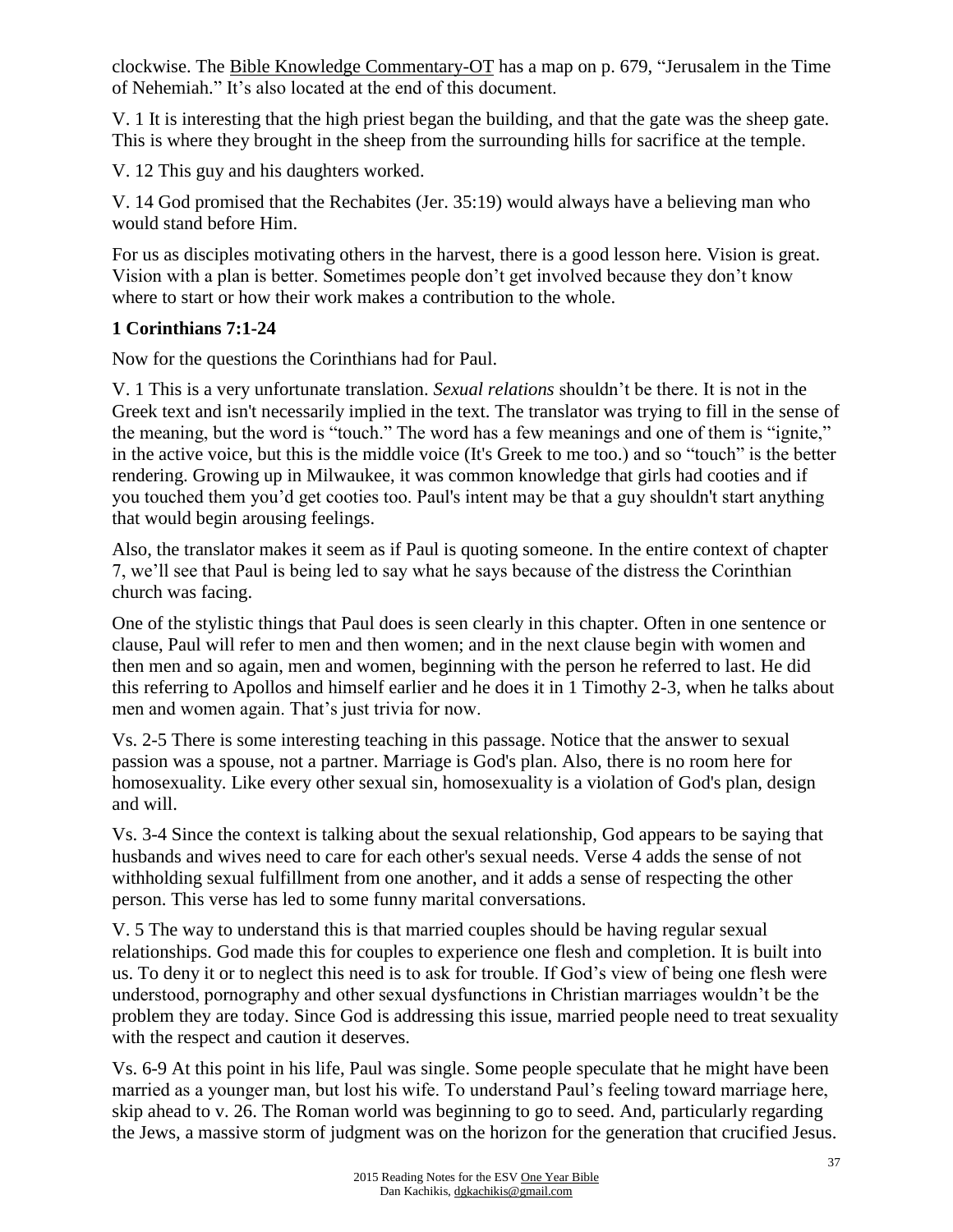In 70 A.D. Jerusalem would be destroyed along with the temple, and there would be a massive persecution of the Jews. Just before that, Nero would lose his mind, and many Christians would be promoted to permanent residence in heaven. Paul and the Spirit could see this on the horizon, and perhaps there was something very specific happening in Corinth. Paul knew that if the people were married, it might create fear and dividedness in their hearts bearing up under the persecution. Tomorrow in v. 36 Paul will suggest waiting to marry, but then say that if you can't wait, get married.

Vs. 10-11 This means that Paul had a copy of Mark, or other words of Jesus where Jesus talked about marriage and divorce. Paul is referring to Jesus' command not to divorce. This command refers to marriages between believers.

Vs. 12-16 What Paul is saying here is a command of the Lord, but it is not something Jesus said that was recorded in one of the Gospels. While the Corinthians were going through some kind of distress which affected the context of these words, the application was broader. In a marriage where one spouse comes to faith and the other remains unbelieving and wants out, the divorce should be allowed. Under Nero and the Roman persecutions, Christians were targeted. Association with a Christian might have meant death too. If the unbelieving spouse desired to get out of the relationship, the brother or sister was not bound to deny the divorce.

Vs. 17-24 Again, this is best understood in view of v. 26. Paul is telling everyone, married or unmarried, to put on their helmets and batten down the hatches. This would have been advice not only in the area of marriage, but job, moving, or making any other change in one's life.

V. 17 Notice that Paul reminded the Corinthians that he is not singling them out and giving them a tougher command than he would give any other church. This is what Paul taught in all the churches.

### **Psalm 31:19-24**

This is the final installment of Psalm 31. It is all about the praise David learned to give, not for the quick, massive deliverance he and all of us would want, but for the daily blessings and the little escapes. The Lord keeps us on our knees because we need to learn of Him.

Vs. 19-20 Notice David's characteristic mentions of *refuge*, being covered and hidden in God's *presence*, and being in God's *shelter*. This was where David found peace in his thinking. It is also the reason why he wanted the ark and the temple close to him.

Vs. 21-22 This is David's hallmark, the *steadfast love* of the Lord. Notice that v. 22 tells us how David learned of God's *steadfast love.*

Vs. 23-24 These verses feed my heart.

#### **Proverbs 21:4**

I guess *the lamp* is the view *of the wicked* or the things that guide the wicked as they think and make decisions. I'm glad that by God's grace we have a better lamp.

## **AUGUST 12**

#### **Nehemiah 3:15-5:13**

Nehemiah 3:15-32

One major miracle here is how the people worked together. Who cares about moving mountains? This kind of unity makes it apparent that God is at work. This chapter is a summary of how the work was organized and where different groups worked. The next chapter will tell of the challenges the people faced as they worked.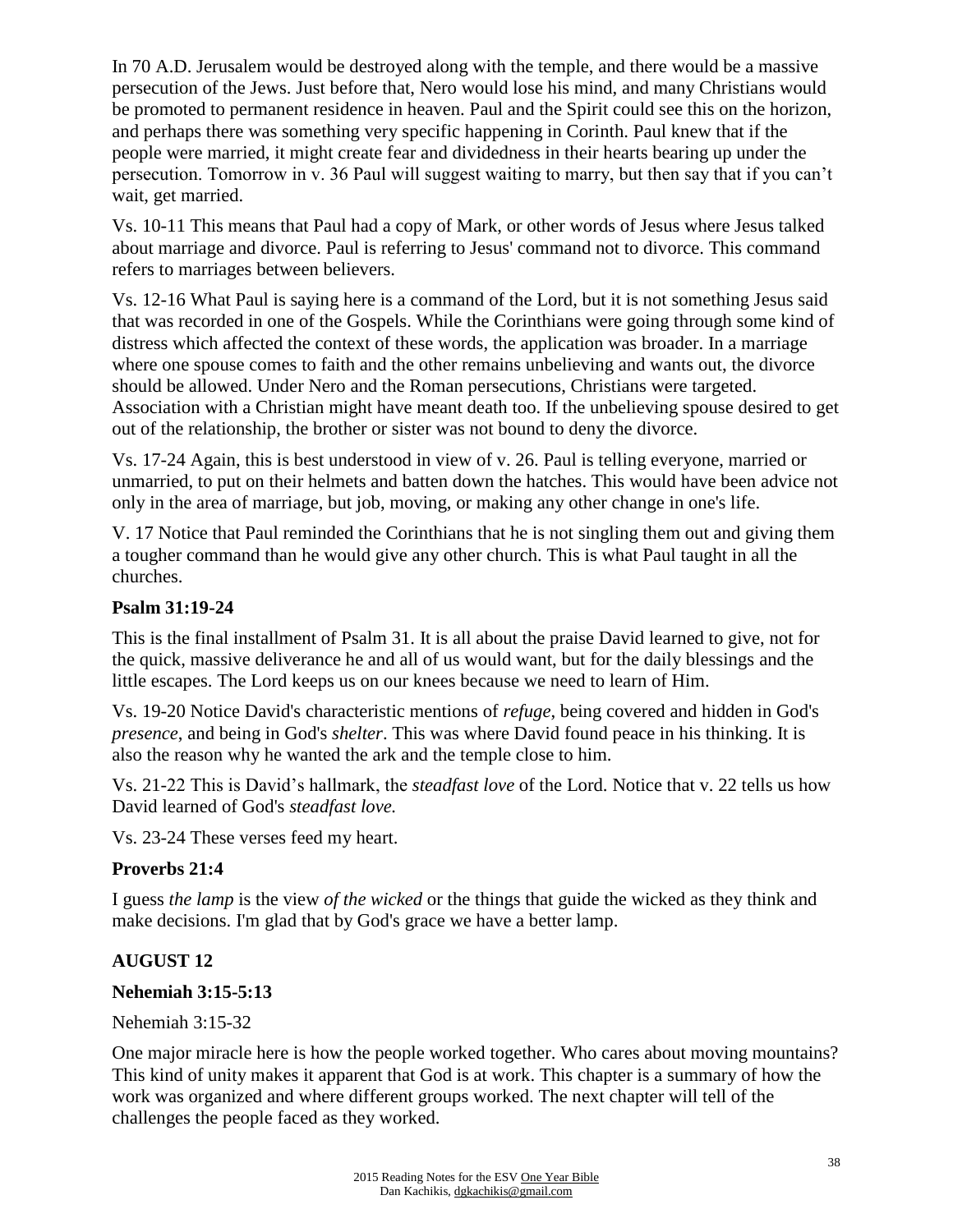The description of this chapter flows counter-clockwise. Nehemiah began at the sheep gate and ended at the sheep gate. If you look at the map of Jerusalem at the end of this document, you can follow this. The "City of David" was below the valley gate and the water gate. During David's early years that was all that was walled. The land above this city was lived in, but it wasn't part of the city. Solomon built the northern part of Jerusalem and walled it in when he built the temple.

#### Nehemiah 4

This chapter has to do with the threat from outside. Notice how engaged Nehemiah was in praying and encouraging the people. You have the sense that he was working right among them.

Vs. 1-3 This wasn't just jeering. They had some military power. It was a good thing that Nehemiah showed up with loyal Persian soldiers.

Vs. 4-5 Nehemiah appealed to the Lord for help. The opposition was also opposition to God and God would take care of it. Nehemiah could have gotten mired in political fighting, and maybe even won, but that wasn't his mission.

V. 6 The entire project took about eight weeks, so maybe this was four weeks into the building. These problems occurred when the people were well into the work and weary. Now it was about to get worse.

Vs. 7-14 This was the main threat. Ultimately, the way Nehemiah addressed the problem was through prayer.

Vs. 10-12 Word was spreading outside of Jerusalem into Judah that the people were weary. So the enemies thought this was a good time to attack, but the people in Judah got wind of this and warned Nehemiah & Co. 10 times.

V. 12 reads better in the RSV or NKJV. *When the Jews who lived by them came they said to us ten times, "From all the places where they live they will come up against us."*

Vs. 13-14 Nehemiah didn't just pray. His hope was in God to save them, and he encouraged the people by making some strategic show of force and by speaking to the people to encourage them.

Vs. 15-18 This made the work go slower, but it showed the opposition that the Jews knew of their plans to attack. Verse 18 shows that Nehemiah was right there with the people.

Vs. 19-20 This was their alarm system and warning plan.

Vs. 21-23 This summary shows that Nehemiah was right there leading and sweating with the people. They even slept in their clothes. That reminds me of going to camp when I was a kid.

I'm impressed by Nehemiah's journal of this. He was very close to the people, encouraging them, working with them, constant in prayer, working long days, sacrificing with the people. He is a great example of a disciple, who makes disciples in the harvest.

Nehemiah 5:1-13

This chapter has to do with the threat from within. Some of this will spill into tomorrow because Nehemiah continues with a description of his mercy to the people and his work to strengthen Israel.

Vs. 1-5 The situation was that the wealthy and leaders were taking advantage of the people in these hard times and during this building. If the people were working in Jerusalem non-stop for two months, it meant they were neglecting their livelihoods and farms. Instead of the wealthy and leaders opening up their barns and freely giving to these people for the good of Israel and the nation of God, they were shrewdly ruining the people. The people had to borrow money to buy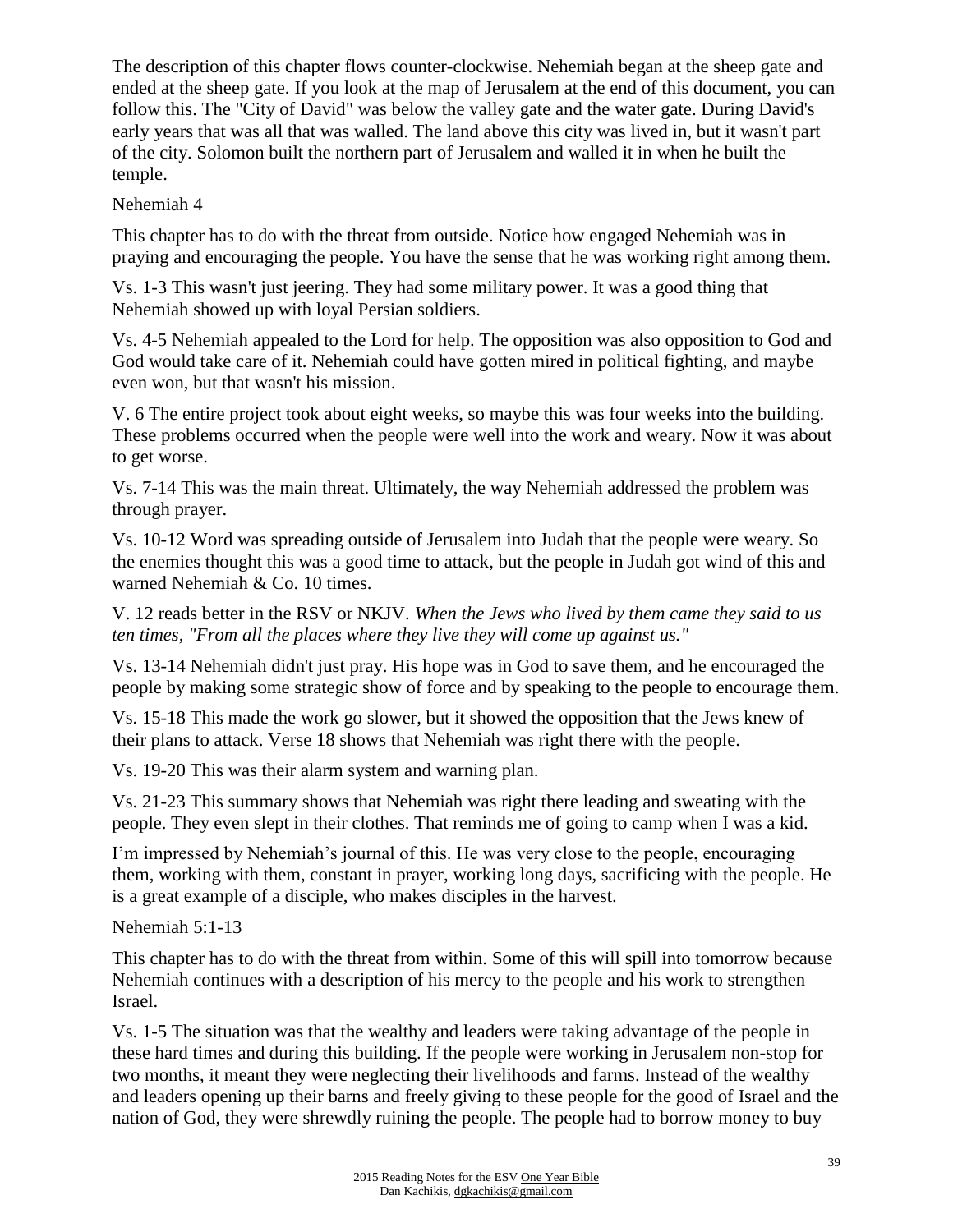food. When they couldn't pay, they were being forced to sell their children into slavery. Now the people were really losing heart.

Vs. 6-13 Nehemiah was mad. In 13:25 we'll see that he had a bit of a temper. When you look at v. 10 and then the rest of chapter 5 that we'll read tomorrow, Nehemiah and those immediately under him were sacrificing to help the people and the nation.

Vs. 6-7 I think Nehemiah gave himself some time to cool down.

According to the law, the Jews were not allowed to exact interest from one another. Worse than this was the disregard of these people for the health and unity of the nation.

The miracle is in vs. 12 and 13. The leaders obeyed and Nehemiah made them commit to a covenant. Nehemiah also added some drama to this event.

Ezra showed in  $1 \& 2$  Chronicles that a godly leader led the people both in organizing and in worship, both socially and spiritually. Nehemiah was that godly leader and an example of a passionate disciple.

## **1 Corinthians 7:25-40**

Vs. 25-28 The distressful context of these verses helps you understand what Paul is saying. The main idea is to live with your treasure in heaven, not on earth, and to live with your full devotion on Christ and not on anything else.

V. 25 People who were engaged is the special group that is being addressed here. That is clear from the context, although the ESV says *betrothed;* it is interesting that the actual word Paul and the Spirit used was the word for "virgin." It was assumed that there would be no sex before marriage.

Vs. 29-31 Here, Paul changed the tone to address everyone in the church. Notice that for Paul, the *appointed time* was drawing close, and in v. 31, the *form of this world is passing away*. He was not referring to the coming of Christ, but to the judgment on that generation of Jews. The Roman Empire was caving in; Jerusalem was about to be destroyed, and Christians were about to be tested.

Vs. 32-35 Again, keep this in context. Paul is addressing all of the unmarried, including the engaged, saying that if they are anxious in caring for one another as married couples, they might have a hard time taking risks and following Christ during that time of distress.

Vs. 36-38 This again is addressed to the engaged and fits perfectly to the context. If the passions were strong, they should marry. I often quote v. 36 and leave out "let them marry." Then I wait for a second and look at all the wide-open eyes and then correct myself. The group is usually relieved to see that marriage, not sex, is the solution to passion. So actually, this is saying that the proper context for sexuality is marriage, right?

Vs. 39-40 In Richard Wurmbrand's book, Tortured for Christ, he tells of a Christian woman who was targeted by the Romanian police. They waited for her wedding day, crashed the wedding just as they were pronounced man and wife and arrested her. This is sort of what Paul had in mind here. Waiting until the storm of persecution passed over was what he and the Spirit were advising.

As disciples in the harvest, all of us are asked to lay some things aside for the good of the kingdom and for the harvest. In the crisis Paul was referring to, it would have been better to wait and see what would happen. Most of us will never face such life and death situations, but the Spirit still nudges us to do without, for the sake of what is happening now. One of the first principles Jesus taught about following Him was denying ourselves, taking up our cross daily and following Him.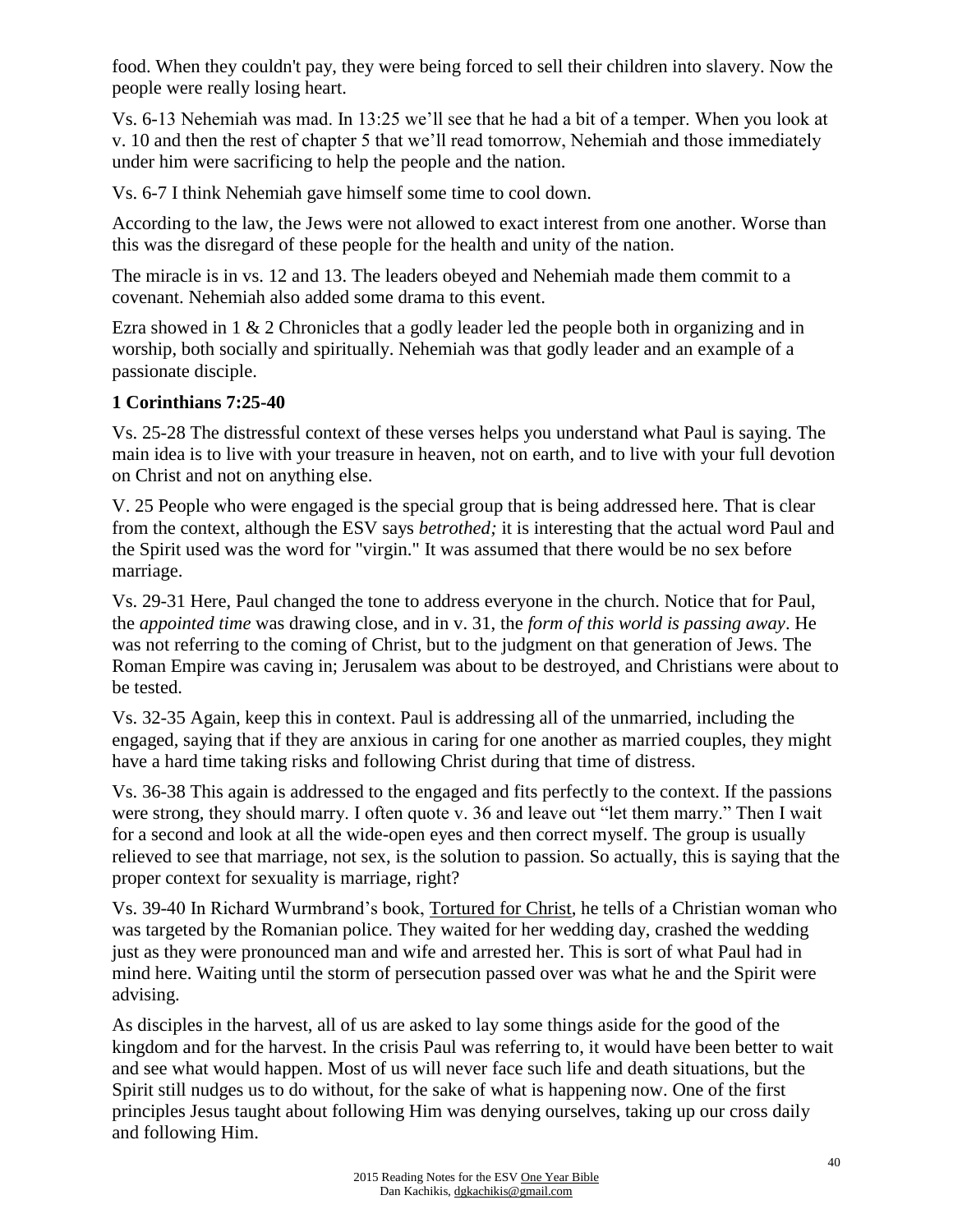### **Psalm 32**

It is hard to say when this psalm was written, but it is supposed David penned this after he was confronted by Nathan for his sin against Uriah and Bathsheba.

Vs. 1-2 I wonder how Paul felt when he read this psalm after what he had been doing to Christians and then knew that he had been wrong. Paul quotes these two verses in Romans chapter 4, showing that God forgives sin by grace, not by works. I'll bet these verses helped Paul.

Vs. 3-4 This suggests that David went a long time without confessing. Actually, David "hid" his sin for over a year and only confessed when confronted.

V. 5 If this is the situation after David was confronted by Nathan, this acknowledgement was less noble than this verse implies. On the other hand, we have seen other kings who sinned, like Solomon and Asa and never acknowledged their sin regardless who confronted them.

Vs. 6-7 These are very interesting verses. The time to repent and call on God is when the heart is soft. God can always be found, but in the flood we often do not have the presence of mind. When God touches us, we need to respond.

Vs. 8-9 David is sharing his experience and advice. When it comes to repentance and humbling ourselves before God, we shouldn't be donkeys about it.

Vs. 10-11 David's hallmark was his understanding of the *steadfast love* of the Lord. The reason David could rejoice and why the *wicked* remain in their *sorrows* is simple - humility and repentance. David fell and faced great consequences, yet he still repented and humbled himself. The Lord restored him and David lived to rejoice in the Lord. We all fall, but we need to take the advice of David and the Spirit to return to the Lord, acknowledge our sin and begin honoring Him in our lives.

#### **Proverbs 21:5-7**

It seems that vs. 6 and 7 are examples of trying to get what you want with haste. The two favorite modes, it seems, are *lying* and *violence.* 

More and more I see that following Christ in the harvest is bearing fruit with patience and diligence. Following God means being observant of what He is doing, and following at His pace, which is seldom a quick one. This is what makes for a fruitful walk with Christ in the harvest, and I think it is what is meant by abiding in Christ.

## **AUGUST 13**

#### **Nehemiah 5:14-7:60**

The three charts at the end of this document might be helpful as you read today's entry.

#### Nehemiah 5:14-19

We had not been told this previously, but sometime during this year, Artaxerxes made Nehemiah the governor of Judah, and he remained in this capacity for 12 years. In a way, it was probably because of the threat of Sanballat, the governor of Samaria, and his friends Tobiah and Geshem. Nehemiah was not only a trusted Persian official, but he had true-blue Persians with him. The hijinks we'll hear about in the next chapter took place within the first two months Nehemiah was in Jerusalem. When word got back to Artaxerxes that the surrounding governors were nuts, he must have installed Nehemiah as governor to bring stability into the area.

As we have seen in so many situations, when the Lord allows opposition, He is often setting things up for His glory and for the progress of His plans.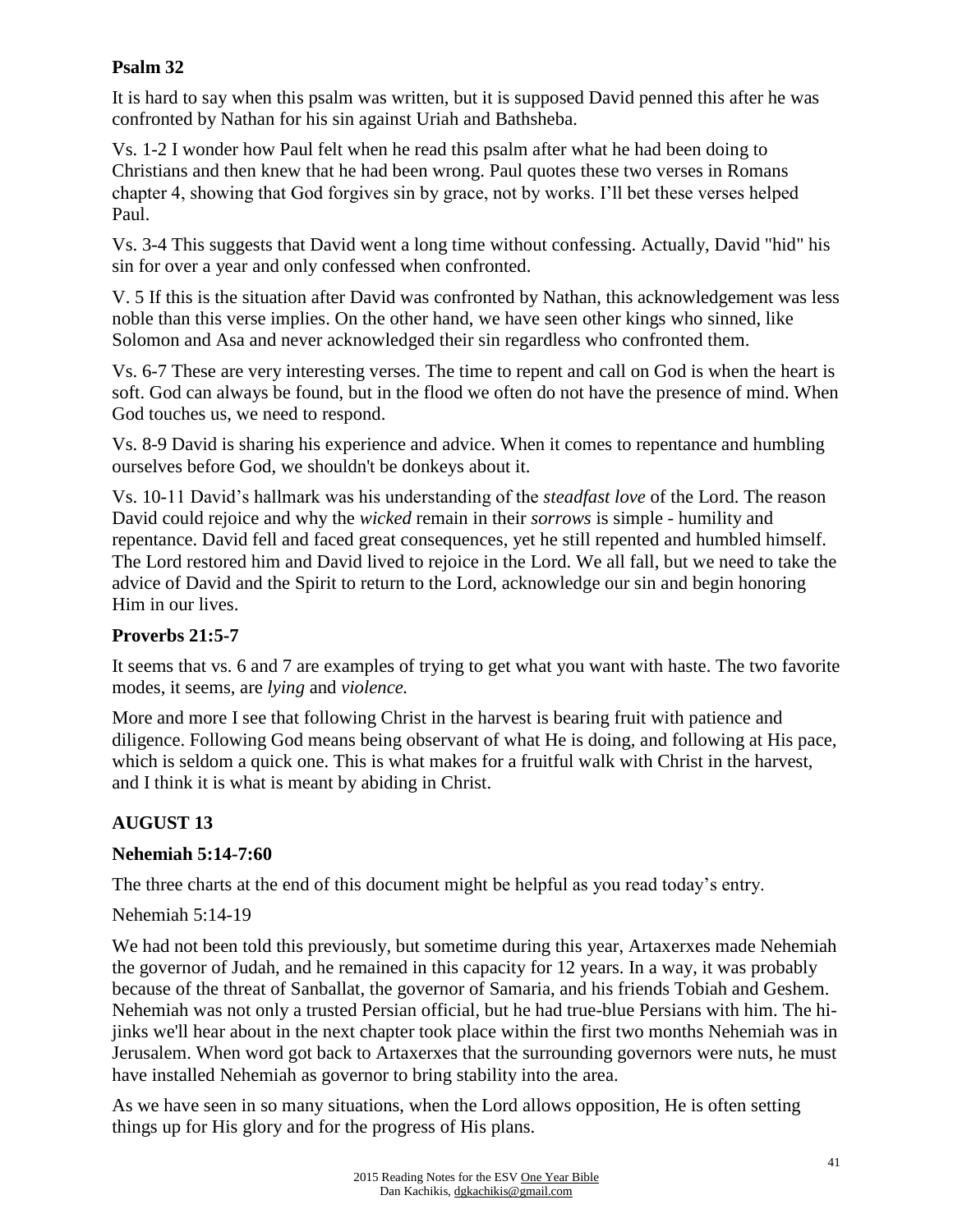Tomorrow when you read chapter 9 of 1 Corinthians, think of what Paul says there, and compare it to what Nehemiah did here. It could be that Paul was inspired by the selflessness of Nehemiah's leadership. In any case, this kind of maturity and sacrifice seems to run in God's family of followers.

V. 19 In this description and summary of Nehemiah's sacrifice and service to the Lord and to the nation, notice the mentions of God and how this love for God made him so sacrificial and generous. Nehemiah was a human like all of us are human. I'm sure he had his moments of rage and distress. But in all of it, before the Lord, all he wanted was the fellowship and comfort of God.

## Nehemiah 6

Vs. 1-14 These are the traps that the rats set for Nehemiah. The wording is kind of ironic, isn't it? Since the wall took 52 days to build, and since there was violence threatened when they were halfway through the building, all of these three attempts must have come toward the very end, just as they were preparing to set up the gates.

Vs. 1-4 The old "Let's get you away from Jerusalem and kill you" trap. Notice that they never offered to meet in Jerusalem. Gene Getz, in the Bible Knowledge Commentary-OT, p. 685, points out that Nehemiah never confronted the obvious motives of these men. By keeping things politically correct and peaceful, they revealed their hate and intent. This would have been obvious to the Persians who were with Nehemiah, and it would have been reported back to the king.

Vs. 5-9 The old "You're really trying to take over" ploy. The people were united around Nehemiah and knew this couldn't be true. Nehemiah's trust in God for all that had happened wasn't about to be shaken. Again, the Persians who were with Nehemiah would only have reported the irrationality of the governor of Samaria and the instability he brought into that region.

V. 9 Apparently all of this history was taken from Nehemiah's journal. It gives you an idea of how closely Nehemiah lived with God every day.

Vs. 10-14 The old "You think you can violate God's law and order" trick. This one was a little more subtle, because Shemaiah was someone Nehemiah apparently trusted. Shemaiah was apparently confined to his house saying that God had given him a prophetic vision. When Nehemiah went to visit him and heard the message, he knew it was not from God. Tobias had men on the inside. Obviously we've seen Uzziah and others violate God's order. A godly man didn't go where he wasn't supposed to go, even if he was the king or governor. This was supposed to create disunity between Nehemiah and Ezra and the priests and Levites. Remember, Ezra was a main leader and the priests and Levites were heavily involved in the work on the wall.

Vs. 15-19 Doing this in 52 days was a miracle of unity and God's favor. Now we see how deep Tobias's influence in Jerusalem was. This is sort of a last desperate measure to show Nehemiah who is really in control.

Even in this exchange of letters and lobbying for influence, the messengers who reported this would only have underscored for Artaxerxes how unstable the region was. Art needed a good governor to look out for the interests of Persia.

Nehemiah 7:1-60

Vs. 1-4 The threats only made Nehemiah more determined to make Jerusalem secure.

V. 2 This is literally Nehemiah's brother. We met him in chapter 1. He was a lover of God and someone Nehemiah could trust.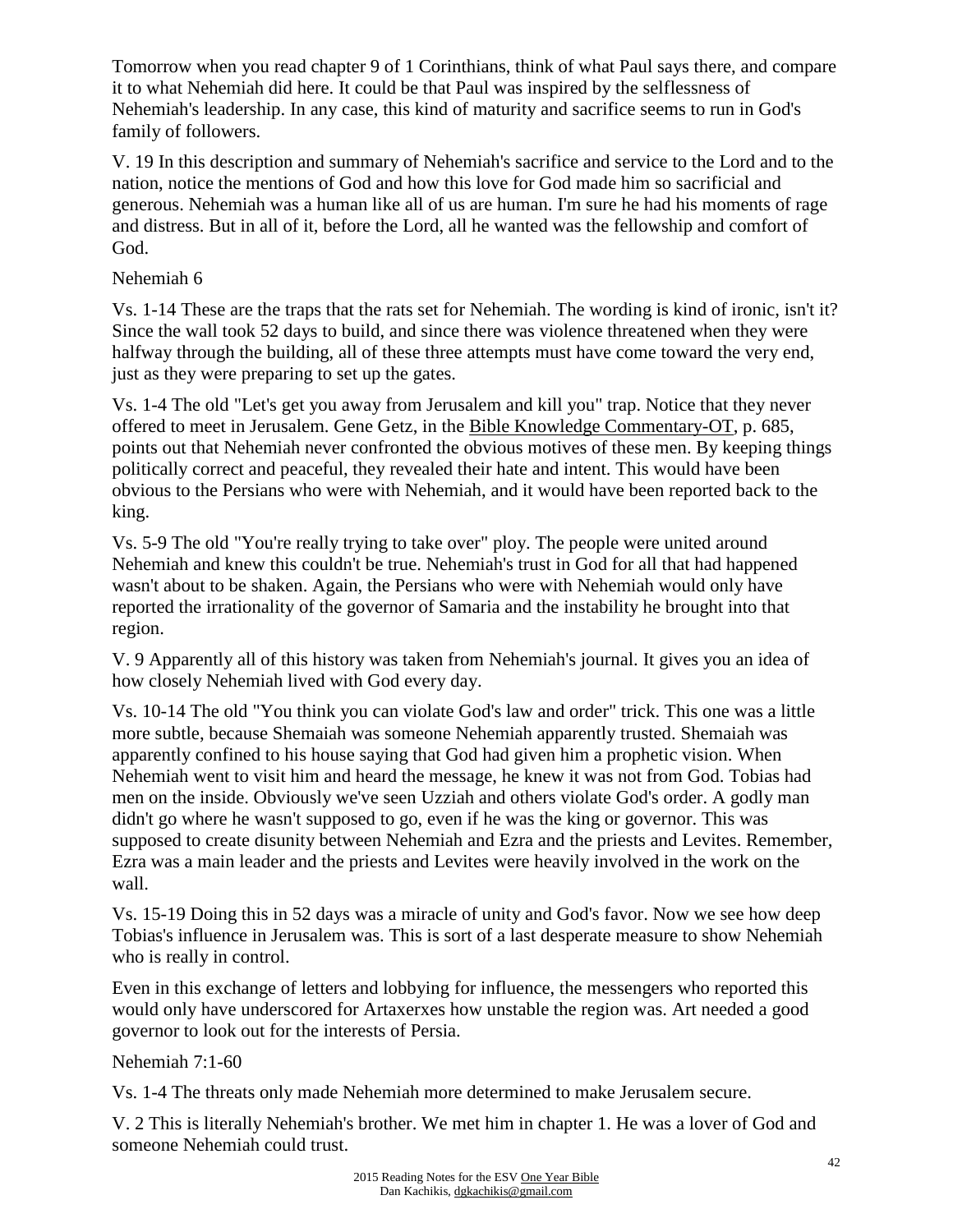Vs. 5-60 At this point very few people lived in the city. Nehemiah was now going to "stock" the city with true-blue Jews. That's why the genealogy, basically Ezra's list, is given here.

There are some differences here between Ezra's list and Nehemiah's list; but thankfully for us the scholars have "duked it out" regarding these, and there are good explanations. If you're interested, the Bible Knowledge Commentary-OT, pp. 687-688, gives some short, sufficient answers.

Having the Jews themselves occupy Jerusalem would be one of Nehemiah's final steps in making Jerusalem secure. The final step would be the uniting of the people in following God.

## **1 Corinthians 8**

Paul has already raised several issues that he will revisit in this letter. He will bring some of these things together in chapter 10. This discussion in chapter 8 will be illustrated in chapter 9 and will really be addressed and concluded in chapter 10. Just as background for this chapter it is good to know that much of the meat sold in the markets had been offered in sacrifice to pagan gods. If you knew that these gods really didn't exist, why would it be wrong to eat this meat? Paul will eventually say that it is OK to eat that meat, but there are actually two issues that will be addressed in this discussion. First, there is a need for control and compassion for the weak believers, and second, there is great danger and self deception in being arrogant.

Vs. 1-3 This *knowledge*/logic is what Paul is aiming at. The Corinthians had found freedom in the knowledge that knowing Christ brought and some of them were flaunting that knowledge. But there is a difference between being "knowledge" driven and "knowing Christ" driven. The issue here is this proud knowledge that was resistant to being considerate of those who were still young in faith or weak in this area.

V. 3 is a very challenging verse for me. Paul is already anticipating 1 Corinthians 13, the chapter on love. Notice that this doesn't say one is known by love, but by what God does through us as a result of loving Him. I think the idea here is that it isn't knowledge that makes us known or gives us status, it is loving God. If we love God, He, working in us, makes us known by showing Himself to others through us. In a few verses Paul will use the phrase, *you who have knowledge*. In the OT because of his devotion to (love for) God, Elijah was known as a "man of God." That's the difference. Many people want to be known by what they know. God wants us to be known by loving Him and Him allowing Himself to be known through us. This may seem like a small thing, but for a disciple our lives have to be about following and reflecting Jesus, and not about showing everyone how much we know and what we think about the government or the topics of the day.

Vs. 4-6 This is all good and true theology, but when Paul gets to chapter 10, he will put a very dark twist to this line of reasoning the Corinthians were using. Satan was using this arrogance to trick them into something foolish.

Notice in v. 6 how the Spirit details our relationship to the Father and to Jesus. This is great stuff. The Father gave the command and the Son carried it out. There is a lot to think about here.

Vs. 7-13 This portion is pretty straightforward. The question is: What does it mean to destroy another Christian? How does wounding their conscience when they are weak destroy them? Paul uses many of these same words in Romans 14. This would be worth discussing in your groups.

One reminder here, when we get to chapter 10, is that it is obvious that this liberty was being used publicly and with arrogance toward the weak.

Working in the harvest we have this fine line. The Pharisees among us judge and take away our liberty. Paul speaks against these all the time. Yet, there are some who have no freedom in certain areas because of their past life. If they walked into a theater or drank a beer, it would be a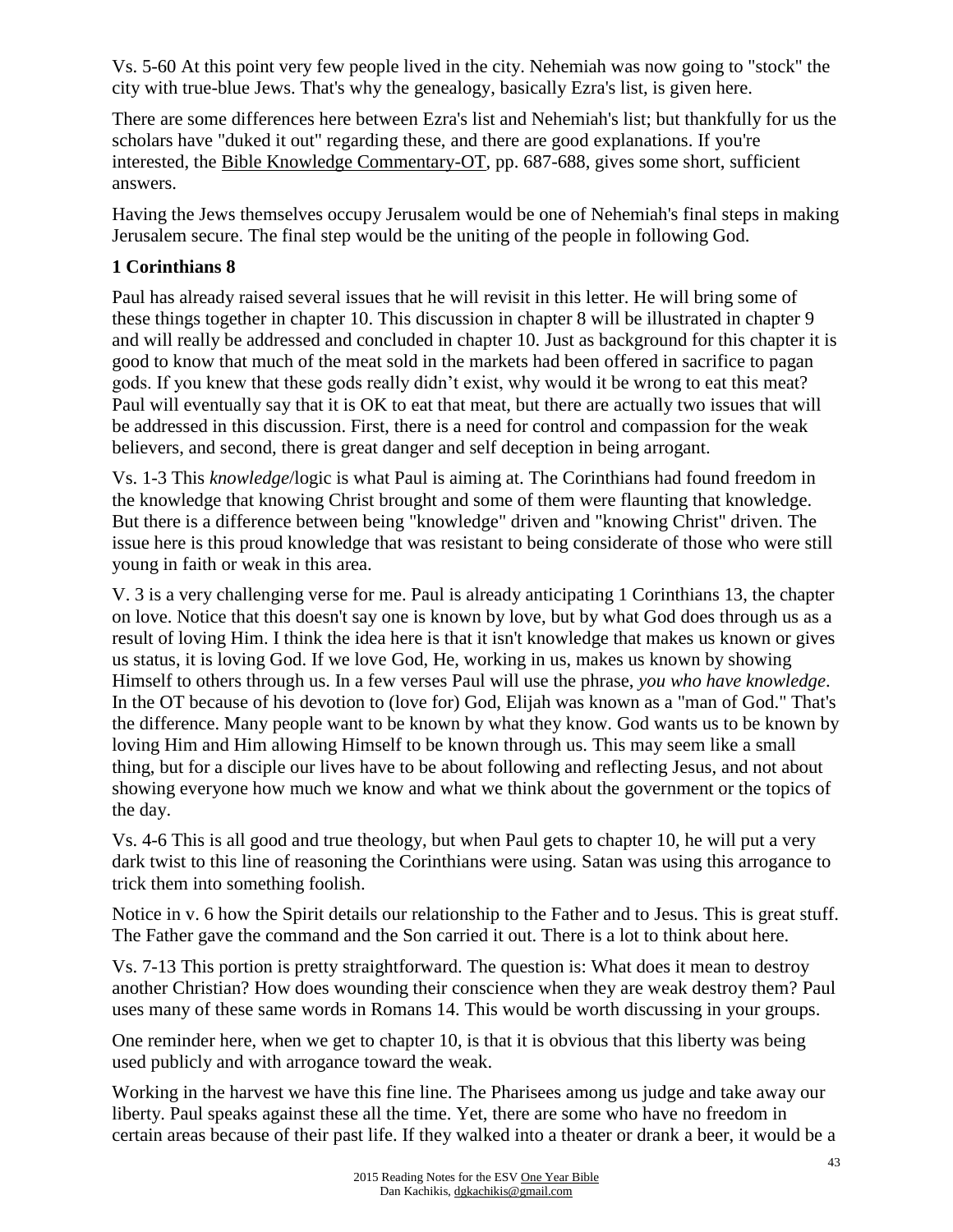total violation of their faith and it would teach them to ignore their conscience. That might take them weeks or months to recover from. (Think of what would happen to your walk and testimony if you fell into adultery. This is the same for a weak person walking into a movie. It is devastating.) We need to speak against the Pharisee, but we need to support and strengthen (not convince) the weak. Sometimes the issues of both of these groups will be the same thing. The focus however is following Christ in the harvest. When Paul was helpless and unable to alter the thinking of groups who were acting out of wrong motives, he said, *Only that in every way, whether in pretense or in truth, Christ is proclaimed, and in that I rejoice.* (Philippians 1:18) 1 Corinthians 9:19 is the measure of a disciple following Christ in the harvest, making disciples, who make disciples.

Now, chapter 9 will take an interesting turn. Paul had to treat many of these "knowledgeable" people in Corinth as weaker believers and we'll see why.

#### **Psalm 33:1-11**

In the ESV Bible someone wrote, "The Steadfast Love of the Lord," as the heading for this psalm. That is mentioned a couple of times in Psalm 33, once today and in the second half tomorrow. But for me, what stands out in this portion is *the Word of the Lord*, and *For he spoke, and it came to be*. To me, it is interesting that David understood that all that was made came by the Word and command of God, from nothing.

Vs. 1-3 This is the call to worship and to be totally enthralled with the Lord. The next verses will tell why.

Vs. 4-5 The two things highlighted here are *the Word of the Lord* that produced His faithful works. Then there is the *love of the Lord*.

Vs. 6-7 This is the Word of God in creation. His power and wisdom in creation are beyond anything we can imagine.

Vs. 8-11 The response to His Word should be respect and awe. But even when God's Word is met with indifference or rebellion, His Word is still sovereign over mankind, directing the progress of the plan of redemption.

#### **Proverbs 21:8-10**

I think the message is that *the guilty*, the *quarrelsome,* and *the wicked* are consistent in their crookedness, quarreling and selfishness. The pure person is someone whose heart is unburdened by unconfessed sin, who is not quarrelsome and who desires what is best for his neighbor.

#### **AUGUST 14**

#### **Nehemiah 7:61-9:21**

Nehemiah 7:61-73

This concludes Nehemiah's research on who was true-blue. The last part of v. 73 is the intro into chapter 8.

Nehemiah 8

Ezra's teaching ministry to the people had been suspended during the two months of building the walls. I don't know if this was planned by anyone other than God, but now came the Feast of Trumpets and then the Day of Atonement and the Feast of the Tabernacles. With the walls being finished, this would all be an amazing way to focus this generation on their calling as the people of God in the world. Keep in mind that the dedication of the wall doesn't happen until chapter 12.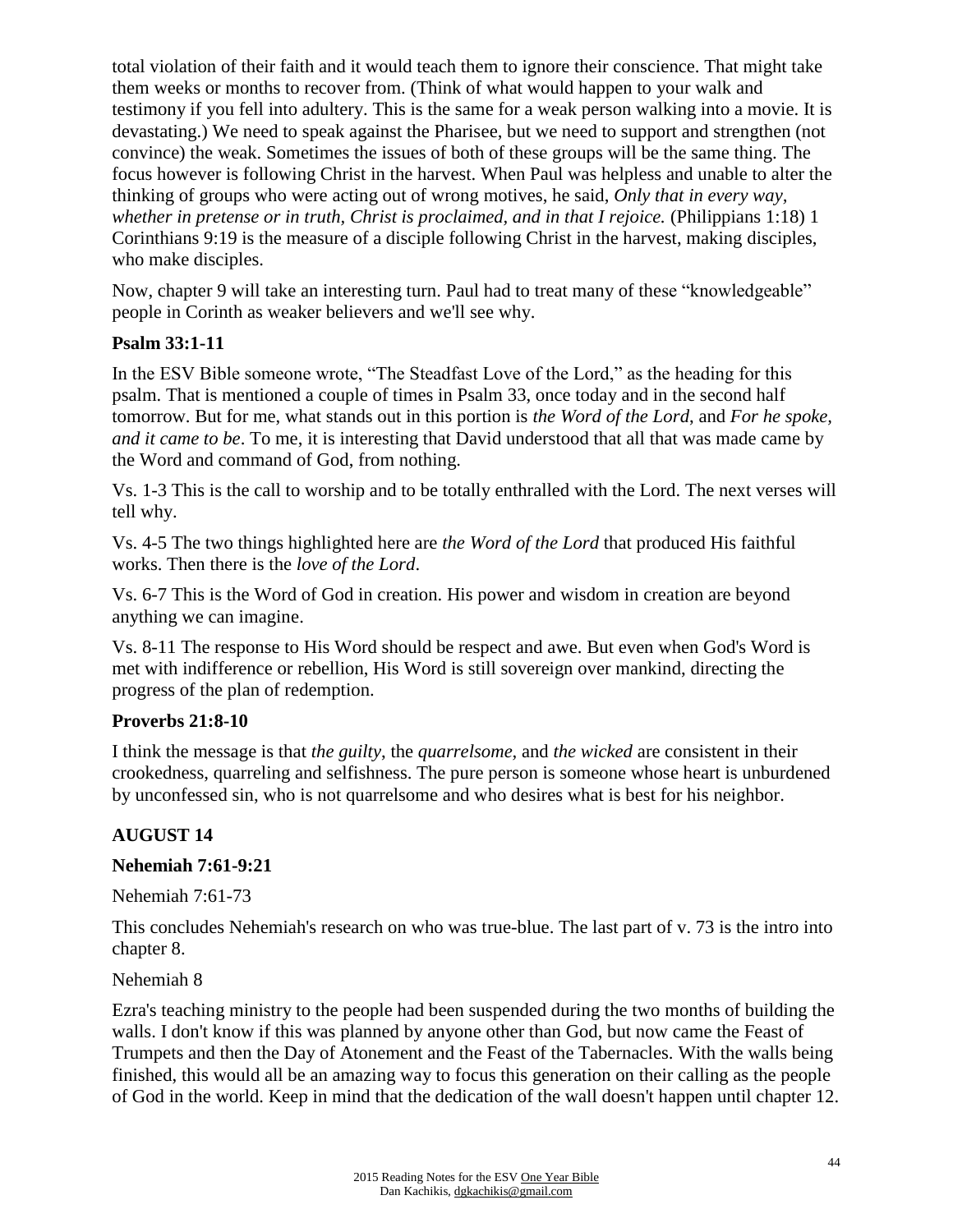Vs. 1-10 Notice that the people gathered in unity. Notice, too, that there were leaders on the platform with Ezra, giving visual testimony to their unity with Ezra and the Word. Also, note that the "sermon" was longer than 45 minutes!

Vs. 7-8 So then, after all of this, there were these guys who apparently were given different sections to expound upon and apply. It could be that these all day events were broken into sections where, after the reading of the Book of the Law, people sat in groups in different parts of the city and had the Levites actually expound in depth on Scripture portions.

When I read this I'm not only amazed that the people willingly stood to hear all of this for hours upon hours, but I wonder if they had port-a-potties or something.

Vs. 9-12 At this point in the gathering Nehemiah and Ezra are standing side by side. There must have been power in this event and the people must have been very sensitive and open spiritually. As they heard the law, seeing all of God's favor and knowing how far they had fallen as a nation, they wept. They had to be encouraged and commanded to rejoice and be generous, in spite of being surrounded by enemies and not being an independent nation. Also, think of what it meant for these people to leave their farms and homes for this event and the week-long event that was to follow. What we are witnessing here is a miracle of restoration and spiritual renewal. It wouldn't last forever, but this was certainly a gift for this group of people.

All through Scripture, back then and today, the truth is the same for those who understand the Word: *The joy of the Lord is* our *strength*. We follow Christ in the harvest, working for Him, hoping in Him, but we never forget that we live in a lost world on a dying planet. We sense this death in our bodies and in the nature within us that still strains to dishonor our Lord. Yet with this full understanding, we can rejoice truly and greatly. Paul said it like this in Romans 15:13, *May the God of hope fill you with all joy and peace in believing, so that by the power of the Holy Spirit you may abound in hope*. Our strength and testimony spring from our joy in being saved and belonging to Christ.

Vs. 13-18 What blows me away here is the comment in v. 17. If I understand this correctly, this feast with people living near the tabernacle/temple in little home-made huts had not been held. It could be that the part of the feast that wasn't followed was that everyone lived outdoors in booths made from branches. These feast weeks in themselves were a challenge because all the men had to attend and they would have gone with their families, meaning their houses and property were unprotected. It would have taken a lot of faith. Finally here, the reason God had given this feast in the first place was experienced. The people rejoiced in God.

V. 18 Notice that Ezra taught all seven days. From the earlier verses we know how they did this. Ezra read and others were appointed to explain and apply the truth of various sections of Scripture.

Nehemiah 9

And now the final day. You can tell this was a special event orchestrated by God. What a way to give a generation a shot of spiritual vitality, hoping they would determine in their hearts to follow God.

Vs. 1-5 With the confession and fasting and prayer, this looks like a revival. By virtue of all we have read about the people weeping when Ezra read the Law, this was a time of unparalleled humility and brokenness in Israel. This is just amazing.

V. 5 It would appear that the guys mentioned here all led a part of the prayer of testimony and confession that follows.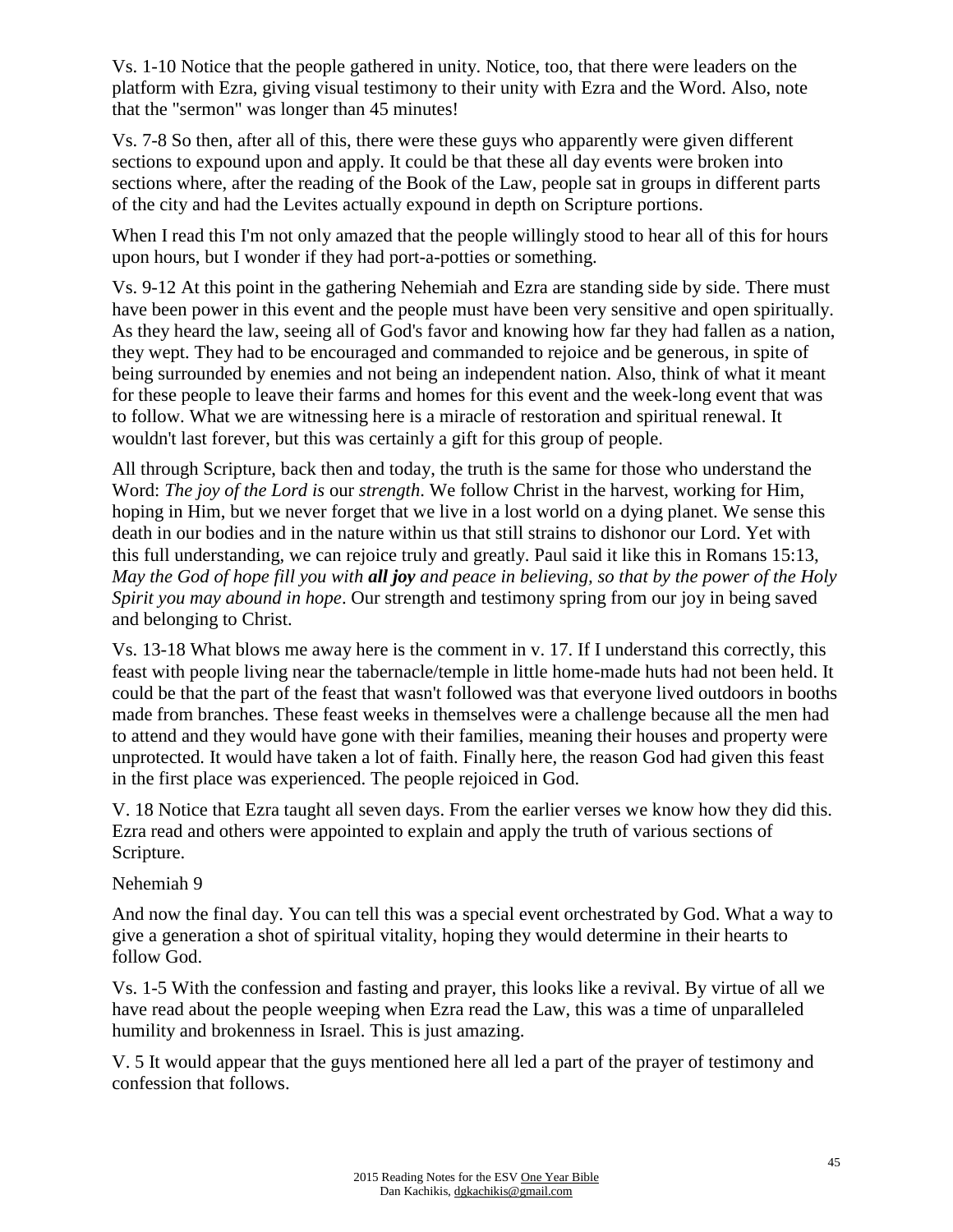Since I know how Nehemiah ends, it impresses me how important the leaders are to the walk of the people. The entire congregation is like a living thing. If one part dies or becomes corrupt, the entire body suffers. This would be true, too, of the NT teaching on the church.

Vs. 6-21 As you read this prayer, what stands out to you as a disciple? Isn't it amazing how important their history was to them in inspiring them to remember, to repent and to follow? God's love and forgiveness is woven through it all. As an exercise in Bible study, underline or mark all the occurrences of *you* and *they.* It tells you the story that is still going on today as God works through us to reach our fellow wrecks on this planet.

As disciples, our own personal history is important in that same way. Think of what the Lord has done, what He has forgiven and the times when He has restored; and remember that His love and forgiveness are woven through all of it. Our strength and joy are not in us, but in Him and in what He has done in us. Add to that, the fact that we are standing at the end of all of this redemptive history that we are reading about, having been saved to follow Christ in this time of harvest.

## **1 Corinthians 9:1-18**

This is another one of those portions where Paul gets emotional. Read this portion out loud about three times, putting a little emotion into it and you'll understand what Paul was feeling when he wrote it. The climax comes in vs. 19-23, with 24-27 being a call to imitate Paul in following the Lord.

Vs. 1-2 In chapters 6 and 8 Paul addressed the Corinthians' exercise and misuse of freedom. This chapter will have an ironic twist to it. In chapter 8 the weak were those who were not able to eat meat, for fear that it had been offered in sacrifice. In this chapter Paul shows that the weak and spiritually immature are really many of those "strong" people in the Corinthian church who complained about Paul. Here, Paul is defending his position as an apostle of the Lord.

Vs. 3-7 It is evident here, and we'll see this again in 2 Corinthians 11, that Paul was spoken against as trying to take advantage of this church's resources. Apparently familiarity bred contempt. Paul, the founder of the church in Corinth, and his buddy Barnabas were looked upon suspiciously; but all the other heroes of the faith were fawned upon and given special privilege.

V. 7 These are all pictures of Paul's work among them as a servant. That goes for us also, as disciples.

Vs. 8-12 Notice how Paul used the law to prove his point. These people knew the law and would respect the evidence. Paul is not only showing scriptural authority; look at vs. 11 and 12. Paul had labored to plant this church, but many of these people had been led to distrust and disrespect him.

V. 12 This is where Paul illustrates what he mentioned to them in chapter 8. The stronger believer sacrifices, until the weaker believer is mature enough to understand and not violate their conscience. By now the Corinthians should have been supporting Paul in his ministry, like the Philippians were doing. But we know from chapter 3, that this "gifted" church was in protracted infancy. So then, Paul had to keep treating them as weak and not offend them so he could nurture them to maturity.

Vs. 13-15 More proof, straight from the OT and then Jesus, that supporting the work of the Lord was not only supported by Scripture; but it was also a sign of maturity.

Vs. 16-18 Can you sense the irony in Paul's words here? Since Paul is inspired by the Spirit, it has to be coming from God too. You might have to read these a few times to get Paul's meaning. Paul never thought he'd be rewarded for preaching the gospel, because preaching the gospel was his obligation. That reminds me of Jesus' teaching on faith to His disciples in Luke 17:10, *"So*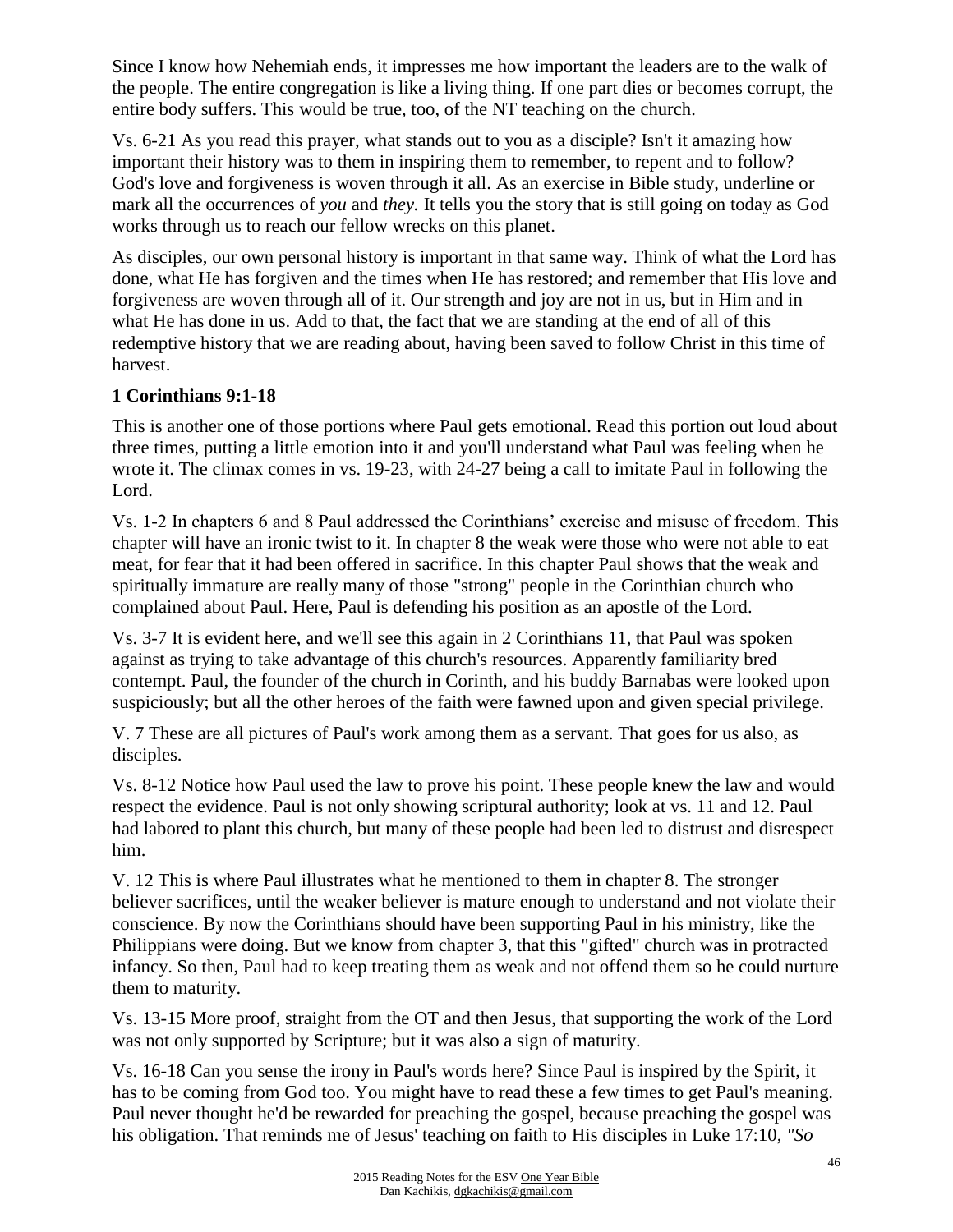*you also, when you have done all that you were commanded, say, 'We are unworthy servants; we have only done what was our duty.'"* Disciples understand this.

Read the rest of the chapter and you'll get the punch of where Paul is going with this. Paul was free, but made himself a slave to Christ and to "the weak" in order to work in the harvest for Christ. The Corinthians should have been humbled, but judging by 2 Corinthians 11, I don't think they had the type of humility that the people in Nehemiah's day had.

A leader sacrifices for his master. Nehemiah sacrificed his personal comfort out of love for God, serving the people of God. A disciple sacrifices for the sake of his Lord to reach others with this message and to bring them to maturity as disciples. These are words from the heart of an amazing disciple.

#### **Psalm 33:12-22**

V. 12 Here David is declaring that it is a privilege to be that nation that has given itself to the Lord.

Vs. 13-17 I find it interesting that David mentions God's watchfulness and interest as being global, and not limited to Israel. God watches all nations and all men, and the affairs of men are ultimately in His hands as He works His plan of redemption. Did David understand some of God's redemptive purpose in Israel? The Spirit certainly did.

Vs. 18-22 is the crescendo of this psalm. Notice how God's watchful care, steadfast love, and deliverance are on all those who fear Him and wait on Him. It is common in all followers of the Lord to hope and trust and wait on Him.

## **Proverbs 21:11-12**

Verse 11 is similar to a proverb we had before, and here the meaning is clear. The scoffer doesn't learn from his punishment, but the simple learn when the scoffer is rebuked. So, it is worth it to rebuke the scoffer. The wise don't need to be punished; they are shown and they learn.

The last clause of v. 12 is interpreted differently in different translations. If it is put together with v. 11, it might mean that the wise person observes and learns from the wicked, and what they learn is that God brings the wicked to ruin. So, it isn't worth it to imitate or envy the wicked.

# **AUGUST 15**

## **Nehemiah 9:22-10:39**

This is the conclusion of the feasts we read about yesterday. I find it interesting that God made sure they dedicated themselves to Him and to following Him, before they dedicated the walls. I wonder how many congregations dedicate themselves to the Lord like this, with prayer and confession and tears and renewal, before they dedicate a new building. What's the sense of filling a new building with believers who have lost their focus on why they are here?

One thing to keep in mind as you read this is that this was the beginning of Nehemiah's twelveyear tenure as governor of Judea. In a couple of chapters we'll be reading how things went south, but we've seen that between a couple of verses, years can pass. Since the beginning of Nehemiah, only a few months have gone by. All of the dedication and organization we are seeing will set the tone for twelve years of God's grace on these people. They will receive strong godly leadership.

Nehemiah 9:22-38

I have to admit, I have never enjoyed reading this prayer like I have this time. I hope reading the story of God's plan and working with Israel has given you an exciting understanding of how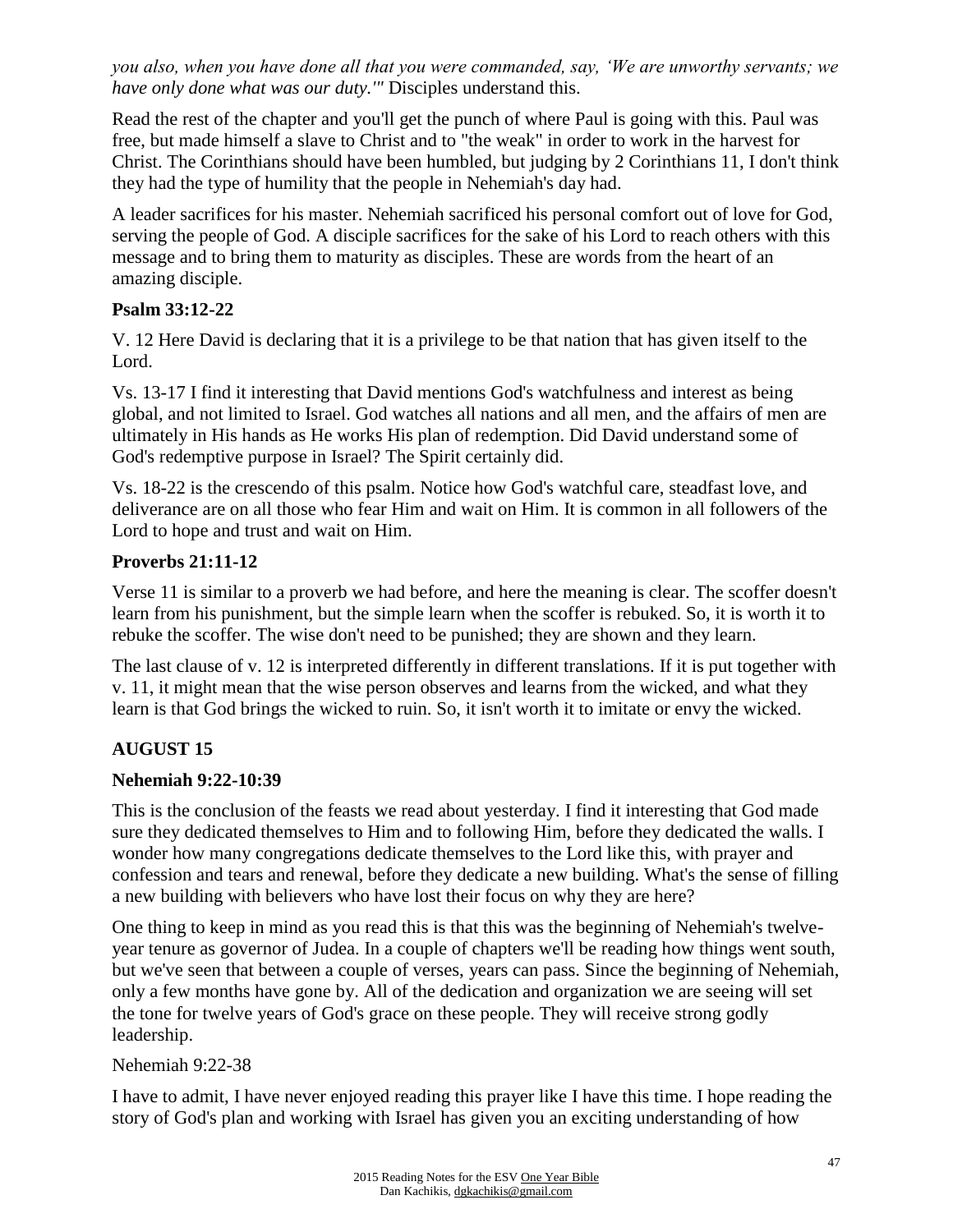important it is for Him to save us and how privileged we are to have Him do so. This prayer is full of things that will feed your heart. Remember to keep highlighting *you* and *they.*

Vs. 22-25 This was God fulfilling the promise to Abraham to give Israel the land. It was a great blessing which will now be contrasted with their continued rebellion.

Vs. 26-31 Notice how v. 26 is stated. No national literature paints its people in such a stark and distasteful light. What we have here is a portrait of mankind painted for all mankind to see. This catalogue of Israel's rebellion, leading to their exile, is a description of all mankind. Israel was used by God to show us what all of us are like. In the future, Israel will fulfill their destiny and be rewarded for their service to us.

V. 30 Notice that they understood that the prophets were led by the Holy Spirit.

Vs. 32-37 Still, the *steadfast love* of the Lord had not left or failed them. This entire prayer is steeped in truth and confession and sounds like something all of mankind could declare.

V. 36 They admitted that they were slaves. That's reality and humility. This humility and truthfulness was missing when Jesus faced the Jews in John 8:31-33, *So Jesus said to the Jews who had believed him, "If you abide in my word, you are truly my disciples,* <sup>32</sup>*and you will know the truth, and the truth will set you free."* <sup>33</sup>*They answered him, "We are offspring of Abraham and have never been enslaved to anyone. How is it that you say, 'You will become free'?"*

V. 38 This is a transition verse between these two events.

Nehemiah 10

Vs. 1-27 Notice that Nehemiah was the first signer of the covenant. Although Ezra's name doesn't appear, his forefather's name is there (v. 2 Seraiah), suggesting that he signed for the house of his family.

Vs. 28-31 Doesn't this remind you of Deuteronomy? It was a promise of the people to keep themselves separated for God, to be His servants on earth. Remember, they could marry those of other lands who were converts and worshipers of Yahweh. Keeping the Sabbath was their way of honoring God and showing they were living in the promise to Abraham. Both of these things showed their understanding of God's purpose in the world, His purpose in Israel and their faith in the promise to Abraham.

V. 31 The children of Israel had never kept the Sabbatical year for the land. The reason this is mentioned now is that those missed Sabbatical years (490 years divided by 7) were the basis of their 70-year exile, to give the land its rest. Oddly enough that number, 490 or 7 x 70, also figures into God's fulfillment of Israel's destiny. Sixty-nine weeks of years have already been accomplished, from the command to rebuild Jerusalem to the entrance of the Messiah, as Messiah, into Jerusalem. There is only one more week (7 years) left to be fulfilled.

Vs. 32-39 The tithes were the only way the priests and Levites could serve. The tithes not only showed the gratefulness of the people for God's provision, but they revealed their spiritual devotion and insight. It showed that they understood the need for the teaching and ministry of the Levites so that they could be forgiven and draw near to God. Without the Levites, there could be no sacrifices, no Passover, no Day of Atonement, no feast weeks and no morning and evening sacrifices. This obedience revealed that the people knew their need and were seeking God. Without the teaching of the Levites, and everyone doing their part by giving, there would be no continued generational following of God toward the fulfilling of the promise of redemption through Abraham and through Israel.

The German translation emphasizes the things they agreed to do by the paragraph layout. The ESV is not so gracious. As you read, block out or draw lines to show each thing they were agreeing to do.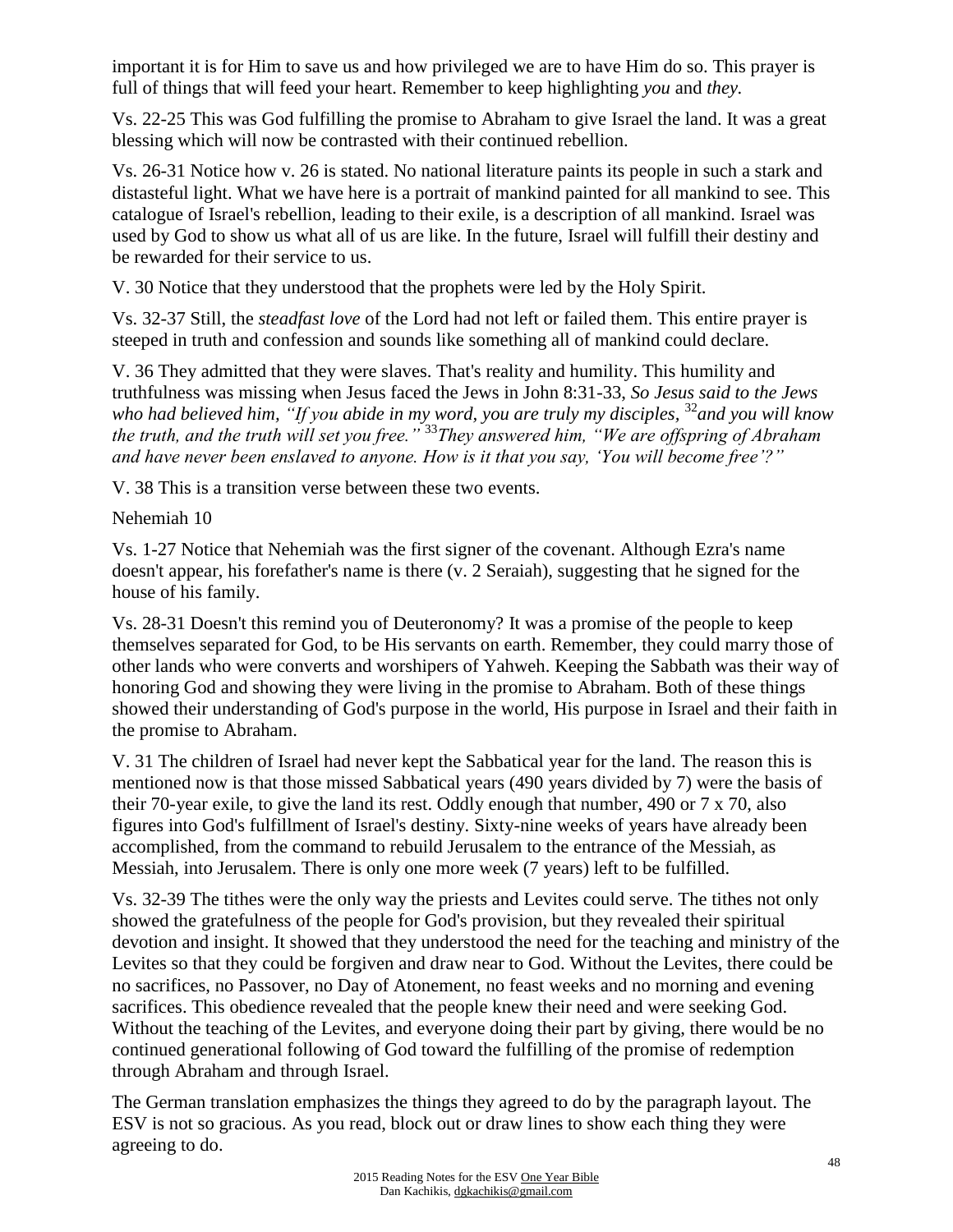This renewal of the people and the covenant is one of the greatest in the OT. The only times Israel seemed this repentant and close to God were at the end of Deuteronomy and in the revival by Josiah. The things that are said and taught and prayed in this event are like a summary of mankind's rebellion and God's amazing grace and love in trying to reach out and save us. I know that this inspires me and I hope it moves you too, to be renewed in working side by side with our Lord in the harvest, reaching out and making disciples. For whatever reason, He has saved us, called us by His name and sent us to tell the news of His love and coming.

#### **1 Corinthians 9:19-10:13**

## 1 Corinthians 9:19-27

I love these verses. They made so much sense to me as a missionary in Germany, and they've gotten me in so much trouble here in the States. All of our talk about music or Bible translations is so silly. If we were in China working underground, we'd never worry about the KJV or any other version. They don't speak English and we'd be happy just to have a copy of the Bible. If we were working in the mountains of Colta, Ecuador, we wouldn't worry about hymns vs. contemporary, because those songs don't even work there. What works there might numb your mind, but you'd learn to love it for the sake of Christ and reaching those people. Our tastes and "necessities" in the church reveal our lack of love for our Lord and the shallow state of our discipleship. Disciples take their cues from the harvest field in which they are following Jesus. They adapt themselves to the people they are strengthening to become disciples in the harvest. How have we missed this? Disciples are His slaves and become all things to all men to reach the lost and make disciples.

Vs. 19-23 You could read this portion out loud with the rest of chapter 9. There is emotion here too. Notice that Paul is connecting v. 1, "*Am I not free*?" with v. 19, "*For though I am free from all*…" Freedom means the ability to let go of our rights for the sake of Christ, and the harvest, and this tragedy on earth. To hang on to our tastes means we are held by the earth and living by the passions of our body of death. That is a tragedy too and something that disqualifies us as disciples.

Vs. 24-27 Reread Romans 7:14-25 to understand why Paul took this so seriously. This is something I'm still trying to get into my head and heart. The sin within us is not our friend, but we go on thinking it makes us cool and quirky characters for Christ. Notice that the issue here was being disqualified to be an example to others. This will only matter to people who really care about following our Lord and having an impact in the harvest.

#### 1 Corinthians 10

Chapter 10 is one complete argument, and in it we will find the conclusion of some discussions going all the way back to chapter 6. You can see this by the repetition of words that Paul has used earlier. If you read the entire chapter you'll notice these. This is a great chapter of the Bible.

V. 1 Remember in Romans how Paul would say he was talking to those who knew the law, or was talking to the Gentiles in that congregation. Look at this verse. Clearly, Paul is talking to Jews without asking for any particular group. If you look at this group in Acts 18, you see that it was a very strongly Jewish church. Paul can assume that they all know what he is saying because they are all (98%) Jews.

Vs. 1-5 We have read this in the OT and were amazed that these people did not believe. Actually, we just read something like this in the confessional prayer in Nehemiah. How could people see such signs and deliverance and still rebel against God? What is amazing here is that Paul is applying this same truth to Christians.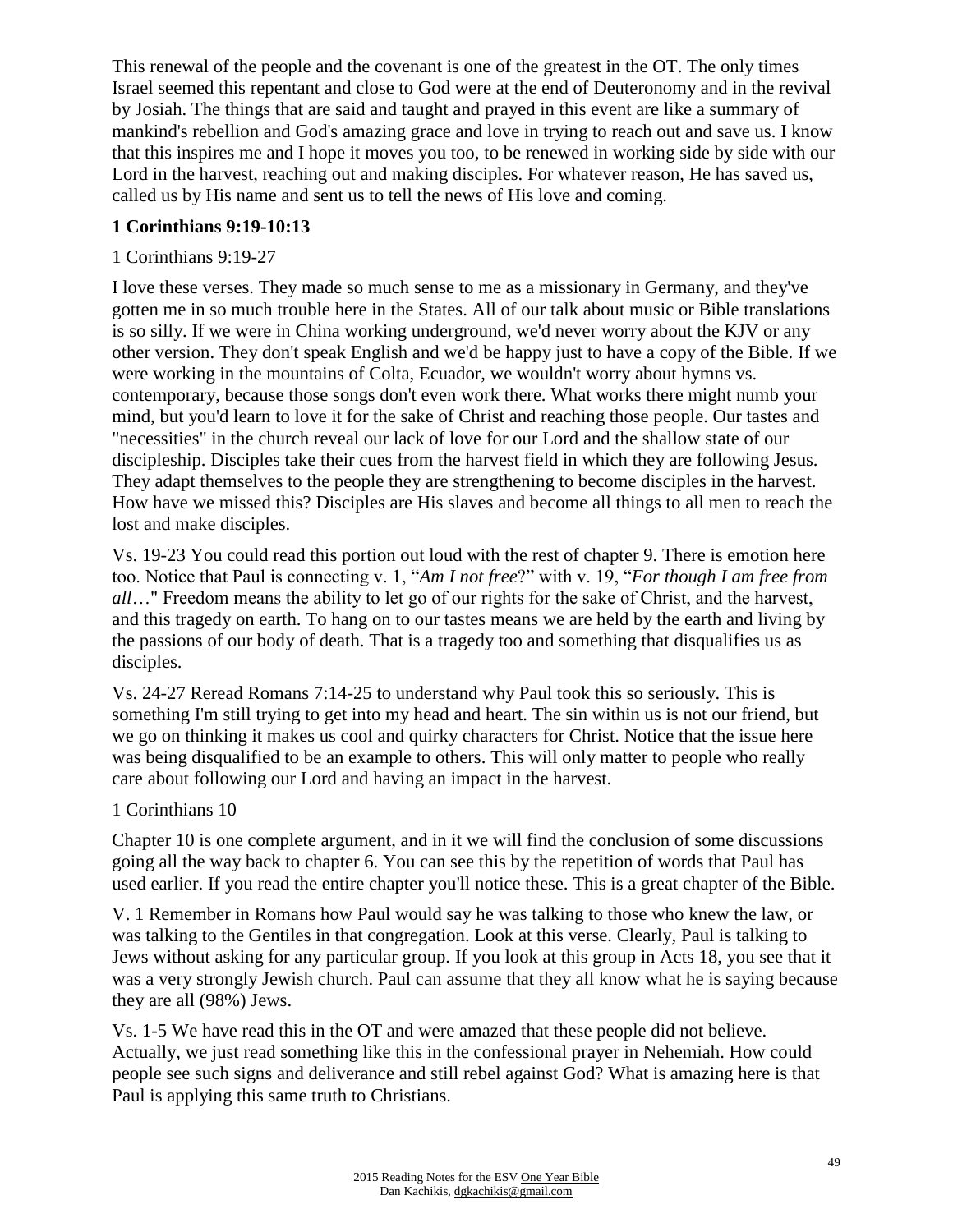Vs. 6-11 Notice how vs. 6 and 11 are parallel, but v. 11 goes beyond v. 6 to a stellar reality we all need to grasp.

V. 7 Do you know which chapter in 1 Corinthians Paul is looking back to? It is chapter 8 and you will see this clearly tomorrow.

V. 8 Here Paul is referring back to chapters 5 and 6 in 1 Corinthians. In using this OT illustration, Paul is getting them to think about the immorality that they had been involved in.

If we knew the OT as well as Paul did, we could use it for illustrations for modern-day situations. In using the OT for illustrations, you're actually teaching people on several different levels, making the Bible more alive to them.

What is sobering here is that even among believers, all of the sins of this chapter can be alive and well. That is incredible if you think about the greatness of our salvation in Jesus. Notice too that in this list, two of the sins are overtly wrong, and the last two are more subtle. Putting the Lord to the test and grumbling are more dangerous to us and to our work in the harvest than we think. Philippians 2:14 says, *Do all things without grumbling or disputing.* The *all things* is referring to all things, but we think sinning like this makes us quirky and cool. What follows that verse is our work as disciples in the harvest.

Vs. 12-13 If you understand these verses correctly, they are an accusation. The Corinthians had already been overtaken in their pride and sin. Tomorrow will blow your mind. Paul is appealing to them to escape.

### **Psalm 34:1-10**

I've got a subtitle note that says this psalm was written after David escaped from Abimelech after faking he was crazy. Since we've read about that, what stands out to me is that this event is when David's 10 years of running from Saul began. David was terrified and losing it emotionally. After escaping from Gath he slowly regained composure and began trusting the Lord. It was in these years that he learned of the steadfast love of the Lord.

Vs. 1-3 As a result of God's deliverance, David made it a point where he could share his testimony with all men. David was apparently not only in his right mind, but in reflecting on his terror, he knew that he should have depended on the Lord.

Vs. 4-7 This is what David learned every day and every way over years of running and hiding.

Vs. 8-10 Not only was there deliverance, but the Lord somehow set the table even when they had no homes and no security. This isn't the only time that seeking the Lord first was said to provide what we need. *But seek first the kingdom of God and his righteousness, and all these things will be added to you.* (Matthew 6:33)

This psalm and David's praise continue tomorrow.

This psalm has the line, *taste and see that the Lord is good*, but the main focus is on God's deliverance. David would see 10 years of little, constant deliverances and evidences to God's ongoing, daily goodness and steadfast love. Tasting is a dare. You don't know if the Lord is really good. Jesus promises a lot of things to those who follow in the harvest, but you have to follow to "taste" them. In your following will be hardship that teaches endurance, builds character and faith which leads to abundant hope and joy and a very special fellowship with Jesus and the Father. Here it says you have to "taste." When you read Jesus, He says it's more like a "dive" coming to Him, taking his yoke, lifting up a cross and putting it over your shoulder and walking to your death. That's a funny way to experience His promises and unity with Him, but that's what He says. And it all begins with a taste.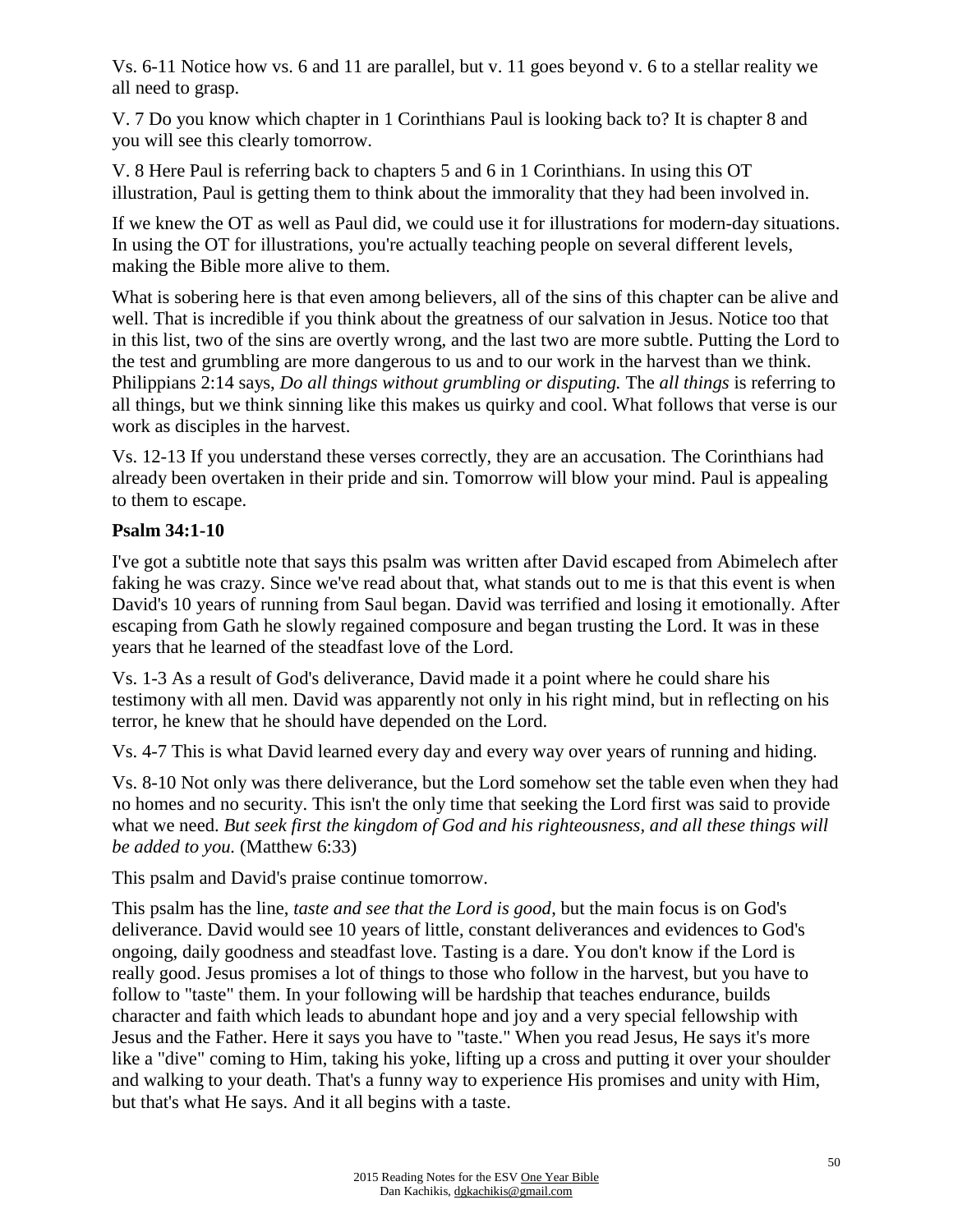## **Proverbs 21:13**

God leaves the poor before us to reveal our hearts. We are all debtors to God. It's interesting to me that Jesus commanded His disciples to give to everyone who begged from them. Of course there was that one time when Peter and John were out of money, but they figured something out.

#### **AUGUST 16**

#### **Nehemiah 11:1-12:26**

(Don't forget the charts.)

Nehemiah 11

There are a couple of things happening in this chapter. First, there is the selection of people to live in Jerusalem. Second, we are given the location of people who lived in the surrounding towns. The real issue here was the establishment of worship at the temple and security of God's nation. Everything that was strong in Israel was to emanate from the personal devotion of its people to the Lord. The cultivating of that kind of personal devotion came through the regular sacrifices and in the feasts three times a year. The center of that worship was the temple. Nationalism wasn't a concern on the minds of men like Ezra and Nehemiah. They were concerned about the people following God.

Vs. 1-2 When we think of a city, we think of life and vitality. Jerusalem, up to now, was more like a ghost town, dangerous and sparsely populated. Also, the way most common people lived was from what they grew. It was a sacrifice to move into Jerusalem, especially knowing that so much animosity and violence had been aimed at rebuilding the walls. What we need to remember is that Nehemiah would be the governor of Judah for twelve years. This was within his first year. Since Nehemiah governed out of Jerusalem, it would have been a very good place to live.

Vs. 3-6 These are the chief rulers and the head men of the tribe of Judah, the leading tribe.

Vs. 7-9 Benjamin also has a place of honor, not only because they were the tribe of the first king and they represented Joseph; but also because when the kingdom divided, they remained with Judah.

Vs. 10-14 Now we have the real focus here. In order for the worship to grow and nurture the people, the priests and the Levites had to be near the temple and be provided for. These are the priests.

Vs. 15-18 The Levites taught and assisted the priests in their sacrificial duties, serving the people and the Lord.

Vs. 19-21 We have already seen that the gatekeepers were important and may have had a function in organizing the people who came to Jerusalem to worship. Notice that those who didn't live in the city lived in the surrounding towns.

Vs. 22-24 Notice that the singers were given a special provision. Because these Levites worked full time in the temple leading worship, they were given a special provision. I'm not sure how often there was music played, but they practiced, performed and trained other musicians. Apparently, music accompanied the sacrifices every day.

Vs. 25-36 This is the disbursement of the people in the surrounding towns. Most of these were less than a day's journey.

Nehemiah 12:1-26

This is another accounting of the priests and Levites. This is a lot of detail, but if you understand the heart of it, in terms of the nation's health and survival, the organization of worship around the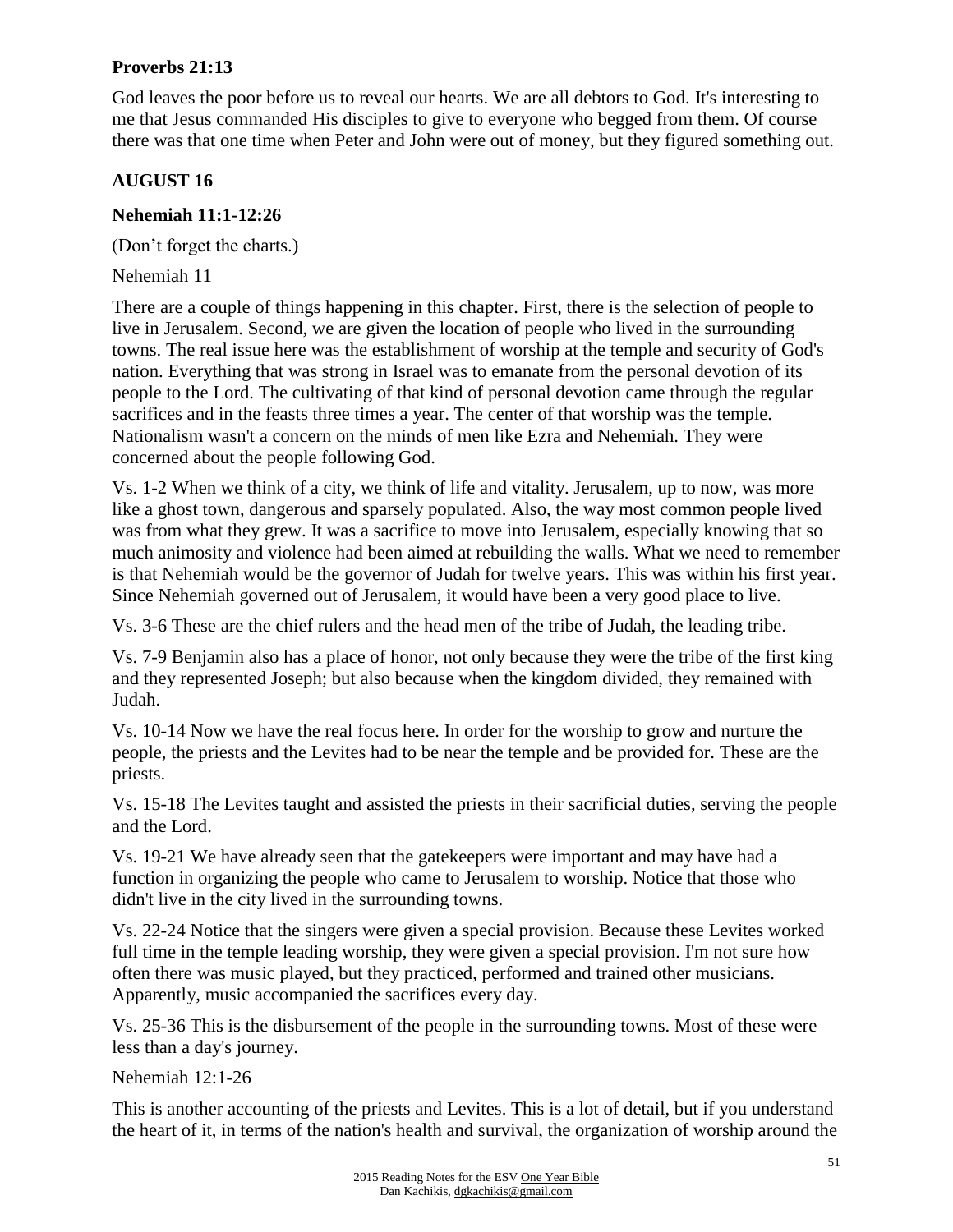temple was critical. There was to be a constant cultivation of the hearts of Israel's people. And too, since they had come out of exile they wanted to get all of the written records compiled and sorted out. In Samaria anyone could be a priest or serve at their temples. In Israel that was not the case.

Vs. 1-7 Of note here is Jeshua. Everything will be measured from him. Apparently he was the first high priest after the exile. Notice too, Iddo. He had a famous son.

Vs. 8-11 Here we have some singers, but more importantly we have Jeshua's son, Joiakim, who apparently fathered the line of high priests.

Vs. 12-21 These are the days of Joiakim. Notice that Iddo's son is Zechariah. Zechariah is one of the two prophets used to inspire the rebuilding of the temple, and Zechariah wrote the book of Zechariah. When we read his book at the end of the year, parts of it will sound just like Revelation.

Vs. 22-26 These are the days of Eliashib the son of Joiakim. Jeshua was already gone when Ezra arrived, but Eliashib and Joiakim were probably both alive when Ezra and Nehemiah were in Jerusalem.

For us as disciples, our lineage only has to go back to our Lord. Our qualification for service begins with our salvation, the Great Commission and Acts 1:8. If those are actively being honored, the church becomes a community in the harvest. Disciples are harvesting and coming together weekly for encouragement, strengthening, and refocusing on the love of Christ. Their devotion and love for Christ is nurtured, and they are being blessed for their work in the harvest. This is all that a house church in China has, but it is essential church. These churches have to make disciples and they reach out under threatening circumstances. This is all our Savior is asking of His followers. If this isn't essential church to His disciples, then, like Israel, it is easy to quickly lose focus.

#### **1 Corinthians 10:14-11:2**

#### 1 Corinthians 10:14-33

Vs. 14-22 This is revisiting chapter 8. In their "knowledge" and "freedom," some of the believers were participating in pagan gatherings thinking they were immune to the worship going on because these weren't "really" gods. Paul is saying that there are still spiritual entities behind pagan worship. These believers were actually participating in idolatry, worshiping demons. Later, Paul will say to these people, *Brothers, do not be children in your thinking. Be infants in evil, but in your thinking be mature.* In chapter 8, Paul mentioned them eating in pagan temples. Here, Paul showed them that their knowledge had led them into a snare.

Our challenge is to walk alertly through this life and avoid things that put us under spiritual influence. Most of us are "smart" enough to stay away from tarot cards, palm readers, Ouija boards, TM, yoga and the like; but there are other things that can bring us under spiritual domination if we let them.

Notice that in this section there is a lot of positive teaching, too, regarding the Lord's Supper.

Vs. 23-24 Paul is repeating their words from chapter 6. In Romans 14 Paul answers the question as to what is "right" to do regarding a weaker brother. He says, *It is good not to eat meat or drink wine or do anything that causes your brother to stumble.* Romans 15 and the words here both point to our responsibility as disciples to strengthen and edify others. That prepares and assists others in growing in Christ. Flaunting our knowledge and preferences says more about us than we'd like. It shows immaturity and a lack of understanding of our work following Christ in the harvest on this dying planet.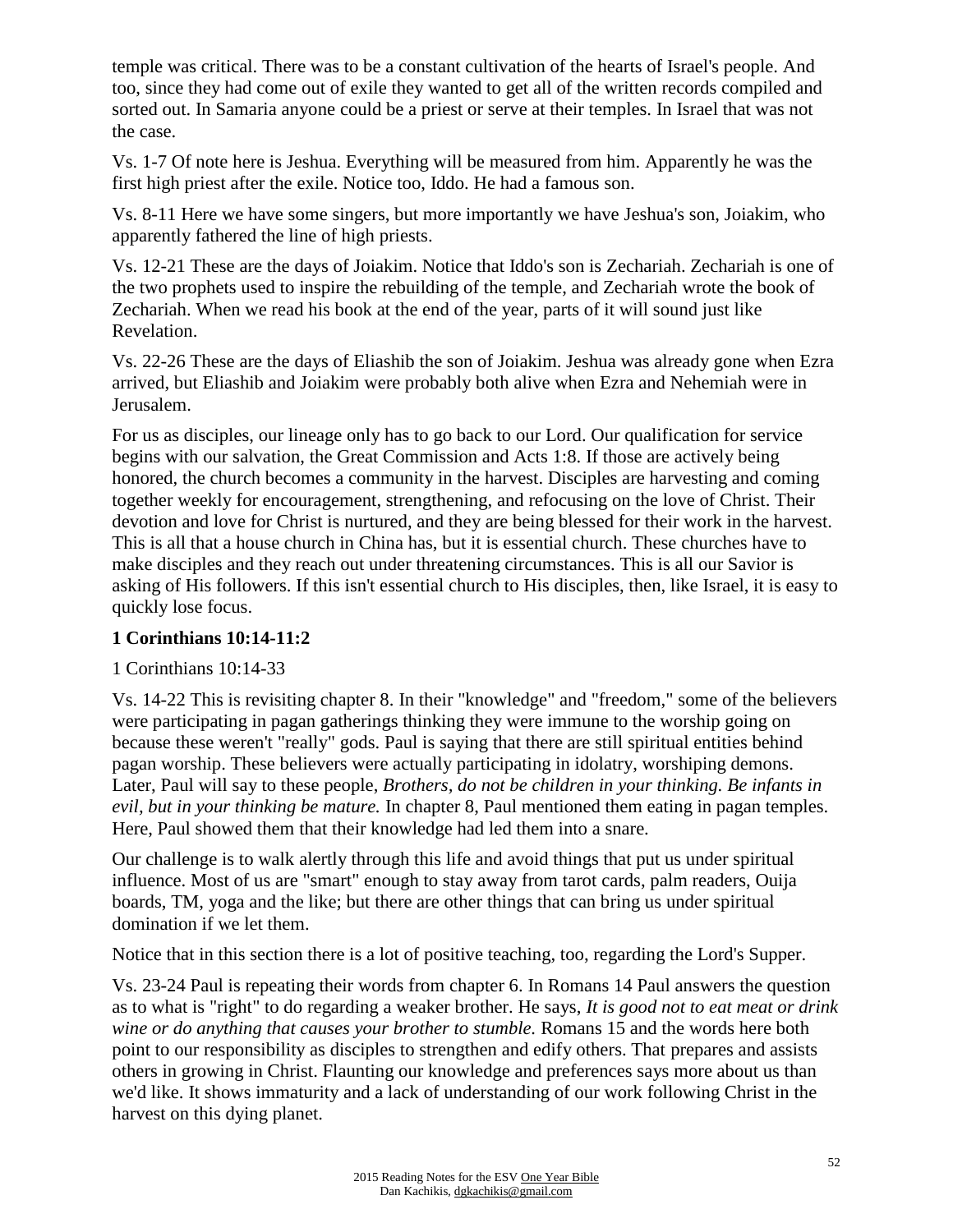Vs. 25-30 Some meat that was offered in sacrifice to idols was sold in the meat market. Obviously, when they were following Judaism they only bought kosher. Now as believers, they could buy everywhere, but how could they know if the meat came from a sacrificed animal. Paul is giving them advice, and really, he is saying that the meat is OK. Their conscience would be the only factor.

In the case of the dinner situation, it seems like a weaker believer was sitting with them and had found out that the meat came from a sacrifice, in which case, for that weaker brother, they should decline to eat.

Vs. 29-30 are a rationale for eating without questioning. Again, it is usually the weaker, ardent in their beliefs, who pass judgment on those who have liberty in a spiritual way. We saw this in Romans 14. Paul is saying that out of concern for the weak, he would abstain in a particular situation. But as a general rule he would not allow his liberty to be determined by the weak consciences of the judgmental. A passage to look at in this connection is:

*Now the Spirit expressly says that in later times some will depart from the faith by devoting themselves to deceitful spirits and teachings of demons,* <sup>2</sup> *through the insincerity of liars whose consciences are seared,* <sup>3</sup>*who forbid marriage and require abstinence from foods that God created to be received with thanksgiving by those who believe and know the truth.* <sup>4</sup>*For everything created by God is good, and nothing is to be rejected if it is received with thanksgiving,* <sup>5</sup> *for it is made holy by the word of God and prayer.* (1 Timothy 4:1-5)

Vs. 31-33 These verses should be understandable in terms of 1 Corinthians 9:19-23. Our job is not to show how smart we are. It is to make disciples across the board, following our Lord through any and all cultural challenges He leads us through.

1 Corinthians 11:1-2

This is sort of an unfortunate choice of verses. Verse 1 goes with today and tomorrow, but v. 2 only belongs to tomorrow and the traditions mentioned in chapter 11.

Yet, v. 1 is a command to them and to us. One interesting thing about Jesus' call to us as disciples is that we are to make disciples. We are to lead and model what it means to be imitators of Christ. Each of us needs to be spiritually comfortable as makers of disciples to say what Paul says here. This confidence comes naturally with following Christ in the harvest over many years. Experienced soldiers naturally help and teach younger soldiers. Experienced harvesters naturally help and teach younger harvesters. Experienced disciples naturally help and teach younger disciples. It's natural. Paul's authority came from deep humility, many persecutions, years of service, and all of this from having followed Christ in the harvest.

## **Psalm 34:11-22**

This is continued from yesterday.

V. 11 is David teaching from his long, grueling experience in trusting and following the Lord. In a way, David is saying that those listening should follow his example. As I read these verses I can sense some of his loneliness, brokenheartedness, longing, waiting and crying out. But what I also feel is the love of the Lord for those who seek Him and follow. Look at all the deliverance mentioned in these verses. Look at what David says the Lord does beginning in v. 15. That is quite a list. But as we've seen before, you can't know the deliverances without knowing the trials in the harvest.

Vs. 12-14 The answer to v. 12 is seen by the behaviors of vs. 13-14.

Vs. 15-18 Notice the emphasis on the Lord watching and being near. These are the things we forget when we get in a jam or an emotional panic. It should steady us to know this truth.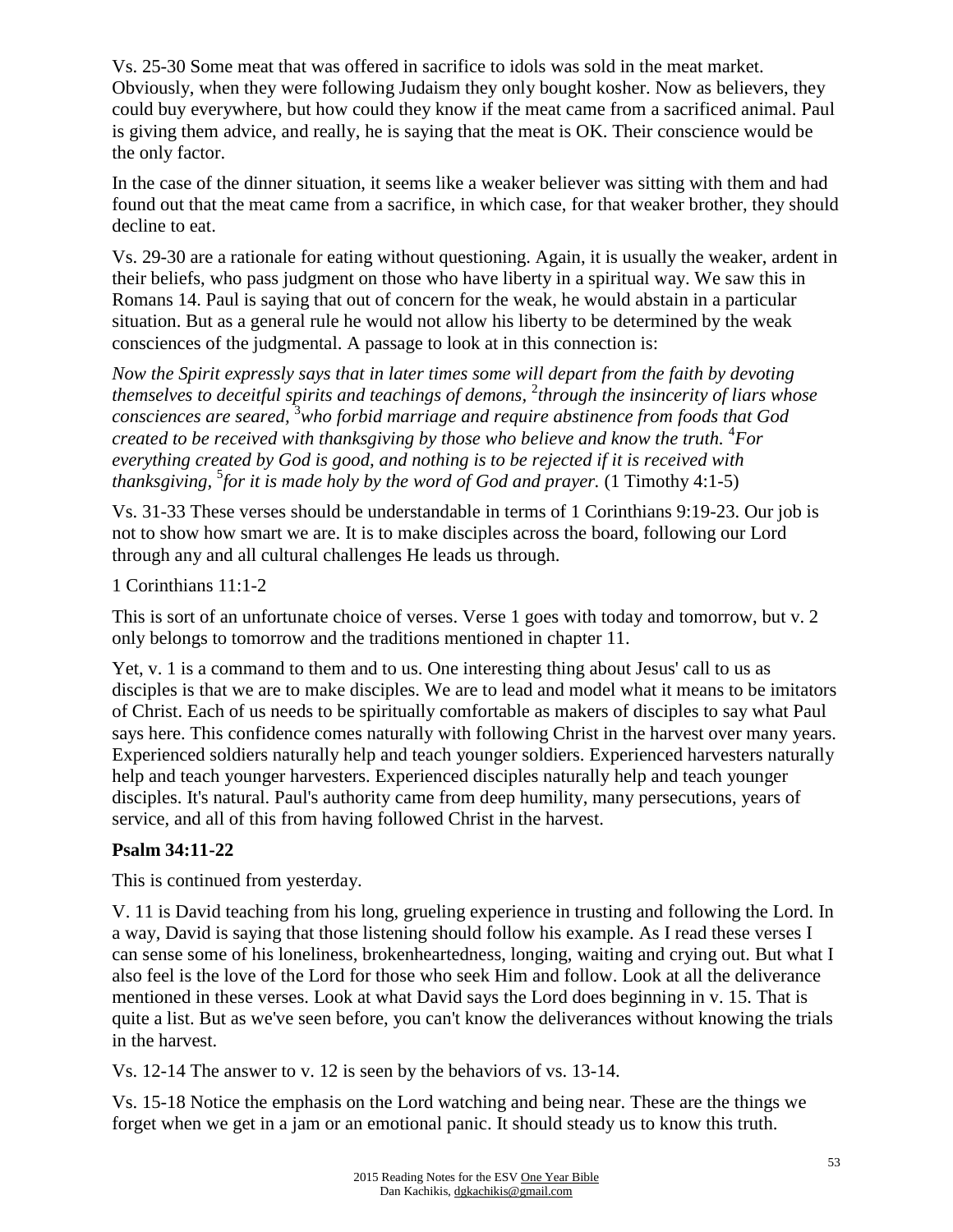Vs. 19-22 This is a promise. There will be affliction. There will be deliverance. The wicked will experience the same things and be judged and condemned. The Lord will redeem and will not condemn.

V. 20 is prophetic having to do with Jesus.

So what would you say a disciple is to do in all of this? A phrase in v. 12 grabbed me as I read over it, *desires life.* What do we learn to seek and desire in life?

## **Proverbs 21:14-16**

V. 14 can't be an encouragement to giving bribes, so it must just state a fact. It almost sounds like Jesus telling His disciples to make peace quickly with an offended brother. Since the issue here is *anger* and *wrath* and not averting *justice*, this might be closer to the meaning of this proverb.

However, v. 14 could also be in contrast to the next two verses on justice. Where a bribe might give the look of justice or relief, only true justice brings joy; and those who wander from good sense and try to live by bribes and circumventing justice eventually find themselves in a (the?) bad place. God loves justice and has built it into mankind. Even the worst person loves justice for himself, which actually is a judgment to his own injustice toward others. So anyway, if people really don't enjoy justice, they're not going to like God. So, the bad place would really be better for them. Right?

## **AUGUST 17**

#### **Nehemiah 12:27-13:31**

This is our final day in Nehemiah. Actually, the end of Nehemiah is basically the end of the Old Testament. Some people think that Malachi wrote while Nehemiah was trying to clean things up in Jerusalem. That could be, although there is no mention of Malachi in Nehemiah; and Nehemiah was good about referring to other leaders. My opinion is that Malachi wrote sometime after this final reform of Nehemiah, when Nehemiah was no longer governor. This makes Nehemiah the final historical book of the OT, and Malachi is the final prophetic book in the Old Testament. At the end of Malachi the coming of the Messiah is foretold and the people themselves make a covenant with God. In Malachi God promised the forerunner of the Messiah, and then came 400 years of silence until an angel appeared to Zechariah, the father of John the Baptist.

Nehemiah 12:27-47

Vs. 27-30 This is the general preparation for dedicating the wall. What seems notable here is that the different branches of the priests and Levites took the initiative and prepared themselves and the people. The singers found places to live close to Jerusalem, and everyone purified themselves and then made sure the people were purified.

Vs. 31-43 This must have been a great sight. The two choirs began at the same place and went in opposite directions on top of the wall and met at the temple. The choirs were followed by the leaders. It is interesting that the dedication probably began at the valley gate (Bible Knowledge Commentary-OT, p. 693). This was the same gate where Nehemiah began his midnight review of the walls when he first arrived in Jerusalem.

Vs. 31-37 Even though this is the group that Ezra led, notice that it was Nehemiah who brought up the leaders and appointed two choirs. Again, a leader doesn't just lead organizationally, but also spiritually. This was Ezra's point in 1 & 2 Chronicles, and both Ezra and Nehemiah were examples of this leadership.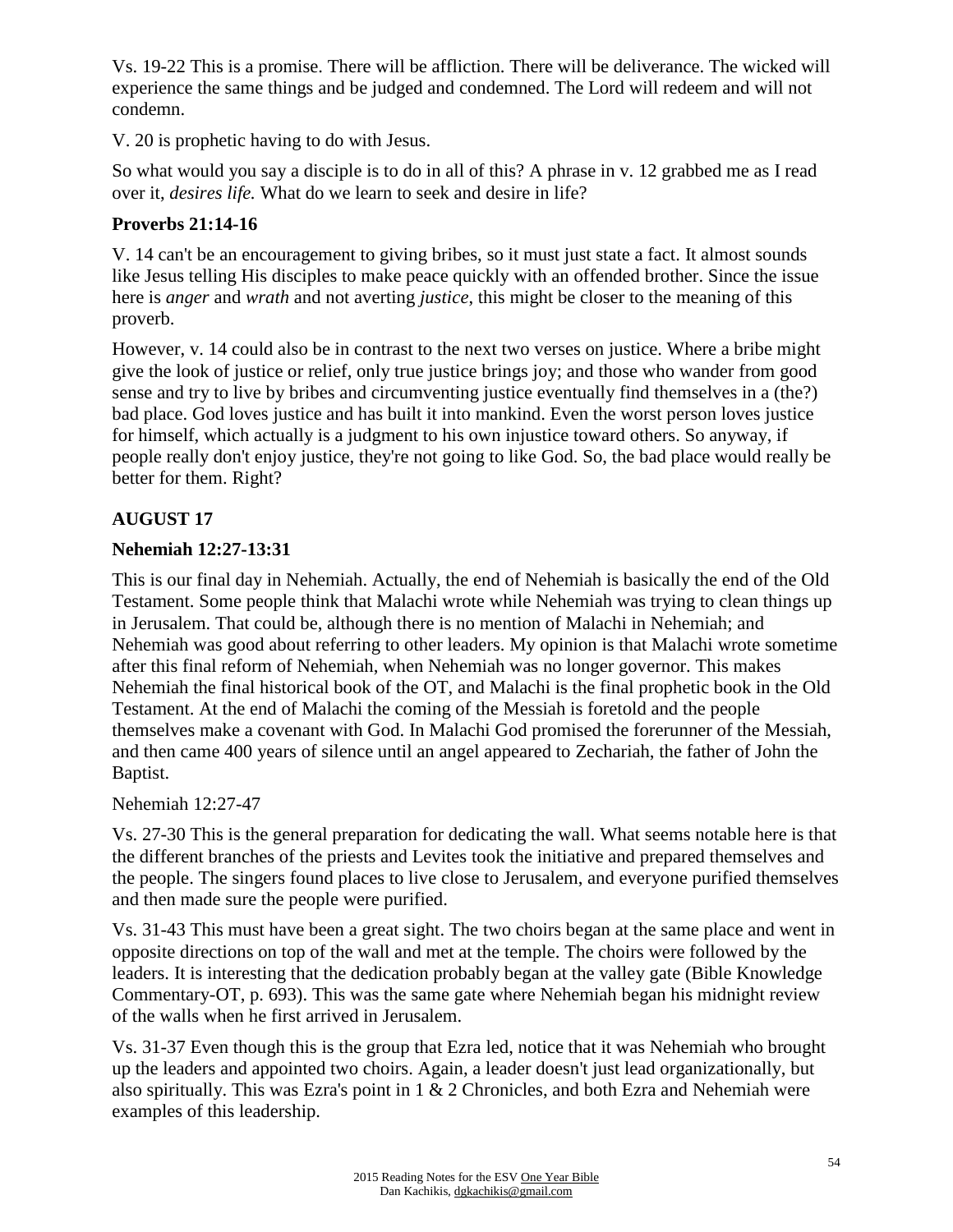Vs. 38-43 It is interesting here that the priests and Levites led the second choir. Nehemiah and the leaders hung back. Nehemiah didn't assume he had the right to lead where only the priest and Levities could function.

I can't exactly visualize this, but both groups met at the temple; and then the celebration and dedication took place with sacrifices, thanks, and a lot of joy.

Vs. 44-47 Again, for the priests and Levites to lead the people, the leaders needed to insure the tithes were given and collected.

Notice the interesting remark of v. 47. During the days of Zerubbabel and during the days Nehemiah was governor, everything was being obeyed. This shows the devotion and courage of these men. It also shows how rare these men were. Immediately after both of these men disappeared, everything began to decay. No one knows all of what Nehemiah did in those twelve years he was governor. The wall only took 52 days. There was a lot involved in making the nation healthy and spiritually viable. These must have been good years. For God to have supplied a man like Nehemiah was a sign of His grace and blessing on His people.

#### Nehemiah 13

Nehemiah had left Jerusalem, and we have no clue of how long that was. *On that day,* refers to a day after Nehemiah's return, on which he began to correct what had gone wrong. During the time of his absence, maybe 2-5 years (who knows), Ezra must have died. When we see what happened, it could only have happened if Ezra wasn't there. This portion in Nehemiah is a reminder of the importance of raising up leaders, not just position holders. Beyond leadership, it is important to find people with a burning passion for God.

V. 1 Nehemiah must have returned for a period of time as governor. To me, it looks like he already knew before he arrived that there were problems. Verse 4 shows you that the time reference, *On that day,* occurred after his return. Notice that Nehemiah began with the reading of the Word, just getting the Word out to the people. This is also a sign that Ezra wasn't there. In 1 Timothy, as Timothy was sent back to Ephesus to repair what had happened there, Paul told him in 1 Timothy 4:13, *Until I come, devote yourself to the public reading of Scripture, to exhortation, to teaching.* Getting the people in the Word is the beginning of drawing close to the Lord and restoring order and peace.

Vs. 1-3 They apparently had let "tolerance" go too far. The Word brought them back. As we'll see in a few verses, there is a reason that Ammonites and Moabites are mentioned.

Vs. 4-9 It's hard to understand how this could have happened. You can imagine that Nehemiah was entering one area of conflict after the next. The chambers were built onto the temple and held the food and resources for worship. They were also used to store the money and food used to pay the priests and Levities.

Vs. 10-13 The Levites had scattered because they could no longer be fed. This meant, too, that the temple worship had diminished. Notice that Nehemiah held the political leaders accountable for letting this fall. If devotion to God is not in the heart of the leadership, it will not be followed by the people.

V. 14 This sounds like a man under stress, working desperately.

Vs. 15-22 So, what was the purpose of the Sabbath? It was to remember the covenant God had made with Israel. It was to rest knowing that God would take care of them. The people lost this focus. It is amazing how we let our physical needs control us. That seems silly to say, because if we don't meet our physical needs, we die. But even though Jesus didn't tell His disciples to keep the Sabbath, He did tell them not to be anxious about their lives and to seek His kingdom first.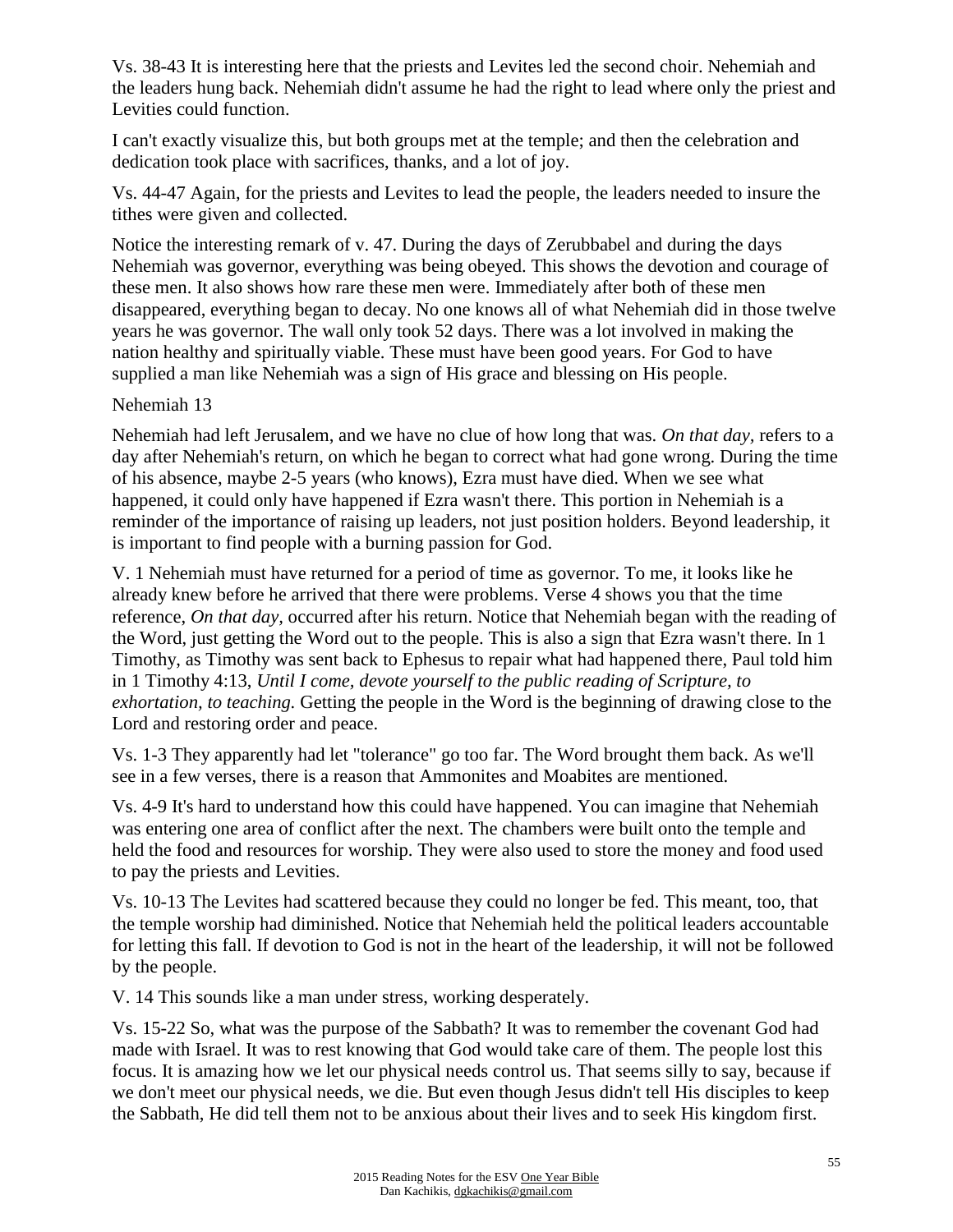Dependence on God is foreign to the body of death. Preoccupation with our needs destroys spiritual perception. These people were what Paul called, "men of the flesh."

Notice that Nehemiah had to resort to force to make this work. The reason for the force was that he feared God, knowing that if the people disregarded the Sabbath, God would again remove them from their land.

V. 22 Another cry to the Lord.

Vs. 23-27 This again. You wonder what happened that this intermarrying with pagan women wasn't stopped by the leaders. It's interesting to see what Nehemiah says about Solomon. As with Solomon, these women didn't give up their gods, they just added Yahweh to their list of gods to worship. They were still worshiping idols.

V. 28 This is what destroyed the influence of the priests and infected the people.

V. 29 Nehemiah was probably praying at all times, as he walked, while he knelt, and as he was on his face crying out to God for his people.

Vs. 30-31 Every generation needs leaders who are passionate in their love for God as they follow Christ in this lost world. Spiritual truth is just as real as gravity or the circulation of blood in the body. Violation of spiritual truth is just as deadly as jumping off a building or cutting an artery. There are many abilities and skills that can be taught and transferred; but passionate discipleship, loving Christ, risking all for His mission, perceiving life spiritually, is caught, not taught. This is why we are in the Word, in the harvest, making disciples, who make disciples. Nehemiah is a great example of a disciple. Our job now with our amazing advantages (the Word and the Spirit) is to make disciples, who will passionately make disciples, who make disciples.

#### **1 Corinthians 11:3-16**

Welcome to some great theology and murky waters. This part of chapter 11 is one of those dark little closets in the letter (and Bible) that people prefer to keep closed. You may as well read the first two verses along with these.

First, some introduction into this particular issue. This was a very Jewish church. The women had never participated in synagogue worship. It had been a man's club. The church was something different; and women suddenly had a lot of liberty and privilege, in spite of what their husbands might have preferred. But you know, if God gives your wife a prophet's gift (like Philip's daughters in Acts 21:9), what are you going to do? Just like we've seen in some of the other issues in Corinth, when certain people came to the liberty of knowing Christ, they took it way too far. That will be the case here and also at the end of chapter 14 regarding the role of women in the church. Both of the issues raised in this chapter were things done in public worship. In fact, public worship will be the stage for most of chapters 11-14.

V. 3 These roles are solid biblical teaching. Paul says this also in Ephesians 5:22-23.

Vs. 4-5 Notice that the use of prophecy identifies this as being public. Paul talks about how prophets were supposed to take part in the public service in chapter 14.

What you can say definitely here is that a man was not to pray publicly or prophesy with his head covered, and a married woman was not to pray or prophesy publicly with her head uncovered. Even though the Greek word for "woman" is used here, she is a wife because she would be dishonoring "her head" or husband. This means positively, that women were allowed to participate in the public service, as prophets, and it didn't violate what Paul taught elsewhere about women not teaching or having authority over men.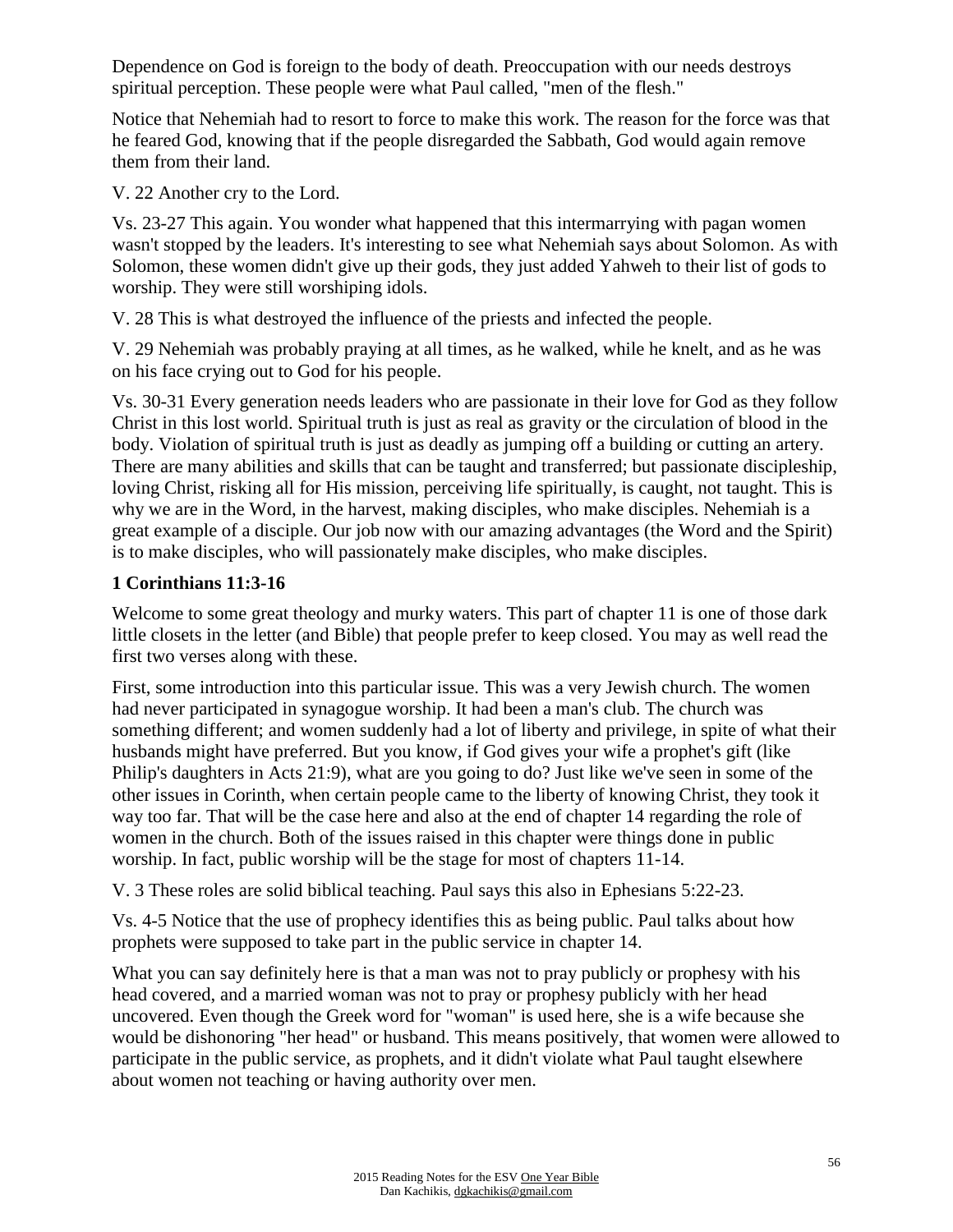V. 6 This shame would not only have been on the wife, but also on the husband, perhaps suggesting she had been punished for some crime like adultery. Spiritually speaking, Paul is saying she's doing the same thing by not wearing a veil; she is shaming her husband.

Vs. 7-10 So, we have some pretty great and mind-blowing teaching here and it is not oriented to culture, but to God's created order. Whatever Paul and the Spirit are saying here, it is still in force. We're just not sure what it all means in terms of how it plays out visually in every culture, yet the truth of this teaching is unshakable.

Apparently some Corinthian women who participated in worship over-reacted to their freedom by showing a lack of respect and submission to their husbands. Put another way, they finally had the opportunity to show their stuff and that their husbands were not at their level. In a sense, that is probably what Eve felt between the time her eyes were opened and Adam sinned. She was superior to him and that is reflected in God's curse on her. Anyway, whatever the cause, what the women were doing in Corinth was obvious and it was wrong. The thinking is that in that culture, a married woman wore a head covering to show she was under the authority of her husband. When they became Christians, some of these women burned their head coverings. The Spirit is saying that when women participate in worship in praying and prophesying, they still need to show that they are under the authority of their husbands. It could be that the veil was a symbol of submission in that culture and in another culture there might be another symbol. That is stretching it a little. The problem is that a man was not to cover his head at all while praying publicly and that seems universal.

Vs. 11-12 These verses do not "neutralize" what is going on here. They are saying that there is an equality and interdependence before God for both men and women. So, there is no arrogance to be shown by men or disrespect from women. The order of v. 3 still stands.

Vs. 13-15 Getting murkier. This is not an argument away from a veil or saying that long hair takes the place of a veil. This illustration actually intensifies the idea of a woman wearing a head covering. This is simply an example from nature that God knew would probably get certain people mad. Did you realize that God thinks that if men have long hair it is degrading to them? Was that just cultural for that time? I don't know. I do know that all the pictures we have of Jesus show Him with long hair, and Paul probably had seen Jesus and wouldn't have said this if Jesus really had long hair. And then, what about women with short hair? O Weh!

V. 16 This is not an escape clause. Paul meant that what he taught here is what he taught everywhere.

Right now, some people reading this probably need the spiritual version of the Heimlich maneuver.

So, if you're discussing this as a group, try to get some things in order. First, write down everything that is clear from this passage. Then write down your questions. It is worth thinking about what the Spirit says about men and women. There is very good theology and teaching in this section. Men should concentrate on what it says about men. Women should focus on what it says about women. All of this should be kept in the context that we have been saved to be disciples on earth during this time, to live for Christ and to follow Him in the harvest. This life is not about us having rights or treasure on earth.

These verses and the simple meaning of them have led some theologians to ask their wives to wear a head covering during worship services. Yet, if a wife cannot participate publicly (and in most churches, for worship, only a few people do anything public) this is a moot point. Most worship services in the western world do not allow this kind of participation anyway. Ironically, the churches in which women wear veils do not allow them to speak at all, taking away the need for a veil.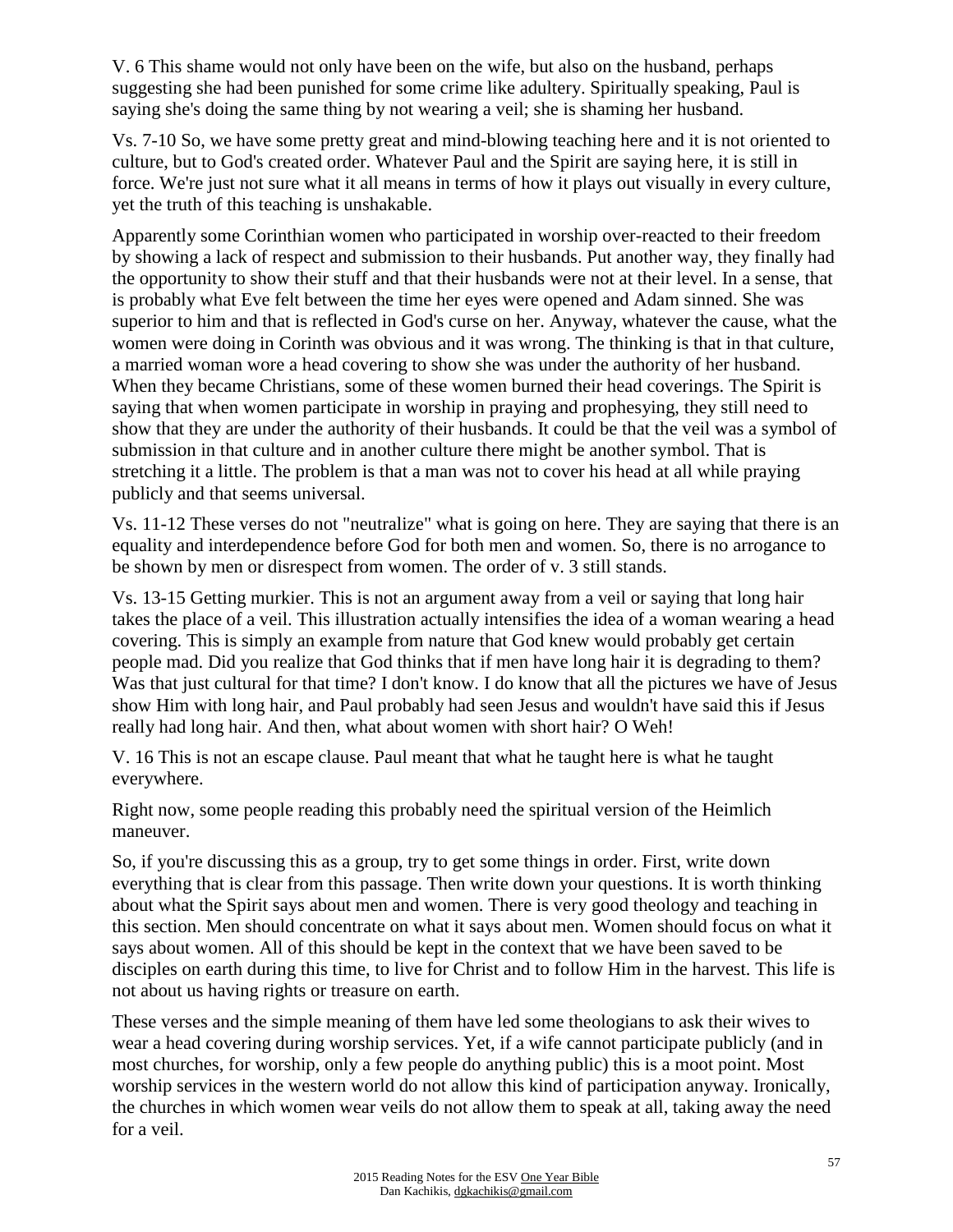It could be that this would be necessary in a home group, but even there, there is nothing in most home Bible studies that looks like what Paul outlines in chapter 14. So really, culturally for us, it might be a total non-issue. For some people who choose to ignore thinking about these verses, knowing that most churches in the world do not have their women wear veils (and everything appears fine), seems to get them off the hook. One thing still challenges me on these verses. The children of Israel never kept the Sabbatical year and from Joshua to Nehemiah, they never kept the Feast of Booths, making people live in little houses made of branches. Why? Was it because these things were so impractical? I mean, what would the neighbors think? And besides, everything was fine. Right? Wrong.

### **Psalm 35:1-16**

When we read of David running from Saul all of those years, we don't have any sense for the lies and rumors that were spread throughout Israel about David. If we look at our media today we can get an idea. For ten years Saul and his government had to justify their hatred for the boy whom Samuel had anointed king and who had delivered Israel by killing Goliath.

As you read this, notice all the uses of *let***.** Also, since there is a parallel between David's experience and the suffering of Jesus, you can see some of what Jesus must have felt in these verses. And you think of Paul too, *that I may… share His sufferings, becoming like Him in His death.* Paul was despised even by people in churches that he planted, like the church in Corinth.

Vs. 1-3 This is David's cry for the Lord to come to his rescue. David needed comfort and assurance.

Vs. 4-6 David didn't just want justice; he wanted it to be apparent to all that *the angel of the Lord* was contending for him.

Vs. 7-8 Notice that David is asking for them to be judged as they had planned and sought to harm David.

Vs. 9-10 David already knew this to be true, but there is something about seeing it happen that brings relief and confidence and resolution. Notice the impact of v. 9. Is that "Christian?"

Vs. 11-14 When David lived in Saul's palace, married to his daughter, David knew many people and thought they were his friends. Once Saul planned to kill David, to stay in Saul's favor - you had to betray David.

Vs. 15-16 This is the depth of the betrayal David felt. We'll see tomorrow as we finish this psalm, that Jesus felt that same kind of betrayal. These two verses would have been true of Jesus as He hung on the cross.

#### **Proverbs 21:17-18**

V. 17 seems clear enough. For us as disciples, the challenge is to look at ourselves in terms of culture and what we expect as "normal" to our lives. I'm still challenged by what Jesus told His disciples about the seed cast among thorns. Luke 8:14 *- And as for what fell among the thorns, they are those who hear, but as they go on their way they are choked by the cares and riches and pleasures of life, and their fruit does not mature.*

V. 18 A suggestion here is that the wicked and the traitor afflict the righteous and the upright, but when justice is finally passed on them, the righteous are set free or vindicated by that judgment. Notice the "release" of v. 9 in Psalm 35 above. When the wicked are punished, the righteous feel the freedom.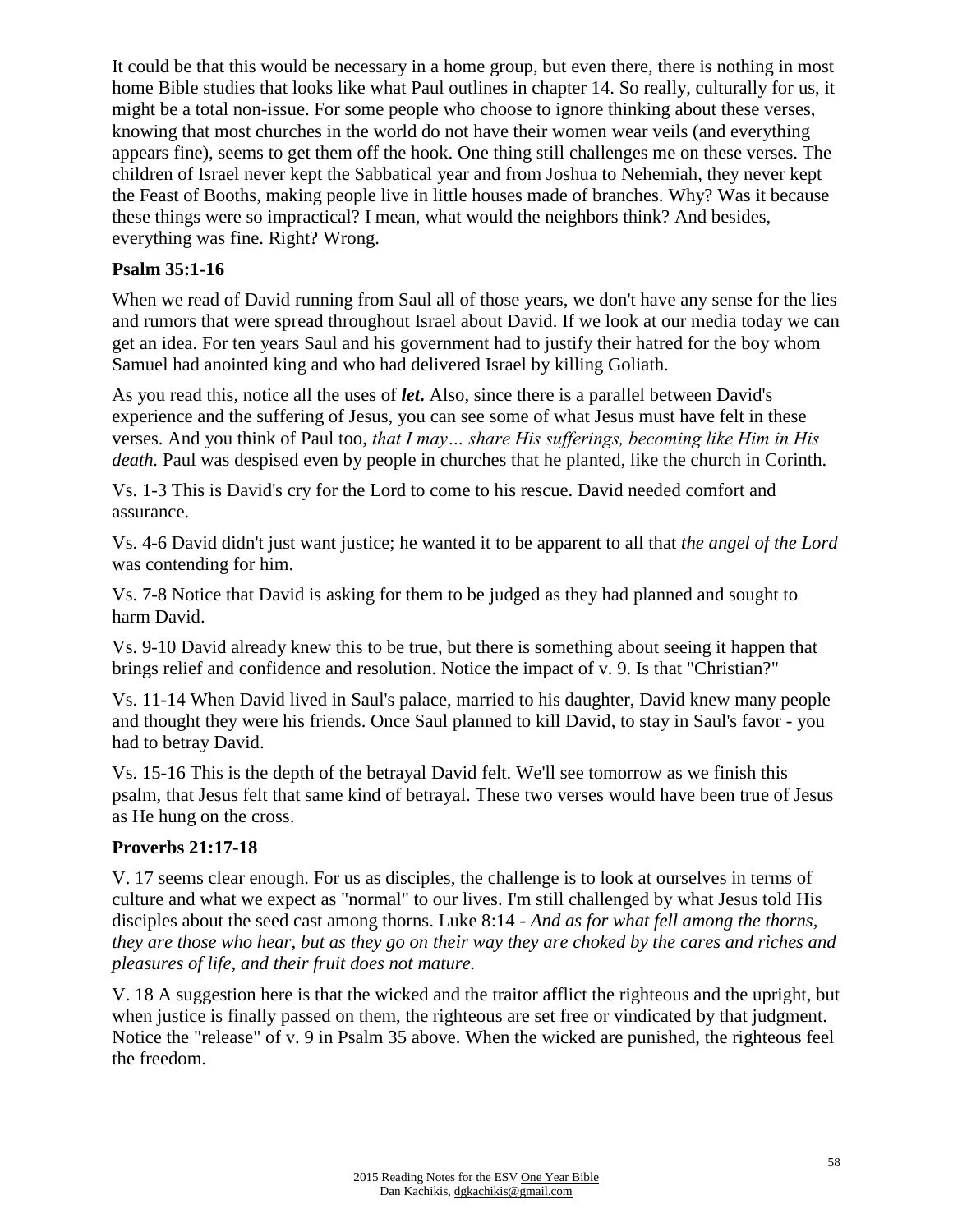## **AUGUST 18**

You are beginning another book of the Bible. Time to celebrate! Esther is the second of two books that highlights the events in the lives of a godly woman whom the Lord used in His plan of redemption.

#### **Esther 1-3**

Chronologically, the events of Esther happen between chapters 6 and 7 of Ezra. There is a 57 year gap between the finishing of the temple and the coming of Ezra. In the world, a Persian king named Darius I (not Darius the Mede of Daniel) allowed the Jews to finish the temple and then went off to try to become a part of the European Union by conquering Greece. The Greeks killed Darius I at Marathon near Athens, and Persia made his son Xerxes (Ahasuerus) king. Xerxes wanted revenge, so he wined and dined all of Persia to sign up to fight against those "handkerchief dancers." That is where we begin Esther. Tradition says Xerxes went to Greece with 2 million men and returned with about 5,000. Apparently, the Greeks were in a generous mood. The famous battle with the 300 Spartans is part of that history. That war took place between chapter 1 and chapter 2 of Esther.

Regarding the book of Esther: I recommend taking it at face value. Some people read in disobedience on the part of the Jews, since they hadn't returned to Jerusalem; but it should be noted that Ezra hadn't returned yet, and I don't want to call him disobedient. Also, some people see grave immorality in Xerxes' request to have Vashti show her beauty. I don't see that. Actually her behavior might have had more to do with her repulsion of Xerxes' drunkenness and lack of character. Just read the book for yourself and get your own opinions.

The book of Esther is very unusual in that it is the only book of the Bible where God is not mentioned. In that sense, it is a test of the faith of the people to understand the unseen hand of God working on their behalf. In education there is a thing called a "close test" to test the reading comprehension of students. A page of text is given and certain are left out. A student should be \_\_\_\_\_ to figure out what those \_\_\_\_\_\_ are from the context. The same is true in Esther. Since Esther is in the Bible, the people apparently saw God in the events.

One more thing: the events of Esther and the hatred toward the Jews is easier to understand if you know the first six chapters of Daniel. The Jews had favored people status in the Babylonian Empire. This protected them racially and religiously. That made a lot of people jealous of the Jews. When Persia inherited the Jews by conquering Babylon, it happened again; and, boom, the Jews were suddenly a favored people with rights that no other peoples in Persia had. Now in Esther, it will happen again. Particularly now, it was crucial that God did at this time, what He had done over the last hundred years to protect His people. The decrees at the end of Esther enabled the Jews to survive and continue that very special status, worshiping their God only. It is because of these events that Ezra was commissioned to teach the returned remnant the law, and Nehemiah was able to come to Israel and rebuild Jerusalem.

"The Three Returns from Exile" and "Chronology of the Postexilic Period" will also be helpful as you read Esther.

#### Esther 1

Vs. 1-12 Notice that the time reference says this took place in the third year of Ahasuerus' (Xerxes') reign. Since the book of Esther is not about world history, it doesn't say what the party was for. The point isn't even to tell us why Vashti refused, but now we know why the king was mad. Given the event, it is Xerxes' pride that was hurt. He appears to have been a petty, childish hedonist. He lost face before all of his leaders and kingdom and now this would be news. Xerxes already had plenty of wives, with more to follow. Vashti was only national "bling" for the king.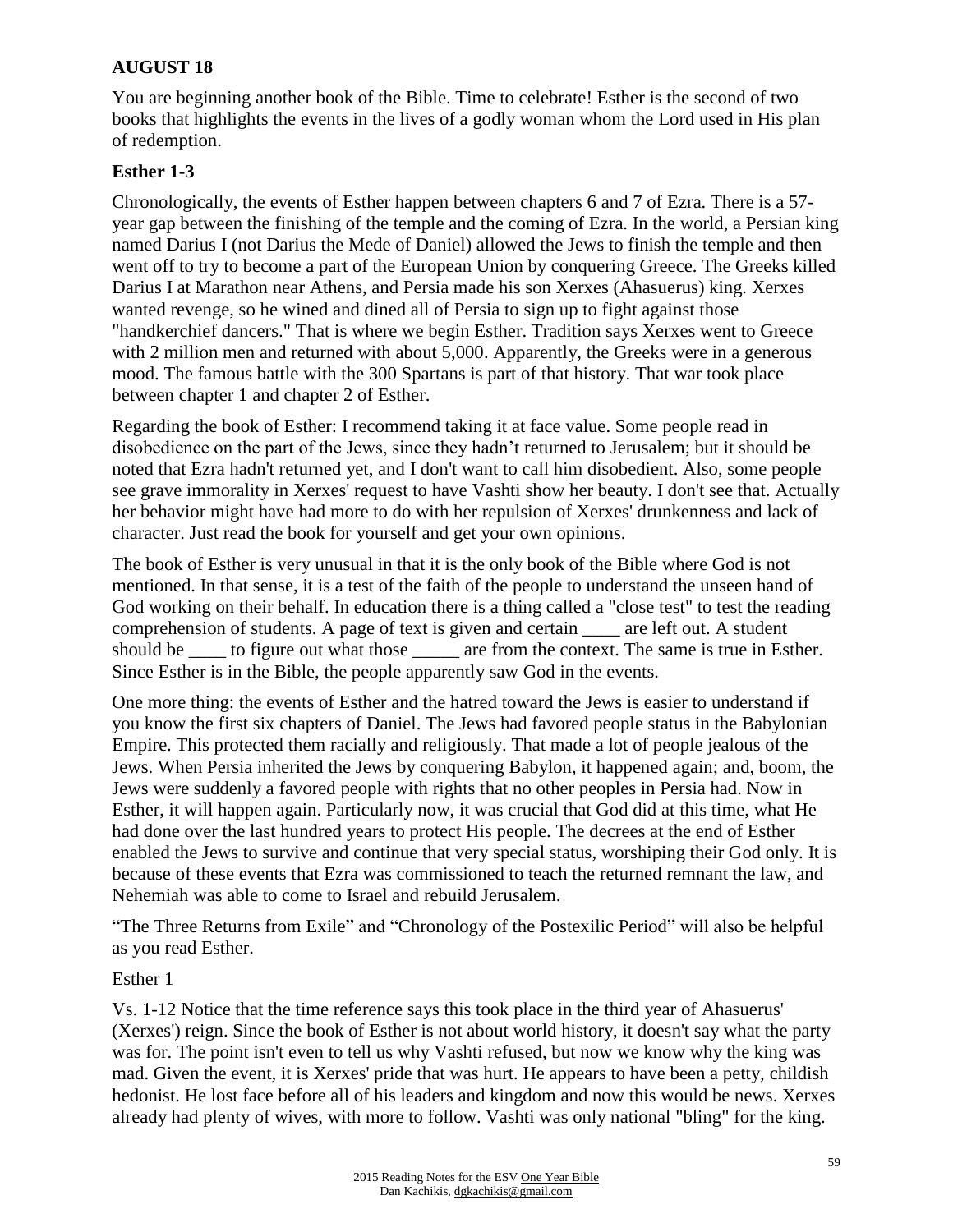Notice that the seven-day feast was after the 180 days of showing the royal glory. It was on the final day of the feast when the fiasco with Vashti occurred. The drunkenness surrounding this event is probably what the women were mad about.

Vs. 13-22 This judgment and edict would have taken place before Xerxes went out to face the Greeks. It was the height of his pride. He wouldn't return so proud.

Vs. 19-20 Notice that Vashti remained a wife, but was never to see the king again. It is thought that Vashti was the mother of Artaxerxes, the next king.

V. 22 Thankfully, the respect of men in the Persian Empire was saved!

Esther 2

Vs. 1-4 Xerxes came back a defeated man. He had wives, but no queen. There was no special relationship between him and his queen, as we'll see later; but for ceremony and national appearance, Persia needed one. Persia was now shamed in the face of all nations because of those skirted gyro-chompers.

This was more than a contest to be queen. Each of the girls selected would become his wife. I don't know if there was anything official before the wedding night, but the wedding night sealed the deal. In this sense, all of the girls "won." They became a wife of Xerxes, king of Persia and whatever privileges and benefits that entailed for them and their families. It would have meant money for the family giving up the daughter. It wasn't "losing" not to be queen. And since this was marriage, becoming a part of the king's harem wasn't "immorality" as we understand it, except maybe in its sheer magnitude and excess.

Vs. 5-11 This is where the plot thickens and you begin seeing (or not seeing) the working of the Lord. Again, some of this looks familiar, if you know Daniel (which took place in captivity about 100 years earlier).

V. 5 Mordecai has a Babylonian name, suggesting, in spite of his brief genealogy, he was born in Babylon.

V. 8 Esther was *gathered* up with the other young women, meaning it was not Mordecai's doing.

V. 9 Hmmm. Sounds like Daniel chapter 1 (or the story of Joseph, if you can remember back that far). Receiving favor from others was one of the ways the Lord put Joseph and Daniel in key positions.

V. 10 I think this was because of the animosity toward the Jews.

Vs. 12-18 I'm sure you're seeing God's hand in all of this.

Vs. 12-14 This was the preparation. I can't imagine that this took a year, but then I hate having to do more than brush my hair before I go out the door. What would six months of oil of myrrh treatment look like?

Vs. 15-18 Esther won! What a surprise.

V. 16 Did you notice the hidden time reference here? Esther became queen in the 10th month of Xerxes' 7th year. Since Esther had a year of preparation, it would mean that the search for a queen probably occurred in his 6th year. So now, four years have gone by since chapter 1.

Vs. 19-23 This is now after Esther was queen. I don't know why Xerxes did this again, but I don't know much about maintaining a respectable and well-ordered harem. Esther obeyed Mordecai and didn't say she was a Jew.

What a coincidence that Mordecai saved the king's life. It is equally as important that God had them overlook giving Mordecai any reward. These are good things for us to observe and keep in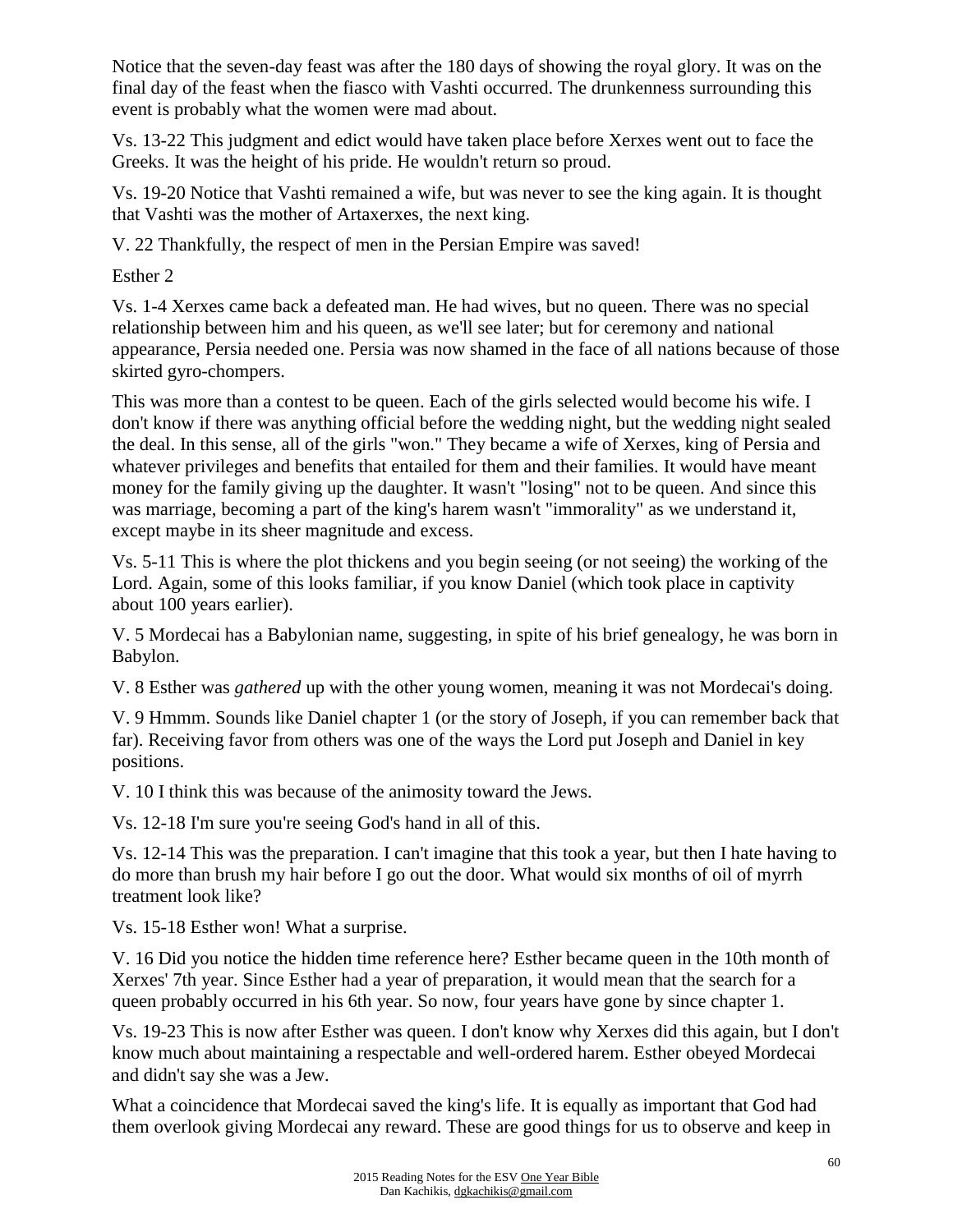mind as we see the Lord working. Sometimes He allows us to be forgotten too, but all for good reason.

Esther 3

Vs. 1-6 *After these things* gives us the idea of a passage of time. Notice again that Mordecai was *at the king's gate.* Some suggest that this means Mordecai had some minor post in government.

So, why didn't Mordecai bow? You get the idea that he was just a grumpy, nasty, hook-nosed little guy. Part of the clue here is that when asked why he didn't bow, he said *he was a Jew*. And they let him go, as if that explanation did the trick. So? I'm part Greek and part German. What does that have to do with anything? Now I'm going to crawl out on a limb here and suggest what might have been happening.

God's work in the book of Daniel gave the Jews the right to worship only their God. It became law. All other peoples in Babylon had to worship all the gods, including Nebuchadnezzar himself...but not the Jews. In fact, Nebuchadnezzar commanded that if anyone forced them to worship any God but their own, that person would be killed. Boy, did that save the Jews, but that was Babylon. This was Persia. So then, read Daniel chapter 6. A law was made compelling everyone to worship and pray to Darius the Mede. As a result of Daniel 6 another command was issued protecting the Jews which became a law of the Medes and the Persians *which cannot be revoked*. This became binding for the entire Persian Empire, protecting Jews from having to worship or pay homage to any god, or representative thereof, other than their own, under penalty of death to anyone who forced them.

So if showing homage to a person, king or otherwise, was actually thought of as paying homage to a god, and that person was a representative of that god, it would explain things. If this was the case, Mordecai's response totally answered their question. He was a Jew, and therefore, he was exempt. This would also explain why Haman couldn't just get off his horse and make Mordecai bow to him. According to Persian law, if my theory is right, it would have made Haman's act punishable by death.

Vs. 7-15 Here is another time reference. It is now the twelfth year of Xerxes. Four and a half years have gone by between the selection of Esther and this event. Notice how lucky it was that the lot was cast and gave the Jews a year to get ready.

V. 8 Haman mentioned that the Jews did not keep the king's laws. This was because of edicts issued by Darius the Mede and by Cyrus. See Daniel 6.

V. 9 Haman must have been extremely wealthy. This might be why King Ahasuerus was so taken up with him. A talent weighed 75 pounds. That was tons of silver. It is interesting to think that a man of this wealth and position was shaken, because one little guy wouldn't recognize him.

V. 15 After planning to kill the Jews and then having to send word throughout the entire empire, I'll bet they were beat. There is nothing like being able to kick back after a hard day's work. So what do you gather about the character of this king?

We have seen before, and it will be true of the first six chapters of Daniel, that disaster often precedes blessing. By now we should understand that this is also true of us in the harvest. The Father prunes vines that bear fruit. God often uses problems to bring us to our knees and do things that we never would have imagined possible.

# **1 Corinthians 11:17-34**

Vs. 17-19 These are the divisions Paul mentioned in chapter 1. Basically, chapters 11-14 have something to do with their public meetings.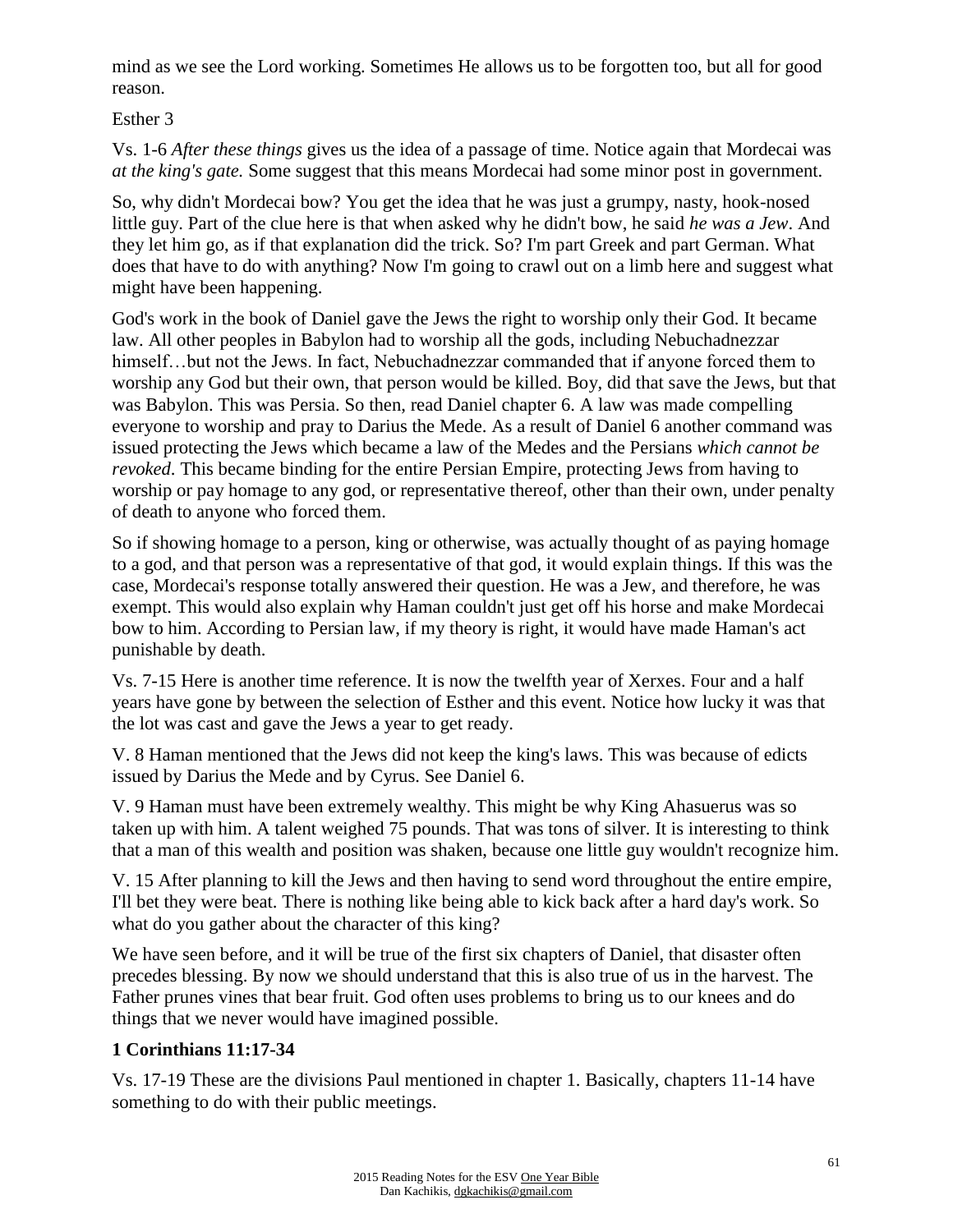Vs. 20-34 Apparently, this church celebrated communion as a part of a larger meal, sort of like what took place at the Passover where Jesus introduced communion. Jesus *took the cup, after supper.* So, they apparently had supper first, and then celebrated communion. What was happening in Corinth was a mess.

V. 23 Paul received these instructions personally from Jesus Himself. Communion must be an important remembrance, if Jesus made sure He passed it on to Paul personally.

Vs. 27-32 Notice that this warning is aimed at believers, not unbelievers. The sin is a serious sin for someone who knows better and desecrates the body and blood of the Lord anyway. Many, if not most, of the people in the world who take communion on any given Sunday are probably unbelievers, doing it out of sheer ignorance. I think the prohibition and the penalty is for those who know better and are partaking in sin. Of course, anyone who intentionally would think to mock communion, even in ignorance, would be in danger too.

V. 30 I'm glad God doesn't do this today, or does He?

V. 31 A person is called to self-examination before the Lord, before they participate.

V. 32 This is God chastening His children. According to Romans 8, we cannot be condemned. God keeps His children from imitating the world in their utter disdain for Him by keeping us humble, in affliction if necessary.

Vs. 33-34 The abuse of the Lord's Supper was one of the issues that they wrote to Paul about to gain some clarity. Paul addressed key issues, but apparently there were other, less important, questions that he would choose to address later.

## **Psalm 35:17-28**

In one sense, when you read all of what David asks for, he is only asking God to be true to His character and to do what He has spoken in the Word. In a video/song I found for Psalm 25, there is a line that has stuck with me: "It is your reputation that makes me outrageously brave." I think this is what David means here. David knows that God will show justice and save him, and I guess he's asking God to do it sooner than later.

Vs. 17-18 I don't think David was bargaining with God, but he definitely wanted some help quickly. Praising God publicly was one of David's constant refrains.

Vs. 19-21 These are all the things David feared would come upon him if God didn't help. David's enemies didn't think God would help David. And David feared he would be shamed for having waited on the Lord.

Vs. 22-25 God had seen all of this and David knew it. David cried for vindication. I don't think it was vindication of his righteousness or innocence, as much as it was vindication of his faith in the Lord. Verse 25 seems to emphasize their arrogance and their confidence in putting David to shame.

V. 26 This is another way of saying, "Let what they have planned for me happen to them."

Vs. 27-28 David knew, in faith, that God would come through. David knew he would be telling of God's *righteousness* and praising His name. Through David, others would have the courage to wait for the Lord. We need that same kind of faith and assurance as we wait on the Lord, following Him in the harvest.

## **Proverbs 21:19-20**

It seems like both of these verses have to do with "control" issues. Or really, maybe both of them have to do with fully appreciating the blessing and love of God.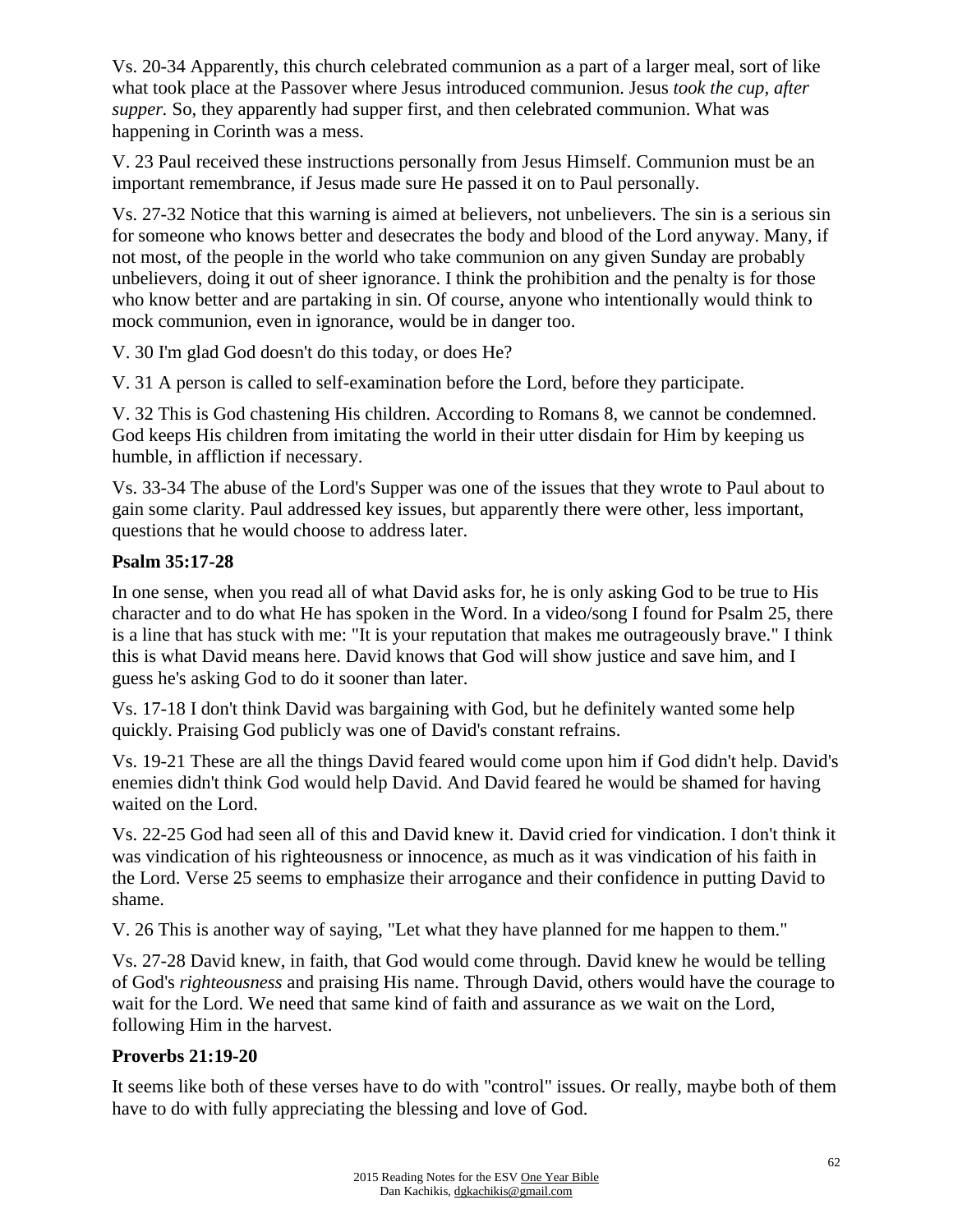## **AUGUST 19**

#### **Esther 4-7**

In thinking about the purpose of the book of Esther, there is not only the obvious message of God sovereignly saving His people, but there is the hidden message. The hidden message is represented in the fact that the words, "God" and "pray," and other indications of God's presence are not mentioned. Can God be present when He is not seen? Can a book telling of God's working exclude the mention of Him? Those who are seeking God will find Him. The book of Esther is a spiritual eye test.

Matthew 13:13-15 *This is why I speak to them in parables, because seeing they do not see, and hearing they do not hear, nor do they understand.* <sup>14</sup>*Indeed, in their case the prophecy of Isaiah is fulfilled that says: `You will indeed hear but never understand, and you will indeed see but never perceive.* <sup>15</sup>*For this people's heart has grown dull, and with their ears they can barely hear, and their eyes they have closed, lest they should see with their eyes and hear with their ears and understand with their heart and turn, and I would heal them.'*

#### Esther 4

Vs. 1-3 The response of the Jews was immediate. Mordecai risked his life by coming as a mourner to the king's gate. Notice that there was fasting and weeping and sackcloth and ashes, but nowhere in Esther does it *say* that anyone prayed. Obviously they prayed.

Vs. 4-9 Apparently Esther and others didn't know what had happened. Mordecai refused to be comforted and suggested what Esther should do. It is interesting that Mordecai came with documentation to prove his claim.

Vs. 10-11 We imagine that a king and queen would be close. Xerxes had an enormous harem of attractive and exciting women. Now that he had a queen that any kingdom would be proud of, he could go back to business as usual. Of course, he would see Esther more often than the other wives because of official events. The fact that he hadn't seen Esther for a month signifies a very official and superficial relationship. If I didn't see my wife for a month, I'd be a wreck.

Esther's sense of security was shaken by Xerxes' character and behavior, and now there was an emergency. She was afraid, and it probably wasn't a common occurrence for a woman to approach the throne. I wonder if she thought he had found out she was a Jew?

Vs. 12-14 If you needed key verses for Esther, these might do. If you agree, why do you think these are good verses? What do you see in these verses that speak to you in your life and circumstances?

As disciples we are taught to live in the harvest, following and abiding in Christ. We never know where the Lord is leading us, or for what He might be preparing us. It is our perspective of living with Him daily and following Him that gives us the courage and presence of mind to understand how to respond to the situations He brings before us. Esther was shocked, but we'll see that she understood and recovered her calm.

Vs. 15-17 This shows that Esther and the other Jews were spiritually minded. By fasting they were appealing to God for help.

Esther 5

Vs. 1-3 I have to admit that when I read this, I really think the entire description shows the king was immensely caught up in his own ego and was a man of low character.

Vs. 4-8 Esther might have known that the king couldn't resist being honored. That Esther didn't give her request at the first feast might have been to show that she was sincere. This might have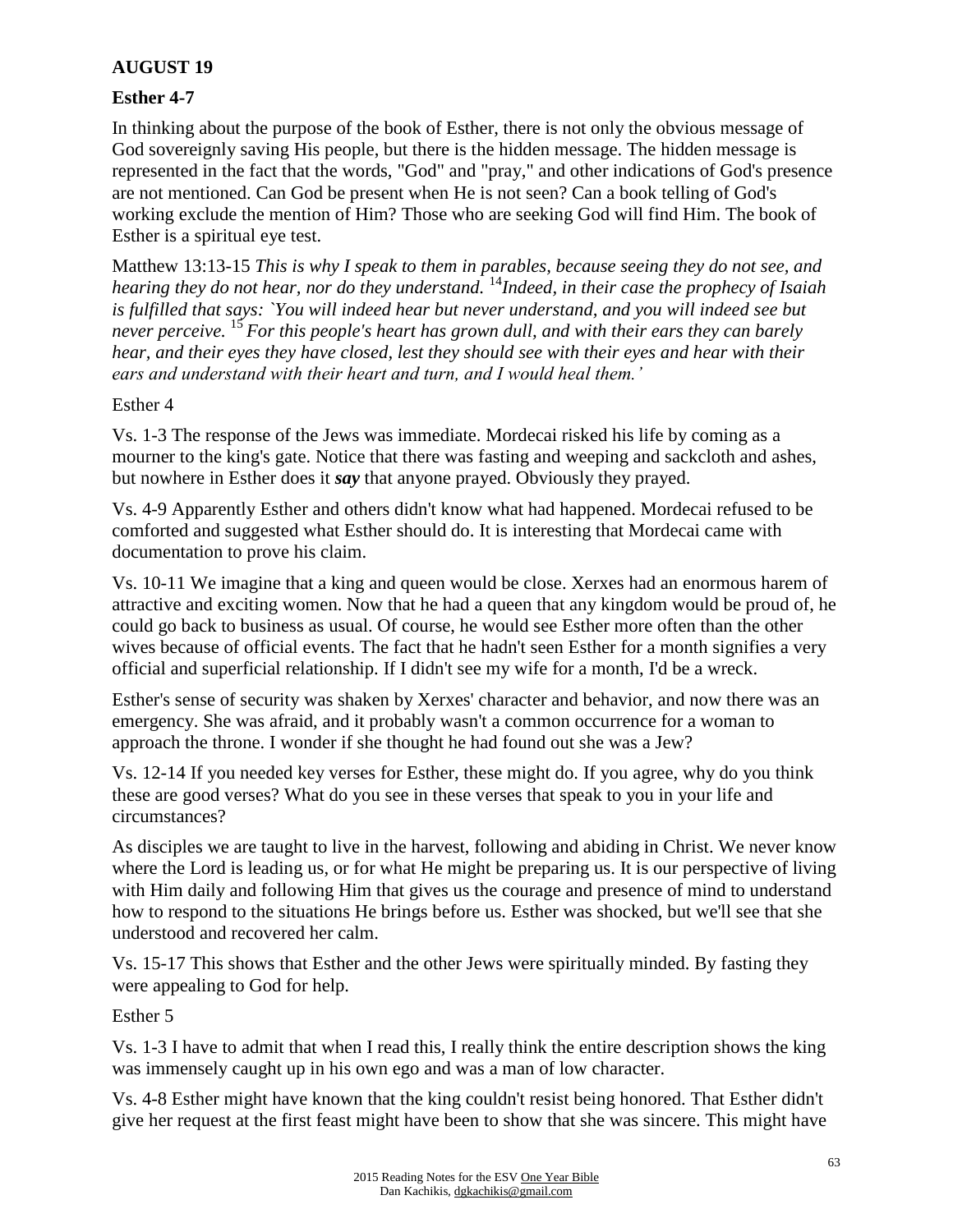been a Persian custom we don't have insight into. It certainly was a "God thing" that things happened this way.

Vs. 9-14 In the whole scheme of God's working, this just looks like something we've seen a million times before. Pride comes before a fall, although in this case, possibly, before a *shishkabob*. We've heard about the fall of the wicked in both Psalms and Proverbs. Now we get to see it.

V. 14 You'll see there is a note that "gallows" could also be "stake." It could be either. Once you begin reading Daniel, you'll see that this threat must have been a popular punishment in both the Babylonian and Persian Empires. *Also I make a decree that if anyone alters this edict, a beam shall be pulled out of his house, and he shall be impaled on it, and his house shall be made a dunghill*. (Ezra 6:11)

Just like Nebuchadnezzar heated up the oven seven times hotter than normal to make an example of anyone who defied him, Haman must have had a tree brought out of the forest to use as a gallows or impaling beam to make the point that no one dare oppose him. Just as a note: In Germany for their May fest, the industrious Germans bring a 70+ foot tree out of the forest, trimming off all the branches but the very top. I've seen a group of men raise it and put it in place without a crane, although they did have one standing by. Not that everyone can do what the Germans do, but the Germans could have had the tree cut and in place in a day if necessary.

#### Esther 6

Vs. 1-3 What I've learned from this verse is that if I can't sleep, the Lord must want me up to pray. What can you say? What a funny "coincidence" that this should happen on this very night.

One thing to note here is while we all love it when God does stuff like this, He is equally at work and present when He doesn't let stuff like this happen. Maturity in following in the harvest accepts God's presence both when the sun shines and when the storms rage.

Vs. 4-9 Now it's morning and what funny timing. God's judgment on the prideful and arrogant is not only just, but it shows that He has a sense of humor.

Vs. 10-11 Notice that the king knew that Mordecai was a Jew. Did the king not realize that the people he would be letting Haman exterminate were Jews? Re-read chapter 3. It looks like the king could have been oblivious to who the people were since he never proofread the final edict. Haman wrote it and sealed it for the king.

God has an ironic sense of judgment. Imagine what this must have felt like for Haman. Imagine the shock for Mordecai. Imagine the shock of all of those lower governmental workers who were expecting Haman to lower the boom on Mordecai.

Vs. 12-13 How comforting to have your wife and friends, who just suggested you punish Mordecai by hanging, tell you that he is about to be your downfall.

V. 14 And before Haman could collect his thoughts, he himself was collected.

Esther 7:1-10

Vs. 1-2 It must have been after all the food was served and the wine was being drunk, that the servants cleared out and there was time for conversation.

Vs. 3-4 It is interesting that Esther framed her request like this. Her urgent need came from the fact that total destruction was planned. I wonder if Haman was getting a bad feeling as Esther was explaining this.

Vs. 5-6 Dumb, da da dumb…in more ways than one. What a time for the king and Haman to discover that Esther was a Jew.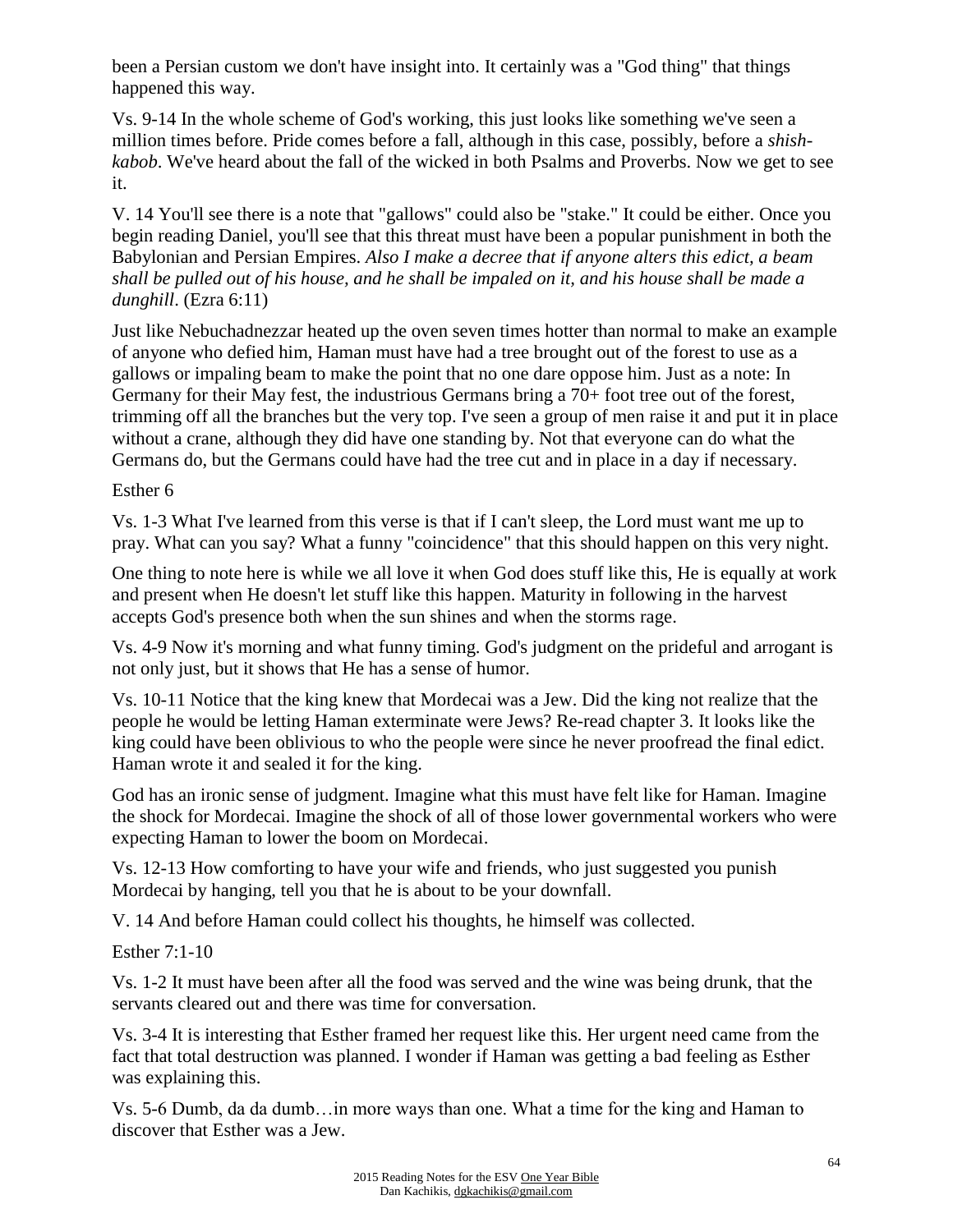Vs. 7-8 The king went out to cool off and to think through all that Haman had suggested and planned. Esther was not in danger. There were some servants and guards present. One of them just happened to have a "head bag" in his pocket.

V. 9 Again, this is ironic justice. What we don't know is if Haman was hung like a "hanging," or hung like "on a spit." It is interesting in The Psalms to see David ask the Lord to punish his foes with the kind of destruction they were trying to bring on David. Here, we see it.

## **1 Corinthians 12:1-26**

There is great teaching in chapters 12 and 13. Keep in mind that Paul is teaching this to correct a problem in the church, and he will begin to apply all of this teaching in chapter 14. These chapters are leading up to, and laying a foundation for, correcting the Corinthians' misuse of the gifts in their public services.

Vs. 1-3 So what do you have here? How can you curse Jesus without knowing it, thinking you were led by the Spirit? This is my take on what Paul seems to be saying.

When the Corinthians were unbelieving, regardless of the sincerity or piety of their emotions, regardless of their Jewishness, they were led by those emotions to worship idols (Rom. 2:22). They lived in a very pagan place and even on their best days, their "god feelings" still led them to mix with the ungodly culture. Emotion does not equal accurate worship. Apparently then, some of these believers under the influence of emotion were speaking in tongues; and others who knew the language were hearing them curse Jesus. In the same way, it is only by the Spirit that a person can speak in tongues and praise God. Emotion does not equal worship, even in the church. Apparently the gift of tongues was going to seed in this church, and Paul will correct this overemphasis on tongues. This will become very, very clear in chapter 14.

Vs. 4-6 What point do you think Paul is making in this section? Notice the progression in these verses and what is attributed to each member of the Trinity. Think about these because they are different. Gifts are under the authority of the Spirit. Service is under the authority of the Lord. And working, as in making things happen, is under the authority of the Father. For an interesting look at this, read John 5. The Son served as He saw the Father working. There is diversity, but it is all unified in the Trinity and under the Father.

Vs. 7-11 The gifts are all unified under the same Spirit and they are given, not as we desire, but as He wills.

Vs. 12-13 The *for* in v. 12 is the application of what Paul has just said. You can imagine that as divided as the Corinthians were around their "heroes" like Paul, and Apollos, and Peter, the gifts must have given them fits. Especially since they didn't have any choice which gifts God gave to them.

Vs. 14-20 Notice in this first example of division over gifts, pride is not the primary issue, but self pity. What do you do if you're a successful CEO, but you didn't get a gift of teaching or spiritual administration and you thought you should have? What do you do if you're good looking and think you should be a hand, but you're a toe? What if you have great opinions, but God didn't choose you to be a prophet? Since Paul addresses this first, it might have been the primary problem.

V. 18 So it wasn't evolution after all. God put all the organs where He chose. Actually I think it's pretty cool that we don't sit on our brains.

Vs. 21-26 Now we have the example of pride. Without the heart, the mouth stops and the hand falls. Actually, the heart is pretty useless without veins. And mess up a couple of those DNA couplings and you've got major vein problems. Who is to say what gifts are unnecessary? It's interesting that in God's blessing to Nehemiah, everyone was "working properly."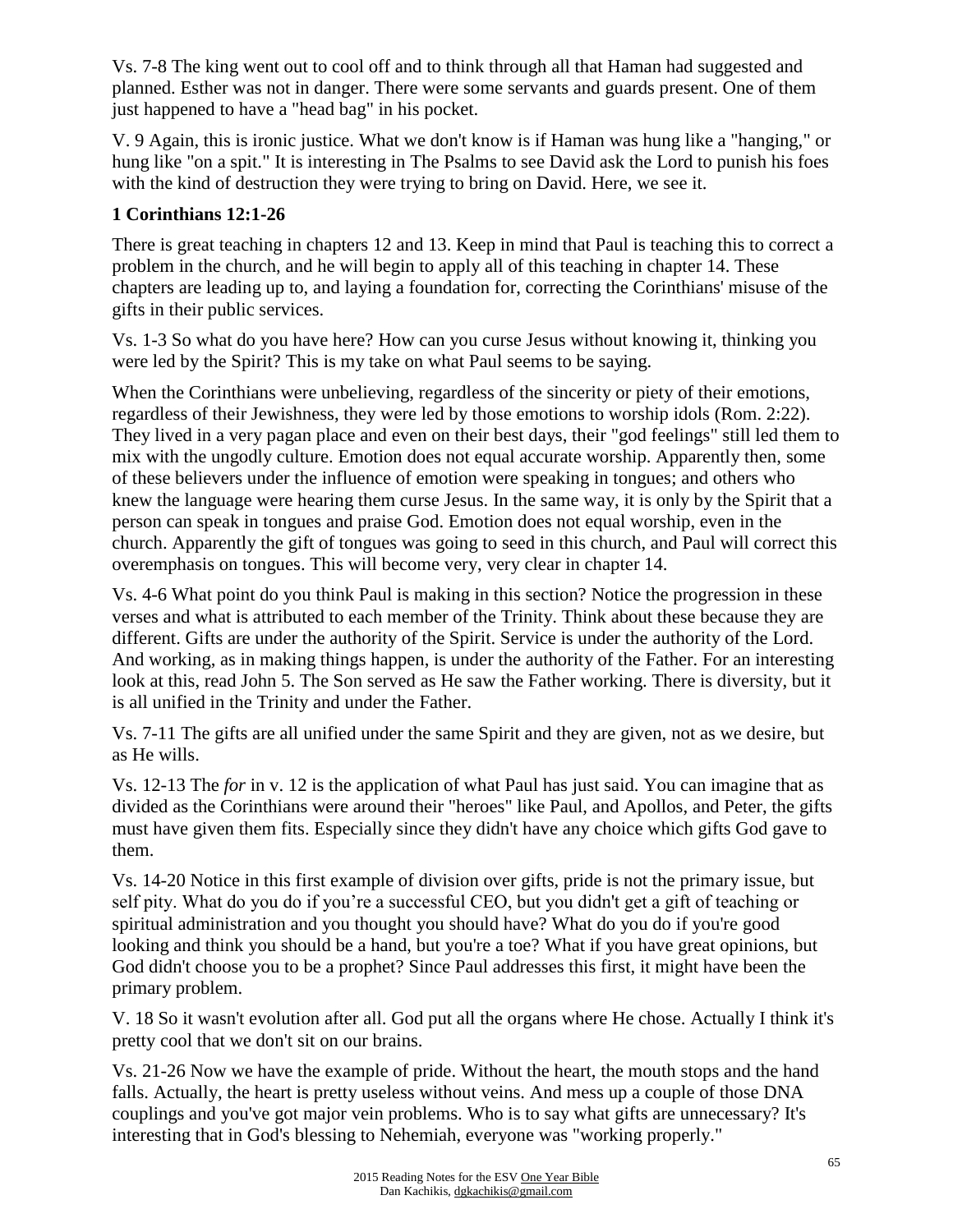Vs. 24-26 This is true of the body and of the church. We noticed in Nehemiah how important it was to have a leader, but it was just as important for everyone to work together and do their part. Both were miracles and both were provided by the Lord.

Up to now we all agree with this analogy that the Spirit and Paul have given us. But here's the question. Why are the gifts given and what is the body supposed to do? People do stuff and that makes the working of the body parts important. If the body just sits there, watching TV, who cares? What is important for us is that the body of Christ is meant to be working in the harvest. Without His purpose and passion working in us as disciples in the harvest, this teaching on gifts is all theoretical and academic, and it totally eludes us.

### **Psalm 36**

So, vs. 1-4 seem to stand together, and vs. 5-10 stand together, with vs. 11 and 12 being a plea for deliverance and justice. How would you title 1-4, and how do you think they relate or move into 5-10? What is the difference between these two men, if you want to see it like that?

Vs. 1-4 Notice that the wicked are encouraged in their evil because God appears invisible and silent. Their mindset is irrational, but by God not acting immediately and being unseen, the wicked show their hearts and validate the judgment that will come against them.

Vs. 5-6 Notice how David equated God's love, faithfulness and righteousness with the visible creation. God is never truly invisible and David also knew the character of the Lord.

Vs. 7-9 Again David mentions God's *steadfast love*. God's loyal love is what gave David *refuge*, fed him in the wilderness and revived his soul in all those long years of doubt and running.

Vs. 10-12 So David appealed to God to *continue* showing His *steadfast love* to those who knew God. Although there are other requests here, the simple prayer and confidence we have is simply the steadfast love of the Lord.

In a way it sort of reminds me of the flow of Psalm 119: I'm surrounded by troubles and enemies and rats, but I set my mind to meditate upon Your word and find my joy in You.

## **Proverbs 21:21-22**

When I saw these two proverbs together, it made me think that wisdom and righteousness are true strength. So what about *the city of the mighty* and *the stronghold*? How do the wise in Christ do this?

Notice in v. 21 that *righteousness* is internal character and that *kindness* is external, an action. Oh, and did I mention that the word translated *kindness* here is the same word translated in Psalm 36 as *steadfast love.*

*But I say to you, Love your enemies and pray for those who persecute you,* <sup>45</sup>*so that you may be sons of your Father who is in heaven. For he makes his sun rise on the evil and on the good, and sends rain on the just and on the unjust.* (Matthew 5:44-45)

*Beloved, never avenge yourselves, but leave it to the wrath of God, for it is written, "Vengeance is mine, I will repay, says the Lord."* <sup>20</sup>*To the contrary, "if your enemy is hungry, feed him; if he is thirsty, give him something to drink; for by so doing you will heap burning coals on his head."*  <sup>21</sup>*Do not be overcome by evil, but overcome evil with good.* (Romans 12:19-21)

I guess you would call that, "The Art of War," in the harvest.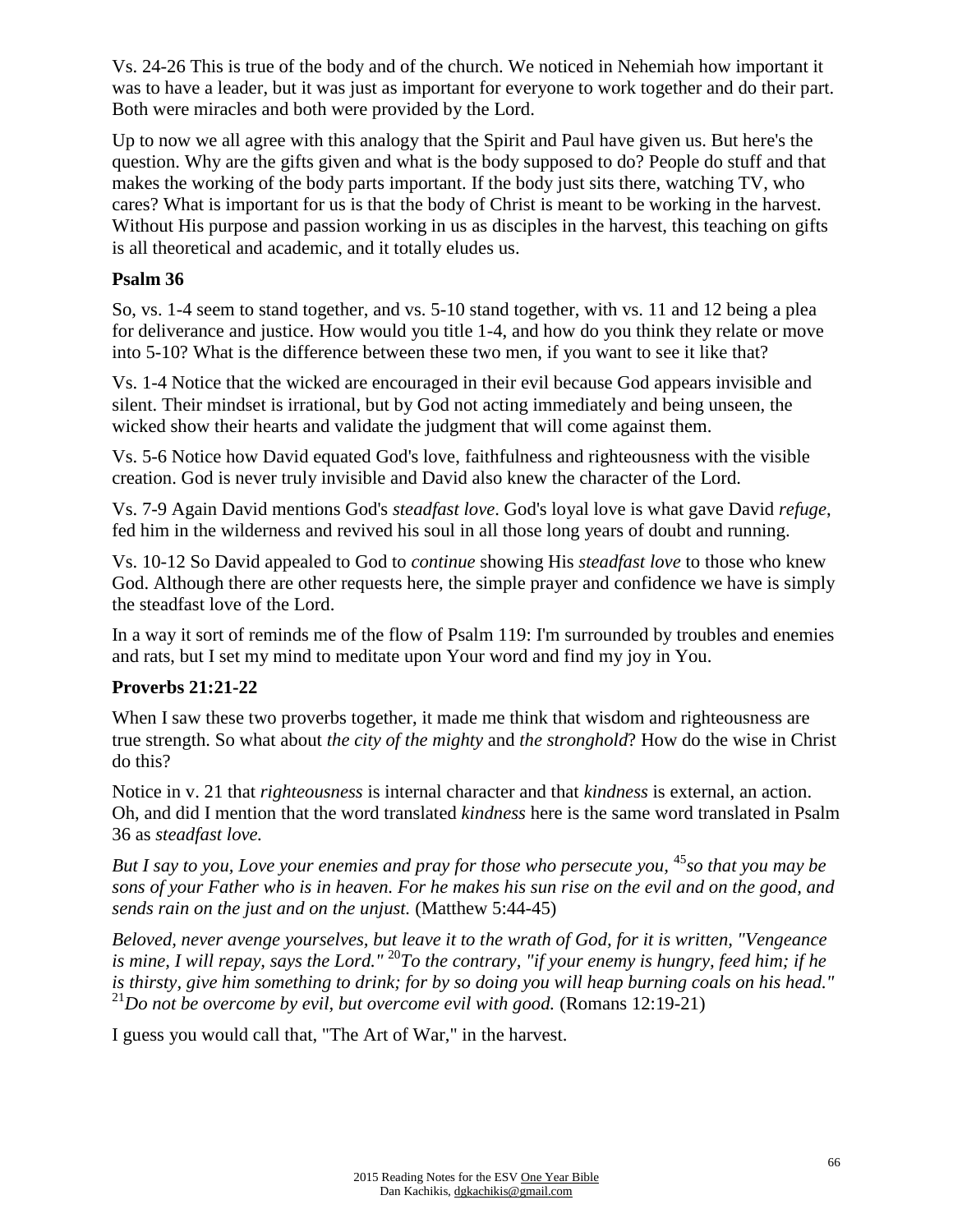### **AUGUST 20**

#### **Esther 8-10**

Whoa, this is our last day in Esther. If Daniel had been considered an historical book because of the history of the first six chapters, it would have come immediately after 2 Chronicles. The history of those chapters in Daniel would have prepared you to have a better understanding and appreciation for the events here in Esther, and you'd have a better context for Ezra and Nehemiah in general. Reading your Bible through every year eventually gives this to you, because after two or three years, you'll be surprised by what you remember from the entire Bible when you begin reading a certain book. It takes a few years for the Spirit to get your saturation level to a certain place and to set up all the connections between the different books and events. At that point, your love and appreciation for the Lord begins to go deeper too.

Also, keep in mind as you read this, that what is recorded here explains why the next king, Artaxerxes, will show such favor to the Jews, in general, and to Ezra and Nehemiah, in particular. In God's hands, disasters lead to good things.

Just for fun, notice how often it says, *Mordecai the Jew*.

Esther 8

Vs. 1-2 This sudden turn of events looks surprising here, but if you know the first six chapters of Daniel, you've seen this before and you just smile.

Vs. 3-8 A law or command of the Persians could not be revoked, even by the king who issued it. This "rule" was thrown in the face of Darius in Daniel 6, when he realized he had been tricked into putting Daniel in danger. The king's suggestion here was to write another law that would help the Jews.

Vs. 9-14 The genius in how this worked out was that the enemies of Jews had had two months to be arrogant and make their intentions known, bragging about what they were going to do to the Jews. Now the Jews knew who they were. There were still nine months before the event, so everyone had time to prepare.

Vs. 15-17 Mordecai was now greatly honored. And he was a much different man than Haman. Notice the result of this edict in comparison to the last edict that left Susa and the entire empire in confusion. Many of the non-Jews in the Persian Empire even began speaking Yiddish, acting Jewish and eating bagels.

Most nations in exile became absorbed in their surrounding culture and ceased to exist. Here and in Daniel, you can see how God saved Israel as a nation and showed them tremendous love and grace. When God makes a promise, it is as good as, as well, it's as good as God Himself.

Esther 9

Vs. 1-10 Notice that in all of this, the Jews only defended themselves against their enemies. They didn't take property or stuff.

Vs. 3-4 Apparently word about Mordecai spread throughout the entire government, and the government officials in all of the empire decided to help the Jews. How many times now has God let us know that Mordecai was becoming a great and important man? And we're not done.

Vs. 11-15 Since Susa was the political capital of the empire, it is interesting that this day of retribution was extended an extra day "on Capitol Hill," or in "Parliament," so to speak. The fact that Haman's sons were killed (v. 10), and their bodies spiked on the pole by Haman's house, made a great demonstration of power and inspired fear in anyone who dared to speak against the Jews.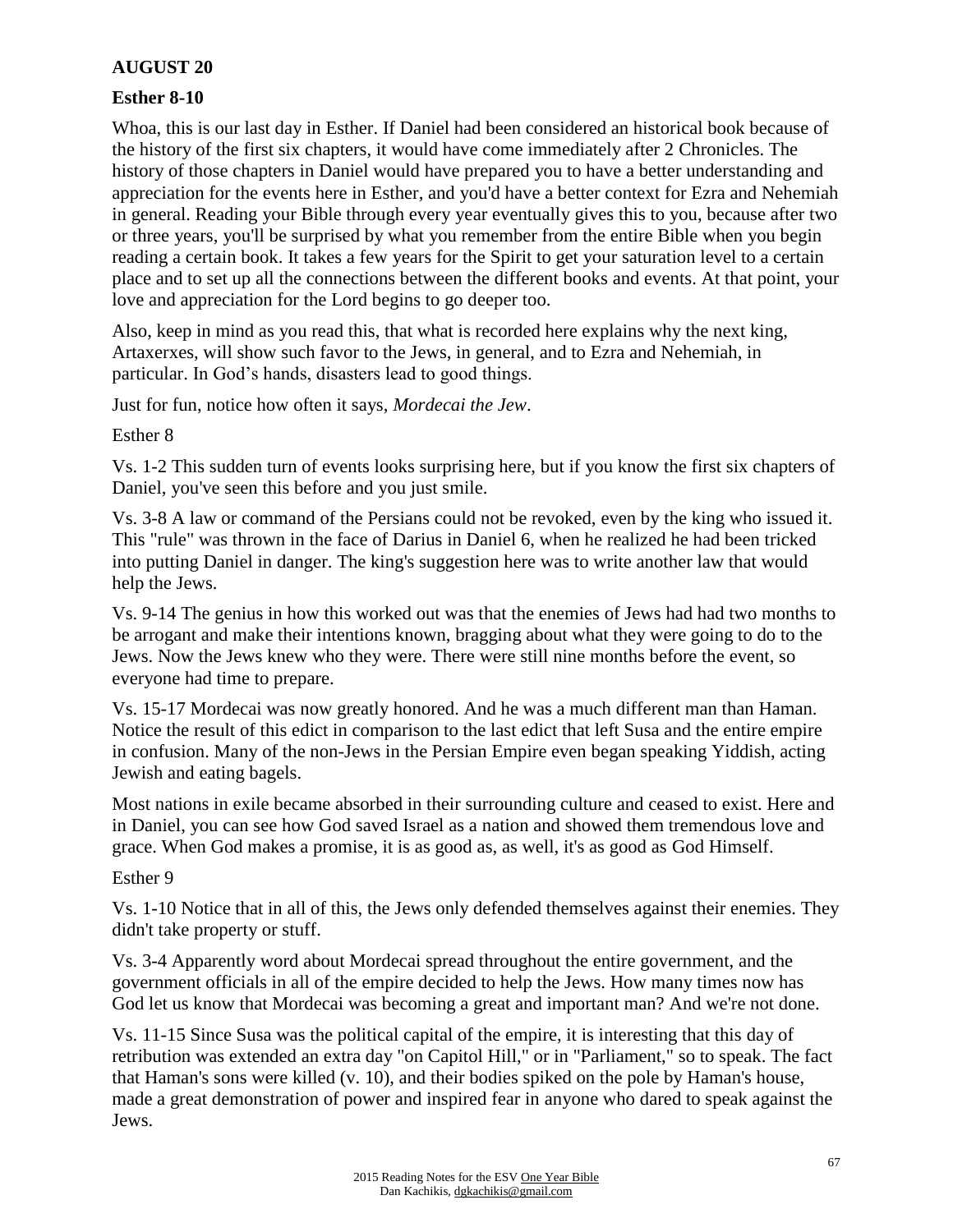Vs. 16-19 This is a summary of the entire event throughout the entire Persian Empire.

Vs. 20-32 This is the official decree to make Purim a national Jewish holiday. This holiday is never mentioned in Ezra or Nehemiah. The focus of both of those books is the reestablishment of the worship of God in Jerusalem, and that, according to the law of Moses.

## Esther 10

Vs. 1-3 Note that it says that although Mordecai was second only to King Ahasuerus, his greatness was primarily among the Jews. This is actually the third time in biblical history that God put one of His people in high rank in a foreign power. Joseph had a similar position in Egypt, with the king's ring. But Daniel tops them all. While it is probable that Daniel held the Babylonian government together during Nebuchadnezzar's seven years of grazing, on the night when Babylon fell, Daniel was the only surviving ruler of the Babylonian Empire. You would think that Iran (Persia) and Iraq (Babylon) would be respectful of the blessing God brought to both empires through these men and the Jews in general.

So, what do you take away from God's message in Esther? Think about this.

Here are two things that I see.

First, God is always working for good, whether I hear His name or see His hand. While I might rejoice in the "random, chance events" that work for my good, saying they come from God, I also need to accept the same kinds of "events" when they appear to be against me. They are still from God, as we'll see in Job.

Second, disaster isn't a bad thing. Often it makes people show their true feelings and loyalties. God can work these events to "good," according to my expectations, in a flash. If He chooses not to work them for good according to my expectations (note the words of S, M, & A in Daniel 3), I still serve Him and trust Him. His goodness and purpose do not need to meet any of my human expectations. He is always God, and is always good. Though it sure is nice when the story turns out this cool. (If you liked this, you'll love Daniel.)

## **1 Corinthians 12:27-13:13**

1 Corinthians 12:27-31

V. 27 It is good to be reminded that the church belongs to God, not us.

V. 28 I'm sure these words rang loud in the division in Corinth: *God has appointed*. God does this, not us.

V. 31 There was a great desire for gifts in Corinth. We'll see this in chapter 14.

1 Corinthians 13

It is interesting that this chapter is really corrective to an ongoing conflict. No wonder it is used at so many weddings.

Vs. 1-3 These verses are hyperbole and exaggeration. People who build a doctrine from v. 1, that the gift of tongues is "angelic language," go too far. Every place in the NT where tongues are used, including chapter 14, they are a known human language, though, unknown to the speaker. Even if this wasn't exaggeration, it still wouldn't mean that the gift of tongues was angelic; since in Acts 2, tongues were in understandable human languages.

In the same tone of exaggeration, Paul refers to the other gifts. Who has prophetic powers and understands all mysteries and all knowledge and has all faith so as to move mountains? No one, except Jesus, has had all of these. Paul is exaggerating.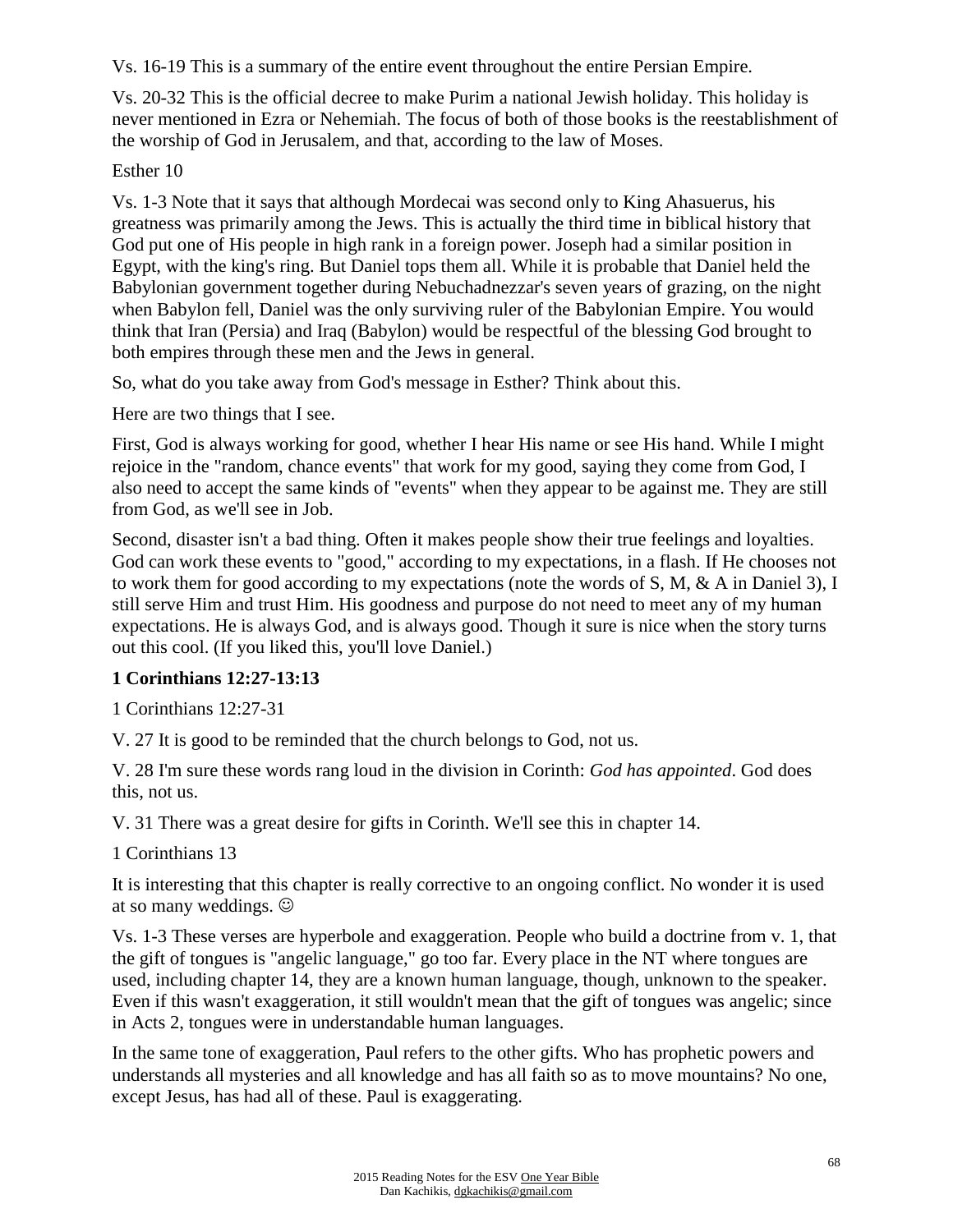Vs. 4-7 The ESV follows the RSV in *irritable and resentful.* The newer One Year Bible has a note for the literal translation. Apparently *resentful* is the emotional result of counting up wrongdoing. In a way it's helpful to know what happens if you keep count. Stored up resentments are the hardest things to work through with couples who have been married a long time.

Vs. 8-10 I'm just saying this so you know what's happening, but Paul is preparing his argument against the misuse of "tongues" in chapter 14. Notice that the gifts of prophecy and knowledge are linked with *pass away*, and then these two gifts are repeated in the next sentence. The gift of tongues, on the other hand, is said to cease, and then it is not repeated again in the chapter. Chapter 14 will make this clearer.

V. 11 This is an interesting progression the way Paul states it: Speaking, thinking, reasoning. Just trivia.

V. 12 This is a great verse.

V. 13 This is a great verse for weddings, and church.

Now, having warmed our hearts with love and having read the wonderful analogy of gifts and the body and the church, you have to wonder why we need the gifts. What's the body supposed to do? What is the function of the church? Once you understand what the church is supposed to do and how it is supposed to do it, you can make sense of the gifts. If you get the function of the church wrong, or if you don't understand how the church is supposed to do what it's supposed to do, the gifts will be defined into meaninglessness and theoretical importance. In other words, if we don't know what we're doing here on earth, we won't really need the gifts and they won't really matter to us whether we use them or not. The church is meant to be working in the harvest. If the church does anything else or if any other function becomes its focus, like music and worship, then the gifts and the functioning of the members together lose their meaning.

## **Psalm 37:1-11**

This psalm is similar to Psalm 119 in that each stanza begins with a successive letter of the Hebrew alphabet. In Psalm 119 it's the same pattern, except that all the sentences within the stanza begin with that same letter.

The more I read these psalms, the more impressed I am with how well Jesus and Paul knew them. As I'm reading over this portion for today, I'm constantly being jogged to think of something Paul said in Romans or something Jesus said. In fact, Jesus' teaching to His disciples sounds like so much of this.

Vs. 1-2 Not that any of us fret over these things, but we do. And frankly, when we do, they don't fade fast enough. I guess David and the Spirit are telling us to be patient and wait on the Lord.

Vs. 3-4 Notice the contrast here to the past two verses. It is almost as if to say, "Don't think about them. *Trust in the Lord*." But it goes beyond trusting the Lord. We are to delight in the Lord. Only in delighting in the Lord can the Lord nurture our hearts so that our desires revolve around Him. He gives us our desires, in that He teaches us to desire what is really satisfying.

Vs. 3-5 are good verses to memorize.

Vs. 5-6 Committing our way to the Lord is the next command. We don't need to defend our honor. The Lord will do that.

Vs. 7-9 Waiting on the Lord is a command too, and this one is tough. It says twice that we are to wait. Notice too that it mentions twice that we shouldn't fret or let our minds be consumed by these people. If you are interested, read Romans 12 and notice that there are three references in that chapter to not retaliating against abuse. I think Paul knew this psalm.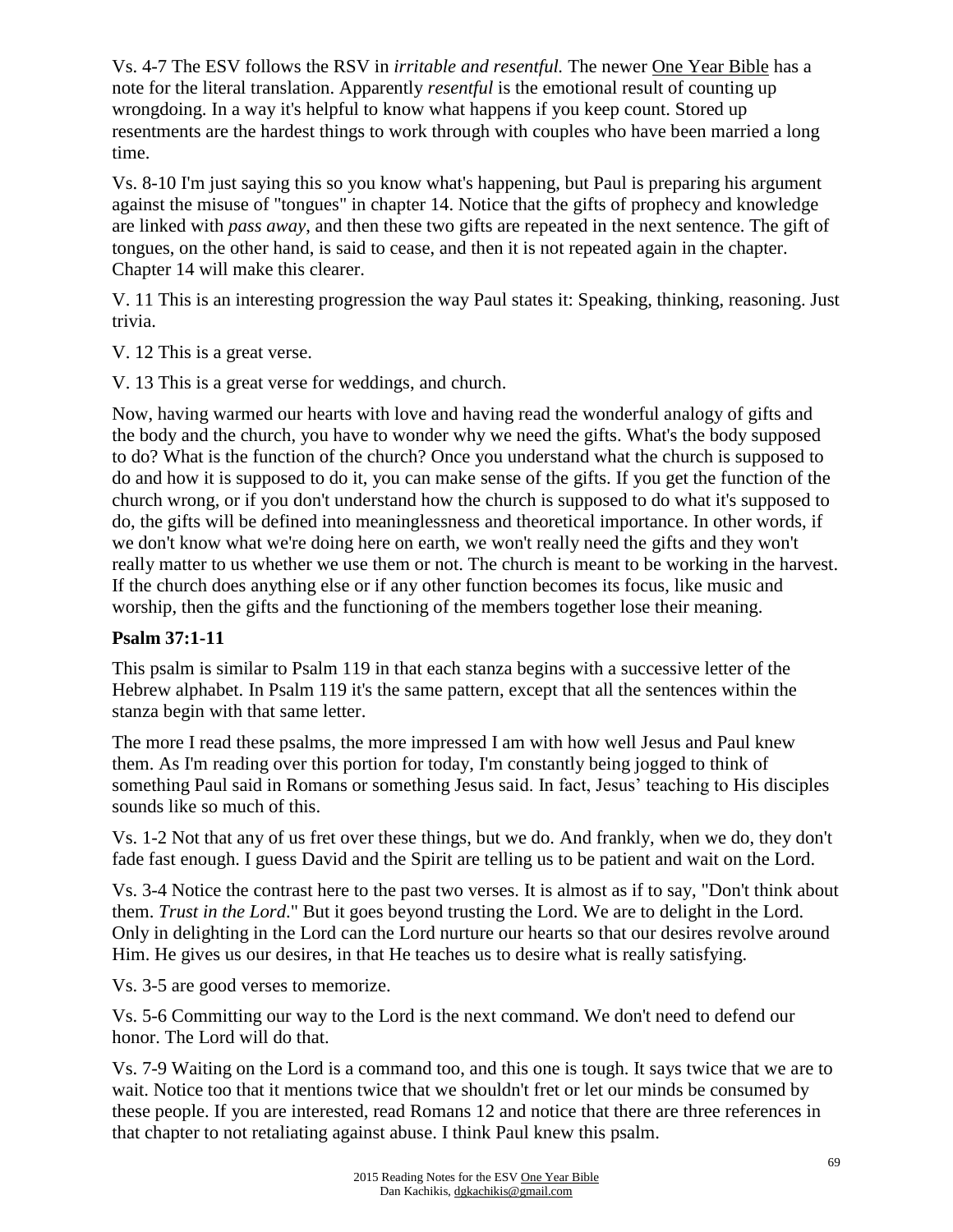Vs. 10-11 This is what God promises if we set our hearts on Him and wait. I think Jesus might have known this psalm too.

When you see what God did in Esther, how would you put the message of this psalm together with what you read in Esther?

## **Proverbs 21:23-24**

V. 23 Amen!

V. 24 This scoffing is at wisdom apparently. And his mouth probably got him in a lot of trouble, too.

# **AUGUST 21**

If you haven't celebrated yet, you need to. You are beginning your 18th book in the Old Testament, not to mention you are nearing the end of your 7th book in the New Testament. The benefit of reading The One Year Bible will be evident soon enough. In books like Job where there is little action and a lot of talking, it is hard to stay interested (or awake). The New Testament will help, but alas, it too is more declarative. Still, the variation will help. And also, the Reading Notes are meant to help us do this together and keep our eyes on loving the Lord, following Him and staying focused on making disciples in the harvest.

So find something that gets your endorphins going and let's go.

## **Job 1-3**

If you've never read Job (the "o" is long), this will be fun and work rolled into one. In Job, we gain insight into some behind-the-scenes spiritual reality, and some deep teaching about God.

Here are some things about Job that might help as we read.

First, Job seems to have been written after the flood and before the time of Abraham. One of the ways to get this is Job's age at death. Job lives 140 years after all of this happens. Looking at his life at the beginning of the book, it seems that to acquire this much wealth and stature as a wise man, Job might have been in his 60s-80s. From the flood to Abraham, the ages of people continually declined. If Job was 210-250 when he died, this would put him around the time of Serug (Genesis 11:23), Abraham's great-grandfather. Also, it describes the Chaldeans as a nomadic attacking band. By Abraham's time the Chaldeans were building cities and settling down to become the Babylonians.

Second, we are given an incredible glimpse into the problem that Job doesn't see. We get to see God's interaction with an angelic order that patrols the earth and is responsible for reporting to Him. Remember the prophet Micaiah in 1 Kings 22:19 and the angelic gathering? Satan appears among these angels, possibly as the leader, given the responsibility to serve or oversee the dominion of man. That God speaks to him suggests his leadership. In the NT we know that Satan is the leader, but God's interaction with Satan also shows a conflict and contest between them. God's righteousness in working with humanity and bringing us to forgiveness and salvation is being deeply scrutinized. Ironically, Satan (literally, accuser) shows the sin of men to God and demands justice. God is showing Satan something about puny wrecked humans that will eventually fully justify Satan being cast into the lake of fire.

And just to say, this conflict is still ongoing and very real in our world today. The final strike in this conflict will be in the Tribulation where it says in Revelation 12:11, *And they have conquered him by the blood of the Lamb and by the word of their testimony, for they loved not their lives even unto death.* In Job we see that what becomes loved more than life, is God Himself. That love, in the final analysis, is the only reason Job hung on.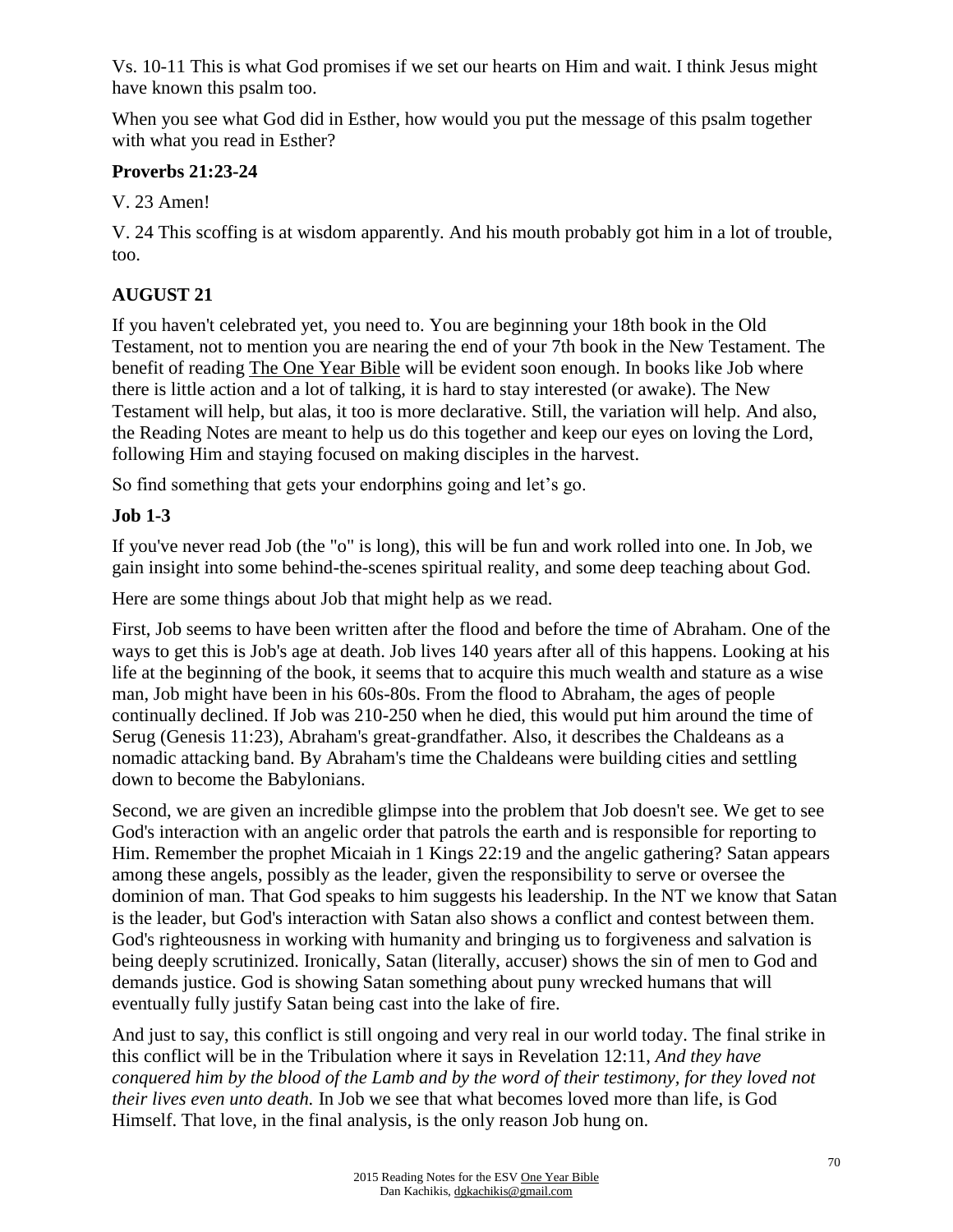Third, who wrote Job? Who knows, but it seems that the writer was pretty close to the events. A good guess would be Job himself in those 140 years he lived after this. Another good guess is Moses as he sat in the wilderness for 38 years watching people die. In the final analysis, God wrote it.

Finally, to understand Job, you need to understand at the beginning that Job was right, and his friends were wrong. At the end of the book, we read, *After the LORD had spoken these words to Job, the LORD said to Eliphaz the Temanite: "My anger burns against you and against your two friends, for you have not spoken of me what is right, as my servant Job has."* (Job 42:7) These guys will say stuff that sounds good, but it is wrong because of their insistence that Job was being punished for sin. Job had not sinned. He never curses God, but he does step out of bounds later in his misunderstanding of God. God corrects Job, but is mad at the other guys.

### Job 1

Vs. 1-5 Job was very rich, righteous and blessed. His adult kids even liked each other. He wasn't just a legend among men, but he had a very serious love for God. Interestingly, since Noah died near the time when Abraham was born, Noah and his son Shem would also would have been alive during the lifetime of Job. What this shows is that there was still a living testimony of the words and works of God on the earth.

### Vs. 6-12 Think about this stuff.

V. 6 *Sons of God* refers to angels. If you want some stretching, look at the references in Genesis 6:2-4 and Deuteronomy 32:8. I think the ESV, RSV and the Septuagint have the correct rendering of Deuteronomy 32:8, and it makes sense with the rest of the Word. Deuteronomy 32:8 is also referring, I think, to Satan's angelic principalities.

V. 8 Just for trivia, there are four times God says *my servant Job.* Also, for future reference, look at what God says about Job, that there is no one *like him on the earth*. This will help us understand a couple of verses in Ezekiel. Why is God pointing out Job to Satan?

So, what would you say Satan is saying to God? It looks like, "Job worships You because You bless him." The test would be to see if Job still worships God when everything is taken away. How many people do you know who stop going to church and stop reading their Bibles when things go bad? I know of pastors who have done this.

God raised Job up for this event. Job had been especially prepared. Satan points to God's blessing on Job, but God had also built deeply into Job. In a way, Job is the same, yet the opposite of Pharaoh. Look at what Paul says in Romans 9:17, *For the scripture says to Pharaoh, "For this very purpose I have raised you up that I might show my power in you, and that my name might be proclaimed in all the earth."* God had raised Job up for this hour, as a lesson to us and to the principalities and powers. Yet, unlike Pharaoh who resisted God, Job will fight for what he knows to be true of God and then humble his heart.

Notice that God had to give Satan permission. That is a very deep and important point.

Notice that God is allowing this to happen to show something to Satan. *So that through the church the manifold wisdom of God might now be made known to the rulers and authorities in the heavenly places.* (Ephesians 3:10) By the way, those *rulers and authorities* in Ephesians are also the bad guys.

So, God has given us a view behind the scenes of what is to become a tragic earthly drama. As we enter into this, it is good to remember that God has more than one or two things going on in His created order. On the angelic side of things, there is a drama being played out. God challenged Satan and Satan made an accusation. God had no hesitation bringing this disaster on Job because it worked for good. In the end, we'll see that this was also for Job's good. The point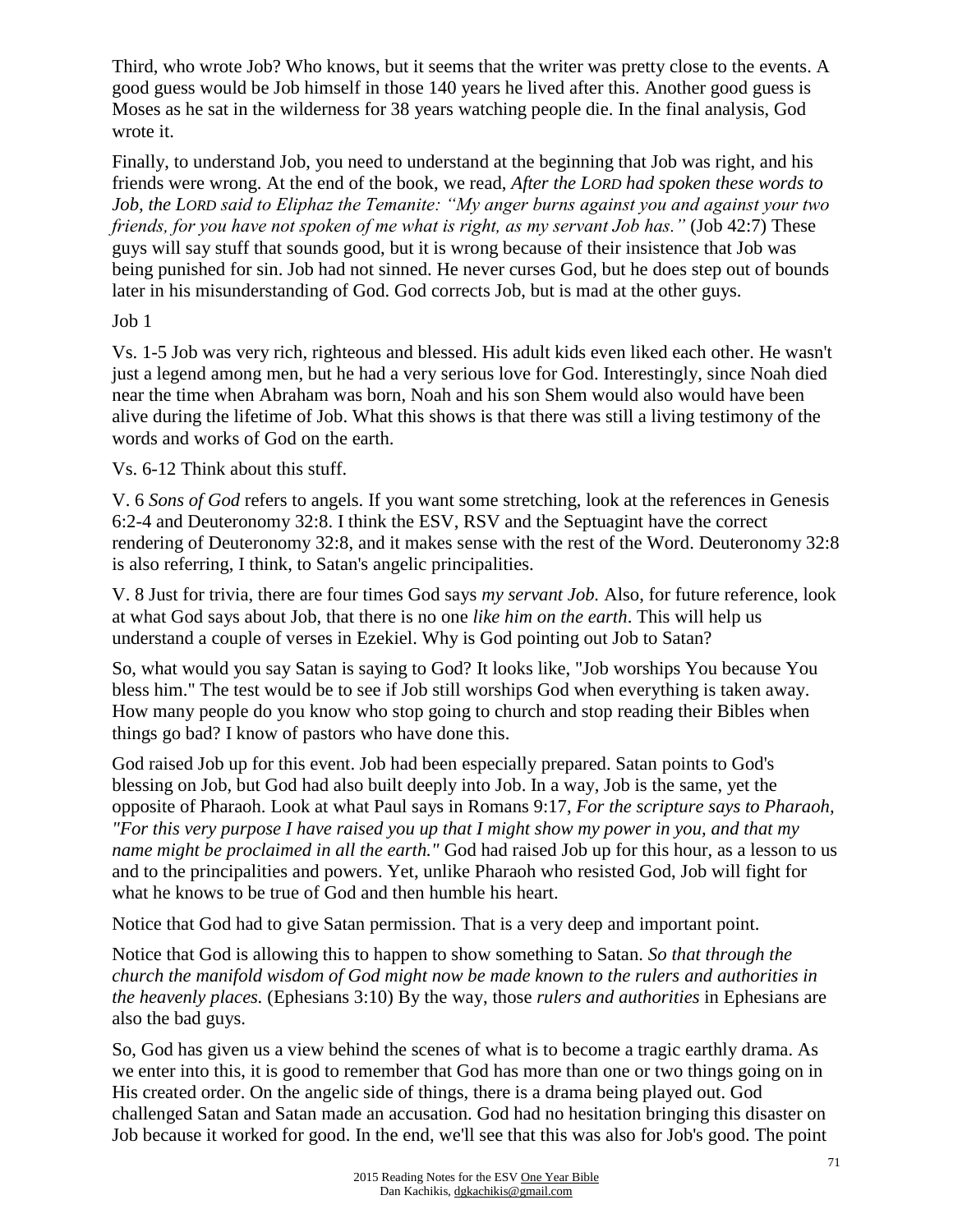is to trust in God. Job will ask a great question in a few verses, "Why doesn't He kill me?" Whether it's suicide, "mercy killings," or any other question about life, the answer is the same: Trust that God is good and wait on His will. God works all things for good with those who love Him, who are called according to His purpose. God has the right and the freedom to use us for many things in His purpose, even to be, as Paul said, *a spectacle to the world, to angels and to men. We are fools for Christ's sake.*

Not all can wrap their heads around this, but disciples must be able to submit to God using us for His purpose. Our love for Christ and our following of Him in the harvest can't be dependent on His earthly blessing to us. We love because He loved us, and He opened our eyes as sons and daughters to see the spiritual reality around us. Paul said, *For I consider that the sufferings of this present time are not worth comparing with the glory that is to be revealed to us*. Our treasure is in heaven. This is where we work. But God remains the same loving Father.

Vs. 13-19 The worst day ever. Notice the alternation of causes, human and natural (actually, supernatural). What effect do you think this had on Job emotionally? What did it show? Notice all the people who had to die for this drama to be played out. Remember, dying is how we are ushered into God's presence. God's presence is the place of ultimate blessing. His presence is only a bad place to be if you're not ready to be there.

Vs. 20-22 Job passed the test; he worshiped. Notice that Job says *the Lord has taken away*. That's good theology, and we see how deep it is because we know what's happening behind the scenes.

V. 22 What an amazing verse.

Job 2

Vs. 1-3 What incredible verses. God again directs Satan's attention to Job, and He even says that He was incited against Job without a cause. Among other things, God claims responsibility for Job's calamities. It is not just that God isn't done with Job; it is more like He isn't done with Satan. And of course, humiliating, mutilating and destroying humanity is right up Satan's alley.

Vs. 4-6 Think of this challenge in terms of Revelation 12:11 cited above.

Vs. 7-8 And of course, the real challenge here is that Job didn't die. He lingered on and suffered, and the good times and the hardest challenge from Satan were yet to come.

Vs. 9-10 Isn't it funny (scary) that Satan's words to God that Job would curse Him (1:11 & 2:5) would come out of his wife's mouth in the form of a suggestion to Job? Job's friends will also become messengers for Satan. We surely need to be careful with our mouths.

Note again that Job saw the "evil" as coming from God. Thankfully, we understand something deeper, but Job didn't have the benefit of reading what we just read.

Job passed again, but the worst was yet to come. A person can bear a lot of weight and stress and despair, and sometimes you can even throw more on top with little effect; but if the right people come and begin to "kick him in the shins" (emotionally or otherwise), he often can't bear that.

Now, from this point on, there is no further mention of Satan, except that we know he's at work behind the scenes. It appears that the point has been made to Satan, and now God will be correcting Job, his friends and us.

Vs. 11-13 Enter the friends. You won't see the impact of these guys until tomorrow and then it will make your jaw drop.

Eliphaz seems to be the oldest and the leader, not only because he is named first and makes the first answer in every round, but when God gets mad, He gets mad at Eliphaz.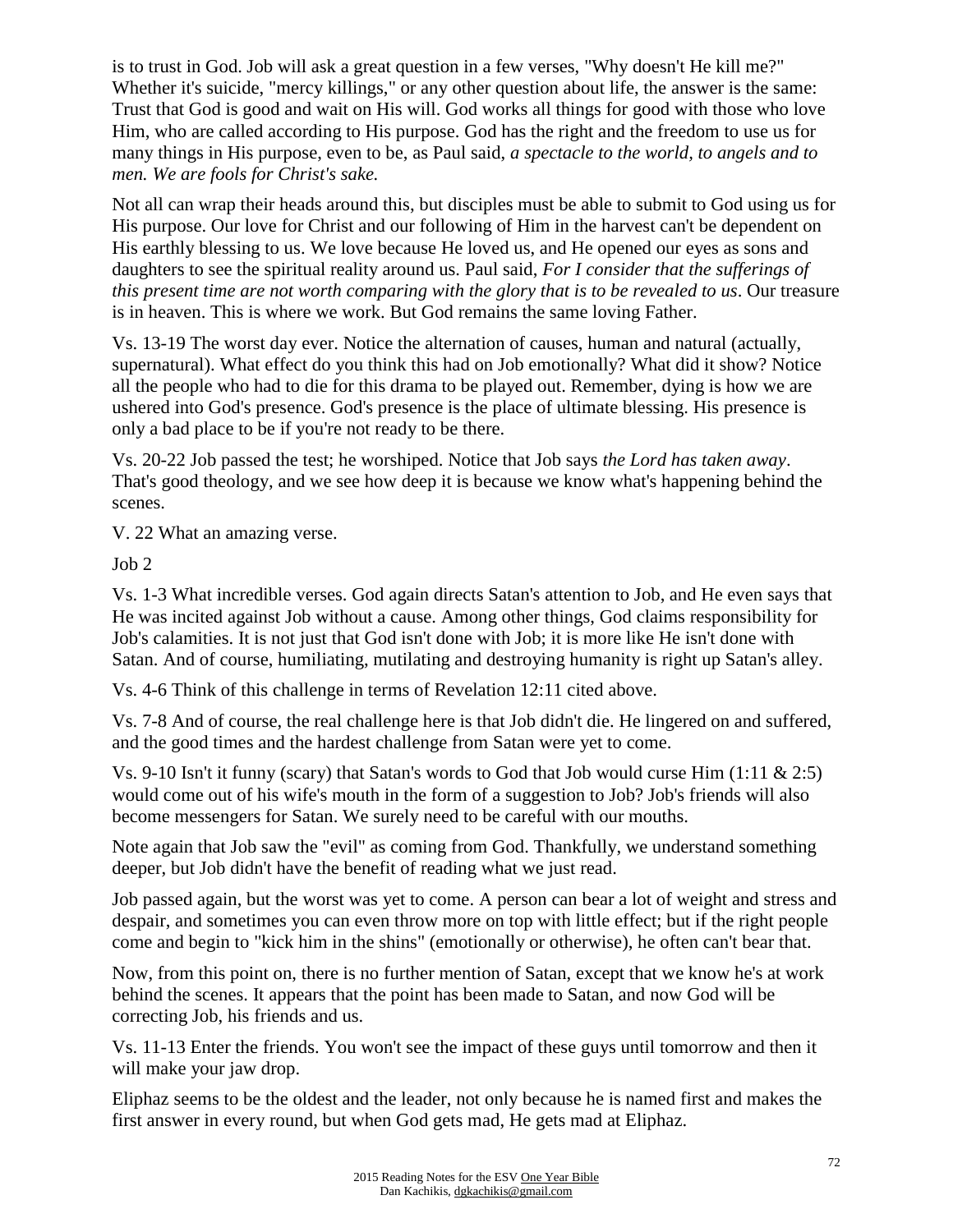Seven days of mourning must have meant that Job looked pretty bad to them, like death warmed over.

Job 3

From now to the very end of Job, this is all written as poetry.

Vs. 1-10 Notice the uses of the word *let*. It seems that Job might be cursing the day of his birth and the night of his conception.

Vs. 11-26 Guess what word organizes Job's thoughts here. What interrogative does Job keep using in this section? I think there is a progression from wondering why he didn't die in the womb to why he was still alive suffering. Living in suffering is apparently what Job feared would happen.

Many people live in suffering in all sorts of different circumstances. Sometimes you might see the good of it, but often you don't. A person suffering with a terminal illness or in a nursing home, day after day, year after year, doesn't see much purpose or hope in their suffering. Why not just end it? This is why the book of Job is so important. God will not point to His love in correcting Job. He will overwhelm Job with His wisdom. What Job will learn is that the wisdom of God is true, mighty, and loving; and therefore, it shouldn't be criticized or doubted. That kind of absolute trust has to be our foundation too, and yet we have so much more than Job did. We know Christ; we have the Spirit and we have the Word.

# **1 Corinthians 14:1-17**

So now Paul is finally getting to what he has been building toward in chapters 12 and 13. Chapter 14 is the only chapter in the NT that is expressly written about the purpose and organization of a "worship service." But notice in the entire chapter the word "worship" is only used one time and it will surprise you who worships.

Vs. 1-5 It should be obvious that the gift of tongues was being misused and Paul was trying to correct not only this use, but their understanding of gifts in their public meetings. In Acts when tongues was used, there were unbelieving Jews present who understood that God was being praised in human languages they understood, but that should have been impossible for the speakers to have known. Those who spoke in tongues in Acts, where the gift was being used for its intended purpose, were speaking to God, praising Him. In those situations in Acts, God used the gift to show the stubborn that He was doing something new and going to the Gentiles with the gospel. Now in Corinth, people were speaking in tongues and no one understood them at all.

Notice the expression *builds up*, which is one word in Greek. In other translations it is the word *edify*. That will be a key word, expression and concept in this chapter.

Vs. 6-12 Verse 12 is the point. This is an interesting way to think of the service and defining what it means to build up or to edify. It is building up the people in the church.

Vs. 13-17 And read vs. 18-25 to get Paul's conclusion of this portion and to get another view of the service and the range of meaning for building up. Tomorrow Paul will show the purpose of the gift of tongues from the Old Testament.

As we work in the harvest making disciples, one of the important things we do in serving Christ is serving one another to build each other up for the work in the harvest. Working in the harvest is never easy. If we don't hold up and encourage one another, who will? Sometimes we come out of the fields broken and beaten. Sometimes we walk into the clearing on Sunday, tired, discouraged and feeling hopeless. Sometimes we gather together, but we are getting lost or feeling like giving up. We are given to each other as the church in the harvest to edify or build up one another, to cheer, to encourage, to strengthen, and to motivate one another, and to remember and sing about the love that saved us.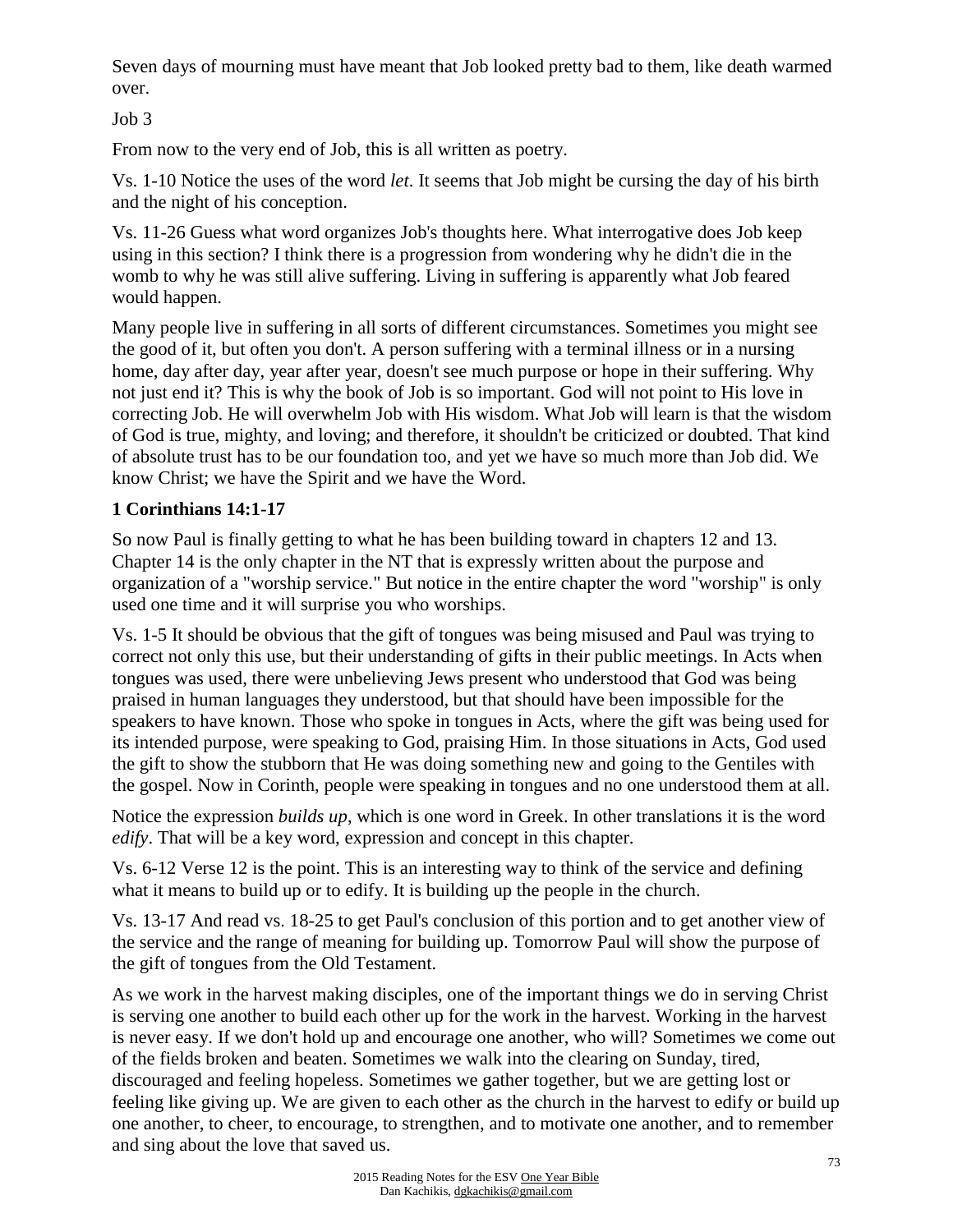### **Psalm 37:12-29**

Just for fun, underline the word *wicked* when you find it. Underline other words that repeat or stand out to you. It is probably best to think of this as the ultimate victory of justice and God's ultimate vindication of *the righteous*. In Esther, we got to see the good guys win, and Haman and the bad guys lose. God's victory and promises are not dependent on us seeing them fulfilled. God is Himself, His promise.

Vs. 12-13 This is the plotting of the evil. God already knows their thoughts and knows how He will punish them.

Vs. 14-15 This is the action of the wicked. We saw this in Esther. What the wicked planned fell back on them.

Vs. 16-17 It is better to live contentedly with what the Lord gives us, with our hope set on Him. This reminds me of 1 Timothy 6.

Vs. 18-20 We know, of course, that this heritage may be future and our *abundance* may be what the Spirit creates in our hearts as we suffer for Christ, but God doesn't fail. I was reading this morning*, Then the king will say to those on his right, 'Come, you who are blessed by my Father, inherit the kingdom prepared for you from the foundation of the world.'* (Matt. 25:34) That is absolutely unshakable, but everything on earth is very shakable.

Vs. 21-22 Jesus also said that because wickedness would multiply, most men's love will grow cold. Who is it who can afford to be generous and secure as the world is going to hell? Only those who know the love of Christ and serve Him in the harvest. Verse 22 sounds like Matthew 25:34-46.

Vs. 23-24 What an amazing promise, but notice there is a condition. Many believers fall and stay hurt. Jesus said, *the one who endures to the end will be saved.* I think the salvation mentioned is salvation from the damage that comes from giving up and straying from the Lord.

Vs. 25-26 While this is a general promise, we are seeing Job go through a season where this doesn't seem to apply to him. There are also exceptions now on the earth as we speak. There are believers suffering who, like Job, do not know why, but there is a reason in God's wisdom why this must be. God is still true to His Word.

Vs. 27-29 This is David's conclusion and word of edification to those he was giving testimony to.

V. 29 I'll bet Jesus knew this verse and this psalm.

## **Proverbs 21:25-26**

It's interesting that the sluggard *craves*, but doesn't work. Yet, while it doesn't say the righteous are rich and are working from the crack of dawn until midnight, they are content and able to give to those in need. Do you get the difference? It is more about the true desires of the heart and where a person finds completeness. Completeness in God makes a person whole and gives them what they need to share with others in the harvest. See Psalm 37:21 above. Isn't it interesting that we are reading both of these passages on the same day? You just gotta love The One Year Bible!

## **AUGUST 22**

The length today is a little long since we are still getting grounded in Job, and because 1 Corinthians 14 is a little complex. When you're finished with the notes on 1 Corinthians 14, you might need a friend to give you the Heimlich maneuver.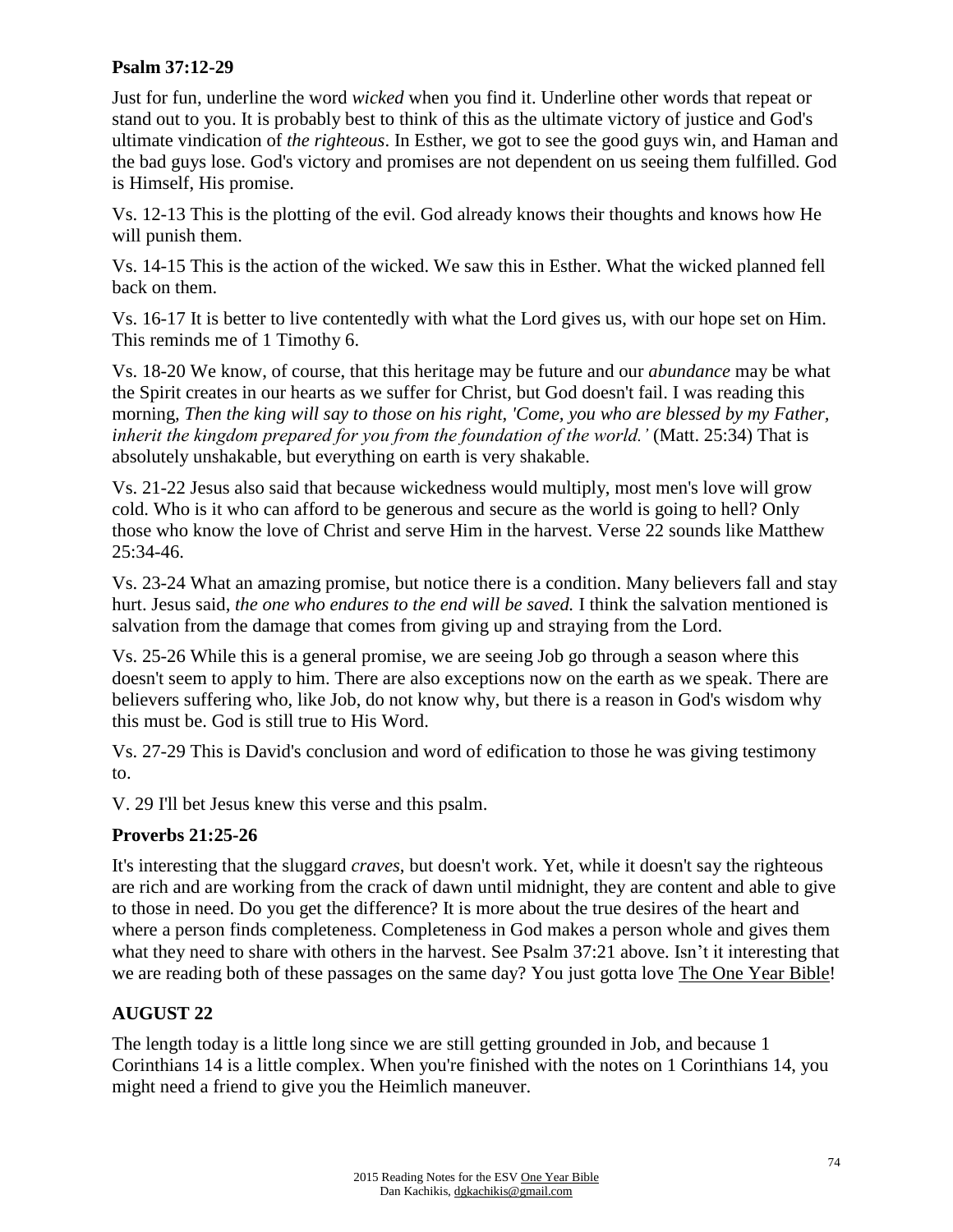### **Job 4-7**

Up until now it looks like Job has passed this terrible test and it's over. Not so. Although Satan is not mentioned again in the book, his influence against Job continues in the form of his friends misrepresenting God. Many things Job's friends say are good; but in terms of really understanding God or understanding Job's situation, they are completely off base. Because of their misapplication of the truth, God will tell them that they are wrong and that Job is right. They all get an education into the depth of God's wisdom. And we are led to understand that what is going on in reality is larger than just us and our peril here on this planet. The answer in all of this is to have absolute and fearless trust in God. He Himself, His love and wisdom, has to be enough.

#### Job 4

Vs. 1-6 We'll see this over and over. Job was known for his ability to help and to strengthen others. This guy is accusing Job of not being able to take his own advice and be calm while suffering. His friends, though acknowledging that Job strengthened others, do the opposite in their dealing with Job. Do you notice the subtle rebukes in Eliphaz's words to Job? Would you dare do this to someone who had suffered such losses?

Vs. 7-11 This statement is actually both their problem and Job's. All of them believed that disaster was punishment. They were all wrong. Job will contend that he didn't sin, and rightly so. His friends will contend that he did sin. Job will eventually slip, by saying that God was unfair. No one but Elihu, at the end, will suggest that God in His wisdom uses disaster for reasons other than punishment. God's wisdom is what none of them could grasp. So for us, it is good to keep in mind that bad things are not necessarily a sign of punishment in our lives or in the lives of others. That may be the first thing we feel, but the message of this book says something more.

Vs. 12-21 This is the "truth" that Satan shared with Eliphaz that now drives the thinking of Job's friends. What is sobering is that these friends received "spiritual" information that is empowering, driving them to ruin their friend. This doesn't happen in the church, does it? *And the Lord's servant must not be quarrelsome but kind to everyone, able to teach, patiently enduring evil,* <sup>25</sup>*correcting his opponents with gentleness. God may perhaps grant them repentance leading to a knowledge of the truth,* <sup>26</sup>*and they may come to their senses and escape from the snare of the devil, after being captured by him to do his will.* (2 Timothy 2:24-26) Paul wrote this to Timothy in dealing with believers in the church in Ephesus.

V. 17 In my mind this is the key to understanding the attack on Job and the lie that Satan gave Job's friends. The answer is assumed to be "no." But that's not true, is it? Since the fall in the garden, God has known, but kept secret, the way the answer would be "yes" in Christ. Even in the OT, those who drew near to God in faith sensed and understood in the very character of God, that salvation and righteousness were possible. This didn't come through religion or just through the Scriptures, but by being close to God. They knew it by faith. It's like, you don't know how He will do it, but you know Him, His love and His wisdom, and that He will and can do it. When it all works out, we don't understand all the events or reasons, but knowing God has to be enough.

Vs. 17-21 All of these words are from Satan. Knowing what you know of the Lord and the Bible, how many half- truths can you find here? The attempt is to destroy all hope. Thankfully, the things he says are not the full truth, and our hope is in the Lord.

As disciples saved by grace, our following is not because of what we expect God to give us on this earth or any other ideas of justice or fairness. All that is gone. We live knowing our Father, serving His Son, following His Spirit, who indwells us. Regardless of what happens in life, knowing God in Christ is enough.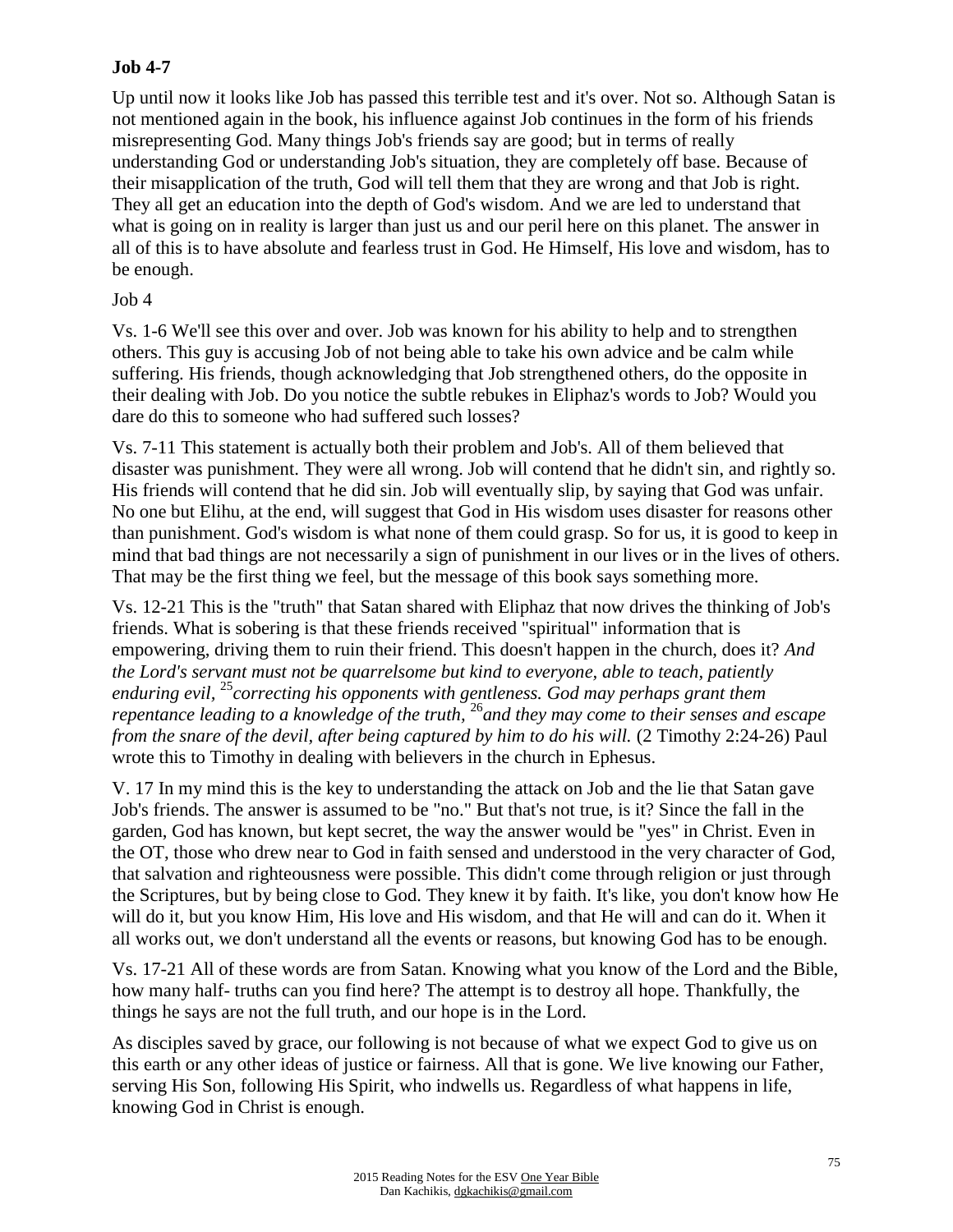### Job 5

Notice that all of what Eliphaz says is right and good, but it is terribly misapplied to Job. Much of what he says is consistent with God's words elsewhere. Tomorrow we'll read Psalm 38, and this sounds just like that psalm.

Vs. 1-7 Eliphaz really wanted Job to see the one-to-one correlation between what had happened to him and his sin.

Vs. 8-16 Notice in this section that the first verse says to seek God, and the rest of the verses tell you why to do that. It was all good advice, but applied to the wrong guy. He was insisting on Job's sin and understanding God's actions as very one-dimensional.

V. 13 This verse blows my mind, because Paul quotes the first part of this verse in 1 Corinthians 3, showing Paul's breadth of knowledge in the OT and showing that these guys were saying good stuff and eternal truth. This is like singing a happy song at an execution. It can be a great song, but it doesn't fit the situation.

Vs. 17-27 Verses 17-18 sound like something out of Hebrews. All of this is good stuff. (Keep in mind that although only one "friend" is speaking at a time, they are all in agreement, having probably discussed this matter and made their judgment on their way to visit and "comfort" Job.) But you see here the subtle charge Eliphaz and Co. are making against Job. They are saying Job's troubles are God's reproof because of sin. This isn't something Christians do to each other, is it? What if it is simply God's will to allow something to happen for His greater purpose in reality and for some fine tuning in our lives? Pruning, as in John 15, doesn't mean reproof because of sin. It means that the Father is helping us and furthering His own plans for us and others.

Job 6

Vs. 1-7 This is the bitter weight of his emotional and physical anguish.

Vs. 8-13 This is a good question. Of course we see what is happening behind the scenes spiritually and we know the end of the book. We could yell to Job, "Don't wish for death; it will all get better." But from Job's perspective there is this thing that has come upon him that has shaken some of his understanding of God.

V. 9 is asking why God doesn't just take him. At the end of the book, Job will understand God's wisdom in not allowing him to die. If God doesn't take life needlessly and lets life linger on purpose, we need to wait on Him and not "play" God on earth. All of the talk of "mercy killing" is misguided.

Vs. 14-23 This seems like a warning to his friends, that they will get in trouble for approaching Job like this. Job was right.

Vs. 24-30 It looks like Job is appealing to them to stop before they are guilty of injustice. They couldn't prove Job was guilty; they could only accuse him. In v. 30 Job says that he would know if he was guilty.

Job 7

Vs. 1-6 This gives you the idea that months have gone by and Job is tired of suffering.

Vs. 7-10 And, when Job finally dies there will be no memory of him. Verse 7 seems to be an appeal to his friends for mercy and consideration.

Vs. 11-21 These words seem to be directed toward the Lord. Because Job was lingering and anticipating death, he felt justified in questioning and venting against the Lord. He never cursed God, but he greatly misunderstood God's actions. Of course that is easy for me to say. I do the same thing when I'm in pain or when I face bad news.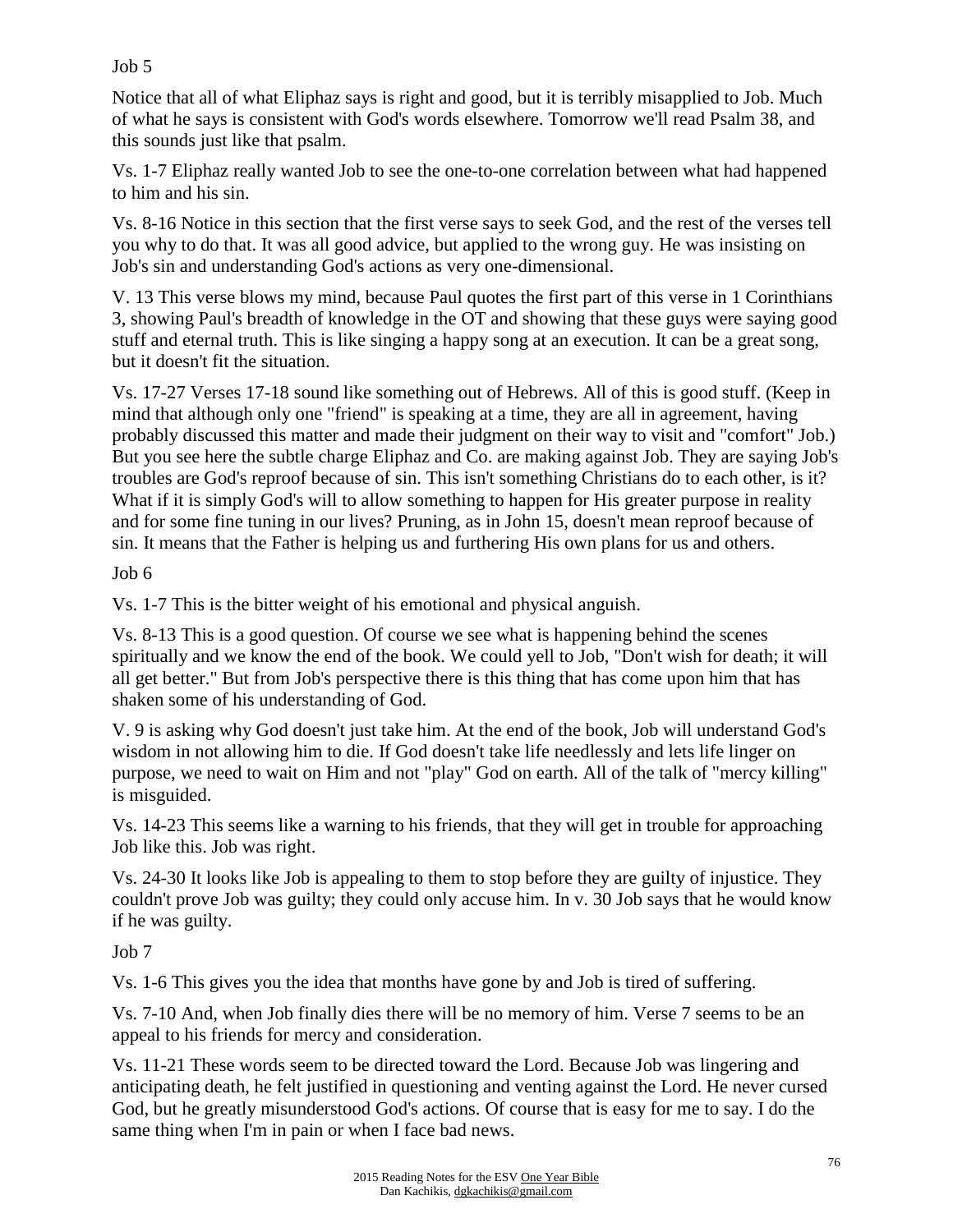Vs. 14-16 It seems like the effect of hearing about Eliphaz's vision was that it made Job's desire to die even more intense. Job had great temptation bearing on him to take his own life and not wait for God's vindication. That was Satan's work and Satan still does the same today.

Vs. 17-21 Job's understanding of God was that if we sin, He forgives. Of course Job was one of a kind and close to God. He understood God's grace and mercy. So then, this was strange to him that God would so demolish him and not forgive him. But Job knows he hasn't sinned. He doesn't have a category for understanding God or what is happening to him at this point in time.

It is interesting that Job wasn't allowed to die and that the impulse to desire death came through Satan. Our own troubles, the plight of the dying, and the lives of the mentally challenged fulfill God's purposes. We are not God. He can end things whenever He desires. Often He is working through these things to accomplish purposes on so many levels, in so many lives, that we cannot comprehend it. We are not God. The impulse to end these things is not from God, since God is the One who gives and takes away. If we really want to "play God," we need to show love and comfort until He takes life away. We know His wisdom, His goodness, His love, His character. That is enough. Our trust in waiting and living needs to be totally in Him. He needs to be enough.

## **1 Corinthians 14:18-40**

In showing the abuse of the gift of tongues in Corinth, Paul has also been saying that the purpose of their gatherings should be to edify, strengthen and encourage one another. Paul has shown that tongues is impractical in terms of edification, unless others are there who understand what is being said. Now Paul and the Spirit will show that tongues had/has a very narrow purpose.

Vs. 18-19 These verses really conclude what Paul was saying yesterday. Notice the exaggeration in what he says. There is a hint of rebuke in these words. The Corinthians should have been more focused on building up others instead of showing their stuff. They were acting like they were lost on earth, living for themselves and not engaged in the harvest.

Vs. 20-21 Paul is quoting Isaiah 28:11-12, *For by people of strange lips and with a foreign tongue the Lord will speak to this people,* <sup>12</sup>*to whom he has said, "This is rest; give rest to the weary; and this is repose"; yet they would not hear.* 

In Isaiah, the people in view are Jews. The gift of tongues was a sign to the Jews that God was taking His offer of "rest" and redemption to others. They would know this because a foreign people would be declaring the praise of God to them, the Jews, the people of God. My opinion is that this was and is the only purpose of the gift of tongues. It was a sign to the Jews. This is how it was used in Acts, and I think the reason it was so prevalent (and misused) in Corinth is that the church was next to the synagogue and the church was very, very Jewish in membership. Think this through. In which other churches/letters do you find any teaching about tongues?

V. 22 This is Paul's conclusion and you have to follow his reasoning closely. Notice that Paul says "sign," not "gift."

*A sign not for believers* seems to mean that unbelievers are *shown* something by this sign. Believers do not have anything revealed to them, so it is not "for" them. In Acts, this "unbelief" took the form of not believing that the gospel was going beyond the Jews. In Acts 10-11, that "unbelief" was demonstrated by Jewish believers of the circumcision party who took Peter to task for visiting a Gentile. The gift of tongues was a sign to them of their unbelief, to show them God's working beyond them and to help them conquer their unbelief. It showed them something. You notice that the gift had a very specialized purpose, because even in talking about "unbelievers," it meant a very specific group of unbelievers and a specific kind of unbelief. The message of redemption was given, for a time, to the Gentiles. The Jews were now hearing the message of redemption that had been theirs to tell, through the stammering lips of Gentiles.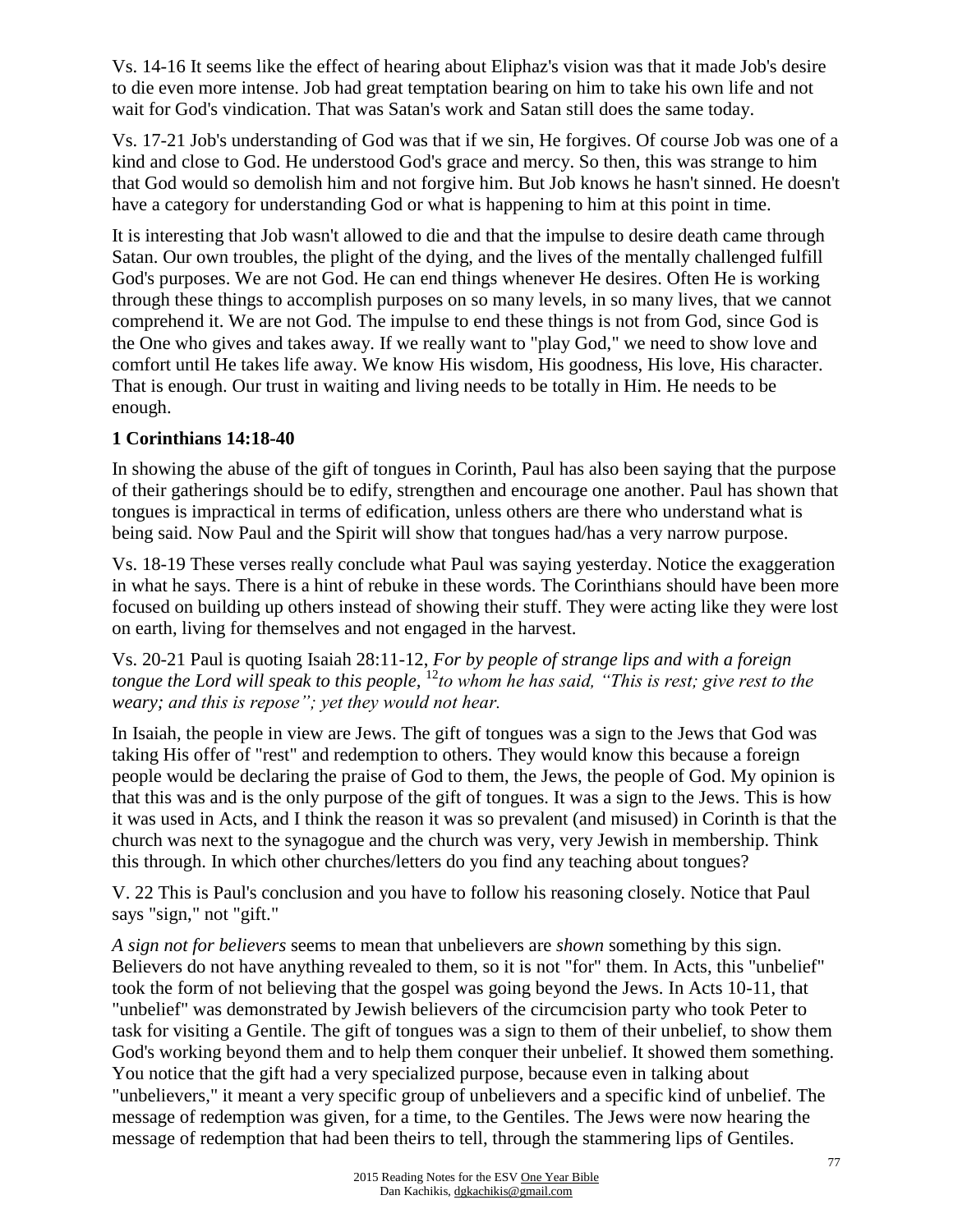So then, what does it mean that prophecy is *for believers*, showing or revealing something to them?

Vs. 23-25 Hang on to your hats. This will be funny.

V. 23 I thought tongues were supposed to speak to unbelievers. But tongues only speak to a particular kind of unbelief and a particular kind of unbeliever, that is, "unbelievers" who do not believe that the gospel has gone beyond the Jews. Here, the unbelievers, who were probably Gentiles, have no concern about the gospel going out beyond the Jews and are only listening for the message. They say Christians are mad.

V. 25 But now doesn't it seem that the gift of prophecy "spoke" to the unbeliever? Here, an unbeliever falls on the ground, worshipping God (apparently coming to faith in Christ), yet notice that through the work of prophecy bringing life to this person, it **shows or reveals to the church and Christians** *that God is really among* **them**. The effect of prophecy in the church is that it leads the church to bear fruit and that is the sign to believers that Christ is among them. Notice the effects of this prophecy on the unbeliever: conviction, called to account, heart disclosed, falls on face (repentance), *worships God*. But the "sign" is for believers, showing them that they are on the right track, in the harvest, and that God is among them. All of that can happen through "prophetic" preaching.

Notice the word *really.* Can it be that we "think" we have God among us because of the emotion of worship music and because we hold a service, but that He's *really* not there? How do you understand what Paul is saying here? The effect of "prophecy" is changed lives and fruit in the harvest. This seems to be how you know *God is really among you.*

I know this is radical; and, admittedly, it is my take on things. Notice that the only place worship is mentioned in this service is from an unbeliever coming to faith in Christ in the service. Paul apparently thought that the service of the church should be understandable to a lost person. If you follow the definition of prophecy that Paul is using, it is one part revelation and three parts teaching, instruction, and encouragement. I think the last three parts are a part of a particular kind of teaching and preaching that the church still needs.

Vs. 26-33 Notice that there is a slight change here. Up until now, Paul has been teaching about the gifts and the purpose of the service. Now, Paul is directing, giving commands to the leaders on how to arrange the service. These letters were written first to elders, and then to the congregation. In a case like this where Paul is giving orders, we are now reading the part for elders who serve and direct the church. If you catch this change and understand the different tone here, it will make the next section about women more understandable.

V. 26 Notice the parts, and notice the purpose is still edification.

V. 31 This is a way to understand the purpose of prophecy and edification, *that all may learn and all be encouraged.*

V. 32 Following the Spirit is no excuse for disorder. I love this*, the spirits of prophets are subject to prophets*.

Vs. 34-36 Earlier Paul said women could pray or prophesy publicly, if they wore a head covering. So, what is this? Often, people who are ardent for women's rights either disregard these verses or claim Paul is quoting someone in the church. You've read enough of 1 Corinthians to know that when Paul quotes an opponent, it is very clear what he is quoting, and he gives a good, clear answer. As we've seen in chapter 11, the newfound freedom of the Jewish women was, in some cases, taken too far. In chapter 11 it was expressed in not showing submission to their husbands publicly; and here, I think, it is in publicly arguing with and not submitting to the elders of the church.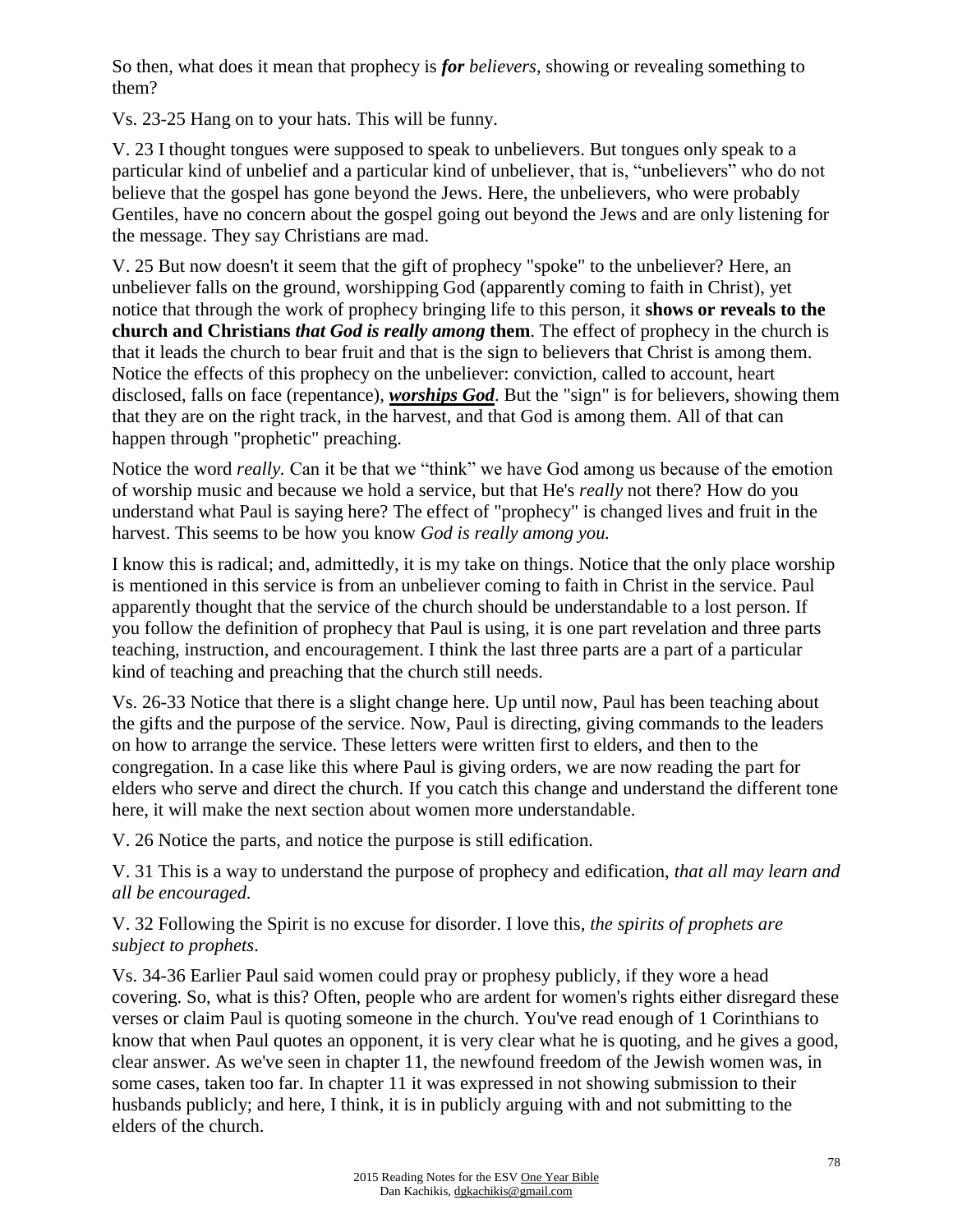I believe the difference here is in v. 26. Paul is now speaking to the elders, giving them orders, and talking about leading the church as only the elders are to lead the church. In meetings where elder level decisions are being made and expressed, women were apparently arguing. Paul says if it was a congregational meeting and women were present during these discussions, they were to be silent and subordinate at this level of leadership,

I try to be as broad as I can be without violating what God says, but the last church meeting I was in showed the truth and wisdom behind what Paul is saying here as two vocal women made quite a show. One was a single woman who wasn't a member and whose spiritual maturity was very questionable. The other was an elder's wife who chided her husband (who was leading the meeting) in front of the group. Her contribution was the "cherry on the top" to an already tragic meeting.

I think both here and in 1 Timothy 2, the silence and submission of women is seen in the context of church leadership, specifically, leading the church as elders lead the church. Note that in 1 Timothy 2 after Paul talks about a woman's silence, he immediately talks about elder leadership. The context of the silence here in 1 Corinthians 14 is criticizing and not submitting to the elders' leadership in the church.

Vs. 37-38 Talk about Paul declaring his spiritual authority. This is a command of the Lord. That means it is binding on us too. And if they didn't agree with Paul and couldn't recognize the Lord in what he was saying, Paul said they were not recognized as leaders or as spiritual people. And of course, it wasn't Paul, it was and is the Spirit who is speaking. O Weh!

Vs. 39-40 Paul said not to forbid speaking in tongues, I think, because the gift still did have some validity in their situation next to the synagogue.

Sorry for the teaching here. You don't have to agree with me. If you are feeling choked by all of this, have someone stand behind you, with their arms around you and put their hands together into a big fist just below your sternum. Now have them hug you tight, jump up and pull the fist into your diaphragm when they hit the ground. Better?

### **Psalm 37:30-40**

Vs. 30-31 Notice the connection between the *mouth* and the *heart*. What ultimately is determined are the actions or direction of that person. They are following the Lord.

Vs. 32-33 I think we can agree that this is true in an ultimate sense in reality, and in a general sense on earth. As we are seeing in Job, there are times that the Lord allows His own to suffer. There is love involved and there is the wisdom of God bringing forth His plan of redemption.

*Who shall separate us from the love of Christ? Shall tribulation, or distress, or persecution, or famine, or nakedness, or danger, or sword?* <sup>36</sup>*As it is written, "For your sake we are being killed all the day long; we are regarded as sheep to be slaughtered."* <sup>37</sup>*No, in all these things we are more than conquerors through him who loved us.* (Romans 8:35-37)

V. 34 The first part of this verse is what I want to be content to do, without needing to see the second or third part of this verse in my lifetime.

Vs. 35-36 Understanding of course, that we might not see this in our lifetime.

Vs. 37-38 This is certainly true in the ultimate sense of the kingdom of God. Paul wrote the following verse knowing that his death and departure were near. *The Lord will rescue me from every evil deed and bring me safely into his heavenly kingdom. To him be the glory forever and ever. Amen.* (2 Timothy 4:18)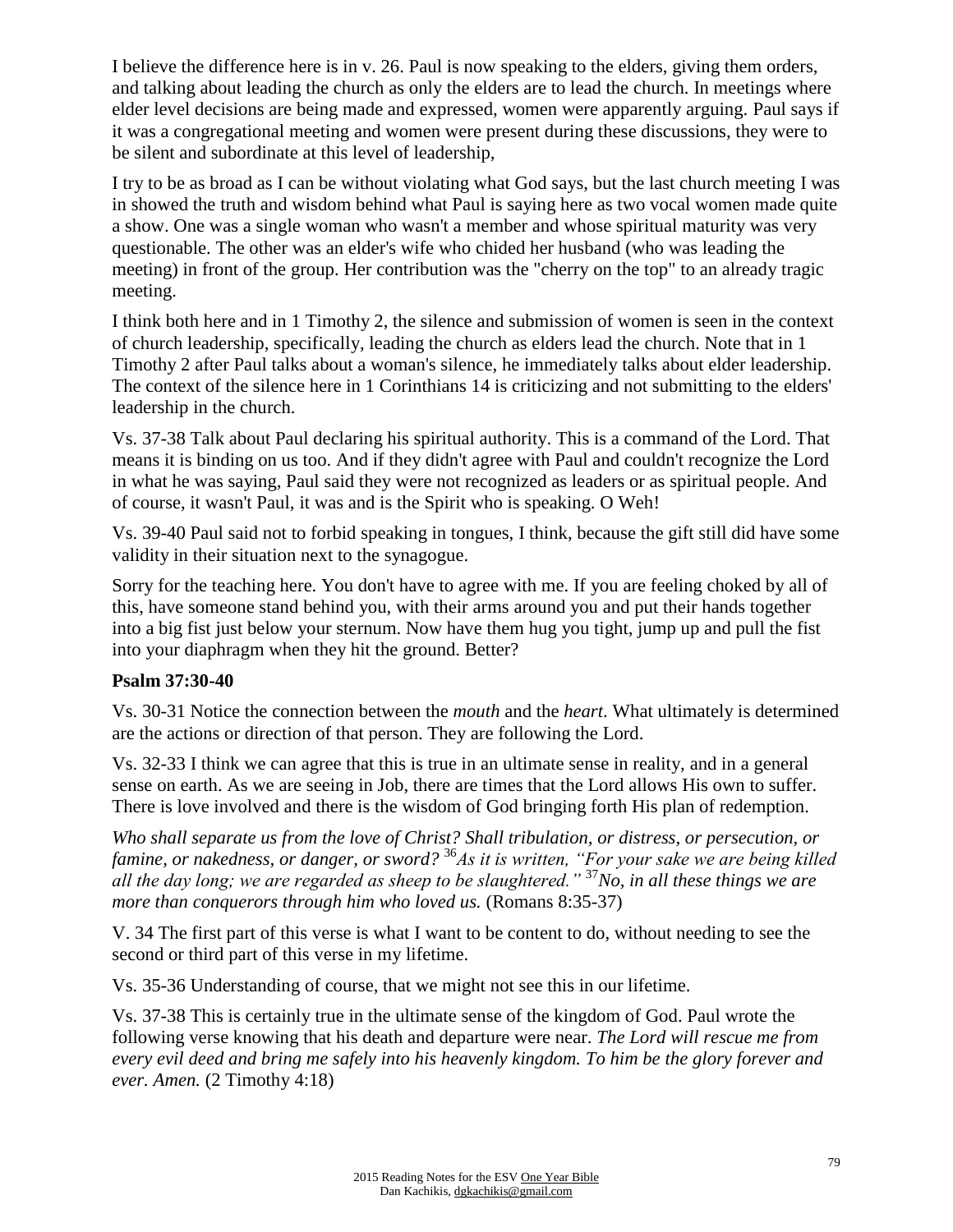Vs. 39-40 This is true of all who know and love the Lord, yet it may be true as we fulfill the Lord's mission for us in dying for His name in the face of mocking unbelief, just as our Lord died. Life doesn't end at death, and our vindication and salvation are ever present.

Reading Job and reading this psalm is interesting. I want to say I know all of this is true, but really I need to trust the Lord, not my expectation of what this justice will look like or when it will come. God and who He is has to be enough.

## **Proverbs 21:27**

Amen.

## **AUGUST 23**

## **Job 8-11**

As you read Job, here are a couple thoughts to consider:

First, what kind of man was Job? Just think, he didn't have the Holy Spirit within him and he didn't have a Bible. Yet, even when God allowed this to happen to him, with his friends brutally accusing him, Job held on to his knowledge of God; and it saved him from ruin. He was definitely "one of a kind" on the earth.

Second, was it OK for God to use Job like this? Remember the death of Stephen and all those people Paul locked up and voted to kill? Those people hadn't sinned either. Was it OK for God to do that? Is it OK for God to use you like that too, and take away all you have to further some purpose of His that you don't understand? Does God somehow become unjust and unfair? Our love for God, our trust in Him and our understanding of our salvation in our Lord is what makes or breaks us on earth.

## Job 8

Vs. 1-4 Bildad the Shuhite (shoe-height) was one of those short men of the Bible. The topic of justice is where Job and his friends run off course. They all had the view that things, such as what Job was experiencing, came as the result of sin and God's justice/punishment. Notice this jab at what happened to Job's kids.

Vs. 5-7 Everything here is true, if in fact a person had sinned; but Job hadn't. What is wrong here is that this isn't a statement of spiritual fact. It is an accusation and a call to repentance.

Vs. 8-10 Bildad is telling Job to look at experience on earth over the long years of humanity up to that point.

Vs. 11-19 The idea here is that just as papyrus can't grow without a marsh, no one gets treated like Job without sin being present.

Vs. 20-22 This is both a warning to Job and a call to repentance. This is all good truth; but used like this on the wrong man, it is the hammer of Satan himself, pushing Job toward doubt, anger and self-loathing.

## Job 9

Vs. 1-2 Job uses the words of Eliphaz's vision about a man being righteous in the sight of God. Job wants to know how you might appeal God's "judgment." He was now assuming that God had judged him.

Vs. 3-10 Job knew that he wouldn't be able to answer back to God because of God's wisdom, though he was only thinking of God's "wisdom" as in knowing Job's deepest sins. What is so interesting in all of what Job says is that he is only inches from the truth. He understood God's wisdom in creation. When God speaks to Job in the last chapters, He will use much of what Job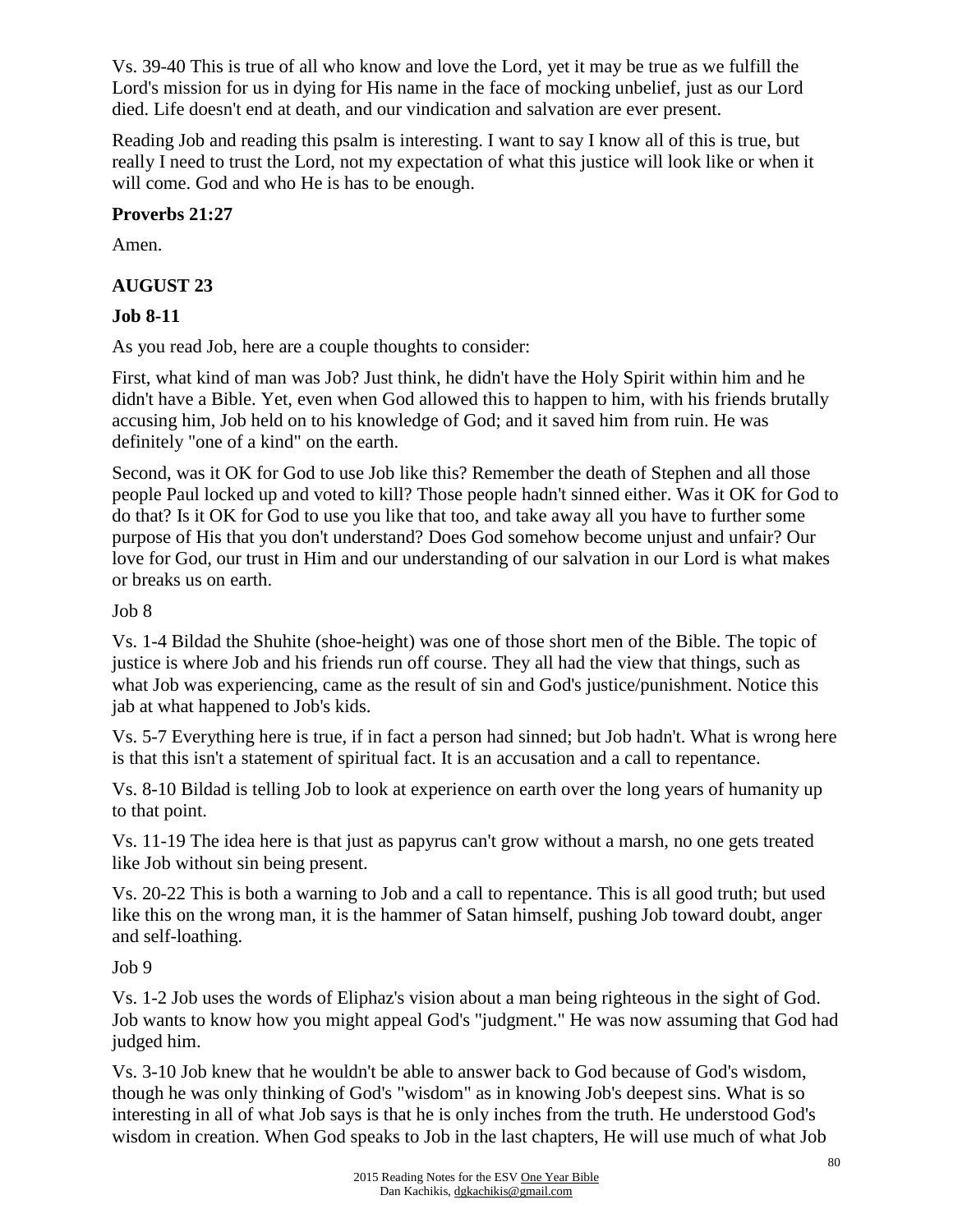says here to correct Job. Job doesn't understand that "bad things" do not mean he sinned. Job doesn't understand that in His wisdom, love and purpose, God can bring hardship into our lives without being unfair and unjust.

Vs. 11-12 Job knew of God's authority and that he wouldn't be allowed to speak back to God.

Vs. 13-21 Job says many times that he is innocent, but he knows that if God wanted to find something, He would. Job didn't understand forgiveness. All he can think is that his situation is a result of God holding on to a grudge regarding Job's sin.

In reading this I got a twinge of what Paul says in Romans 9:20, *But who are you, O man, to answer back to God?* I'd bet that Paul knew these verses in Job.

Vs. 22-24 This is where Job steps out of bounds. He accuses God of destroying the blameless and the wicked in judgment. Job is right in that he was blameless. He was wrong in assuming God had judged him. Although Job didn't see the bigger picture we saw in chapter 1, it still was a matter of trust. In a sense, the fact that his friends were judging him, and accusing Job of sin, pushed Job in this direction. Job hadn't cursed God, but now he was showing the limits of his understanding and trust of God. Job was accusing God of injustice. Job should have known that God could not pervert justice, and it should have led him to silence.

V. 23 These are hard words against God. Remember that Job had lost all of his children at one time. He is still mourning.

Vs. 25-35 Job thought again that he would die soon and there was no way to find justice on earth before God. The fact that he was in so much pain and misery made it impossible to cleanse himself or speak to God.

Job 10

Vs. 1-7 Here Job's understanding of God has fully run aground. God wasn't contending against him. It is interesting to think that Job's friends pushed him to this. It is also interesting that God knew that Job and his friends had this enormous misunderstanding of His ways. God is teaching and allowing them to show their hearts and the flaws in their understanding. So, why is God showing US all of this?

Vs. 8-12 Job understood God's part in the making of men and in showing men love and mercy, but then why was God suddenly destroying Job and forgetting that love that He had shown Job?

Vs. 13-17 This is like accusing God of having always been waiting for Job to slip.

Vs. 18-22 What is interesting is that even though Job had a limited understanding of God's goodness and justice, he held it so tightly, that even in this tragedy, it really kept Job out of trouble. Somehow he never doubted his innocence or God's just, loving character. He just couldn't put it all together. Could we have done any better even though we know more than Job did and we have the Spirit?

Job 11

Vs. 1-7 Zophar (literally, friend) gets unfriendly and totally nasty with Job. In fact, all of his friends will get meaner and meaner as they desperately try to "save" him.

Vs. 8-12 This is so close to what God will say later about His wisdom, but this is totally directed toward God's wisdom in seeing and punishing Job's sin. Verses 11 and 12 are cruel attacks on Job.

Vs. 13-20 This is another version of "turn to God and He will turn to you," except that Job hadn't turned away from God. I suppose Zophar was trying to show he really loved Job after he just said Job was dumber than a donkey. Nice guy.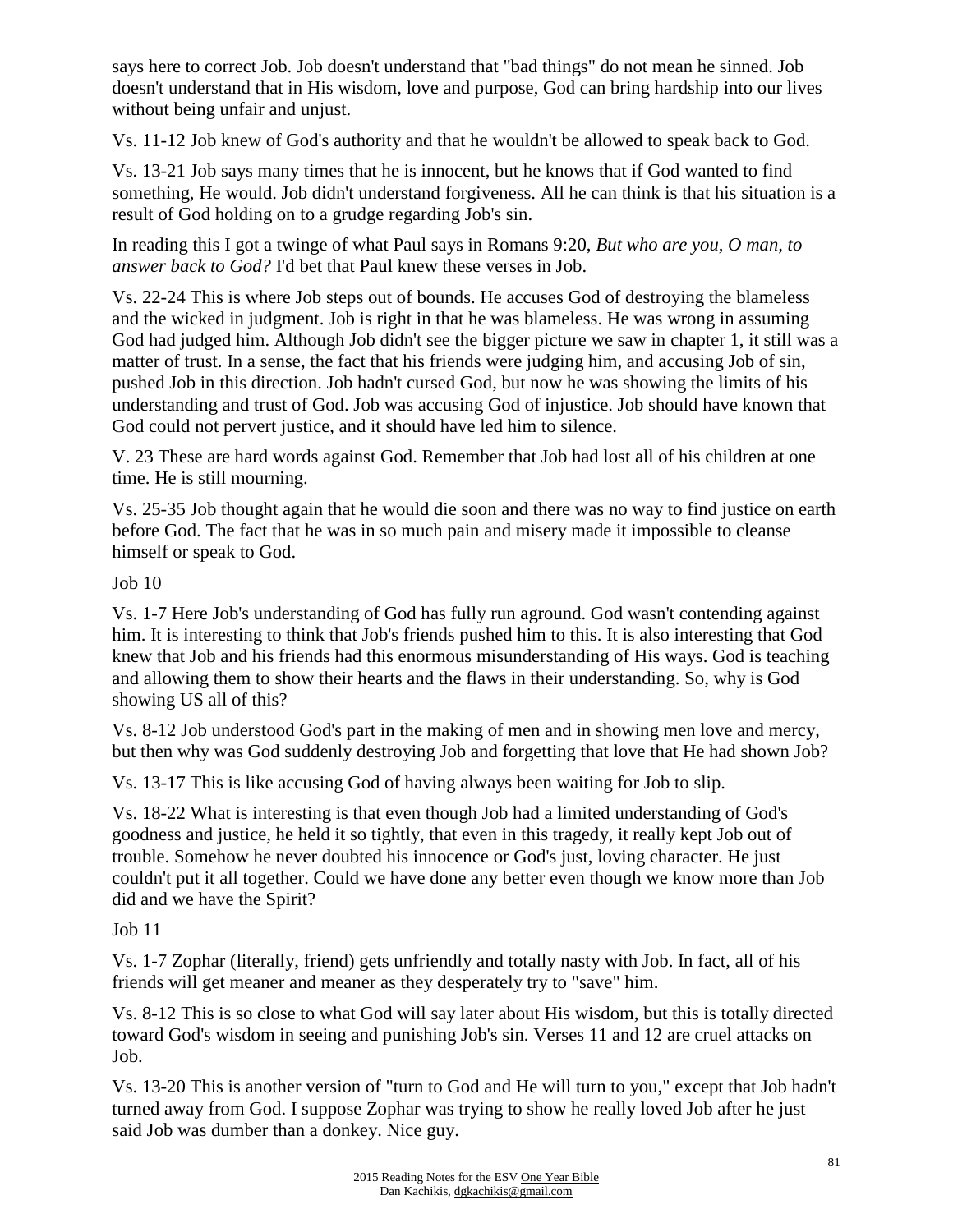## **1 Corinthians 15:1-28**

There is a lot of great stuff in these verses. Enjoy.

Vs. 1-2 This message was being called into doubt, but Paul showed that it had worked on them.

Vs. 3-7 The message was linked to the resurrection, and the resurrection was a broadly known fact for which there were many, many witnesses.

Vs. 8-11 This might show that it may have been a point of contention that Paul wasn't one of the original Twelve. Here Paul defends himself a little. He will defend himself a lot in 2 Corinthians. In 2 Corinthians we'll see more clearly that Paul was being put down by others in Corinth as a 2nd rate apostle.

Notice the "tension" of Paul's working: it was God's grace, but Paul worked hard. The Spirit wrote these words, saying that Paul worked harder than, literally, "all" of them. Yet, it was the grace of God working in Paul. There is a reason why most of Acts is about God's work through Paul, and why God used Paul to write most of the New Testament letters; but it's God's working, not Paul's. Paul understood that God both enabled and drove him.

The point in this section is the final verse, *Whether then it was I or THEY, so WE preach and so you believed*.

Vs. 12-19 As I suggested earlier in the letter, Paul wrote with emotion and I think there is some emotion here. And, the logic is very tight. If you have some time, try reading this chapter out loud a few times. This is a great portion of Scripture. Verse 19 is very powerful. Even unbelievers understand the truth in this confession that if believing in Jesus is just for this life, it is a waste of time. The resurrection, the close of the age, and the fulfilling of the plan of redemption are always linked together and they are always in view.

Vs. 20-28 Notice that there is no mention of Satan here. The last enemy to be destroyed is death. Paul will talk about death's defeat one more time in this passage. One interesting note is that when Jesus talks about the church, He says, *the gates of Hell will not prevail against it.* The gates of Hell were looked at as the entrance to death, not the office building of the bad angels. The gates of Hell were like the "broad gate" to destruction, or like an open mouth ready to devour those who had died. Obviously it preaches better if those gates are the military headquarters of the enemy; but in the resurrection, *Death is swallowed up in victory* (1 Cor. 15:54b). What to do? Preach both.

Isn't it interesting how the plan of redemption, the close of this age, and the resurrection are all linked together? Everything in our lives in Christ is focused on those coming events. We can never lose sight of the harvest, because it is the field of this life. How can we ignore it? Yet, many believers do. Among the people we are trying to reach in the harvest, the fear of death reigns. The promise in Christ is life. Hebrews 2:15 - *and deliver all those who through fear of death were subject to lifelong slavery.*

## **Psalm 38**

Vs. 1-11 Doesn't this sound like Job? This was David's experience and was the true result of his sin. It might have been because of his lying that resulted in a town and family of priests being slaughtered, or it could have been his sin with Bathsheba and Uriah. David's guilt was real and deserved. Reading this, you can see that what Job's friends were saying was biblical, but horribly misapplied to Job.

V. 12 As a result, people were waiting for David to fall.

Vs. 13-14 Unlike Job, David was quiet in his suffering. He was broken because his punishment was just. Job kept talking, egged on by his friends, because he thought God was being unfair.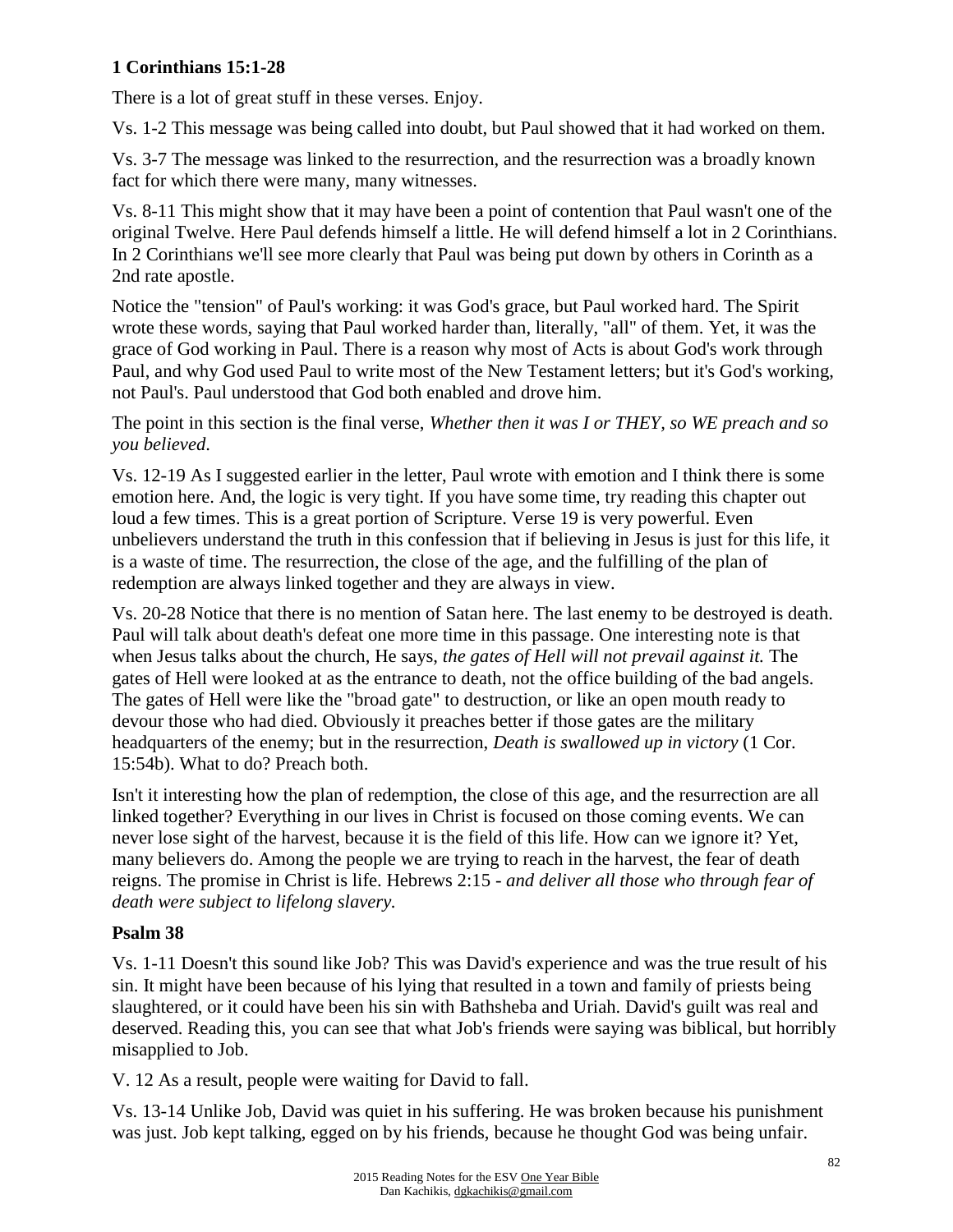Once David confessed his sins, he was forgiven and knew to be silent before God in the face of the accusations of his enemies.

Vs. 15-16 Still, David knew of God's heart and faithfulness. And, God had made promises to David.

Vs. 17-20 In spite of David's brokenness and confession, his enemies only wanted his ruin - not justice or reconciliation.

Vs. 21-22 David's plea to God was based on what David had learned of God's love and faithfulness.

Since we are not Job, we need psalms like this to encourage us to confess our sin and trust God for His forgiveness and love.

### **Proverbs 21:28-29**

V. 28 I guess this not only means that false witnesses die with their lies and that truth endures, but it also speaks of the legacy of these two men in the lives of others.

V. 29 Again, the idea here is truth. The upright doesn't need to do stuff or live in a way where he has to pretend that things are other than they are.

## **AUGUST 24**

## **Job 12-15**

There are tons of things you can see in these chapters: individual truths, Job's rebuttal of his friends, Job's pain. It's all here. I'll highlight a few things that stand out to me.

Job 12

Vs. 1-3 Job is saying that everyone knows what his friends are saying, but in Job's case it is misapplied. Notice that v. 2 looks like 1 Corinthians 14:36.

Vs. 4-6 These verses show that the depth of Job's suffering just keeps on going, deeper and deeper, every day. The verses also show a secondary effect to Job's suffering. Others were not only mocking Job; they were laughing at everyone who sought to live to honor God. Verse 5 is true of all of us, and we need to beware. I am one of those who, when I hear of someone's misfortune, think, "What did they do to bring this on themselves?" God is showing us in the book of Job that while this thought might be natural to think, it is not always true.

Vs. 7-12 This is interesting. It is no accident that Job argues from nature now, and God will use this argument against him later. Job is saying that nature will confess that it is the God of creation who is doing this to Job. Job could see that God Himself was ultimately responsible. But God will show that His wisdom in creation should have taught Job to trust God when he didn't understand God.

Vs. 13-25 Notice that after the affirmation of v. 13, Job lists what God does. Underline or circle every use of *he* that you find. While Job is kind of right in all of this, because of his misunderstanding of God, he puts a dark twist on everything. God may allow the death of the righteous, but as God says in Psalm 116:15, *Precious in the sight of the LORD is the death of his saints.*

Job 13

Vs. 1-2 Job is referring back to 12:1-3.

Vs. 3-12 After being verbally beaten by his friends, Job thinks he would rather talk to God and plead his case. Job understands that his friends have spoken falsely of God and he's warning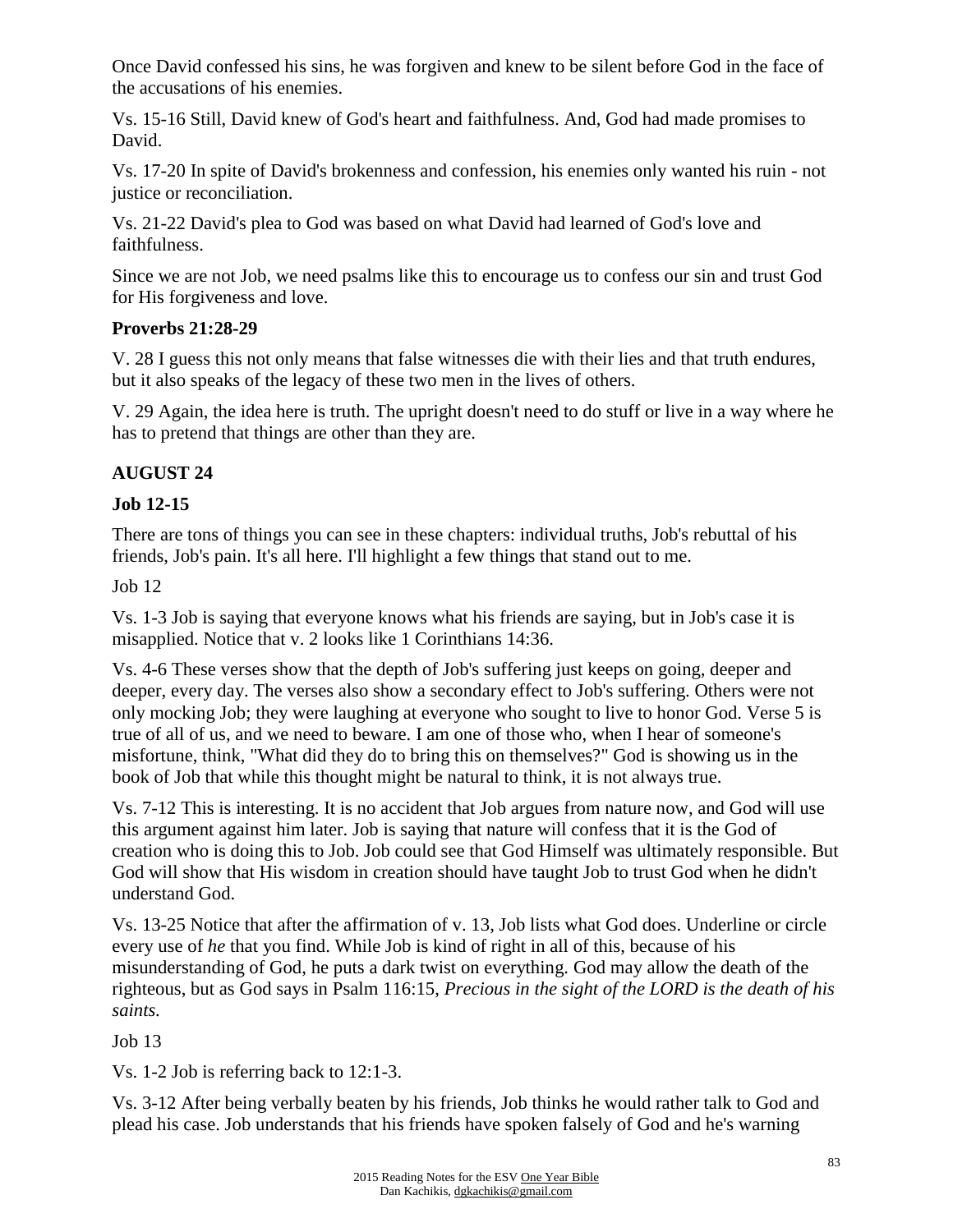them that God won't be happy. At the end of Job, God will be mad at them and say that while they spoke falsely, Job spoke the truth.

Vs. 13-19 It would appear that God allowed Job's friends to abuse him to get Job to the place of wanting to stand in God's presence and declare his case. These verses show how strongly Job loved God and could not let what was happening to him defeat what he had trusted in all of his life. Verse 15 is this undying confidence in the love and truth of God. What a guy.

Vs. 20-22 So that Job could speak with God, Job would like two things.

Vs. 23-28 It is no news to Job that he is a sinner, but he knows that what is happening to him doesn't "fit" the love and devotion he has for God. Why would God do something like this to him? Job's relationship to God made sense up to this point. The silence isn't something Job understands.

Job 14

Vs. 1-6 One of Job's thoughts here is that since all people are born in sin and sin is our natural state, the violence being done to Job is unusual and not because of inborn sin. Verse 5 also says that there is a time when life on earth ends.

Vs. 7-17 It appears that Job is saying that his only vindication would be on earth. In the cases of things that get cut and grow back, a person's life is not like that. Once we leave the earth, we are gone. Job was afraid that God's wrath would bring him to death and he wouldn't be able to grow again once God saw he was innocent.

V. 13 This looks like Job understood something about death and resurrection. Most places in this chapter Job is speaking of dying, as being removed from life on the earth. Here it seems he knows where you wait after you die, and that eventually you will be raised (remembered) by God. But it doesn't seem like Job knew that the new life would be bigger and better than the first.

Vs. 18-22 Here Job falls back into hopelessness. God is relentless and destroys the hope of man. That is Job's pain and grief speaking. Verse 22 shows what he was feeling with every breath.

Job 15

The bell rings. This begins round 2. Eliphaz enters the ring.

Vs. 2-13 Notice that these comforters have now completely lost their cool.

Vs. 4-5 They were right in sensing that Job was accusing God, but then, they had incited Job.

Vs. 7-8 This is exactly what God will say, but they are wrong in saying this, since Job was not being punished for any wrongdoing. It probably would have been good for all parties to have stopped talking, but then, we wouldn't have the book of Job.

Vs. 14-16 These are the words of Satan from Eliphaz's vision in chapter 4.

Vs. 17-35 This now is a very one-dimensional view of how God treats the wicked. This will also get Eliphaz & Co. in trouble. God doesn't always pay on Friday and judge those who rebel against Him immediately. God did the same to Pharaoh; He allowed Pharaoh to become great so that He could use Him for His glory. God humbled Pharaoh in the sight of all nations, but some rebels go to the grave with their pride. The first twinge of humility they feel is when they stand before God and realize they had lived in lies and committed a huge, irredeemable mistake.

In our reading today, Job spoke about God's wisdom and power and then applied this rather darkly to God, who capriciously raises up and puts down. This is what Job felt had happened to him in losing everything. Job couldn't yet see that God's actions are motivated by more than punishment for sin and blessing for obedience. While God's works are always done in justice and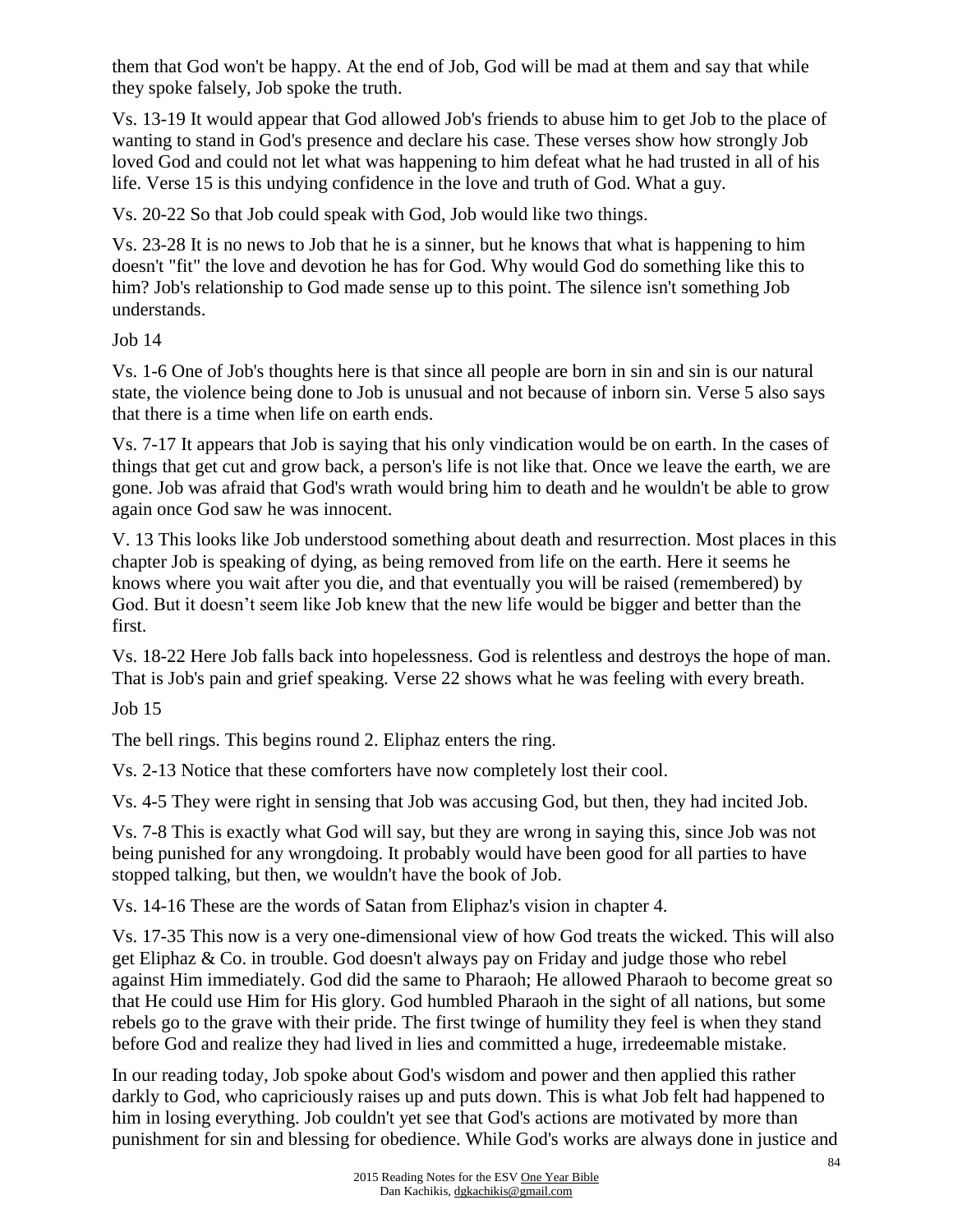wisdom and love, it doesn't mean that we'll understand what He does or understand what He allows to happen to us. We know that God is working every day to redeem men and women on this planet; and everything He does works toward that, whether we understand His wisdom or not. Because of Jesus, we understand God's love and wisdom and His constant work in the harvest of mankind. In fact, read Isaiah 53, and you'll see how some of what happened to Jesus sounds like Job. Through God's Word and through Jesus, the love of God incarnate, we know Him and we know we can praise Him in circumstances we don't understand. He is enough and we can bless His name.

### **1 Corinthians 15:29-58**

Vs. 29-34 Paul/the Spirit uses a couple of "common sense" arguments, and then Paul really rebukes the Corinthians. The resurrection is a "red letter" doctrine and not something to be ignorant about. If you read this out loud you can feel Paul in this passage.

V. 29 This is an argument from general human consciousness. Almost everyone, even an unbeliever, thinks there is an "after life." Pagans even had rites for the dead, believing they were alive in another world. This would also be like saying that the demonic exists, as evidenced in the unbelieving public's interest in the occult and horror movies. They may be unbelieving, but they still sense that these forces exist.

Ironically, some people in this church didn't get what unbelievers knew to be true. The dead are raised.

Vs. 30-32 The resurrection makes the gospel absolute. The resurrection not only means life for those who know Christ, but it also means judgment for those who don't because every person must bow to Christ. It makes Jesus the only Savior and the only saving message on the planet. This is what put Paul in danger. If there were no resurrection, Christianity would only be teaching about morality. Our gospel is a universal, irresistible, global reality. When Paul spoke of the resurrection and all that is inherent in the resurrection, it made his message one that called for a decision, not simply benign assent.

V. 32 is actually a quote from Isaiah 22:13. Maybe that's where the Epicureans got it. It means the same thing in both cases. If there is no resurrection and life with God, there is no judgment, there is no basis for morality, there is no necessity and there is no point.

Vs. 33-34 This is a very stinging rebuke to this super church with all the gifts. They had people among them who were either unsaved or incredibly spiritually immature, and the Corinthians were OK with that.

Vs. 35-41 Oops! So much for "there's no stupid question." Actually, it is sort of the way God answers Job at the end of the book.

Vs. 42-50 This is not only great teaching on the resurrection; it is our hope. Isn't it amazing to think that our resurrected body will be infinitely better than our physical bodies? I'm looking forward to those "six pack" abs, but even more, I'm looking forward to fully bearing the image of Christ. I'm working toward both now, but looking forward to the certainty of that day.

Vs. 51-57 More great Scripture.

V. 51 belongs in every church nursery.

Basically this is saying that the only exception to the process of death and resurrection will be those who are present when Christ returns before the Tribulation to take the church. *For the Lord himself will descend from heaven with a cry of command, with the voice of an archangel, and with the sound of the trumpet of God. And the dead in Christ will rise first.* (1 Thessalonians 4:16) In taking those of the church who are alive on the planet at that moment, there will be an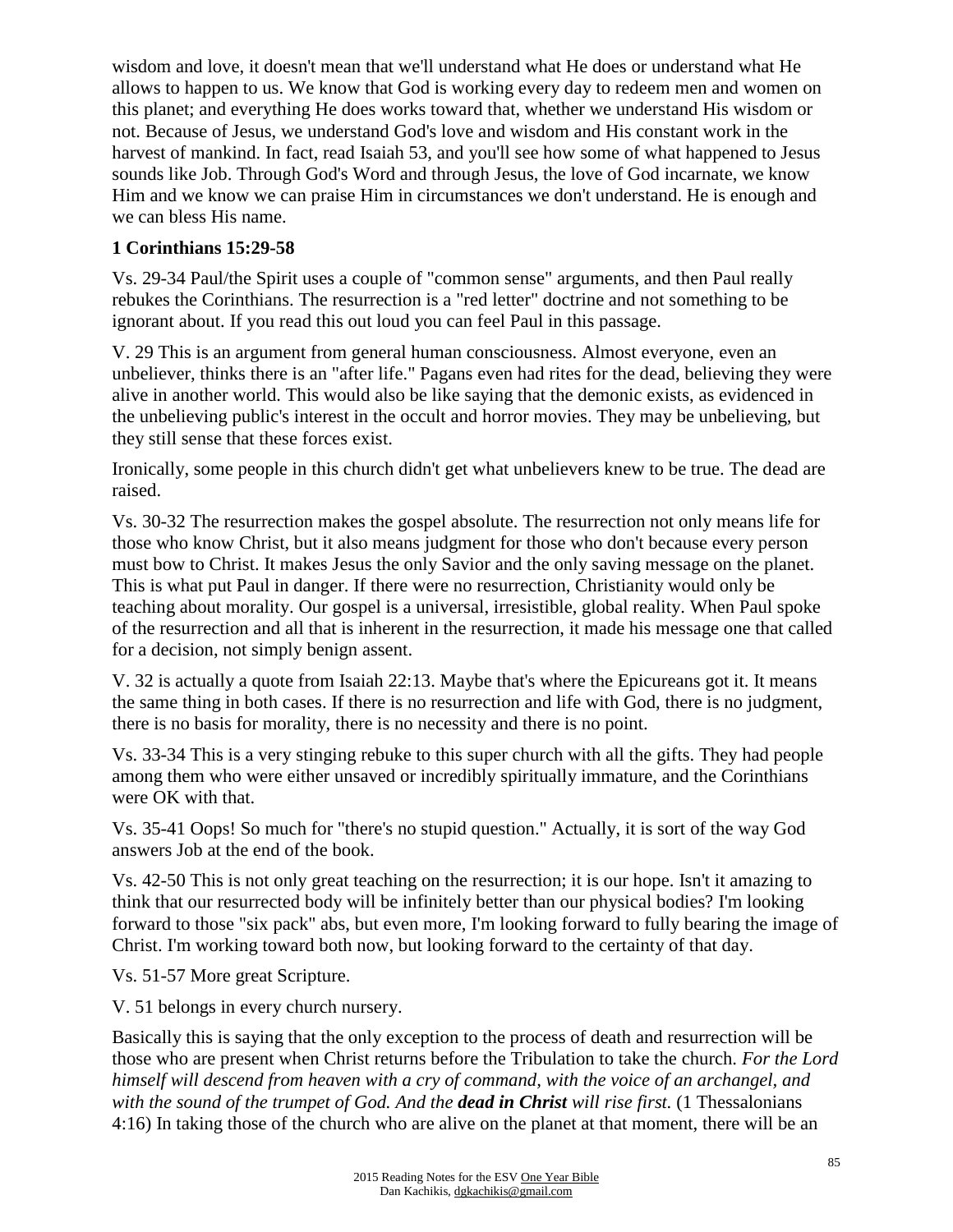instant translation of the body from physical to spiritual. This also means that at the rapture, all who have died in Christ, from the death of Jesus until that time, will be raised.

At the end of the Tribulation when Jesus comes, all the righteous dead (from Adam to John the Baptist) will be raised. His angels will gather those believers living on the earth, but those believers will not be changed. They will live on earth with Christ in His Millennial Kingdom.

V. 57 Our victory is in Christ. The powers of death (gates of Hell) cannot defeat us.

V. 58 So then, we should be willing to deny ourselves, take up our cross daily and follow Christ in the harvest, reaching the lost and making disciples, who make disciples, who make disciples.

#### **Psalm 39**

What a great psalm.

Vs. 1-3 This looks like a very weary David struggling to wait on the Lord.

Vs. 4-6 Just like Moses in Psalm 90, *teach us to number our days that we may get a heart of wisdom.* Understanding our place in life, on this earth, in this time, should make us focused in following Christ in the harvest.

Vs. 7-11 Our hope is in Christ.

Vs. 12-13 A cry for restoration.

#### **Proverbs 21:30-31**

Amen.

### **AUGUST 25**

Time to celebrate! Today we are almost half way through Job and we'll finish 1 Corinthians. And, there are only 123 shopping days left until Christmas! Get a *Frappuccino*® (or the local equivalent of something you like) and go nuts.

### **Job 16-19**

I really wonder if Job would have said some of this if his friends hadn't accused him and urged him on. It seems to me that Job's friends were the greatest challenge that Satan threw at him. In defense of his friends, they had been mobilized by a lying vision and so they thought they were on a mission. But, if they had known God as deeply as Job did, they would have known, too, that Job wasn't guilty and that something else was going on. In that case, their only recourse would have been to comfort Job and strengthen him until God spoke.

#### Job 16

Vs. 1-5 The irony of how they were treating Job is that he was a champion of the weak and knew how to encourage them. Job would have treated them with kindness.

Vs. 6-11 It isn't God who is wearing out Job; it is Job's friends. But wait, the fact that God is allowing this means that God is involved. But, for what purpose? We shall see.

V. 9 Job is suffering in pain and grief; and now he has Moe, Larry and Curly entertaining him, so we should go easy on him. Still, he is wrongly accusing God of motives like hate. Job clearly had something to learn.

Vs. 12-17 Job was wrong to accuse God of all of this.

V. 17 sounds like Isaiah 53:9.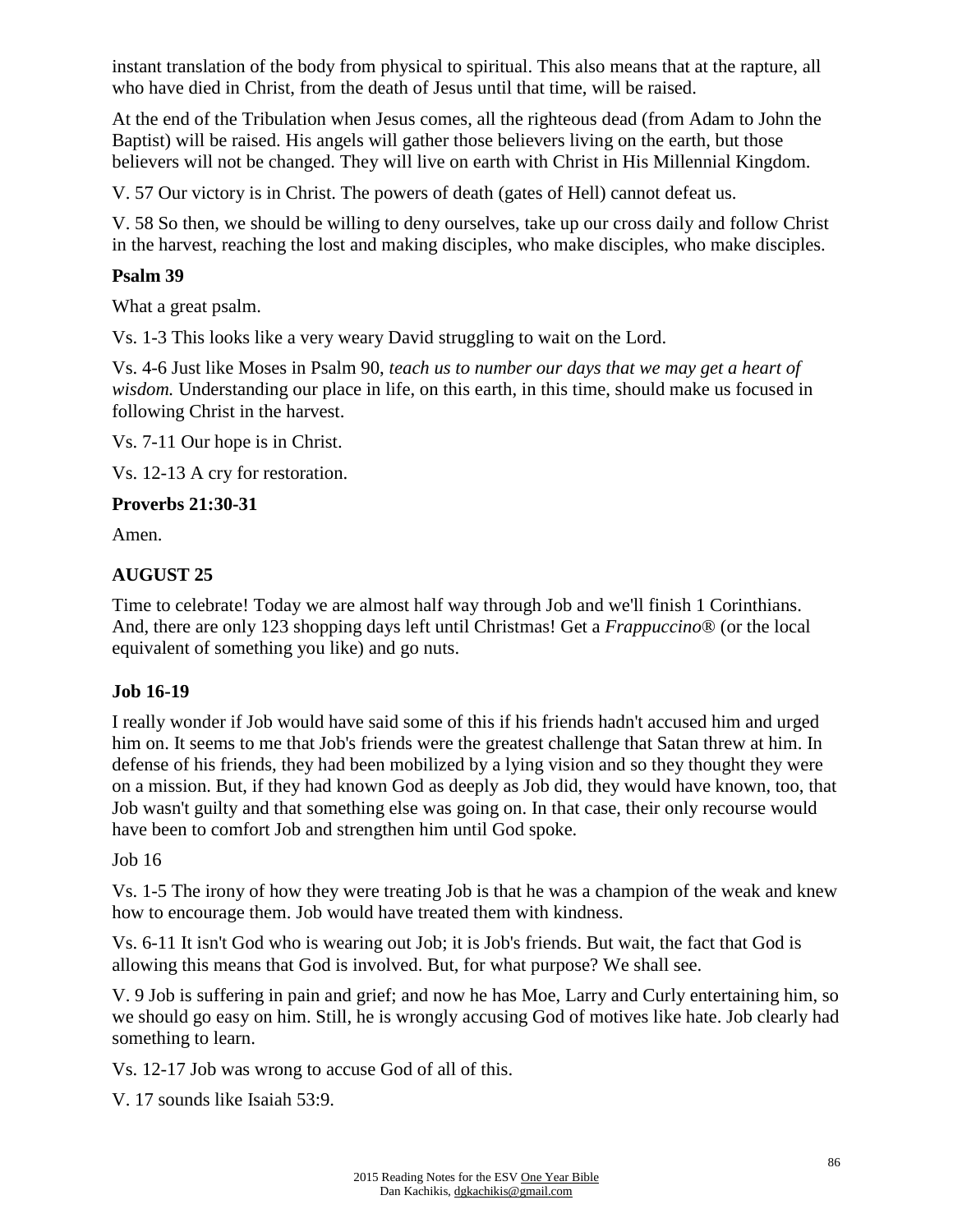Vs. 18-19 These verses hint at Job holding some knowledge of God that told him there was still hope.

Vs. 20-22 Job really wanted to talk with God. It may have been too, that he didn't want to be shamed in the sight of others, since he had put so much hope in God and spoken of Him to others.

Job 17

Vs. 1-2 Not only was his spirit broken, but now Job felt he might not recover from the poison of his friends.

Vs. 3-5 It sounds like Job wanted God to make a pledge for him, because now that God had brought this event into his life, no one else would.

Vs. 6-10 Notice the reaction of the righteous to Job. They know that Job is innocent and are appalled that this could happen. Still, they hold to their faith and trust in God. Job's friends, on the other hand, should be warned. Verse 10 is like Job saying to them, "put up your dukes."

Vs. 11-16 After Job's burst of energy, he seems to fall back into despair.

Job 18

This is like tag-team wrestling, except Job is alone and there are three of them fighting against Job. Now Bildad enters the ring. If you look at what Bildad says, he is basically saying, "This is what happens to the wicked. Oh look, it just happened to you. Any questions?"

Vs. 1-4 Can you believe that Job had a friend like this? Here Job is in his grief, scraping pus out of his boils, and Bildad decides that Job needs a good beating.

Vs. 5-21 In this description of how the wicked are going to get it, he is describing Job in somewhat veiled terms.

Job 19

This is a very strong chapter.

Vs. 1-6 They were destroying Job with their misapplied righteousness. Job is basically saying that if he has sinned, it is between him and God and they should let him alone.

Vs. 7-12 Job is crying for their compassion, but all they see is that Job must have sinned. In v. 11 Job is overstepping his bounds, but this is out of his grief and agony. I think God understood.

Vs. 13-19 Can you imagine this? Everyone was condemning Job because of what had happened to him: everyone he had helped, his family, the entire community. That is a lot of rejection to throw on top of a very high mountain of grief and pain.

Vs. 20-22 What a sincere cry for help and compassion.

Vs. 23-29 Job doesn't understand what has happened to him, but there is something he knows because of knowing God. He knows that there will be a fair, final judgment; and in that judgment, he will be vindicated.

Vs. 28-29 Job knows his friends will be judged for what they are doing.

Reading this reminds me of Paul's words in Ephesians 5:15-16, *Look carefully then how you walk, not as unwise but as wise, making the best use of the time, because the days are evil.* As disciples in the harvest, the easiest way Satan can stop us is to get our eyes on ourselves, our needs, our rights and what we deserve. What we know because God has saved us lifts us above all of that. The Word shows that this world is dying, that God's love is enduring, and that now is the time to work and sacrifice. We are loved beyond reason and left here to work with the Lord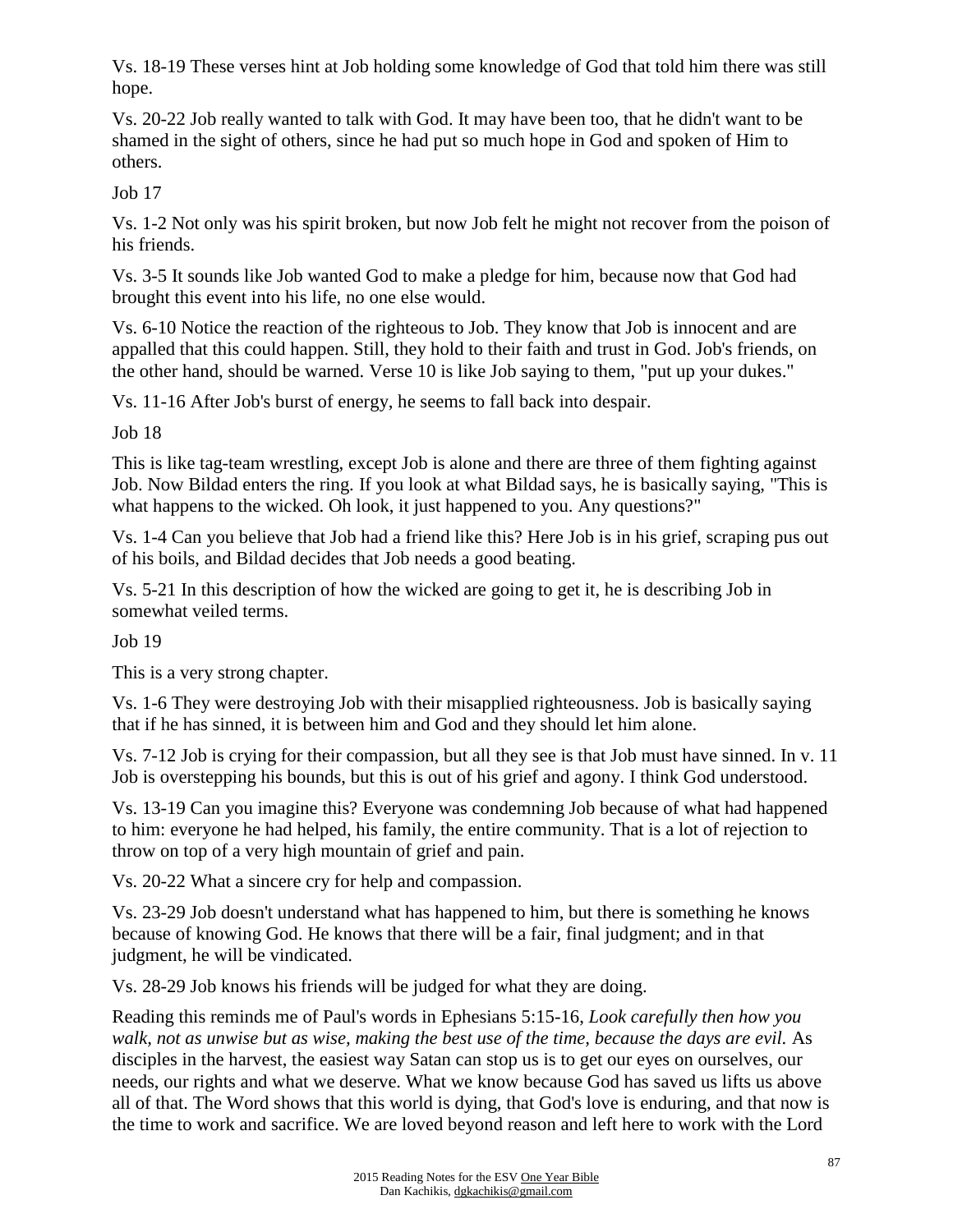to make disciples of those He died for. It is no news to us that this life is full of danger, and it shouldn't shake our confidence in the Lord if He uses us as an example to the world, to angels and to men. We need to keep alert to His working. His love never fails. I think this is why we have the book of Job.

## **1 Corinthians 16**

Vs. 1-4 Notice that Paul says this is the same thing he directed the churches in Galatia to do. We've seen this reminder to the Corinthians ever since the first chapter. Paul tells the Corinthians that he is giving them the same teaching and directives that he gives everywhere in every church.

This "encouragement" for them to help the church in Jerusalem will continue into 2 Corinthians and be complete when Paul writes Romans, which is actually written from Corinth just before Paul headed to Jerusalem with this gift.

Vs. 5-14 I think these verses comprise a unit, because the Corinthians needed help now, but the help they thought they needed wasn't available.

Vs. 5-9 Paul was coming, but the Lord had him busy in Ephesus. Notice the *wide door* and *many adversaries*. The fruit that the Lord provided drove Paul on even in the face of danger. Paul saw suffering as an indication that he was near the battlefront and important matters were being decided. We see this in Job.

Vs. 10-11 Timothy was probably returning with the letter, but it is clear from I Timothy 4, that some people didn't respect him. Timothy would probably have been a help to those who were really following Christ, but not to the critics.

V. 12 Apollos wasn't in a hurry to visit Corinth, that high maintenance church.

Vs. 13-14 Therefore Paul told them to stand strong in the Lord. Notice all of the advice. This sounds like what Paul told the Corinthians in 1 Corinthians 15:58, in the reading from yesterday, and in the verses above, from Ephesians 5:15-16. This is how we should live every day.

Vs. 15-18 And Paul told them to look to the servants/leaders among them. Stephanas and his family had devoted themselves to the service of the saints. They might not have been "super" apostles, but they were worth following. Paul urged them to receive these servants as leaders and to give them the recognition of the church. Notice that Paul talked about people being recognized or not recognized at the end of chapter 14. I was reading this morning of Jesus teaching His disciples that the humble servant would be the greatest among them. Looking at Corinth, I don't think they were looking for that kind of leader. Second Corinthians will show that they enjoyed the forceful kind. I think this is why Timothy was scorned and why they didn't appear to value Stephanas.

Vs. 19-20 The Corinthians should have valued the greeting of *Aquila and Prisca*. Apparently they loved this couple.

Vs. 21-24 This is one of Paul's stronger endings. Notice the mention of any who do not love the Lord being accursed.

So what does it mean to love the Lord? We all love Jesus. Right? I think it would be better to define love as doing what Jesus said to do (John 14:21-23, John 15:8-10): following Him in the harvest, reaching out to the lost, making disciples, who make disciples. As shown in this letter, the church can be full of people who do church and use their gifts for themselves, yet don't really love their Lord. Jesus Himself said that not everyone who calls Him Lord will enter the kingdom of Heaven. The safest way to follow Jesus and show that we love Him is to obey Him in the harvest, reaching the lost and making disciples, who make disciples. Had the Corinthians obeyed Jesus like that, many of their malfunctions would never have been.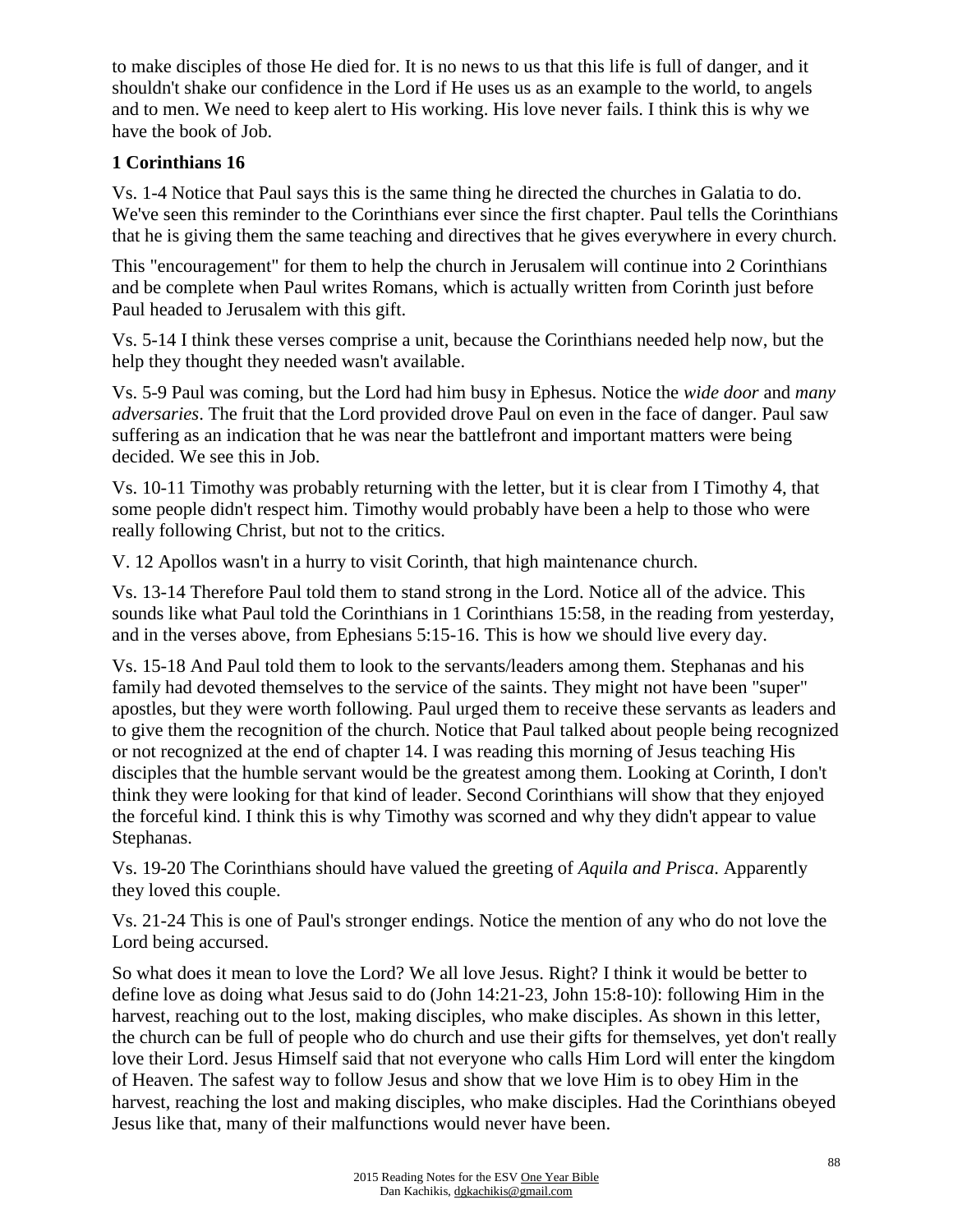### **Psalm 40:1-10**

Another wonderful psalm. This is the first year that I've felt the connection between reading Job and reading these psalms.

Vs. 1-3 This was not only David's experience, but it became Job's experience too. Waiting on the Lord is worth it and out of it you get *a new song* and a heart of praise.

V. 4 This is the blessing of those like Job who hold to what they know is true about God.

V. 5 This is what David discovered by waiting for the Lord, and it is also what Job discovered.

Vs. 6-8 Even in 1 Corinthians we saw something like this. The people were doing church things, but the love of God was not within their hearts. They didn't delight to follow the Lord as their spiritual father Paul did.

Vs. 9-10 David gave great testimony to the Lord and His deliverance. The book of Job is testimony. And just reading Paul share his heart with the Corinthians is an amazing testimony of God's works and grace in working His plan of redemption.

## **Proverbs 22:1**

Maybe this is the same as saying that being approved by God is the best thing on this planet.

## **AUGUST 26**

## **Job 20-22**

As I read this again today, it reminded me how some of the stuff Job's friends say is really good. The last part of what Eliphaz says in chapter 22 reads like a psalm. But what are we learning here? Life on earth is not heaven on earth. The global, spiritual, and earthly drama is deadly. In the plan of redemption and purpose of God, He works in complete love and justice and wisdom. We don't see that, but that doesn't change Him. In His plan, He didn't even spare His Son. If it is His will for His purpose to lead us to be *killed all the day long* (Rom. 8:36), that should be OK; because it is offset by another reality. As Paul says in Romans 8:31-32, *What then shall we say to these things? If God is for us, who can be against us? He who did not spare his own Son but gave Him up for us all, how will He not also with Him graciously give us all things?*

### Job 20

Vs. 1-19 Zophar is determined that the wicked never win on earth. As he describes their demise and their crimes, he is probing to see if he can touch a nerve with Job. I'm sure he is trying to mention things that Job had done. Nice guy.

Vs. 20-29 Interestingly, this wicked man is rich, just like Job. What a coincidence. Not only that, God's judgment on this man is revealed in physical agony. Hmmm.

Because Job's friends are so black and white about God's justice, it will force Job to consider if God really does judge like that on earth. The answer will stretch all of them. The reason why God prospers the wicked and allows the suffering of the righteous on earth all has to do with the harvest. In heaven there is pure and simple justice.

## Job 21

Vs. 1-7 This is Job being very dark in his words. Although justice will be executed by God, that doesn't mean it happens on the earth. Job is telling them to really look around instead of just spouting religious baloney.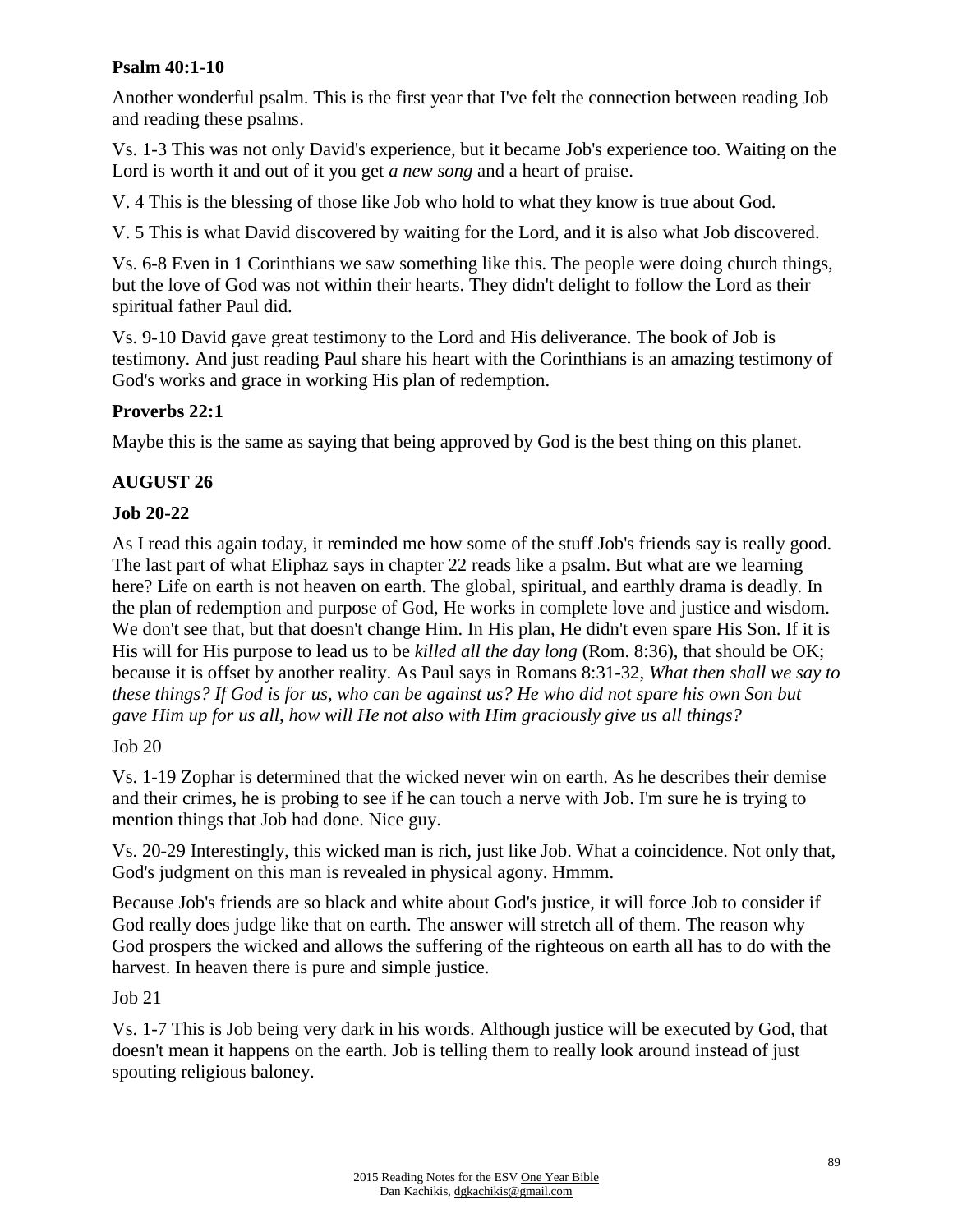V. 5 The key here is that Job is righteous, and look what happened to him. If the only things that matter in the world are blessing and justice, then they should *be appalled* at what happened to Job.

V. 7 What Job said here made me think of what Paul said in Romans 9:17, *For the Scripture says to Pharaoh, "For this very purpose I have raised you up, that I might show my power in you, and that my name might be proclaimed in all the earth."*

Job asked "Why?" In God's redemptive purpose He allows the ungodly to prosper for His reasons. Surely one of the reasons God allowed William Randolph Hearst to have the influence he had was to tell his reporters to "puff Graham" (give big exposure) during a crusade in 1949. The media exposure helped propel Billy and his crusades onto the front page and into the front rooms of America. That example is visible and obvious. There are millions of examples happening around us where God allows those who hate Him to prosper, but He is using them for His ultimate purpose. And in His wisdom and power, God is able to do this with perfect righteousness, justice and love, honoring our free will to whatever degree that free will exists.

Vs. 8-13 God allows them to have pleasure.

Vs. 14-16 God allows them to disrespect Him.

Vs. 17-26 God allows things to look unfair.

Vs. 27-34 Job says their words are empty and false, I think, because of the extreme exaggeration. They were exaggerating to try to show Job that he was a sinner. In v. 31 Job says that his friends had the boldness to say this against him, but not the boldness to say this against those to whom it might really apply.

Job 22

This begins round 3.

Vs. 1-4 Here we go again. Eliphaz is sure that God only makes bad things happen if there is sin. Bad things happened; therefore, Job sinned.

Vs. 5-9 is Eliphaz just guessing as to what Job might have done. There is good truth in much of what he says, but he is completely wrong about Job. These blind accusations were criminal. And we know Job is innocent.

Vs. 10-11 Therefore, Eliphaz is saying, it has happened to you.

Vs. 12-20 Here, he is using some of Job's words against him. No one hides from God, and no one tells God to depart from them. The cruelty of these guys is beyond belief. Now, after thinking he has jolted Job by verbally beating him, it is time for some love.

Vs. 21-30 This would have given Job hope if this destruction in his life had been because of sin; but because there was no sin, these words would only hurt Job instead of heal him.

## **2 Corinthians 1:1-11**

Paul was no stranger to suffering. In fact, when Jesus called Paul He said to Ananias in Acts 9:15-16*, But the Lord said to him, "Go, for he is a chosen instrument of mine to carry my name before the Gentiles and kings and the children of Israel. For I will show him how much he must suffer for the sake of my name."* A lot of Paul's deep suffering came from believers, and particularly from this church.

Corinth was a trial for Paul. Not only did Paul speak strongly in 1 Corinthians, but he will speak strongly here too, though only at the end. In both letters he had to defend himself; in fact, some say that 2 Corinthians is nothing but Paul having to defend himself, not for his sake, but to correct and balance the church. No other church that we know of received this many letters.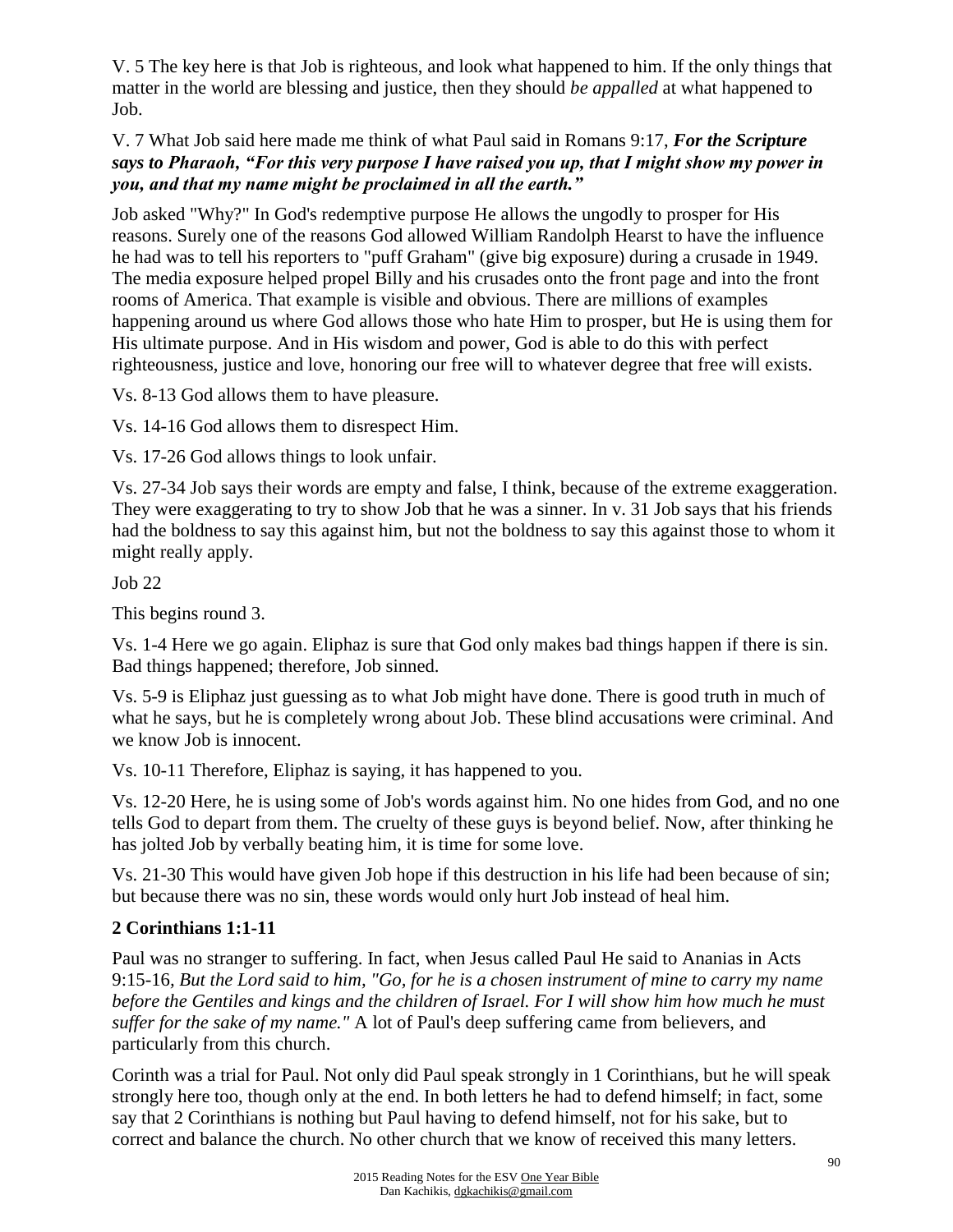According to what we find in both letters, there were actually four letters written and two were lost. In 1 Corinthians 5 Paul mentions a letter he had written, and then came the writing of 1 Corinthians. Later Paul wrote a letter mentioned in 2 Corinthians 2:2-3 which was very strong, and got lost, and now he is writing 2 Corinthians. This was a high maintenance church. This is the only church where Jesus appeared to Paul to encourage him to persevere.

But, like Job, as a result of the problems and Paul's suffering, we get some amazing teaching and we see into the heart of this model disciple following Christ in the harvest, making disciples, who make disciples. Just like Job's confrontation with his friends, much of what Paul expresses here from his heart would never have been put on paper if he hadn't suffered emotionally because of these people. God had a purpose for Paul and for the Corinthians and for us in what happened here. Basically in chapters 1-9, Paul shares how God has soothed him and made sense of this in his heart. It is like Paul explaining how God has helped him. Chapters 10-13 are Paul taking up the challenge against him by the Jewish super-apostles who were ruining Corinth.

How do you start a letter of correction? Paul begins by focusing on how this entire trauma made sense to Paul. God was working in him, molding him through suffering and adversity to make him a minister for Christ and a blessing for others.

Vs. 1-2 Paul was an apostle *by the will of God*, not by the consensus of others. The calling and love of Christ wouldn't let him quit.

Vs. 3-7 Job couldn't yet see that his sufferings were going to be used by God to encourage many generations of men and women. Paul was experiencing this as it was happening, and unlike Job, was given spiritual insight into why God was allowing the suffering to happen. As disciples, nothing happens to us that is random. The Father prunes us, not because of disobedience, but so we will be more fruitful. In Paul's case, the suffering was not just a part of following Christ, it was making him more skilled in following Christ and nurturing disciples. In fact, the suffering that Paul had endured had newly quieted his heart and was tempering the tone of this letter.

Vs. 8-11 This might have been the horrible night of shouting in Ephesus in Acts 19. The effect was that they thought they would die. In addition to this fun, Paul was deeply worried for the church in Corinth. Apparently he had made a quick unplanned visit to Corinth after sending 1 Corinthians, and that meeting must have been a fight and very upsetting. So he sent them a very strong letter via Titus (a letter written after 1 Corinthians, but was later lost), and then he was terribly worried about the response of the church. Oh, and did I mention he thought he was going to die?

Somehow we get the idea that if we are really, really, really mature in Christ we won't get stressed and we will never enter into conflict. I always think of Paul here, the guy who had been in the third heaven, getting rattled in the danger and heat of the moment, thinking he would surely die. But even in that emotion and fear, God used it to teach Paul what we're reading here, equipping us for the harvest. There was no way to burn this on Paul's heart except to take him through the furnace of adversity. Reading books and attending seminary classes only go so far. And we are no exception. The Father will prune us to be fruitful, and even more fruitful, for the harvest and making disciples.

### **Psalm 40:11-17**

You feel David's desperation in this psalm. Reading this psalm along with Job and Paul gives you a sense of the weight of needing God and His help. You sense the hope and understanding of eventual victory, but David was straining under the present weight of danger. In this danger you see the weakness of the body of death in its despair, its fear, its loneliness, and its desire to run and seek immediate comfort and security. That is us too, even as disciples.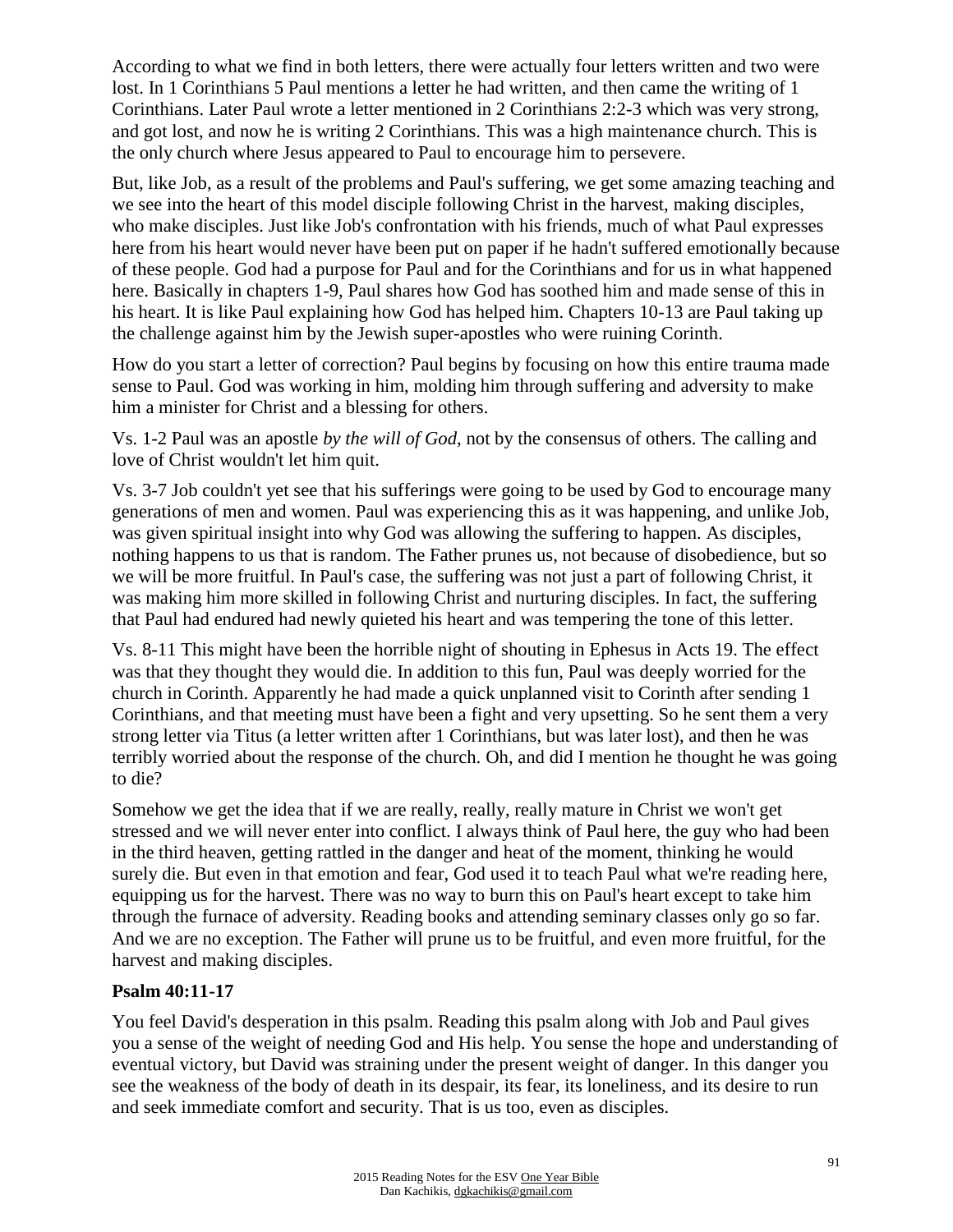Vs. 11-12 We went from the victorious tone of the last verses to this desperate cry. David was fearful of the imminent danger, and he was struggling with a losing heart.

Vs. 13-15 David didn't just want deliverance and vindication; he wanted the Lord to take pleasure in saving those who wait on Him.

Vs. 16-17 David hoped that this deliverance would be a source of rejoicing and confidence for all who witnessed it, yet the work that God was doing in David's heart and life had brought him to the place of humility and need. The Father was pruning him.

## **Proverbs 22:2-4**

We're OK up until v. 4. How do we understand this? I would understand this with Jesus' words about our treasure being in heaven and living here, serving in humility. Paul had riches, honor, and life in Christ, though as he told the Corinthians, *To the present hour we hunger and thirst, we are poorly dressed and buffeted and homeless…* Working in the harvest makes you rich in the closeness of Christ and the blessings of the gospel.

# **AUGUST 27**

## **Job 23-27**

What is kind of interesting to see is that as a result of this conflict with his friends, Job is getting clearer in his thinking. It's almost like he is coming closer to understanding God in what is happening to him. When God makes His statements to Job at the end, some of what He says sounds like some of what Job is beginning to say. This is all to suggest that there is even wisdom in God allowing these friends to misunderstand Job the way they did. When God finally speaks, Job has almost come to the place of solving the mystery for himself.

Job 23

Vs. 1-7 In spite of his suffering, Job is very positive about the reception he would have from God. Job is confident that if he were to present his case to God, he would be acquitted. He is right in that, but wrong in the reason for this trial.

Vs. 8-12 Job couldn't see God, but he knew God could see him. And Job himself was confident that he had not strayed from God and that God knew it. It is interesting that Job felt that if tried by God, God would pronounce him "pure" *as gold*. He didn't consider that God was trying him to drive out impurities (not sins) in his thinking, so that Job would be refined and become as pure as gold.

Vs. 13-17 Though some light is breaking through here, Job still considers God to be hard and mad at him.

## Job 24

Vs. 1-9 This is what the wicked do to others. Job knows the wicked will be judged. But this entire ordeal has made him wonder why God delays. The answer to this will be the same answer as to why Job is suffering: Trust in God's wisdom and goodness.

Vs. 10-12 As a result of the way the wicked treat the poor, this is what happens to the poor. Verse 12 is a pretty strong statement by Job, but it makes more sense if you understand him as saying that God doesn't execute judgment immediately.

Vs. 13-17 This is still the mystery of how the Lord works with the wicked. It seems that everything they plan works out for them, but having read Esther, we know that isn't true. And, eighty years on this planet is less than a scratch on the timeline of eternity.

Vs. 18-20 Job is quoting his friends and their black and white idea of God's judgment.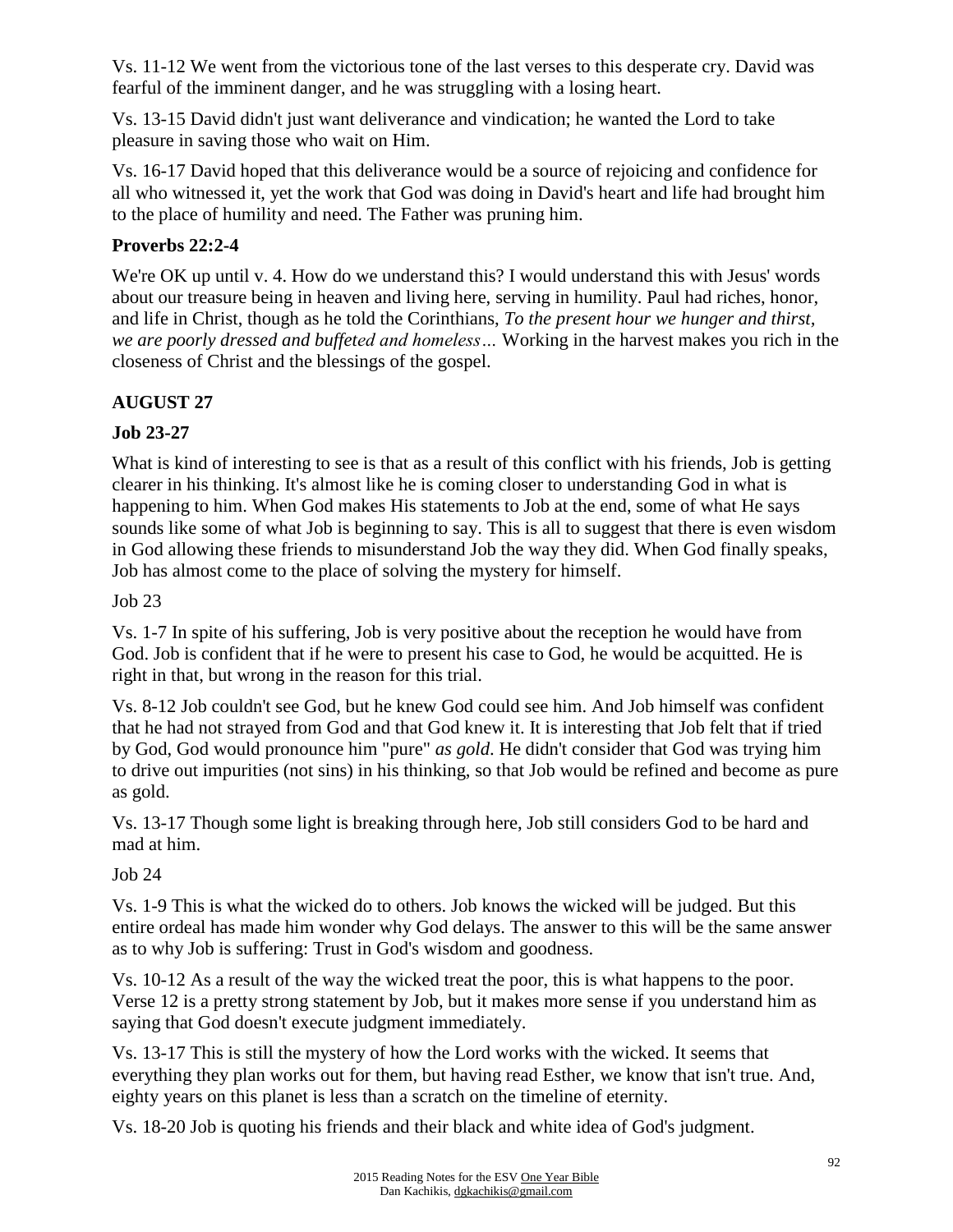Vs. 21-25 So, why does God allow this at all? Job seems to be beginning to understand that that mystery is tied together with his own mystery. Verse 25 is a challenge to his friends to prove him wrong. Obviously they can't, and with that, they are running out of ways to beat Job.

## Job 25

Bildad gives the best speech of all the friends because it is not only the shortest speech, but also because it is their final speech.

Vs. 1- 6 Notice that what he says here, and what all Job's friends have said, is hinged on these words which they heard from a spirit. Actually, the words and vision from Satan confirmed what they already believed. They believed in total depravity from conception on. But the full truth is more than that. As we saw in the garden when Satan spoke with Eve, he dealt in lies that were framed in half-truths. The minute God promised Adam and Eve that one of their offspring would crush the serpent's head, God was declaring there was a way for man to stand righteously before Him. Knowing God through His Word and through the love of Christ, we have the correct answer. Job knew that a future righteousness existed in the promise of God to Adam and to Noah and he held to this in his heart because he knew God.

V. 6 There is no reason for us to be proud, but I'm not sure that this kind of self-effacement is honoring to God either. We need to see ourselves in Christ.

Job 26

From here to chapter 31 are Job's closing words of argument. This part of Job's argument seems to show that God's power and ways are deeper than our understanding. That will be good for Job to remember in a few chapters.

Vs. 1-4 It seems that Job is showing them that they have helped no one by what they have said. Even though it was God who gave them breath, whose breath actually came out of their mouths?

Vs. 5-14 As Job described God's ways and showed his accusers that he knew a lot about God, Job failed to apply God's wisdom to his own situation. In describing God's power like this, Job was not giving God the trust He deserved. His power is irresistible and beyond our understanding, but His character of love doesn't change.

Vs. 13 and 14 continue the theme of God's breath, by mentioning both wind and whisper.

Job 27

Vs. 1-6 Job still thought he got a raw deal from God. Notice that the theme of breath from 26:4 is still being developed. Job said that as long as he had breath, he would continue to follow God in integrity and hold to his own innocence.

Vs. 7-10 This is a warning to his friends. They accused him of being wicked; now Job says that their behavior toward him defined them as being wicked.

Notice *will* in vs. 9-10. Job is defining a godly person. He cries to God, delights in the Almighty and calls upon God at all times. That is a very interesting definition of the righteous, virtually hidden in the text.

Vs. 11-12 Now Job will tell them about the wicked.

Vs. 13-23 But Job acknowledges that the wicked eventually are judged. He just doesn't include himself with the wicked. He is still thinking along the old lines: "The wicked get judged, the righteous get blessed. I'm righteous and have incurred judgment, so God made a mistake." God will correct this wrong thinking in a few chapters.

As we think of our work in the harvest, we need to remember that there is judgment coming for all who do not turn to Christ as their Savior. While God is showing us something important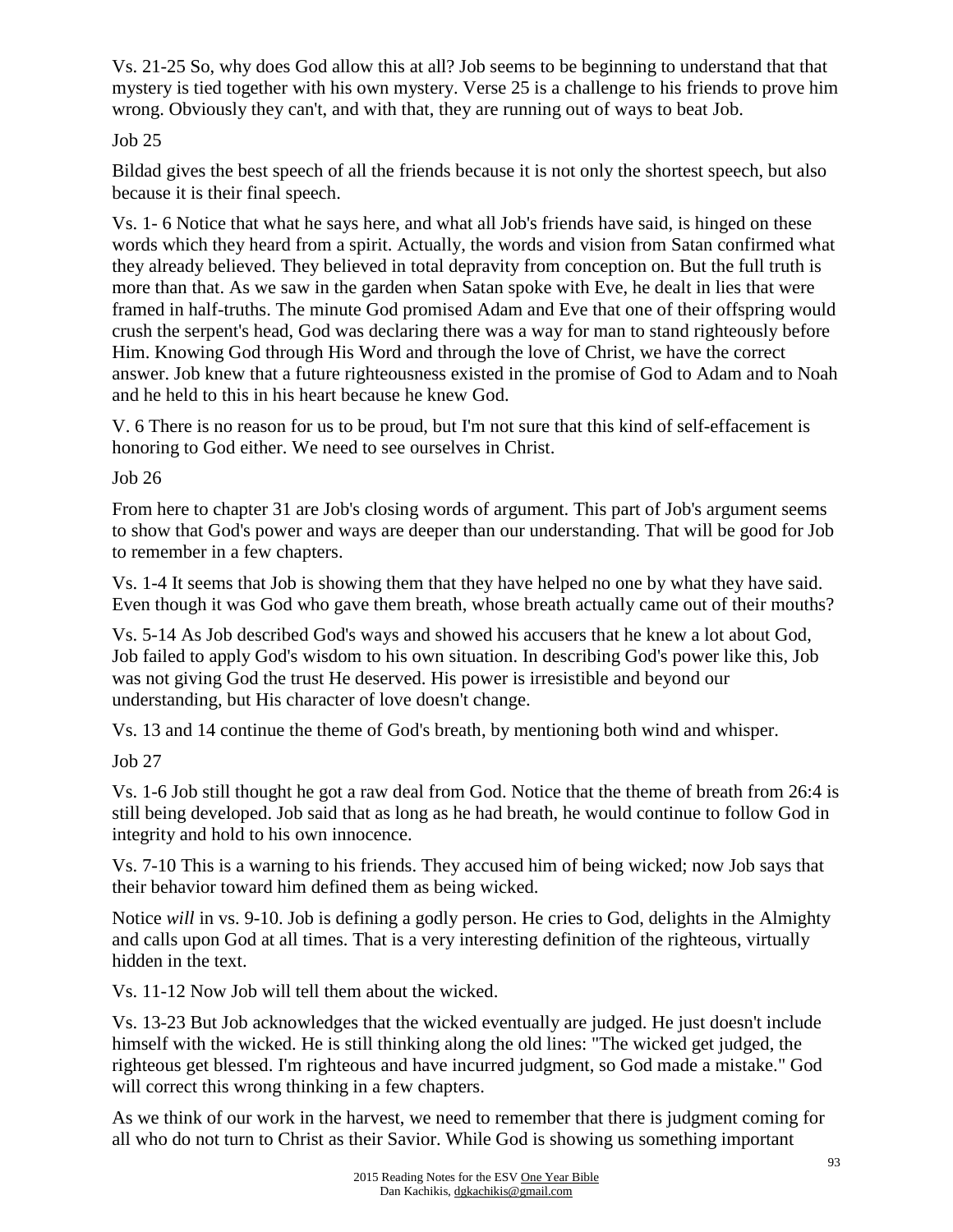behind the events of Job's life and the pruning He is doing in Job's life, the storm of God's judgment is on the horizon of the field of harvest. We need to submit to our Lord and follow Him, making disciples, who make disciples.

## **2 Corinthians 1:12-2:11**

2 Corinthians 1:12-24

V. 12 Paul is gently defending himself here. His mention of conscience, simplicity, sincerity, etc., shows that he's dealing with criticism. Notice that the mention of *earthly wisdom* is sort of what Paul said in 1 Corinthians 1.

Vs. 13-14 Paul had no hidden agenda or ulterior motives as he worked in the harvest. Especially in the case of Corinth, he didn't allow them to help him financially. It must have been apparent that they didn't trust him. In accepting the message that Paul brought; however, they acknowledged Paul as a servant of Christ. Paul hoped that when they were glorified before Christ, that they would be proud of knowing Paul as the servant the Lord sent to them.

Vs. 15-24 What you notice in this section is Paul's outpouring of heart to show the Corinthians that he loved them and was working for their good. This will be typical of the letter up to chapter 9. This gentleness and expression of how God soothed Paul's own heart will explain some of his digressions. It is sad that Paul had to live under this tension and suspicion, but as a result God tempered his heart; and we have this letter and what Paul taught about the Lord and leading His people.

V. 17 I think the best way to understand this is as follows. At the end of 1 Corinthians, Paul mentioned that neither he nor Apollos would be able to visit them. The Corinthians apparently had deep issues that needed an authority figure. It seems that Paul made an unplanned visit to Corinth, and it was a real showdown with a group or an individual. Whatever it was, it was hard. He planned to go again; but instead of risking another confrontation, he decided to send a very strong letter suggesting that the church or churches of Corinth should follow the Lord and exercise discipline. The fact that Paul decided to forgo this second visit was used by his critics to show that Paul was insincere.

Vs. 18-22 Paul is motivated by the glory of God and the work of Christ, not politics. His only interest was in their growth in Christ. Instead of looking at people and motives, they needed to look at the "non-vacillating" effect of the power of Christ among them. They came to know Christ who fulfills all of the promises of God. Not only did they find the power and working of Christ, Paul pointed to the faithful workers of God among them. They should have felt honored because of the heartfelt love of men like Silvanus, Timothy, Paul and others. God would faithfully continue working with them, and they should have been thankful for all the effort being made on their behalf. Both Paul's conscience and God bore witness to Paul's sincere intentions and pure handling of this matter.

Vs. 23-24 Do you see how Paul was trying to answer their suspicions and still express his love? Paul didn't "lord it over them," but worked with them, even taking their immaturity into account.

2 Corinthians 2:1-11

V. 1 After sending 1 Corinthians, Paul made an unplanned visit; and it was a hard one.

Vs. 2-4 Apparently Paul found his "soft side." Actually, what you see is Paul letting them into his reasoning and his heart in making these decisions. These aren't "rabbit trails," but instead he is opening up to show them the process of his thinking. He is trying to describe the influence of his affection for them in making these decisions. Verse 4 is very strong and passionate. I don't think the super-apostles had this same heart for the people.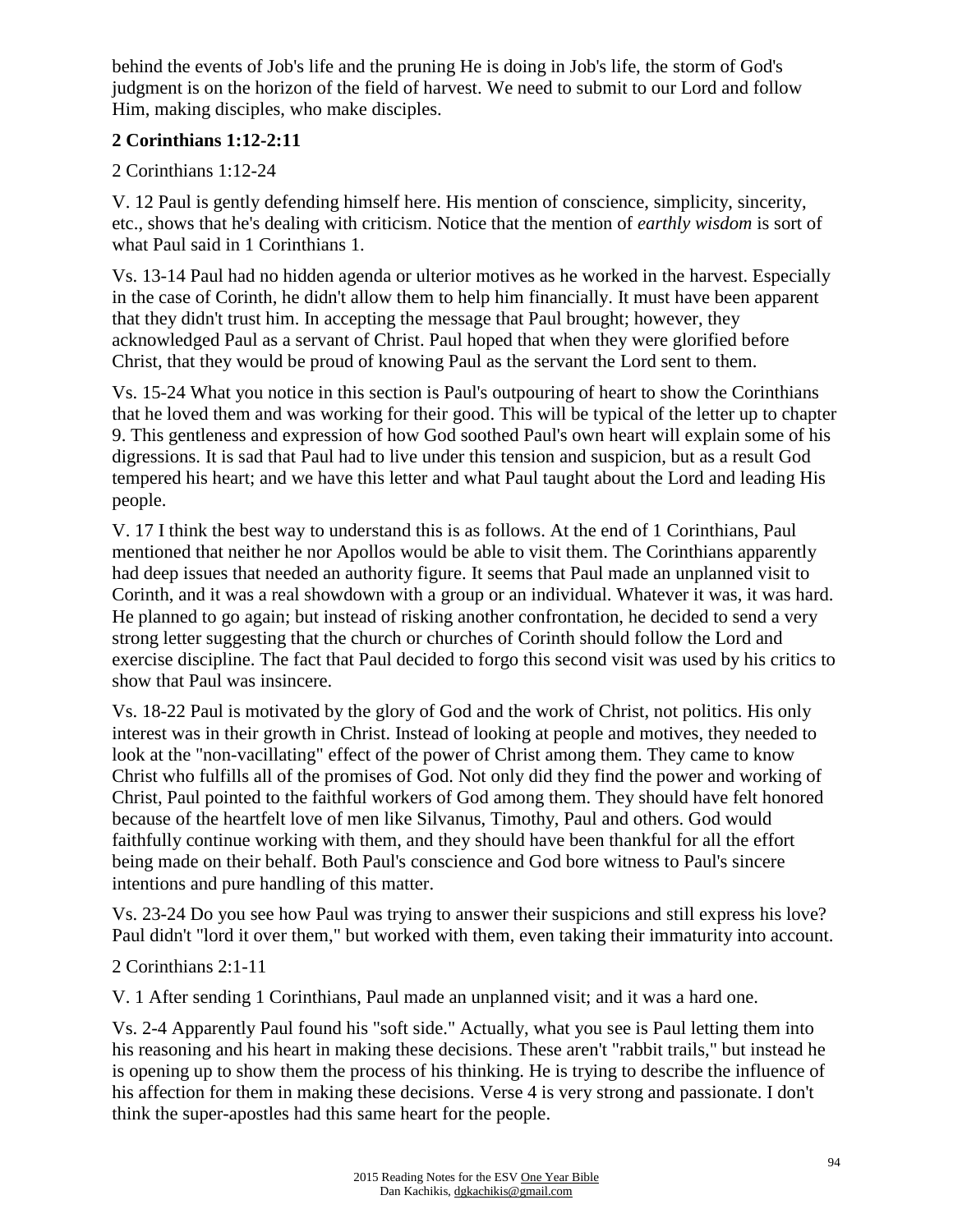Vs. 5-11 It seems likely that this letter was sent to reprimand someone who was creating dissension against his authority. This guy and Paul probably had it out. Rather than Paul going back to confront this person, he wrote the letter to tell the church to correct this man before Paul returned. This action showed their spiritual maturity in standing for Paul and following the Word. Paul reminded the church to show love and forgiveness to this repentant person.

Just as side note here, look at these things that Paul wrote regarding conflict in the church.

2 Timothy 2:24-26 *- And the Lord's servant must not be quarrelsome but kind to everyone, able to teach, patiently enduring evil,* <sup>25</sup>*correcting his opponents with gentleness. God may perhaps grant them repentance leading to a knowledge of the truth,* <sup>26</sup>*and they may come to their senses and escape from the snare of the devil, after being captured by him to do his will.*

And the following was actually written from Corinth when Paul made his scheduled visit over the winter. *I appeal to you, brothers, to watch out for those who cause divisions and create obstacles contrary to the doctrine that you have been taught; avoid them.* (Romans 16:17)

I once spoke to a member of a search committee who expressed a major problem with someone on the church's board. My advice to him was to take care of the problem before they hired a pastor. It amazes me that some groups that have problems won't deal with them but expect someone totally new and unsuspecting to move his family, relocate, enter a situation, and then find the church is built over a cesspool of problems and dishonesty. And we wonder why the harvest gets neglected. Paul's simplicity needs to be modeled in following Christ. To follow Him in the harvest, the group needs to be honest, and behavior needs to reflect love and obedience to Christ. Ignoring problems makes it impossible to move forward in love, and the harvest is forgotten.

### **Psalm 41**

Earlier in the year when we read this psalm, I mentioned that it could have been written when David was running from Absalom, and the friend in v. 9 could have been Ahithophel. That could be. On the other hand, when David began to run from Saul he was certainly betrayed by many "friends," and his situation looked hopeless. Imagine, David had all of the army of Israel searching for him.

Vs. 1-4 It appears that David considered himself to be this poor man. When he was running from Saul for those ten years, living in caves and on the open fields in the wilderness, he was certainly poor. David's sin could have been because of the priests who were killed, because of his lying, or because David sought refuge with the Philistines rather than going to God.

Vs. 5-9 Doesn't this sound like Job? It seems that David is still running from Saul, but having seen God save him in many small ways, his faith was strong. He was suffering, but he still believed. If this wasn't Ahithophel in v. 9, it could have been any of the fighting men, including Abner, who turned on David when Saul declared his hatred for David.

Notice that v. 9 is prophetically referring to Jesus. *I am not speaking of all of you; I know whom I have chosen. But the Scripture will be fulfilled, "He who ate my bread has lifted his heel against me."* (John 13:18)

Vs. 10-13 Notice how David says, *but you.* God saved David from the intent of his enemies and upheld him, because he sought to live according to what he knew was the true, loving character of the Lord. This is just like Job. David fell, but what made him a man after God's own heart was that he rose and followed the Lord.

## **Proverbs 22:5-6**

V. 5 I think it is safe to assume that this is generally how God does things, but Job's friends were telling Job that this is what had happened to Job because of his sin.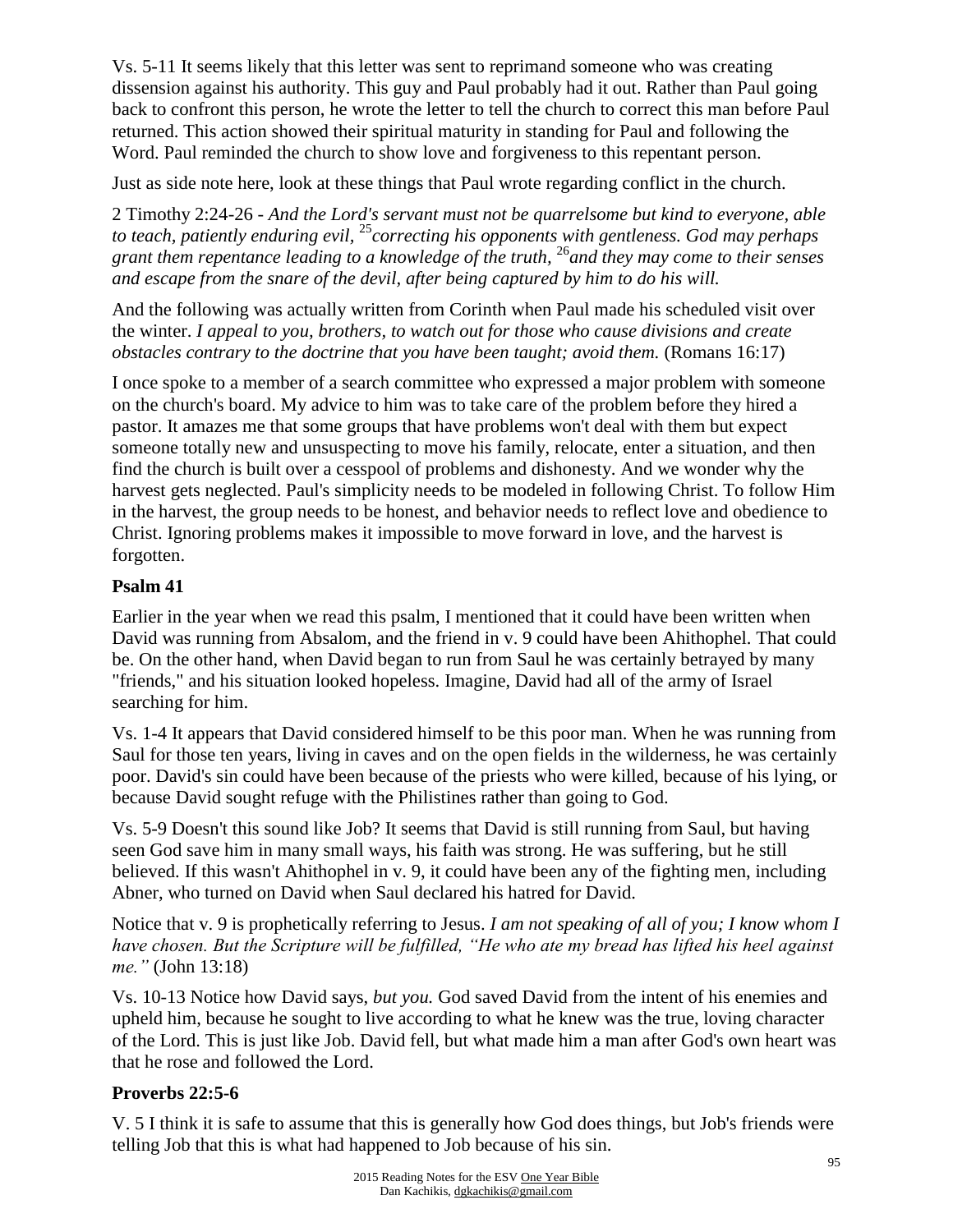V. 6 This is every believing parent's prayer and hope.

# **AUGUST 28**

## **Job 28-30**

At this point in Job the temptation is to go, "Whatever!" or "Oh, be quiet." But let's not be like his friends. There is still some fun to be had. As you go through these chapters, do some exercise. "You mean like do 25 pushups and 25 squats after each chapter?" Good thought. No, Bible study exercise. Underline words that are repeated and look for organization in the arguments. These chapters work out well for that.

Job 28

First, read the chapter through and see if you can figure out where Job is going. Look for key verses where Job takes his "search" one step further.

If you've done that, or just want a shortcut, then read these verses one after the next and you'll understand the organization. Verses 1, 12, 20, 23, 28. Wasn't that fun? That's what you begin to notice if you read your Bible year after year.

Vs. 1-11 Man can do all of this in finding wealth and commanding the earth's resources.

Vs. 12-13 But man can't find wisdom. Not only that, man (including you and me) doesn't realize how important wisdom is, and at this point, neither does Job.

Vs. 14-19 Wisdom isn't found in wealth.

Vs. 20-22 Not only is it hidden from the living, but also from death and those who are dead. Interestingly enough, man's great adversary in the Bible is not Satan, but death. In 1 Corinthians 15:26, Paul and the Spirit say the last enemy to be put to death is death. Death, in a sense, will also swallow Satan. But as big and powerful as death is, there is no wisdom to be found there.

Vs. 23-28 Job says that wisdom is found with God and it begins with *the fear of the Lord*. This is all very interesting, since God will say this to Job. God will not justify one inch of what happened to Job or tell him why He allowed it. All God will do is say that His wisdom, as Job says, is not to be questioned. Added to this, of course, is that Job knew of God's love and righteousness. Job will say later, in light of God's wisdom, he should have just kept quiet. Of course, too, if Job wrote Job, then God let him in on the conversations with Satan that began the adventures. That information would have helped Job broaden his understanding of God and of what is happening on earth.

## Job 29

Job is not only mourning the good ol' days, but he is also recounting, honestly, that he was really a very cool guy and a helper of many. The word to guide you here is probably *I.* Follow it and you'll follow Job through his photo album.

Vs. 1-6 Who wouldn't miss those days? Job was only months removed, but he has suffered losses that none of us could imagine. Notice that the real focus here was Job's relationship with God. Even in Jesus' suffering, the hardest part was enduring His Father's wrath, becoming sin for us.

Vs. 7-17 Job was loved not just because the wisdom of God was in him, but because he was a man of action, protecting the poor, the widows, the blind, the lame and the needy. Job was a man of God.

Vs. 18-20 I guess we would all hope for this. This was Job's expectation of how the story would end.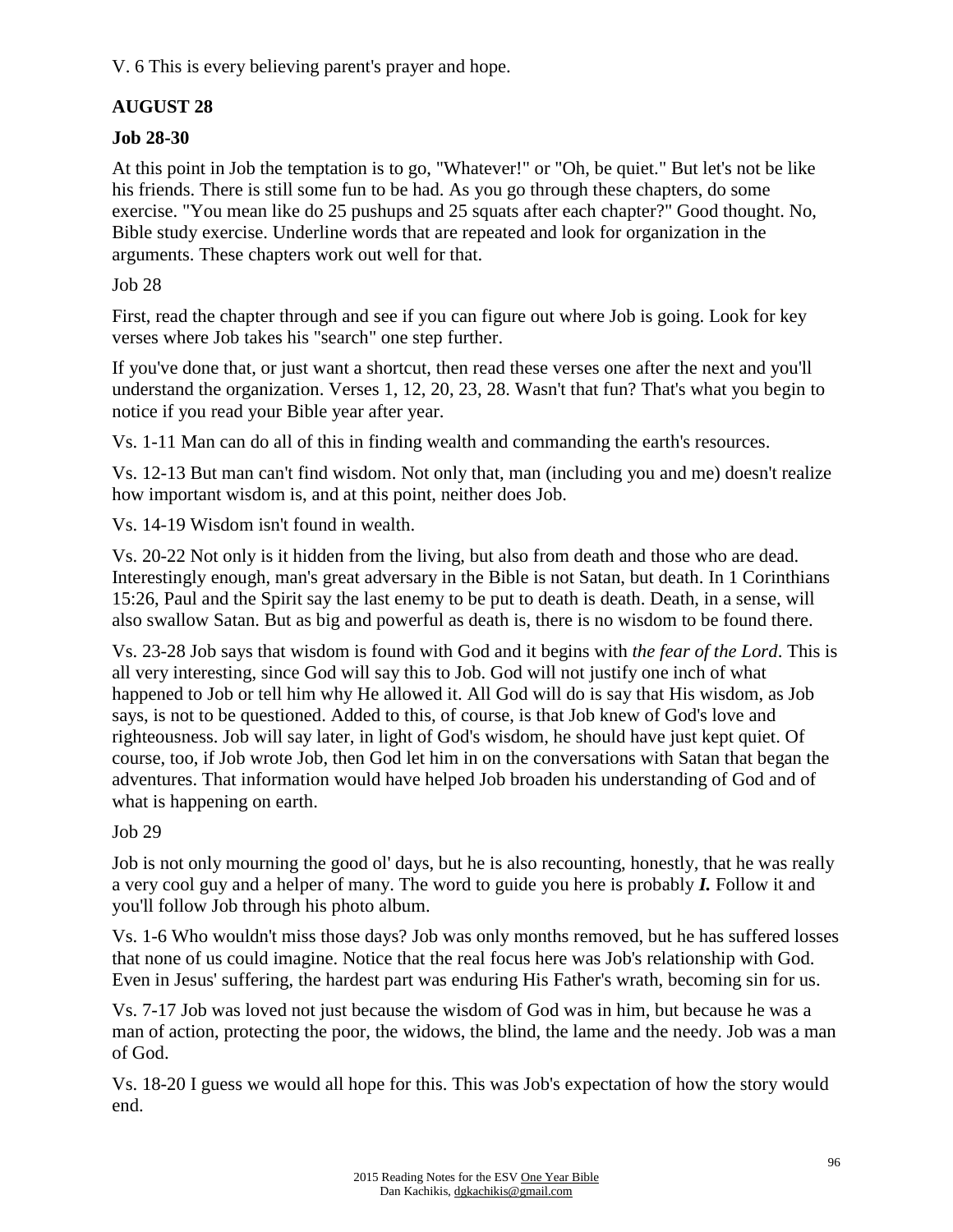Vs. 21-25 Since the wisdom and grace of God were on Job, he was sort of like Solomon, only utterly righteous before the Lord. His word was sought after and God made him like that.

In all of what we read here, it seems a little self-promoting. I think that Job was pushed to this by his enemies, just as Paul will be pushed, in 2 Corinthians, to blow his horn a little. On the other hand, Paul was given a thorn in the flesh, a messenger of Satan, to keep him humble. I think that this humbling process was also a part of what was happening to Job. Job hadn't sinned, but I think that God knew that without a lesson in humility, Job would have fallen. Tomorrow Elihu will begin talking and he will suggest this.

Job 30

Now look for *now.*

Vs. 1-8 Not everyone appreciated Job's godliness. Now that Job was suffering, the rabble roused themselves to howl at him. Of course, we can also see God's wisdom in this. We saw in Esther that for the short time, when the enemies of the Jews thought they could kill the defenseless Jews, they stepped out in their arrogance and showed the world who they were. That was a wise way for God to smoke them out and get them to voice their hate and pride. The same thing had happened here.

Vs. 9-15 Apparently these people were made bold to spit and do all sorts of stuff because God humbled Job.

Vs. 16-19 This is how Job felt. He felt poured out; because, in his mind, God had cast him in the mire.

Vs. 20-23 This change will be pretty obvious to you because Job starts saying *you*. Job is wrong here, but we know more about the behind-the-scenes story than Job does.

Vs. 24-31 Job now seems to be summing up the past three chapters, lamenting how life has totally crashed in on him. Here he is crying for help in the same way that those he had helped had cried for help, and wonder of wonders, no help came. There was no Job to help Job. God Himself allowed Job's mean friends to assault him. God Himself held Job's help back. Why? So we would have this book and have to struggle with God's use of our lives in light of the plan of redemption going on, on our planet.

If you were in a discipleship group, you'd be discussing what you found in these chapters.

I know it is hard to be patient with Job's entire lament, but there is something for us in this as disciples. There is deep suffering on this planet, and there is suffering as we follow Christ. We're reading of Paul's suffering, and in his responses to the Corinthians, we see that there was a reason for the season of darkness he experienced. What proves our spiritual maturity and understanding of God more clearly than when we follow Him through "pitch black" life and still embrace the love of Christ and the wisdom of God? Anyone can follow or sound spiritual when everything is great and you're on your way to Applebee's. For most people on this planet, life resembles Job more than it does Applebee's. How do you really tell someone to hang on in the storm, unless you've hung on in the storm? How do you learn how to hang on in the storm, unless you go through the storm and love and trust Christ, and make Him totally enough. And it really helps to read Job and Psalms.

## **2 Corinthians 2:12-17**

This is a very short reading today, but very important for a few reasons.

Vs. 12-13 This is Paul completing the story of his inner conflict with this situation in Corinth. He has a father's heart for this church and is unable to find rest.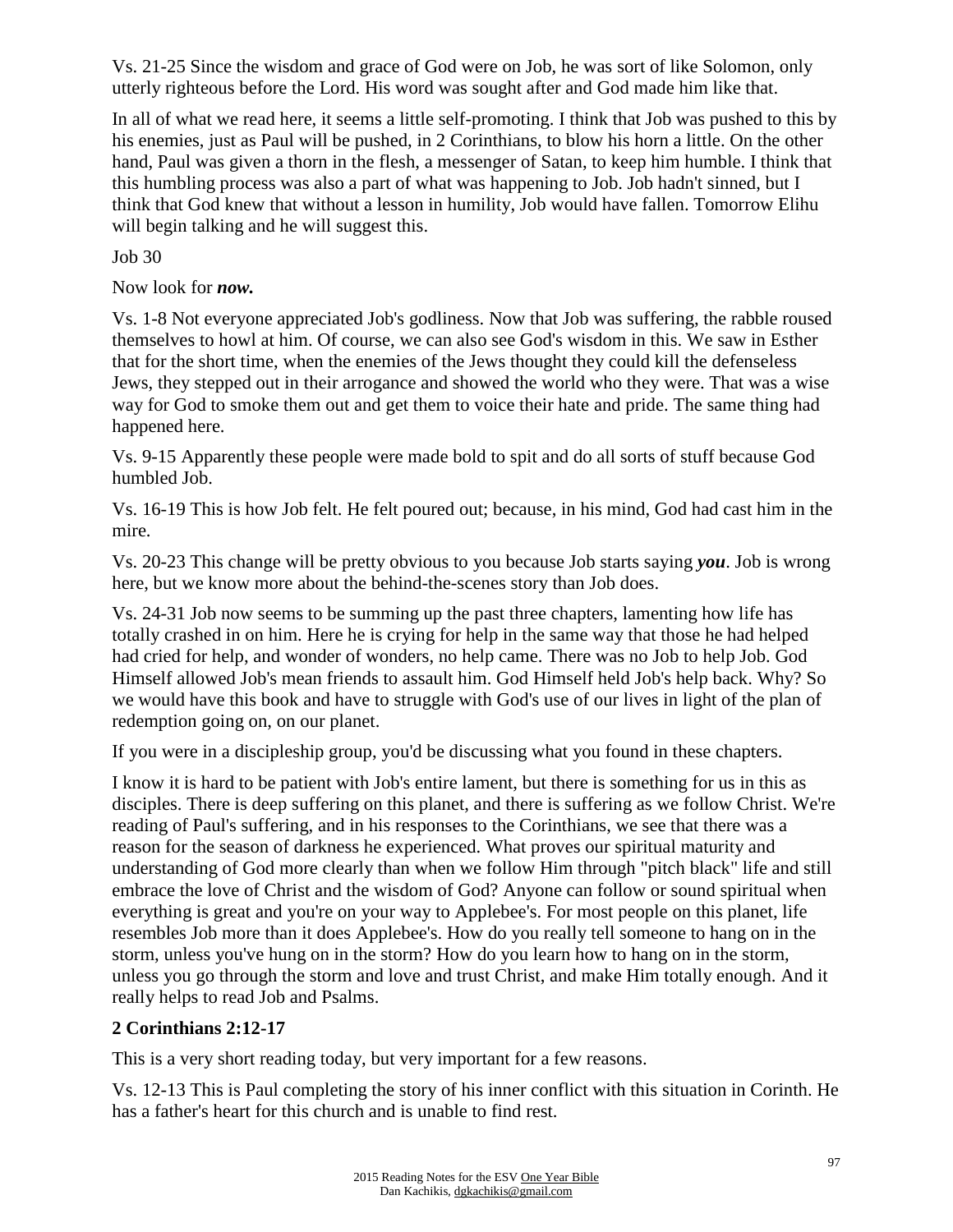Two things are interesting here. First, God didn't give Paul rest. Paul couldn't settle his own heart even though he was a very spiritual guy. That's good to know and makes me feel better when I can't find rest. Second, there was a door for ministry opened to him, but Paul still couldn't rest. What kind of minister was Paul to let his inner conflict ruin his chance to have an impact on these people? He was normal and his unrest was inspired by the Spirit.

Vs. 14-17 Now this is Paul explaining what he learned in all of that unrest and conflicting feelings. This is also how Paul dealt with walking away from an open door. We would not have these verses, if he had not followed the Lord through this storm in his life. Actually, this entire description of what Paul learned will continue from here to 7:5, where Paul will begin talking again about meeting Titus. To me this is amazing. Paul is telling us firsthand what he learned in the storm, making sense of the problem in Corinth, the unrest in Asia and the unrest in his own heart. This is not a rabbit trail, but a divinely planned explanation of what it means to have a servant's heart and mind in the harvest. This is what God engineered in Paul through his distress.

V. 14 There was turmoil and not knowing what to do, but what Paul learned was that even in this confusion of heart, God leads. That's pretty cool.

Vs. 14-16 And what about that open door that Paul had to leave? Even for that brief moment, he saw how Christ used him in the harvest. Although his mind was not at peace, in Christ, the presence of Paul & Co. and their sincerity still attracted some and repelled others. God still used them, but involuntarily. Paul was amazed. With few words and in deep personal unrest, God attracted some to them and caused others to react with repulsion. They were ready to be used, but God didn't need their sufficiency. The Father Himself was drawing and repelling. He was the sufficient one. Paul learned that it didn't all ride on him. He could allow himself to be weak and trust the Father for the harvest. (By the way, Paul came back to Troas later.)

V. 17 This confirmed the truth for Paul against all the accusations (*peddlers of God's Word*). Note that there is a connection of words here with those in 1:12. The power came from God and was proven by their sincerity and their simple message, as they followed Christ in the harvest. Fruit was borne. Their ministry and its fruit were not based on their cunning, their market research, wisdom or strength. They loved Christ, followed Him in the harvest, and God did the rest.

Can God really use us when we're confused and broken? Do we have an appearance to keep up? In a moment, God humbled Paul more than he was already humbled. Paul was already broken, but God made the crack bigger and more fragrance came out. So now Paul himself was amazed and praising God. That's pretty cool.

### **Psalm 42**

So, this is the second time this year you've read Psalm 42. Does it have any different sense for you now, since we're reading Job and 2 Corinthians? In a way, it seems to me that all of the emotions of waiting, hope and suffering roll together through all these books. In a way, it intensifies the message of hope and deliverance.

Vs. 1-2 It is interesting to me that all those who love the Lord cry out for Him the same way. Job longed for God's presence. Moses prayed to see God's face, and David focused his life on wanting to dwell in the Lord's sanctuary.

V. 3 This is probably David writing this, but it was put to music by the sons of Korah. David had been anointed when he was about twelve. So in those years running from Saul, where was God? Later God made a promise to David, but then his own son sought to kill him. How solid was that promise? Where was God?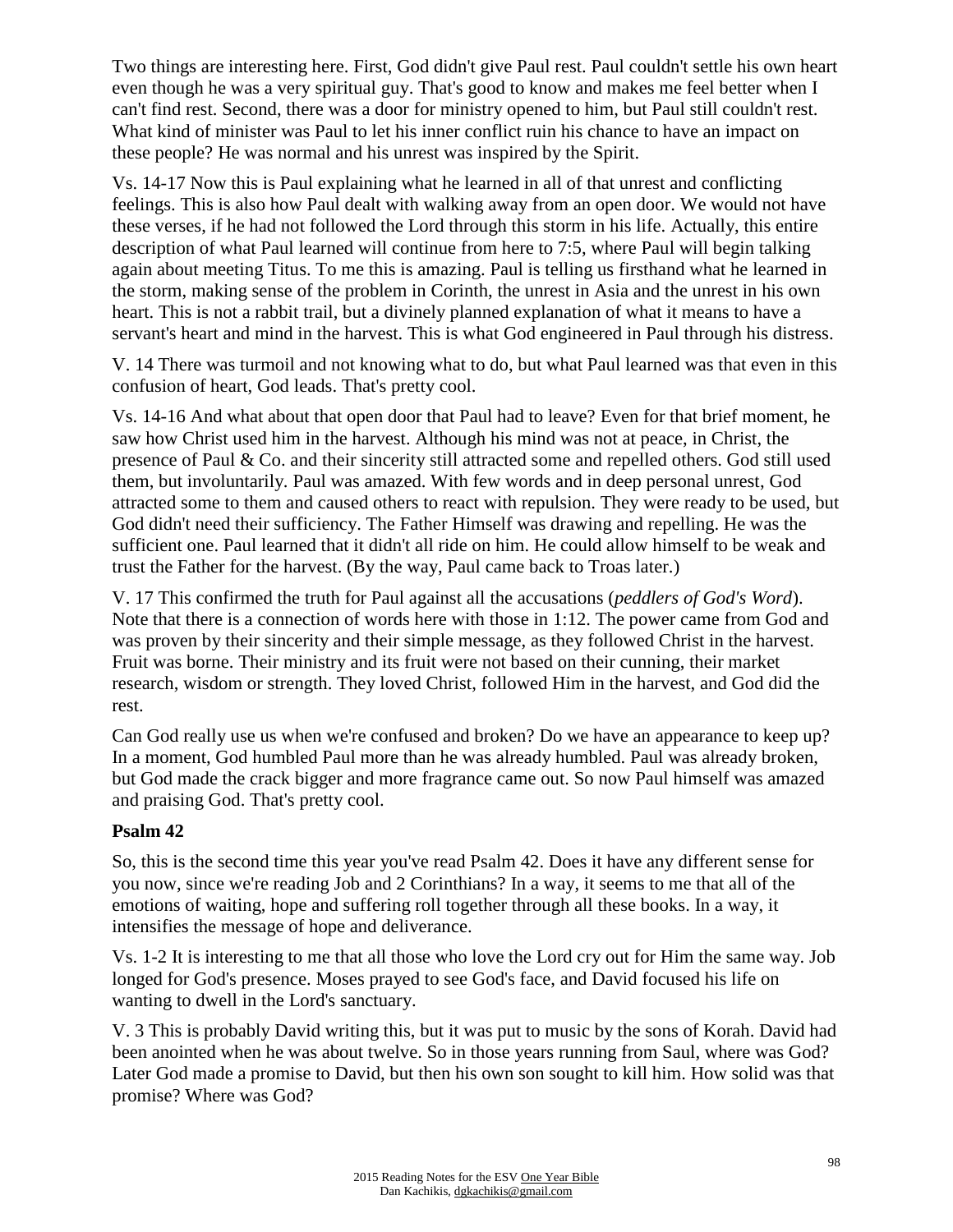In Job's case, this wasn't just the mocking of those in the community who knew Job, but his friends stood there accusing him and pointing to God's silence and Job's suffering as proof of his wrong.

V. 4 It isn't that we live in the past; it is that we strengthen our hearts in the Word and stand on the testimony of God's faithfulness as revealed in the Word.

V. 5 Ultimately we need to have our stability in the Lord. Faith that is dependent on others, or a church or props, will wither in the presence of persecution and hard times. David, Job, and Paul all hoped in God.

Vs. 6-8 Something about that storm sweeping over the land struck David with God's power and wisdom. And then David connected it to God's *steadfast love* that had accompanied him during all the hard years. That same power that commanded the might of nature commanded the love that had protected David.

Vs. 9-10 Notice the mention of *bones.* Then check out Job 30:17 and 30. In my Bible they are all on opposite pages, so I can circle each one and connect them with a line. It is interesting that in suffering, God's silence seems like a wound, and adversaries (Job's friends) intensify the pain.

V. 11 As our spirit is alive because of the truth of God, knowing and loving Him, we command our souls to wait and hope. Even Job was certain that his Redeemer lived. We know so much more than Job did.

## **Proverbs 22:7**

Is this saying to stay out of debt or not to get poor? Humanly speaking, I guess this is true, but it is good to know that the Lord is Lord of them all. To me, working in the harvest as disciples makes being rich on earth very irrelevant. And every disciple is a slave to the Lord of all.

### **AUGUST 29**

## **Job 31-33**

Today we have Job's final argument of innocence to God. His friends will finally be silenced, but unknown to us, they brought along a young disciple who really has been listening. Elihu has seen the error of both Job and his friends. Elihu is a little off track too, but he will show Job some things he had not considered. Because of this, Job remains silenced and is ready to hear and be humbled when God speaks.

Job 31

IF you are having a hard time keeping up with Job, or IF you are falling asleep, highlight the word *If.* In looking at the things Job avoided and the things Job did, you have to look deeper than the *if.* He lists these actions along with other words also. So, you'll see a lot of "If….and" combinations. And then there is *let.*

What is interesting in reading this is that Job lived after the flood and before the great civilizations of that time were organized. The list of things that Job said were violations of moral law are very up-to-date. Not only that, compare Job's list to what Jesus says will be the "list" at the close of the age. (Matt. 25:34-46)

Vs. 1-4 This was Job's resolve not to be immoral. A man of Job's standing would have had power and access. Look at kings like Solomon and Xerxes and their huge harems. Look at Hollywood, Wall Street and Capitol Hill. Look at the internet, or rather, don't. Job saw this as a very dangerous thing and listed it first.

Vs. 5-8 Lying, cheating, stealing or abusing power to get ahead was next on Job's list.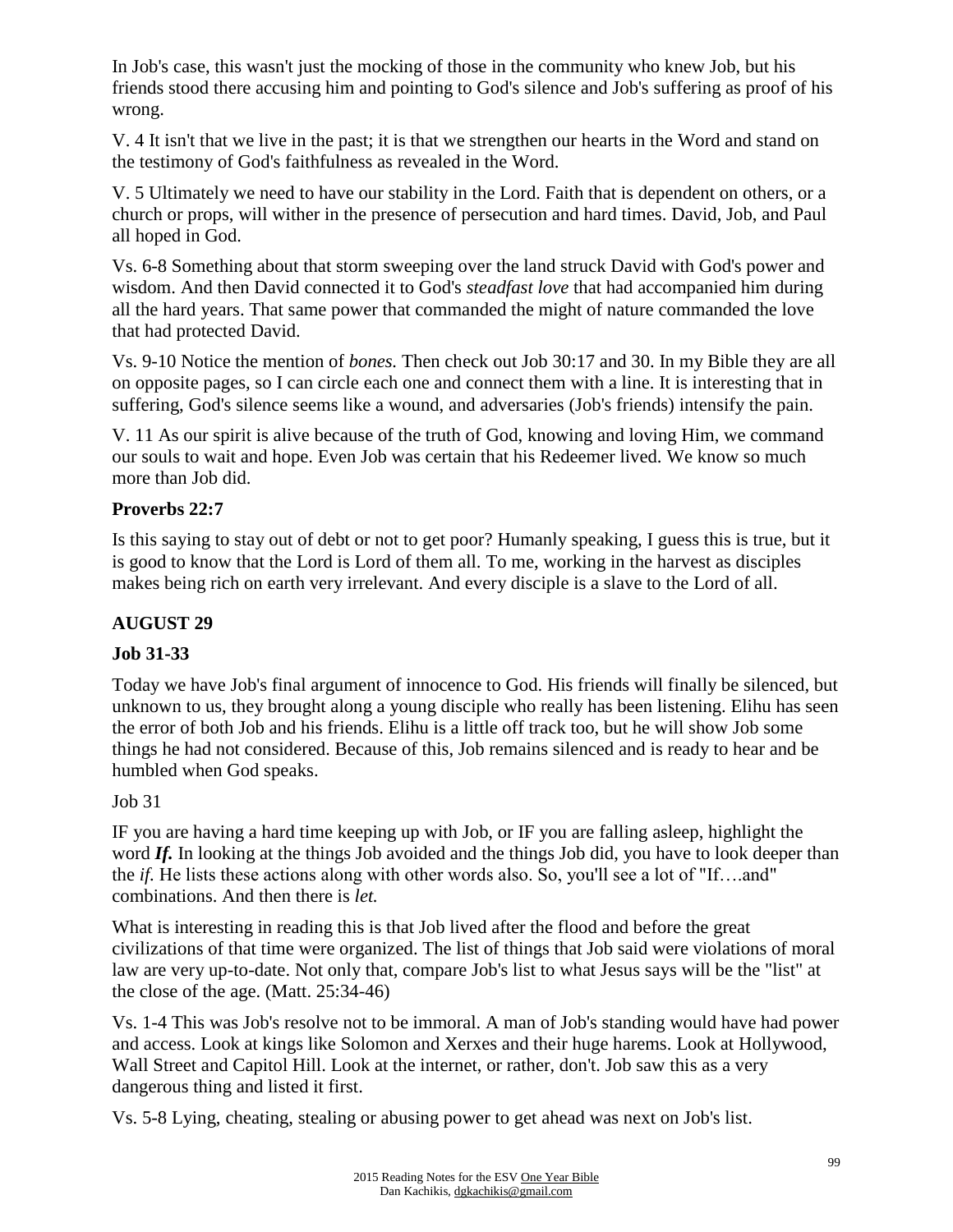Vs. 9-12 Notice the severity of what Job says here. Remember how much Solomon said at the beginning of Proverbs warning his son against adultery? Remember how David nearly destroyed his heart, his family and Israel through his adultery? We glorify adultery and romanticize it on TV and in our stories, but everyone who is wise calls it deadly. The immorality of vs. 1-4 may affect a few, but adultery affects many. Look again at the life of David after he did this with Bathsheba. God has shown us David's life for a reason. If one of the greatest men in the Bible couldn't escape the consequences, neither can we.

Vs. 13-15 This is tolerating injustice. Job says that a godly man will, must, act. Notice v. 15. That sounds like the preamble of the US Declaration of Independence. All men are created equal.

Vs. 16-23 This was Job's attitude toward the poor, needy, naked, widows and orphans. It wasn't just an attitude; it was a call to action.

V. 23 Deeply ingrained in Job's thinking toward God was fear. We could use more fear in our thinking about God. We still have it in our thinking that God is just a good old boy who chuckles at our sin and looks the other way, and even more now because of grace. Job's fear of God was at the root of what both he and his friends didn't understand about God. They were focused on blessing and punishment having a one-to-one relationship to God's justice. God's sovereignty, wisdom and eternal plan weren't part of their thinking. The fact that God could do things, in love and wisdom, didn't make sense; and that He could bring pain without judgment and allow the wicked to grow and prosper wasn't yet in their thinking. Trusting God's wisdom, love and sovereignty brings health to our fear of God, and it brings maturity to our view of God and our place on the planet during this time. And the fear of God is still the beginning of wisdom.

Vs. 24-28 Although Job was rich, his treasure was not on earth. And look at v. 27, he didn't "kiss his hand," thinking he was blessed by his own hand. He knew God had blessed him.

Vs. 29-34 Job blessed and helped his enemies; he welcomed strangers; he openly confessed his sins to God, and lived in the fear of God. What a guy.

Vs. 35-37 This is Job's last appeal for help and justice before God. Job will gain his audience with God in a few chapters.

Vs. 38-40 If Job had sinned, he himself wanted justice.

Job 32

Enter Elihu.

V. 1 The friends stopped because Job proved he was righteous and all they had were blind, brutal accusations.

V. 2 Notice that Elihu caught that Job never justified or defended God. It never entered Job's thinking that what God was doing could be right, not because of justice, but because of his eternal wisdom. It is one of those things where even if you don't understand God, you not only say, "blessed be your name," but you also go out of your way to justify the Lord. Job would learn this.

V. 3 He was mad at the friends because of their groundless accusations.

Vs. 4-5 This is interesting. We think of a young man as….well, young. But in those days, a man of 50 could have been a youngster. Imagine some guys sitting around the fire. One of them is 735 years old, another is 521 years old and one is 384 years old. They are joined by someone who is 101 years old, a mere child. Of course, Elihu could have been in his 20's. Also, notice that Elihu *burned with anger*. Do you remember what happened to Samson when the Spirit came upon him? It looked like anger. I think this was the Spirit.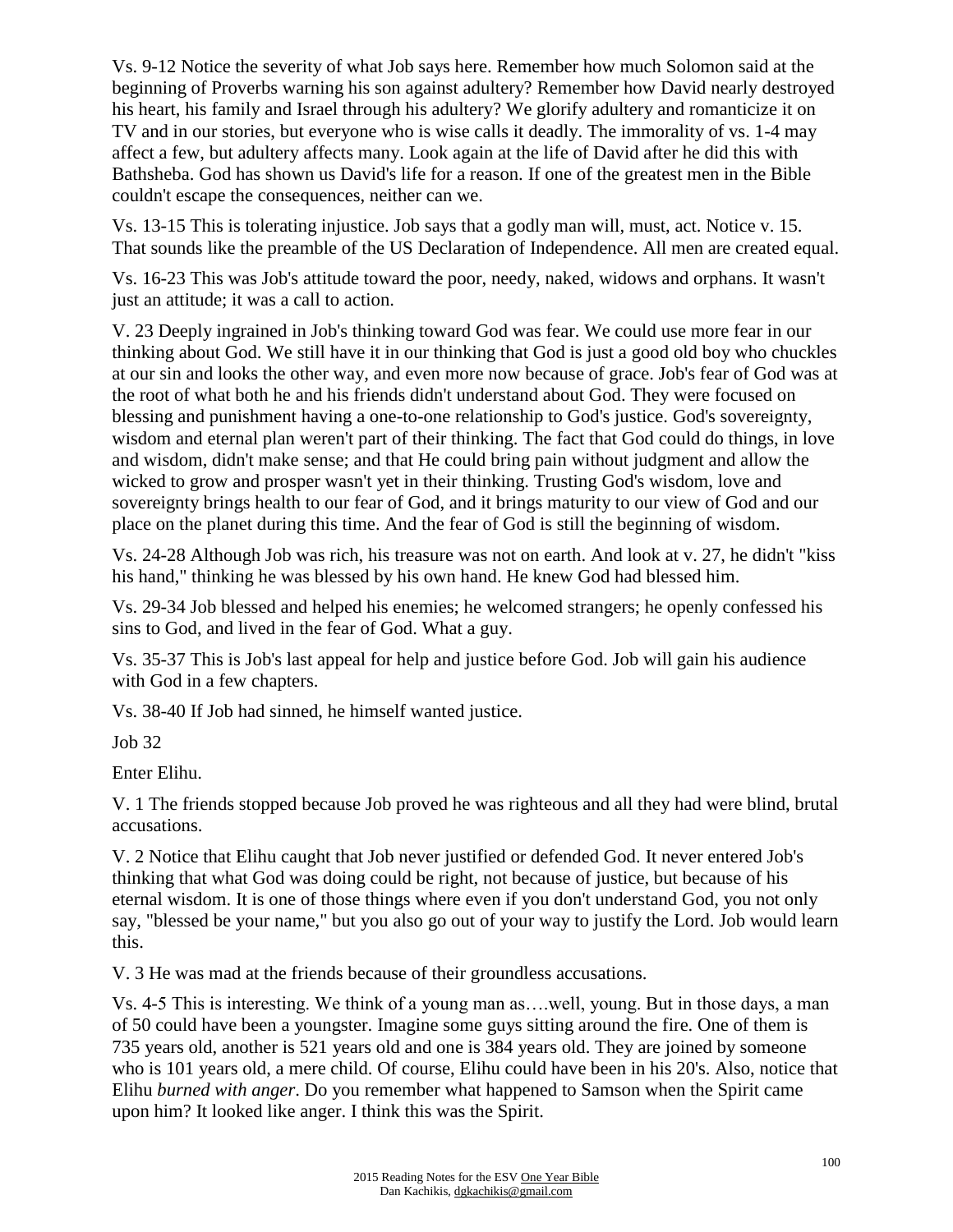Vs. 6-10 The rest of this chapter is Elihu, in some convoluted near eastern way asking permission to join in the discussion.

Vs. 11-14 Notice that Elihu had been carefully listening. This was directed at Job's friends.

Vs. 15-22 Still speaking to Job's friends, Elihu says he noticed they ran out of gas. On the other hand, Elihu is ready to burst. At that time the belly, not the heart, was the seat of emotions. Interesting imagery.

Vs. 21-22 This is basically saying that he has no agenda. What he'll say is simple and sincere. This sounds like what Paul has been saying in 2 Corinthians.

Job 33

Vs. 1-7 Elihu is the only one who uses Job's name. He is asking Job to *listen*, and telling Job he will not blindly hammer him like his friends did.

Vs. 8-11 He has been listening. He repeats the kernel of Job's argument back to Job.

Vs. 12-33 This is the key to Elihu's entire message to Job and he doesn't beat around the bush. God does what He does sometimes to prevent sin and to bring men to a place of closeness and humility before God. God does speak, just not the way we might think, or the way we might like. Can you see the ways that Elihu suggests that God speaks?

Vs. 12-18 Elihu suggests that God speaks to warn us and to keep us from doing stupid stuff before we fall into sin. This was something that no one had thought of.

Vs. 19-28 Elihu is saying that God uses pain to get our attention before something happens, not as a judgment, but as a help, a warning. In this section there is a sense of learning humility and crying out to God. He also suggests that there is a sense of self-awareness that comes through suffering that makes a person look into their life, activities and heart. This leads to perception into one's motives, and a person catches their attitudes and actions before they develop into fullblown sin. What this person confesses as sin is the sin they perceive was growing in them.

Vs. 29-33 Elihu suggests that God does this repeatedly in our lives. Job's silence is evidence that Elihu was speaking in the Spirit and was speaking truth. In the coming chapters, God's actions will be described as going even deeper than just working with us. Yet, isn't it cool that Elihu got right to the matter and gave Job something to think about immediately?

So here we are as disciples, working in the harvest, and something "bad" happens. Here is the real question: How long does it take you to understand emotionally that it was God and not others who blocked you? I say "emotionally" because it is easy to "think" the right answer and still get incredibly depressed and bitter. How long does it take us to redirect our following in the harvest once we grasp this, or do we mourn for the door of opportunity or season of life that just closed? Even as I write this, I know how important and hard it is to learn these lessons. I've gotten better, more mature, but I still bear some scars from not having grasped this truth, years ago. But then, the Lord knew I needed those scars to learn. So even in failure there is victory if we learn to love Him, if we grow to know Him better and learn to trust Him as we keep on following in the harvest. I had a little motto above my desk in Germany: "The only way to fail in Christ is to quit." Boy, did I learn the truth of that the hard way. And happily, I'm still learning and trusting and following. Christ is enough, and that's enough.

## **2 Corinthians 3**

V. 1 After describing how the Lord worked in his heart, Paul realized that talking about himself like this was going to cause some of his critics to voice this complaint against him again. Apparently, some of these critics were very Jewish and demanded that visitors who came to the church should bring a letter of recommendation stating that they were "kosher."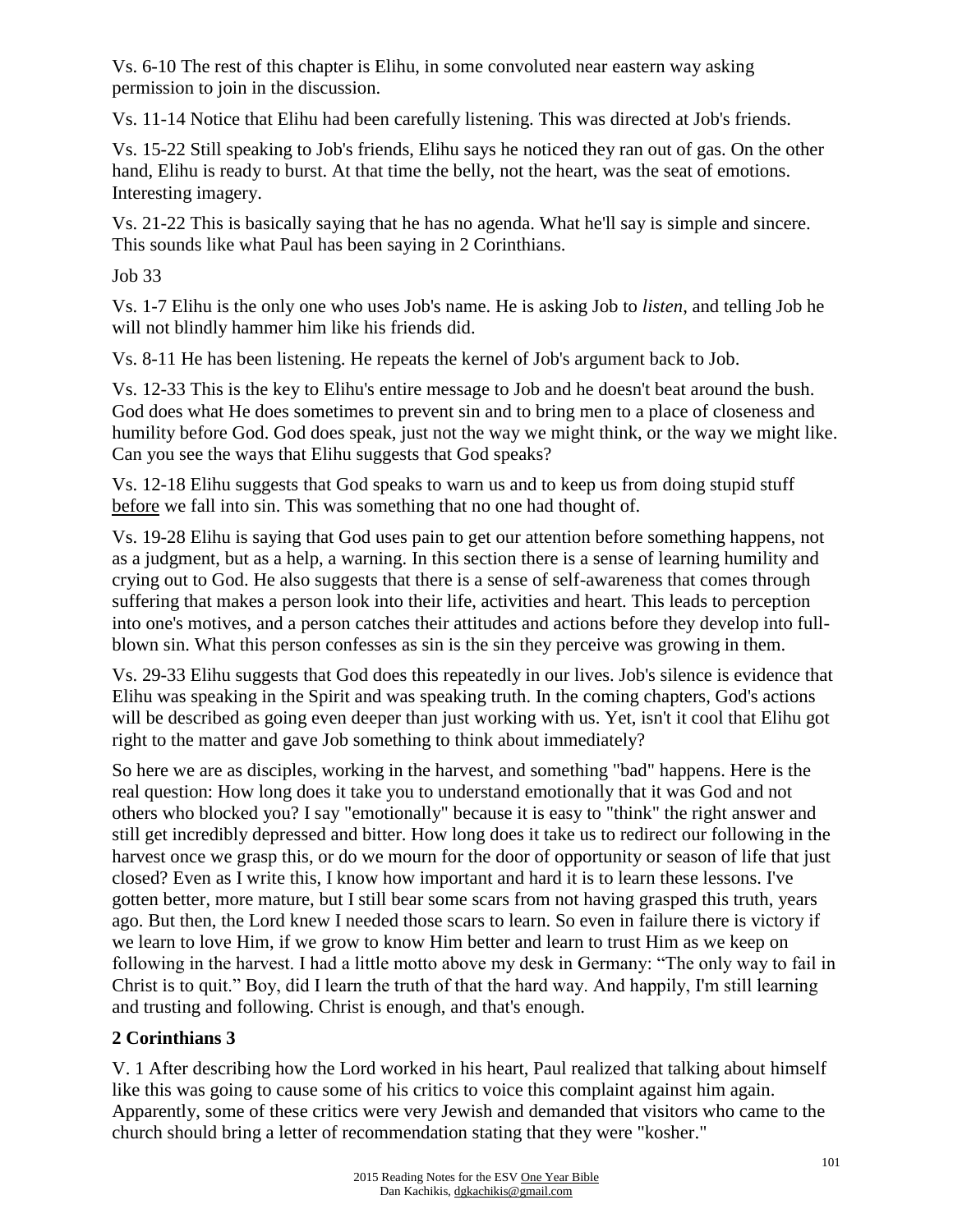Vs. 2-3 This is very simple and powerful. The work of God was done by God through Paul & Co. God was their recommendation and the Corinthians were proof, like a letter. The work of the Holy Spirit cannot be faked. What happened to the Corinthians was proof that Paul was genuine. I'm wondering if the critics had fruit. I wonder if they could show that God had used them to save the lost and to make disciples, who made disciples, or were they "teachers" and not "evangelists." Jesus said, *you will recognize them by their fruits*. There are a lot of Christians who are all argument and opinion, but no fruit.

Notice here that Paul uses the *tablets of stone* vs. *human hearts.* That suggests that these superapostles were very Jewish, trying to bring the church back to a more Jewish look. God promised in the OT He would give the Jews hearts of flesh. That would be the work of the Spirit. The message of the gospel was that forgiveness was found in Christ and life was lived following/worshiping God in the Spirit. That didn't mean that the Word wasn't necessary, but it did mean that the law hadn't worked righteousness and the law was not to be followed as a way to be in communion with God.

Vs. 4-6 Notice how Paul refers again to his weakness and that God brings about the blessing almost involuntarily. The message of Paul and his coworkers was the message of loving Christ and following Him in the harvest through the Spirit. The "letter," living by adherence to the principles of the law, would kill grace. Following God in the Spirit of Christ is what brings freshness and life.

Vs. 7-11 Notice the contrasts here. The *ministry of death* is contrasted to the *ministry of the Spirit*. The law could only lead to death and judgment; because, like a mirror, it showed sin without being able to clean it. The Spirit, on the other hand, leads to understanding the Word and the love of Christ; and He, Himself, helps us to obey and follow God. The law couldn't do that. Even though the law had glory, it was totally dwarfed by the glory of the new covenant in Christ.

Vs. 12-18 The law brought a veil of misunderstanding. The sin within us rebels against God and His authority in the law. But in the Spirit, the heart opens when confronted by the grace of God and the love of Christ. The letter and ritual of the law focused the stubborn on compliance. There is not a lot of ritual and strain involved in standing before the Lord with an unveiled face, grateful for salvation and forgiveness. This is the freedom of knowing Christ. It was the Spirit that gave Paul the power for bearing fruit in ministry, not Paul himself. Salvation and living for Christ doesn't come from works, but from the Spirit. Now, following the Spirit we prove the love of Christ over and over and grow closer to Him as we follow in the harvest. That is the increasing glory of knowing Christ.

### **Psalm 43**

Vs. 1-2 The trial of waiting on God was intensified because of others. We've seen this in Job.

Vs. 3-4 The prayer for God's guidance and light. This yearning for God is tied to the altar (cleansing and worship) and the presence of God.

V. 5 As we read yesterday in Psalm 42, the head might understand; but the soul, the emotions of this body of death, can still be in turmoil. As Job learned, we have to have total trust in God. He is our hope and our salvation.

The very fact that we have psalms like this, inspired by the Spirit, means that God knows we will always struggle with our emotions and with waiting on Him. This struggle brings us closer to the Lord. I guess that is a part of what Elihu was telling Job.

## **Proverbs 22:8-9**

Amen.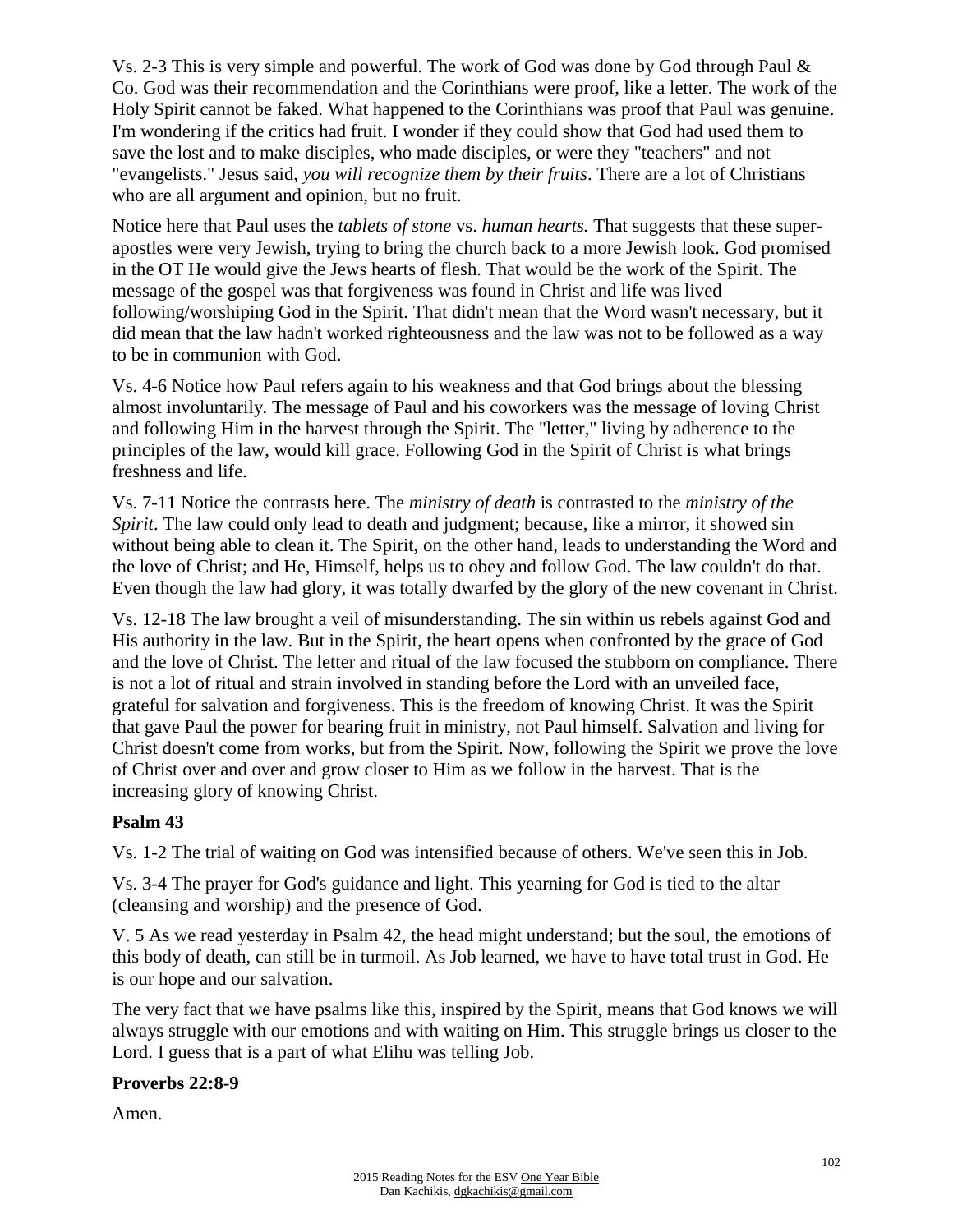### **AUGUST 30**

### **Job 34-36**

As I read over this, it seems there are a couple of things to remember. First, in the final event, it is the Spirit who is writing this, so the message He is conveying is important for us. Second, Elihu, through the Spirit, puts his finger on some important points; but he is removed from Job's pain. In each chapter, we almost need to re-read chapter 1 to see what Job is grieving. Reading what Elihu says in correction to Job, you realize he didn't feel Job's agony. If this had happened to me, it would have been a miracle if I could have put two meaningful thoughts together. Job is speaking out of grief and incredible physical pain. Fourth, there is a reason this happened to Job, not only for his good, but for ours. Job was one of a kind, the most spiritual, righteous, Godloving man on earth. God knew He could hit him hard and take him to task even in his extreme suffering, because of who God had made him. Our job is to observe and learn what happened behind the scenes. Then we need to see where Job and his friends thought wrongly of God and learn to trust Him totally.

This reminds me of a question I've asked in teaching Acts, regarding why God didn't stop Paul before he was guilty of persecuting and killing so many believers. Why didn't God stop Paul? It was for His own purpose. God worked for the good of His plan of redemption. According to His wisdom, love, and purpose in the lives of Paul and all those battered believers He brought personal good (heaven is good) and ultimate good. And, Paul got the message - *But I received mercy for this reason, that in me, as the foremost* (of sinners)*, Jesus Christ might display his perfect patience as an example to those who were to believe in him for eternal life.* (1 Tim. 1:16) And like Job, Paul simply bowed to the sovereign might and wisdom of God. Here's the next verse of that quote. *To the King of the ages, immortal, invisible, the only God, be honor and glory forever and ever. Amen.* (1 Tim. 1:17)

Job 34

Vs. 1-6 This looks like Elihu's introduction to his next point. Notice how he asks permission to speak, and then how he restates a part of what Job said.

Vs. 7-9 Unfortunately Job was pushed to express some stuff that made him sound like the ungodly. In v. 9 Elihu summarizes what Job said in 21:8-26. This was kind of silly of Job to say. We'd say it was excusable because of his pain, but because of his pain, his narrow view of God's actions and the pressure of his friends, Job showed what was in his heart. A statement like this is always wrong.

Vs. 10-11 Elihu justifies God. We may not understand God, but we know Him and should always justify Him. Notice too that Elihu doesn't try to prove Job is wrong. Instead, he proves God is right.

Vs. 12-33 Verse 12 is the cardinal statement here. All of their thinking had to give truth to this statement. God, the Creator, can never do wrong. Much of what follows here sounds like what Job's friends said, but it is meant differently coming from Elihu. He doesn't think this happened to Job because Job sinned. He is simply saying that if you don't understand what God is doing, don't charge Him with injustice. He can't do wrong. It seems to imply that we understand justice because of God's image. Surely the Maker and Sustainer of all, who gives us this sense of justice, can never be unjust.

Vs. 34-37 This is the charge against Job. Job had been prodded to accuse God of wrong. His friends insisted that Job's suffering was because of sin; and Job, therefore, assumed that punishment was the general meaning of things, only that Job wasn't guilty enough to deserve what happened to him. Note that this is not the same as cursing God. Satan never won his bet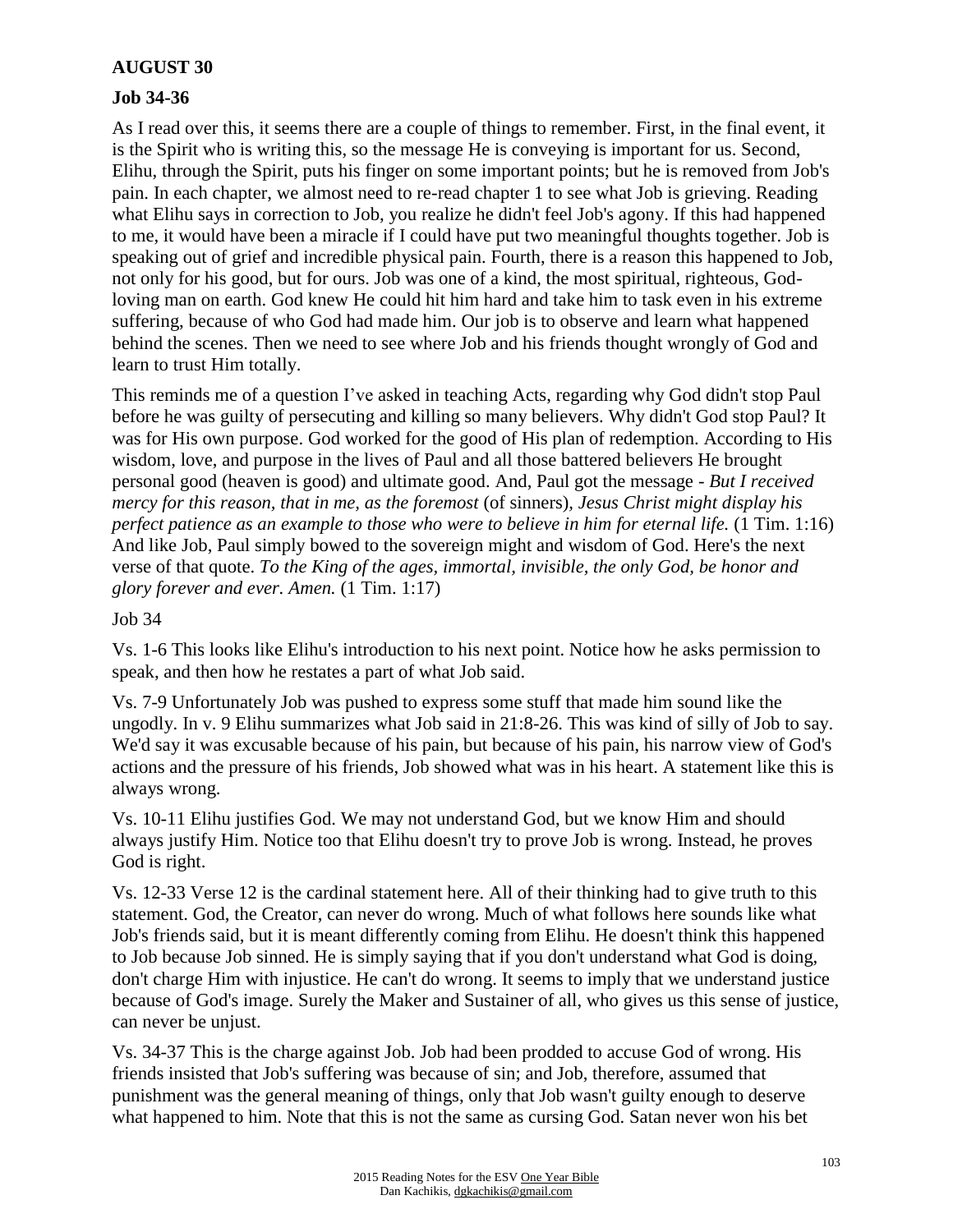with God. Job never stopped loving God or trusting what he knew to be true of God. And remember, Job was always in terrible grief and pain.

Job 35

Chapters 35-37 roll together as one argument with two parts and they will be Elihu's final words.

Vs. 2-3 It seems there are two things that Elihu thinks are wrong. First, Job demanded the right to have an answer. Second, Job took the statement in 34:9 further, by saying it was of no advantage to be righteous instead of rebellious.

V. 4 Here, here!

Vs. 5-8 This is an interesting statement, and even more interesting if you understand that it comes from God. We are not doing God a favor by being righteous, like cheering up the old boy. "Oh look, Dan obeyed. Now I feel better. Now I'm happy." God is complete in Himself.

Vs. 9-15 It seems Elihu is saying that it is only pain that makes us want an answer from God. We never ask for an answer when things are going well. Duh! This means that God's "silence" is really our perception, and evidence that we are focused on us and really don't know God and His working. Why don't we demand that God should tell us why things are going good? We don't mind His "silence" then, do we?

V. 16 The verdict: Job doesn't know God as well as he thought he did.

Job 36

In what follows, Elihu seems to finish showing that it is always better to be righteous, and then he moves to answer the question about our right to demand an answer.

Vs. 1-4 Unlike Job's friends who aimed at correcting Job, Elihu is focused on speaking *on God's behalf.*

Vs. 5-16 It seems Elihu is describing God's wisdom in dealing with people.

Vs. 17-23 The first two verses sound like Matthew 7:1-2, *Judge not, that you be not judged.* <sup>2</sup>For *with the judgment you pronounce you will be judged, and with the measure you use it will be measured to you.* The key verses here seem to be 22-23, where God is described as a teacher.

Vs. 24-33 Some people feel that as Elihu was speaking, a storm began forming on the horizon. Elihu seems to be saying to Job and the others that we should always extol God's works and trust His heart, power and wisdom. This is why Job has no right to demand an answer, because of God's wisdom and power. We behold His works from afar and really don't know Him well. Even with the Spirit, Paul confessed that we see as if looking into a clouded mirror. That face to face hasn't happened yet, so we always need to hold to the Word and what we know is true of God. He cannot do wrong.

This chapter flows into the next and then into God's description of His might and wisdom. We don't demand that God explain gravity to us, but we're sure thankful it works. We simply trust. And still, deep in Job, there was this sense of trust and understanding, that directing all of God's power and wisdom, there is a heart of love. This is why God will finally say that Job spoke what was true of God, unlike Job's friends who spoke what was wrong.

As disciples, abiding every day in Christ, following Him in the harvest, carrying our cross, we should expect God to bring the unexpected to us. We are living for Him and His work as His servants. Our problem is that we expect Him to work according to our likes and wishes. The great events of redemptive history all looked like disasters, and suddenly God used them to show His majesty and grace. To read about the greatest of these disasters, read the gospels or the short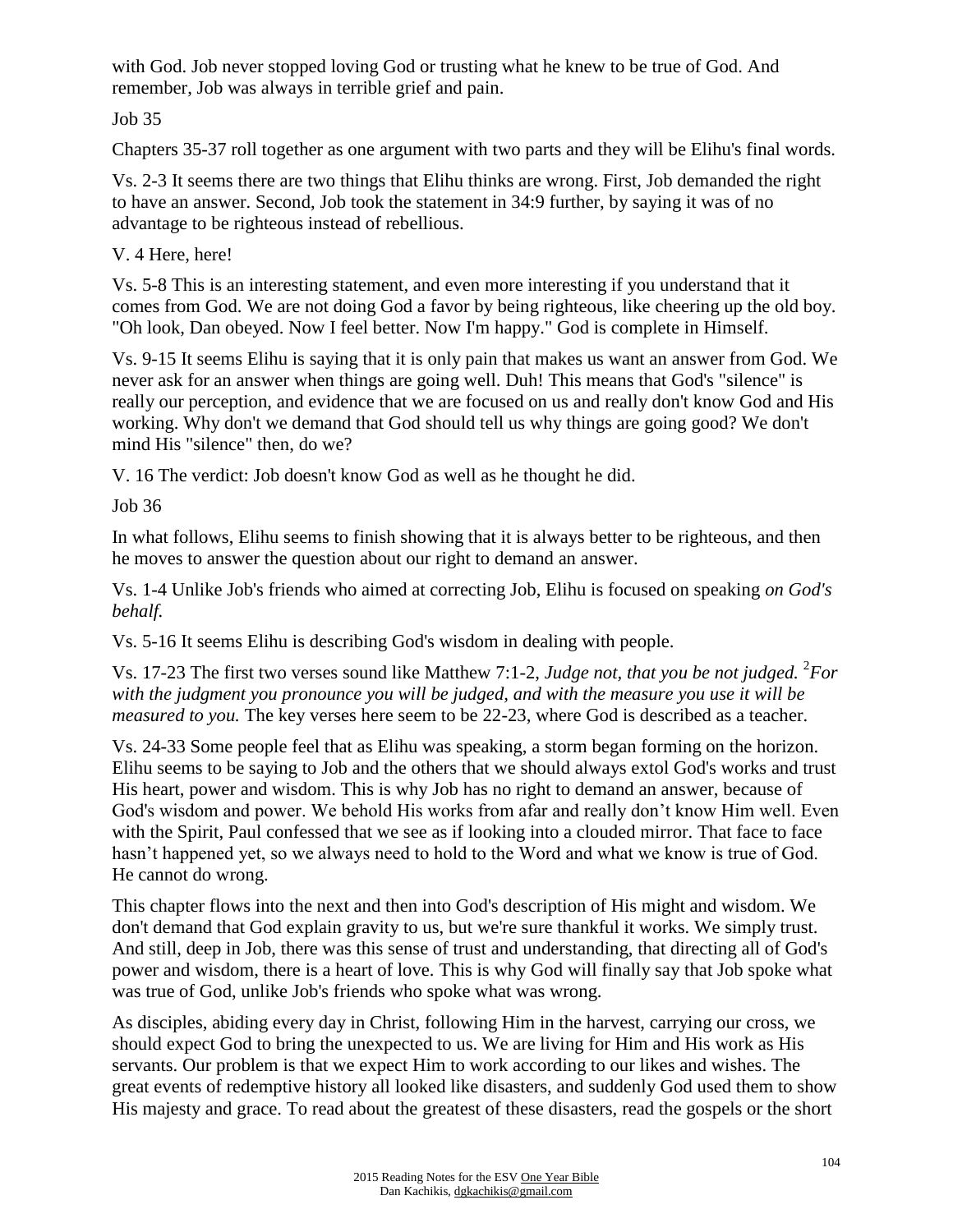version in Isaiah 53. That's our Lord, and the servant isn't greater than his master, nor is he who is sent greater than He who sent him.

## **2 Corinthians 4:1-12**

Paul is still describing the effects of how God brought him and his co-workers through the emotional turmoil they were in. As we see it here, God brought Paul through these troubles in this particular way to give him this heart and these words for the Corinthians.

Vs. 1-2 Bearing fruit in spite of their weakness, they see they have been given this ministry by God's mercy. Paul is justifying God. Again, you understand that Paul is also addressing criticism against him in Corinth. Paul didn't choose the ministry. God chose him for the ministry by His mercy.

Vs. 3-6 But what about Paul not being a good speaker? Just like us, Paul's clearest witness for Christ was Jesus' light shining in his heart. So, it's not about us and our abilities, it is all about Him being able to simply shine through us. You don't have to be a well-educated super-apostle for that to be possible. If the gospel is veiled, it is not because of our inferiority. It is because of the enemy. Remember, there is an enemy.

Vs. 7-12 And, in submission to Christ, what comes out of the cracked pot? It is what God brings out through taking us through experiences that make us realize the greatness of His love and power and wisdom. Suffering in us produces life in others as we share what He is doing. God gives the glory to the message, not the cracked vase. But the cracked vase does get to see the glory of God.

You understand then, that God is doing exactly what Paul is describing. God took Paul through great distress to prepare him to write these words to correct and bring life to this troubled church. Isn't it interesting that this is very much like what we're seeing in Job? And why not? It's the Lord, and the same author of both of these servants.

As disciples, we need to see this pruning by the Father as normal in the harvest. When we see how God led Job and Paul and so many others, should we expect something easier for ourselves? If we really desire God to use us to bear fruit following Christ on earth, we need to let Him shape us through suffering. It is easy to be fruitless, but fruitlessness and comfort is our choice, not what God has called us to. Knowing Christ and His blessing in the harvest will look more like what we're reading, than what most Christians in suburban America are living. *For it has been granted to you that for the sake of Christ you should not only believe in him but also suffer for his sake,* <sup>30</sup>*engaged in the same conflict that you saw I had and now hear that I still have.* (Philippians 1:29)

# **Psalm 44:1-8**

Vs. 1-3 You did it then….

Vs. 4-8 And you do it now….

It is in God we trust. He is enough.

## **Proverbs 22:10-12**

V. 10 This reads like Romans 16:17-20.

V. 11 Maybe we are too tolerant of the cranky. If we really love *purity of heart* and gracious speech, we also need to rebuke the scoffer.

V. 12 The Lord sees it all. Nothing is hidden or will remain hidden. We should be praying for the Lord to do this and fulfill His promise, especially where it is hindering the harvest and the making of disciples.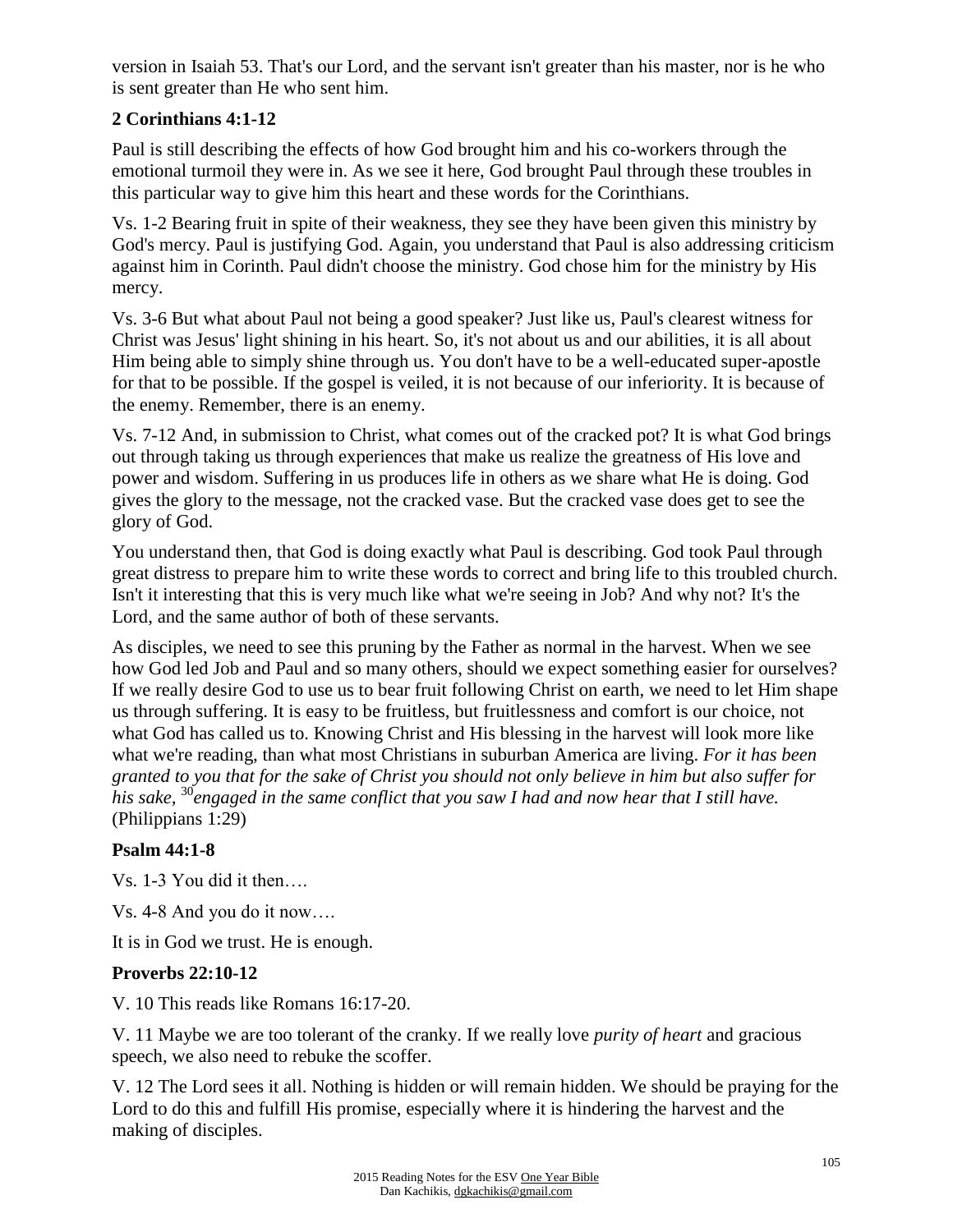## **AUGUST 31**

### **Job 37-39**

Job 37

Notice all of the stormy imagery. It is thought that as Elihu was speaking, they all noticed that a storm was approaching and Elihu got inspired and began to use it to describe God's power and wisdom.

Vs. 1-13 It seems Elihu became "caught up" in the emotion of this storm. He began to suggest that God knows all the ramifications of bringing a storm. He knows where the animals will be driven and where rain, snow and lightning will fall. He knows the purposes He has for the storm.

V. 9 Notice *the whirlwind.* Job lost his children to something like this.

V. 13 This is probably the key to what Elihu was driving at. It is not just that God makes it happen; it is the stated motives that guide His hand and His actions.

Vs. 14-20 This is Elihu's final challenge to Job. The argument of v. 15 goes, "If you don't know this, then what right do you have to say *what* God is doing in this situation you are in?"

Vs. 19-20 Job wanted to talk to God. Elihu is suggesting that if Job isn't wise enough to figure out what God can create with a thought, how is he going to really duke it out with God? Hooking himself up to God would be like hooking up to a zillion watts and a gazillion volts.

Vs. 21-24 Again, Elihu justifies God.

Job 38-39

Job finally got what he wanted. God arrived in the approaching storm. Notice that God speaks to Job out of the very thing that killed his kids.

God never defends His actions in allowing this to happen to Job. At this point, we are the only ones who know the whole story. What God does is describe why Job should just trust Him. To do this, as my uncle says, first God takes Job on a nature hike and then He takes him to the zoo. Isn't God's wisdom totally beyond our comprehension, how He can direct, control and sustain the entire universe and all of life? There is so much that exists that we don't even know about in the spiritual dimension, on the microscopic level, in events taking place in deep space (and what is space anyway?). And yet He doesn't even break a sweat to sustain it or create it. He holds it all together and directs it. And we know Him in the person and grace and salvation of Jesus our Lord. "Trust" is an awfully small word when we consider His work in our lives and how He uses us.

Job 38

Vs. 1-3 Oops!

Vs. 4-7 God created the earth and the sons of God were there and rejoiced. Notice too, apparently at that time all the angels rejoiced. God knew of the rebellion that would follow and that is a part of this story.

Vs. 8-11 The sea was thought to be wild, mighty and untamable, but not to God.

Vs. 12-15 Even in controlling the day, God controls the affairs of men, particularly the wicked. This is an interesting mixture of physical and spiritual realities.

Vs. 16-18 This too is a mixture. The lowest part of the earth is the ocean floor, but lower still are the gates of death.

Vs. 19-21 Light is still a mystery. An honest scientist would admit this.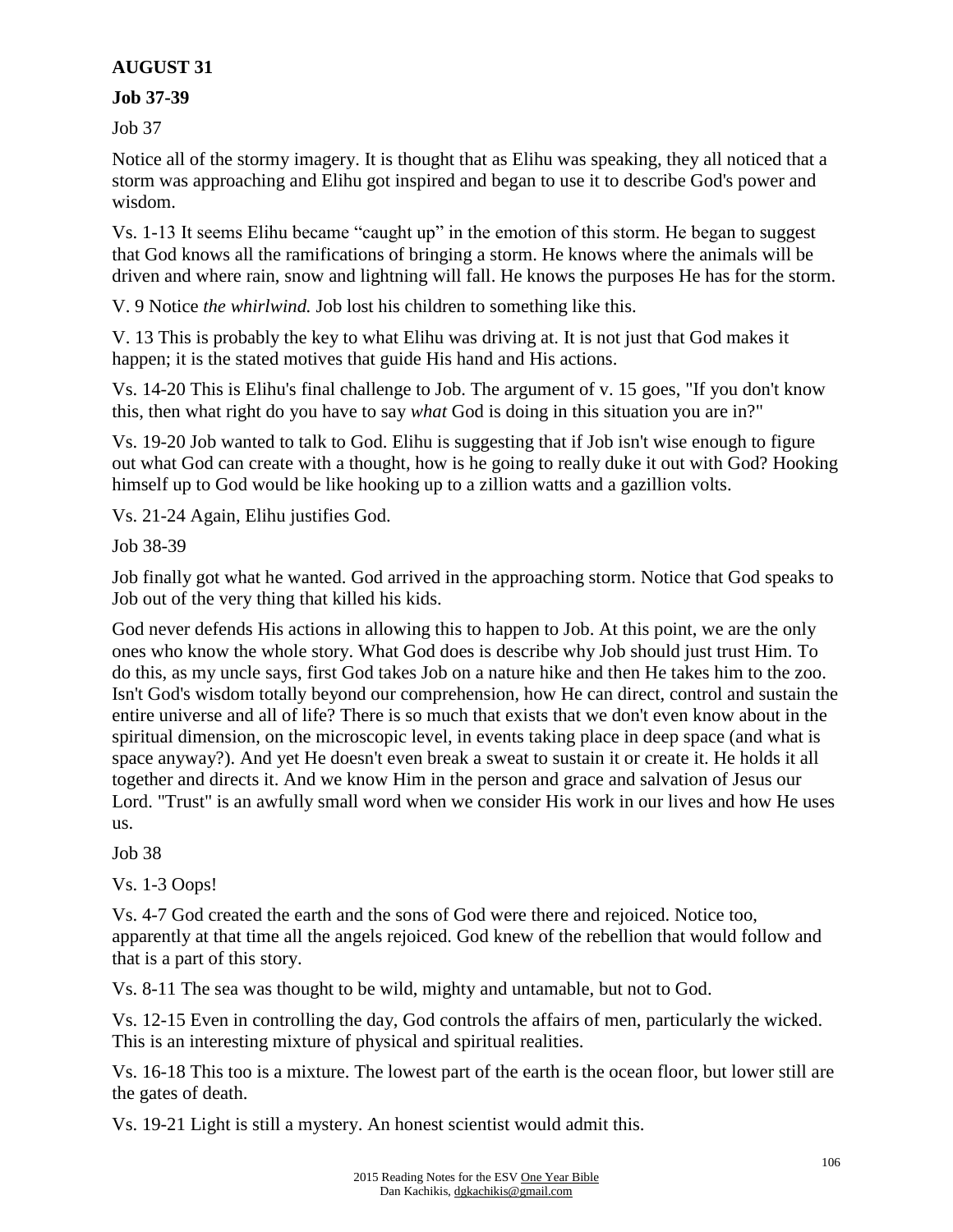Vs. 22-24 Somehow I don't think Job knows the answer to this one.

Vs. 25-30 Does the rain have a father? Not only that, the mechanism in the creation of rain is still a theory. But it's OK because God knows.

Vs. 31-33 According to Genesis, God created all of this in 24 hours and he did it for us.

Vs. 34-38 This is intricacy beyond our thinking. It is beyond Matthew 10:29, *Are not two sparrows sold for a penny? And not one of them will fall to the ground apart from your Father.* But it is all seen and understood and planned by God.

Vs. 39-41 Now God takes Job to the zoo. This probably should have been the start of chapter 39. Both the king of the beasts and a scavenger rely on God for their food, and He orders it all according to His wisdom.

Job 39

Vs. 1-4 Apparently there are particular breeds of mountain goats where this is still a mystery. God is responsible for this secret.

Vs. 5-8 I never think about wild donkeys, but God was responsible for their scorn and ranging. It was ordered by His wisdom.

Vs. 9-12 In God's wisdom, He ordained this strength and independence to remain untamed.

Vs. 13-18 In God's wisdom He made her foolish and fast. Who are we to judge?

Vs. 19-25 Not only is the horse a great domestic animal, but it has an instinct for battle. Who knew? God made the horse this way.

Vs. 26-30 And then there is the eagle, or vulture, or both. It is all in God's sovereign control.

The point in all of this is that God's infinite wisdom and intricate sovereignty are so great, that we should trust Him for what we don't understand. If we know God in Christ, we know His love, His salvation and His work on this planet of death. That should be enough for us to trust Him completely, and take up our death daily and follow Him in the harvest.

## **2 Corinthians 4:13-5:10**

In Paul's recent suffering he was overwhelmed by the emotions of certain death, and then added to this was all the distress and conflict he felt with the church in Corinth. Through that experience of suffering ("death"), the Lord gave Paul what he needed to speak to this church. That was an interesting way to prepare Paul.

2 Corinthians 4:13-18

Vs. 13-15 In order to understand this you have to read Psalm 116. Paul is quoting v. 10. It is a psalm of deliverance. I bet Paul read that over and over during this time. Paul expected the leaders and people in Corinth to understand this reference since this was a very Jewish church.

Paul is saying that he and those with him shared the same experience as the psalmist. Even though they were threatened, they still believed and went on speaking for God. Paul says here that they kept on because they knew they would be raised with Christ. Paul knew that God would use that experience, however it turned out, to bring His grace further and to bring glory to His name.

Vs. 16-18 This is very much like what Jesus told His disciples. Jesus said they shouldn't fear those who could only kill the body. It was in all of His teaching that we are to live for the kingdom and leave the rest to Him. It also reminds me of Jesus telling Peter that Peter couldn't follow Jesus "now," but that he would follow later. The destination wasn't death, but the Father's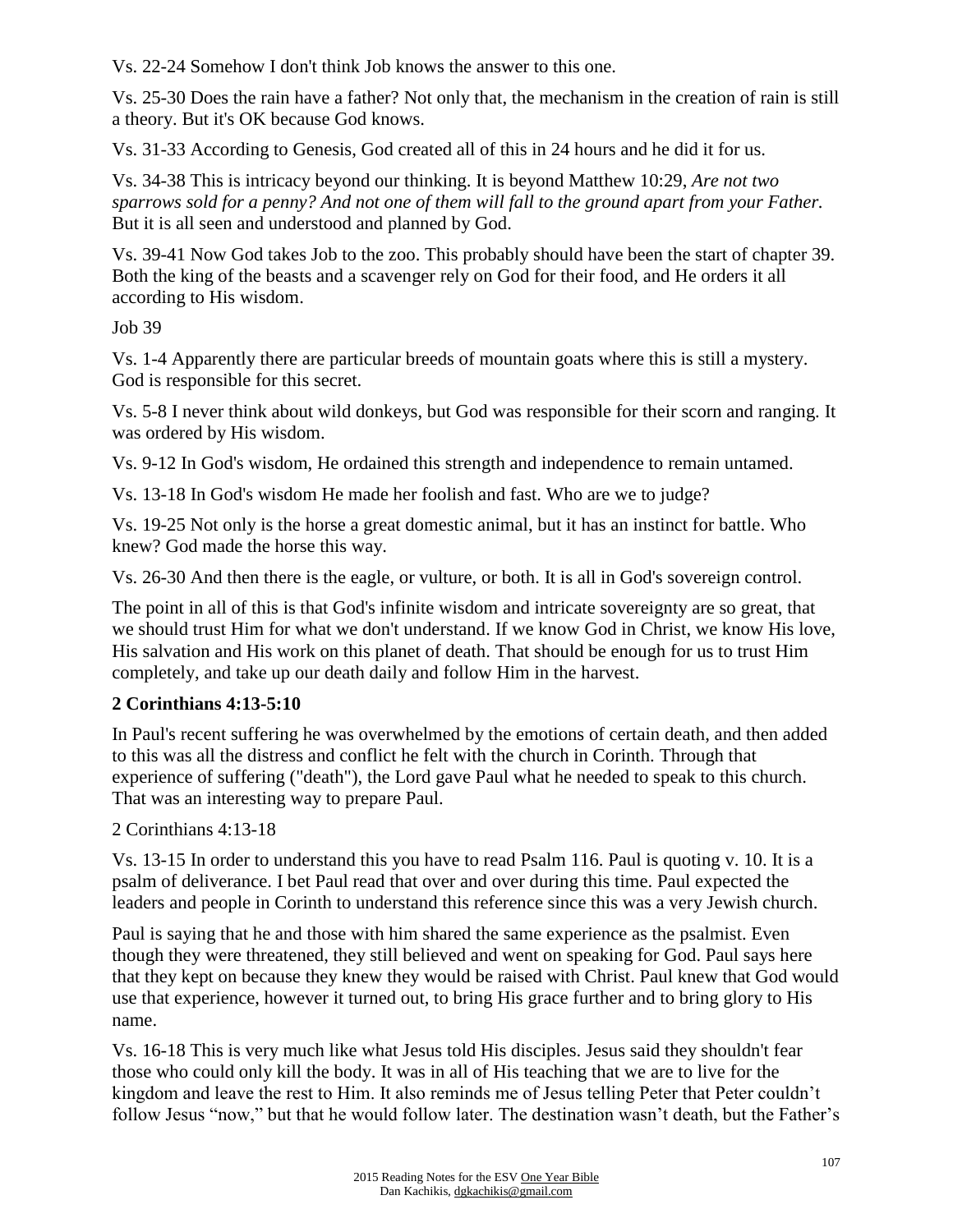presence. The reason Peter couldn't follow was the work of redemption; but rightly understood, it gave Peter something to look forward to when his work was done.

Based on the resurrection and the spiritual reality given by God, we can risk it all for Him. Notice that the Spirit can use the suffering of today to cause daily renewal and preparation.

V. 18 This assumes that a disciple following Christ in the harvest is learning to see the spiritual. This is not automatic. Many church goers are lost on earth and do not see God working to redeem, much less see their part in it.

### 2 Corinthians 5:1-10

This section explains vs. 16-18. The point is that the body must die, but God uses that daily process of death to produce all sorts of wonderful things. I would say though, that this process of death and renewal only really happens if our eyes are on the harvest and the eternal plan that God is working through Christ, through us, in this world.

V. 1 Notice the contrast between the tent and the house. Remember 1 Corinthians 15:42.

Vs. 2-5 It is normal for us to groan while we are in this body, but this isn't just any groaning. We all groan. The context of Paul's groaning wasn't just his arthritis; it was his work on earth for Christ and the difficulty of following Christ bearing the body of death. It is a spiritual understanding of what is happening in life, understanding this body of death and understanding that our hope is in the resurrection. Read Romans 8:23. It seems kind of funny to say this, but if a person isn't groaning inwardly, it is very likely they are not in the harvest, or a disciple. They really don't have a very present longing for the resurrection. Because of God's promises to us and the Spirit who is the guarantee, we know that God is with us and we will be raised. Having a hope like this allows us to "leave it all" in the harvest. Not to have this groaning and longing might mean we are too happy enjoying earth.

Vs. 6-10 So this is why Paul has that positive attitude. *For to me to live is Christ, and to die is gain.* <sup>22</sup>*If I am to live in the flesh, that means fruitful labor for me. Yet which I shall choose I cannot tell.* <sup>23</sup>*I am hard pressed between the two. My desire is to depart and be with Christ, for that is far better.* <sup>24</sup>*But to remain in the flesh is more necessary on your account.* (Philippians 1:21-24)

V. 9 Notice our aim as we live and work in the harvest. Therefore there is not fear, but instead, expectation when we get to v. 10.

V. 10 Paul saw this as a positive thing. This entire spiritual perspective and the spiritual life Paul is talking about here can only be found following Christ in the harvest, reaching out to the lost and making disciples, who make disciples. If a person is not involved in that, they can never arrive at this heart and mind for Christ. It should be with joy that we stand before our returned Lord, offering back the "talent" He gave to us with its multiplied effect in the lives of others in the harvest. *His master said to him, `Well done, good and faithful servant. You have been faithful over a little; I will set you over much. Enter into the joy of your master.'* (Matthew 25:23)

### **Psalm 44:9-26**

After having read the first eight verses yesterday, were you ready for this? Suddenly it seems like everything reads like Job.

Vs. 9-16 If Job's friends heard this, they would say the people sinned. The Lord used situations like this in the life of Israel to humble them. One event that comes to mind was when the Assyrians marched on Jerusalem when Hezekiah was king. The Assyrians were consuming Judah although the people were following God.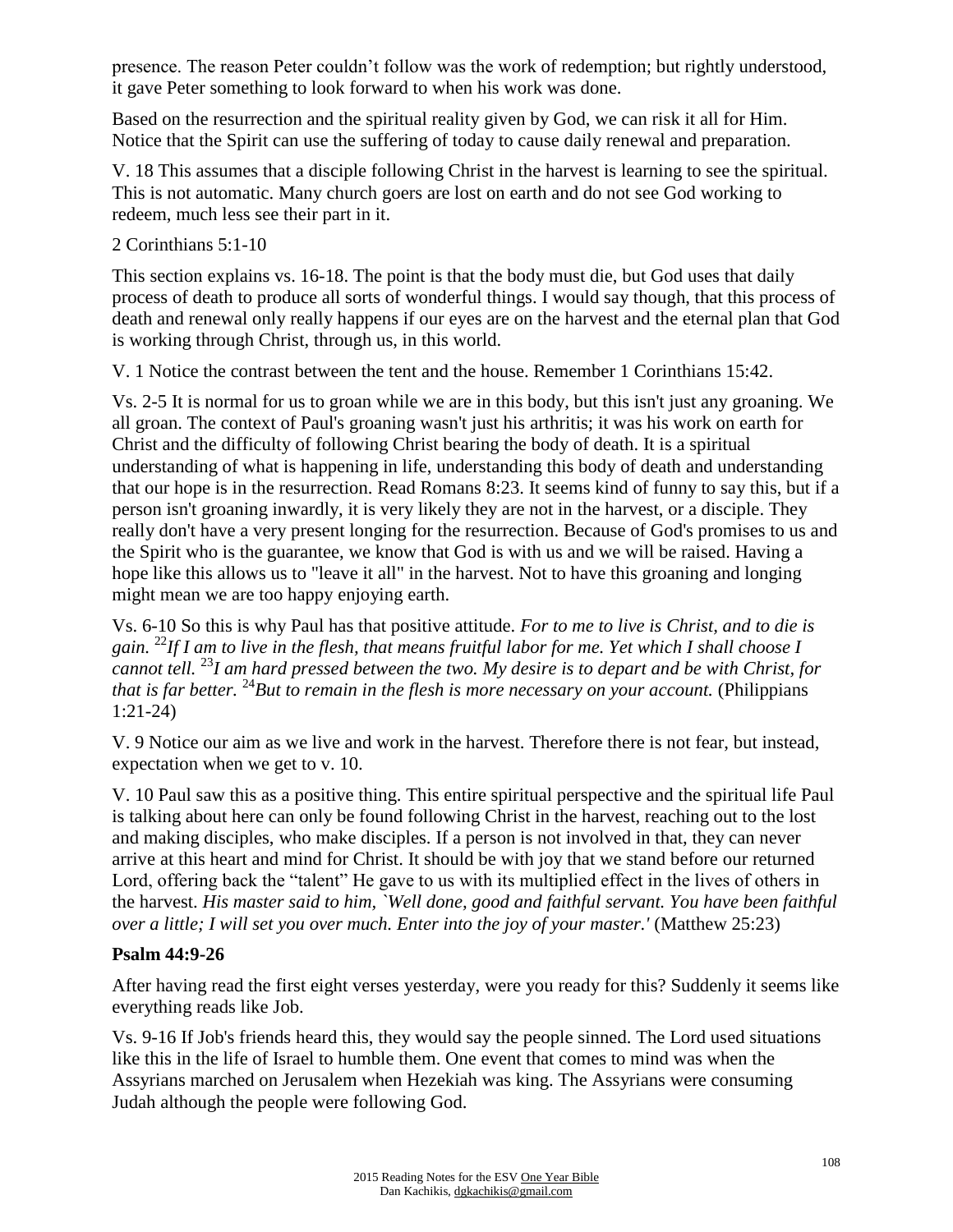Vs. 17-22 But, like Job, they had not sinned. They had really been trying to follow. Unknown to them, God used this event to bring their hearts to a "critical mass" intensity in prayer and humility before the Lord.

V. 22 Notice that Paul quotes this in Romans 8:36, *As it is written, 'For your sake we are being killed all the day long; we are regarded as sheep to be slaughtered.'* If you reread this section of Romans you'll see that there is a very strong theme of being safe in the sovereign plan of God. But safety doesn't mean understanding what God does. Nor does safety mean not suffering during this time on earth.

Vs. 23-26 *For the sake of your steadfast love*. We have read all of the historical events that happened in Israel. There will be a few more details in Jeremiah and Daniel, but basically we have everything. So, what could this event have been that was such a distress to Israel? The Sons of Korah wrote for the temple worship, and so this must be the southern kingdom. When was there a time when the people were following God closely, but when there was an enemy at hand that was conquering the land? I would guess this was written during the time of Hezekiah when the Assyrian army was capturing the land. (See 2 Kings 18.)

Why was God allowing this? In His purpose, He was accomplishing a million things, changing the face of nations and empires. But why did Judah have to suffer like this? I'm sure there was more than one reason. But if this did happen when I think it did, it may have been used to humble the hearts of the leaders of Judah and King Hezekiah. In their desperation they cried out. The depth of their despair and seeking God was heard by the Lord as a lesson to all of us. Their tears were turned to praise when God visited the Assyrian army. Just like Job and Paul, suffering preceded praise and a true understanding of the depth of God's wisdom.

## **Proverbs 22:13**

This is sort of like the joke, "I exercise every day. I do a half a sit-up when I get up in the morning, and I do the other half at night when I lie back down." There is some area in all of our lives where we are the sluggard.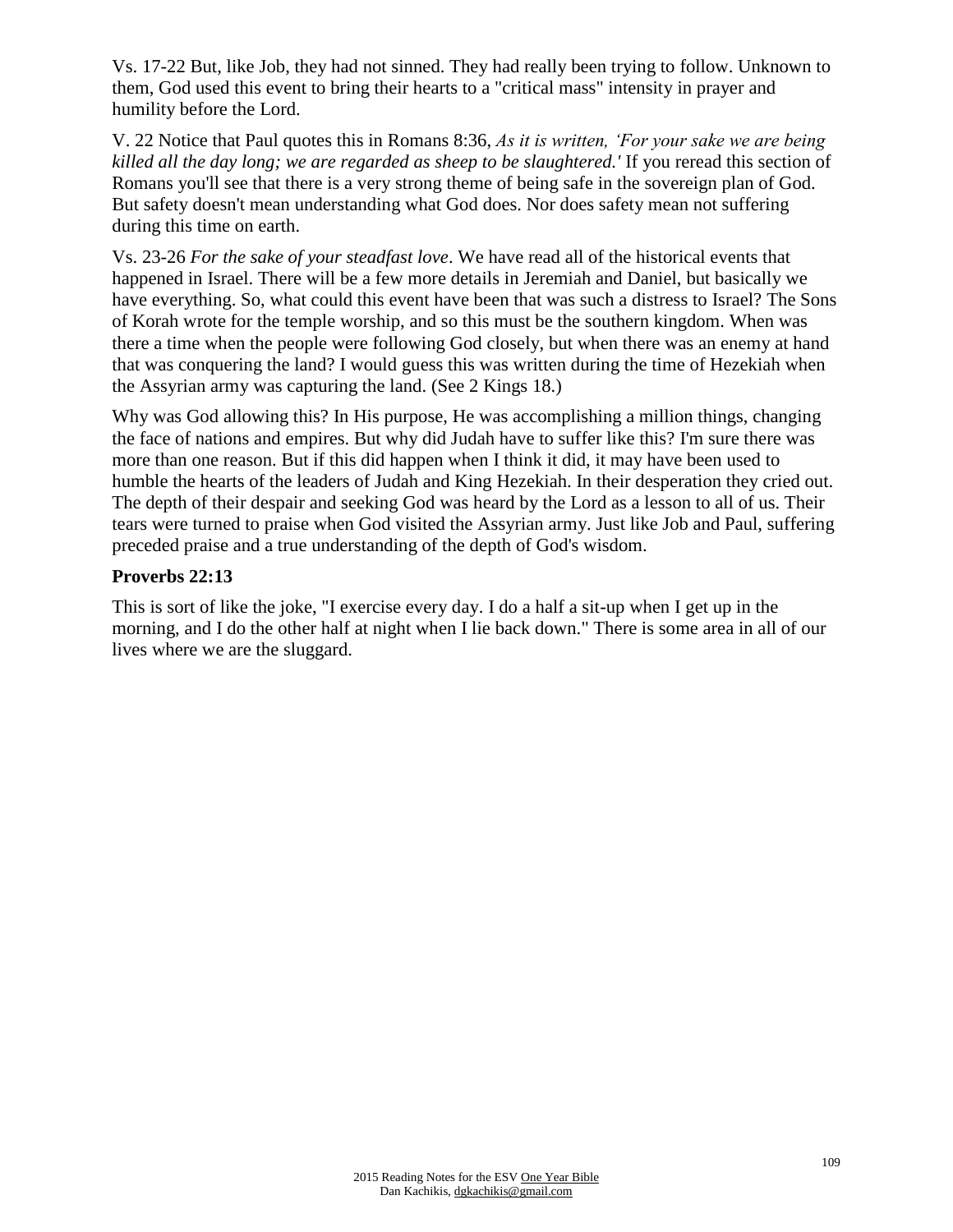

| <b>Persian Kings</b>         | Dates of<br><b>Their Reigns</b> | <b>Biblical Events</b>                                                                                   | Scripture<br><b>References</b> | Dates:      |
|------------------------------|---------------------------------|----------------------------------------------------------------------------------------------------------|--------------------------------|-------------|
| Cyrus                        | $559 - 530$ B.C.                | Edict of Cyrus for the                                                                                   | Ezra 1:1-4                     | 538 a.c.    |
|                              |                                 | return<br>First return of 49,897<br>exiles, under Zerubbabel<br>(to build the temple)                    | Ezra 2                         | 538         |
|                              |                                 | The altar and temple<br>foundation built                                                                 | Ezra 3:1-4:5                   | 536         |
| Cambyses                     | 530-522                         |                                                                                                          |                                |             |
| Smerdis                      | 522                             |                                                                                                          |                                |             |
| Darius I                     | $521 - 486$                     | Haggai prophesied                                                                                        | Book of Haggai                 | 520         |
|                              |                                 | Zechariah prophesied                                                                                     | Book of Zechariah              | 520-518     |
|                              |                                 | The temple completed                                                                                     | Ezra 5-6                       | 515         |
| Xerxes<br>(Ahasuerus)        | 485-465                         | Accusation against Judah                                                                                 | Ezra $4:6$                     | 486         |
|                              |                                 | Esther became queen                                                                                      | Esther 2:17                    | 479         |
| Artaxerxes I<br>(Artashasta) | $464 - 424$                     | Artaxerxes stopped the<br>rebuilding of Jerusalem                                                        | Ezra 4:7-23                    | ca. 464-458 |
|                              |                                 | Second return of 4,000-<br>5,000 exiles, under Ezra<br>(to beautify the temple<br>and reform the people) | Ezra 7-10                      | 458         |
|                              |                                 | Third return of exiles,<br>under Nehemiah<br>(to build the walls of<br>Jerusalem)                        | Book of Nehemiah               | 444         |
|                              |                                 | Nehemiah's second<br>return                                                                              | Nehemiah 13:6                  | ca. 430     |
|                              |                                 | Malachi prophesied                                                                                       | Book of Malachi                | 450-430 (?) |